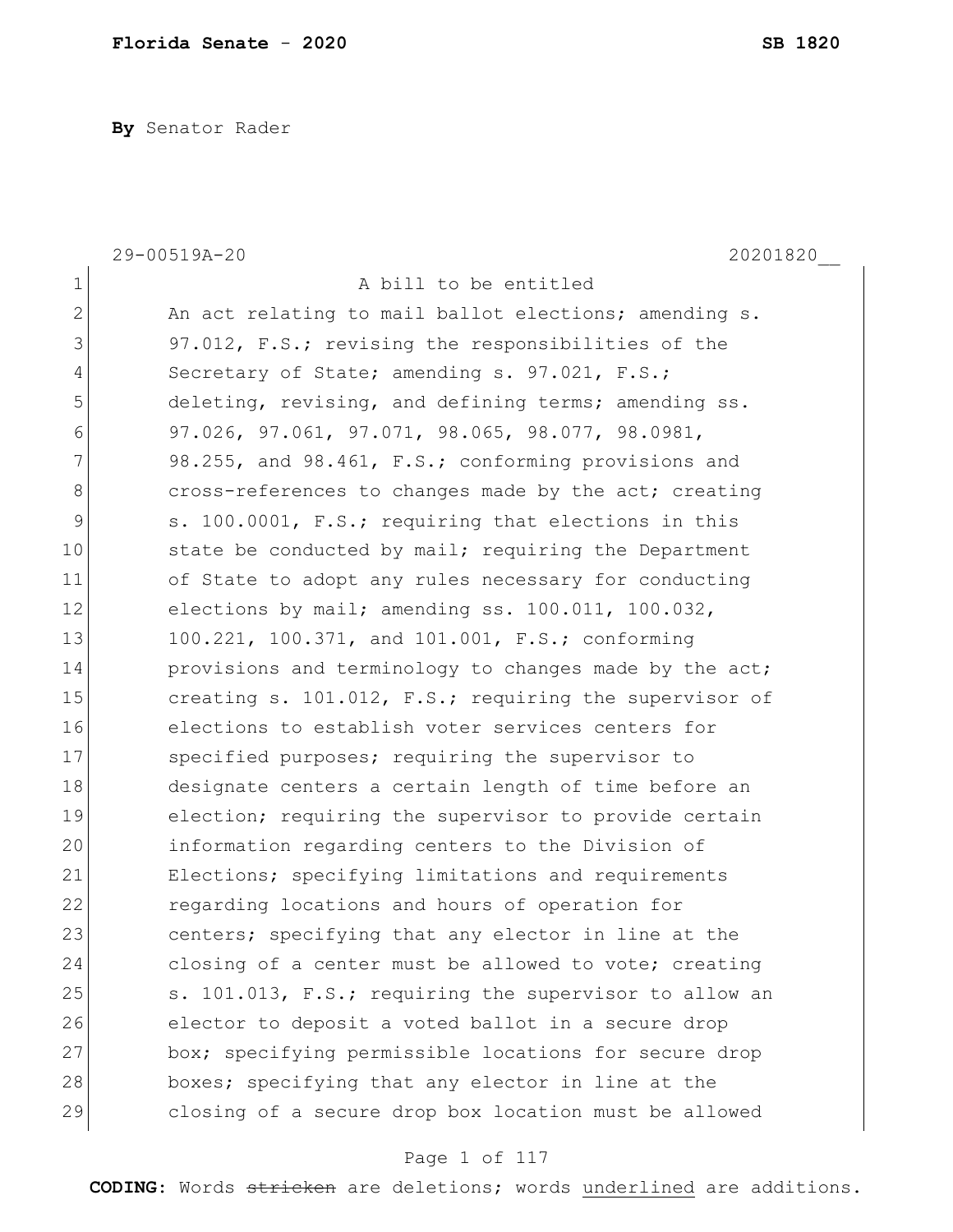|    | 29-00519A-20<br>20201820                               |
|----|--------------------------------------------------------|
| 30 | to drop off his or her voted ballot; creating s.       |
| 31 | 101.014, F.S.; authorizing an elector to obtain a      |
| 32 | replacement ballot under specified circumstances;      |
| 33 | specifying requirements and limitations; authorizing a |
| 34 | member of the elector's immediate family or the        |
| 35 | elector's legal quardian to request a replacement      |
| 36 | ballot on behalf of the elector; defining the term     |
| 37 | "immediate family"; requiring the supervisor to take   |
| 38 | certain actions upon receiving a request for a         |
| 39 | replacement ballot; prescribing the deadline for       |
| 40 | receiving voted replacement ballots; amending s.       |
| 41 | 101.015, F.S.; conforming provisions to changes made   |
| 42 | by the act; repealing s. 101.031, F.S., relating to    |
| 43 | instructions for electors; repealing s. 101.043, F.S., |
| 44 | relating to identification required at polls; amending |
| 45 | ss. 101.045, 101.048, 101.049, 101.051, 101.111,       |
| 46 | 101.131, 101.151, and 101.171, F.S.; conforming        |
| 47 | provisions and terminology to changes made by the act; |
| 48 | amending s. 101.20, F.S.; revising the timeframe for   |
| 49 | the publication and the mailing of sample ballots;     |
| 50 | conforming provisions to changes made by the act;      |
| 51 | repealing s. 101.23, F.S., relating to the requirement |
| 52 | that election inspectors keep a list of those voting;  |
| 53 | repealing s. 101.24, F.S., relating to ballot boxes    |
| 54 | and ballots; repealing s. 101.43, F.S., relating to    |
| 55 | substitute ballots; repealing s. 101.49, F.S.,         |
| 56 | relating to the procedure of election officers where   |
| 57 | signatures differ; repealing s. 101.51, F.S., relating |
| 58 | to the requirement that electors occupy the voting     |

# Page 2 of 117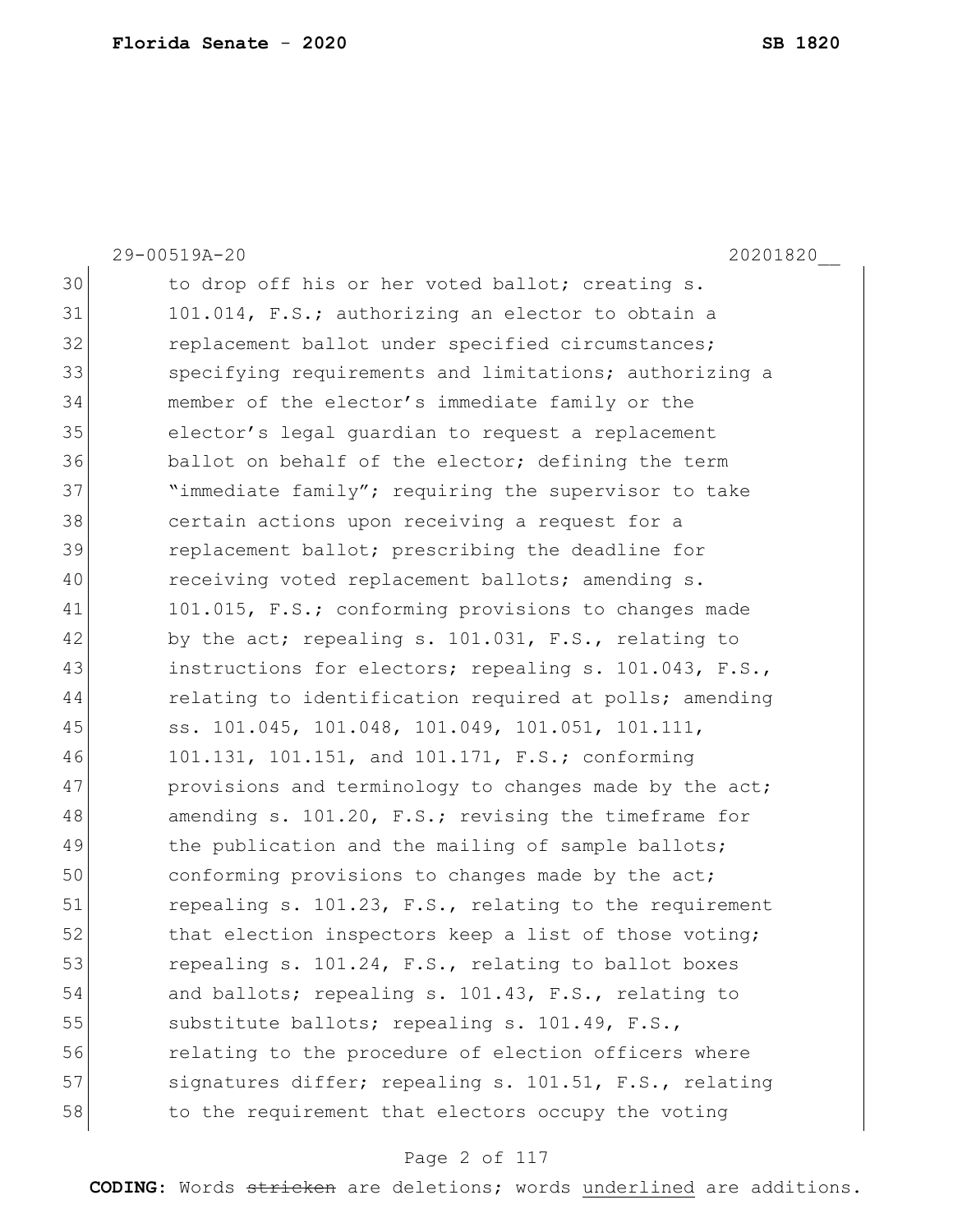|    | 29-00519A-20<br>20201820                               |
|----|--------------------------------------------------------|
| 59 | booth alone; amending ss. 101.56062 and 101.56063,     |
| 60 | F.S.; conforming provisions to changes made by the     |
| 61 | act; repealing s. 101.5608, F.S., relating to          |
| 62 | procedures for voting by electronic or                 |
| 63 | electromechanical method; amending ss. 101.5610,       |
| 64 | 101.5611, 101.5612, 101.5613, 101.572, and 101.591,    |
| 65 | F.S.; conforming provisions to changes made by the     |
| 66 | act; repealing ss. 101.6101, 101.6102, 101.6103,       |
| 67 | 101.6104, 101.6105, 101.6106, and 101.6107, F.S.,      |
| 68 | relating to the Mail Ballot Election Act;              |
| 69 | transferring, renumbering, and amending s. 101.62,     |
| 70 | F.S.; conforming provisions to changes made by the     |
| 71 | act; transferring, renumbering, and amending s.        |
| 72 | 101.64, F.S.; prescribing the timeframes by which the  |
| 73 | supervisor shall mail ballots; authorizing the         |
| 74 | supervisor to accept requests that a ballot be mailed  |
| 75 | to a different address than that in the voter          |
| 76 | registration records if certain conditions are met;    |
| 77 | conforming provisions to changes made by the act;      |
| 78 | transferring, renumbering, and amending s. 101.65;     |
| 79 | revising instructions to electors to conform to        |
| 80 | changes made by the act; amending s. $101.655$ , F.S.; |
| 81 | conforming provisions and a cross-reference to changes |
| 82 | made by the act; repealing s. 101.657, F.S., relating  |
| 83 | to early voting; transferring, renumbering, and        |
| 84 | amending s. 101.661, F.S.; conforming provisions to    |
| 85 | changes made by the act; transferring, renumbering,    |
| 86 | and amending s. 101.662, F.S.; conforming provisions   |
| 87 | to changes made by the act; transferring and           |

# Page 3 of 117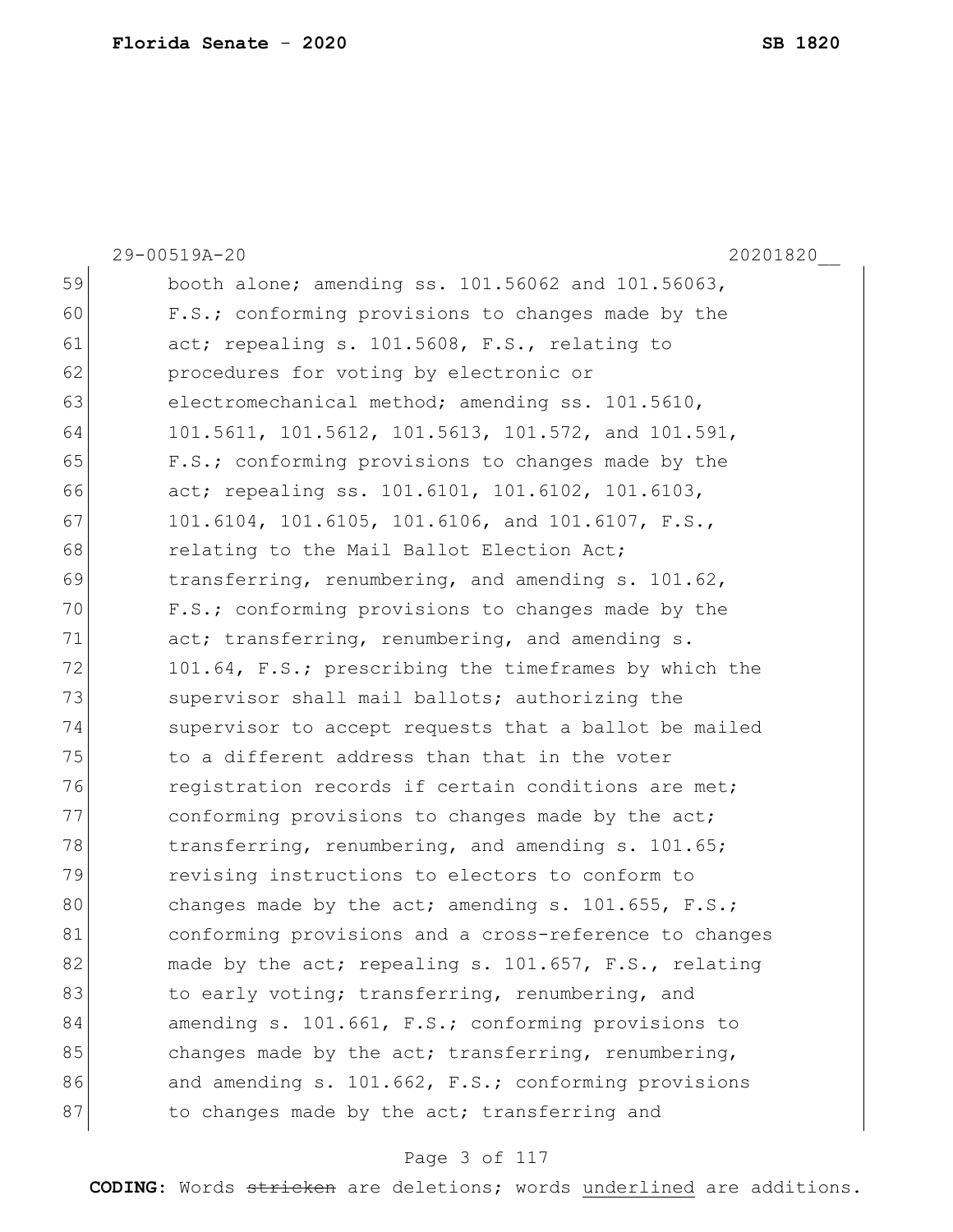116

29-00519A-20 20201820\_\_ 88 renumbering s. 101.663, F.S., relating to an elector's 89 change of residence to another state; transferring, 90 renumbering, and amending s. 101.67, F.S.; conforming 91 provisions to changes made by the act; transferring, 92 renumbering, and amending s. 101.68, F.S.; conforming 93 provisions to changes made by the act; transferring, 94 renumbering, and amending s. 101.69, F.S.; conforming 95 provisions to changes made by the act; amending ss. 96 101.6921, 101.6923, 101.6925, 101.694, 101.6951, 97 101.6952, and 101.697, F.S.; conforming provisions and 98 cross-references to changes made by the act; repealing 99 s. 101.71, F.S., relating to polling places; 100 transferring, renumbering, and amending s. 101.715, 101 F.S.; conforming provisions to changes made by the 102 act; amending s. 101.733, F.S.; conforming provisions 103 to changes made by the act; amending s. 101.74, F.S.; 104 authorizing the supervisor to establish additional 105 voter services centers or secure drop box locations in 106 the event of an emergency; amending ss. 102.012, 107 102.014, 102.021, 102.031, 102.101, 102.141, 102.166, 108 102.168, 104.047, 104.0515, 104.0615, 104.0616, 109 104.17, 104.20, 104.29, 117.05, 153.53, 155.04, 110 163.514, 171.0413, 256.011, 394.459, 741.406, 790.06, 111 and 916.107, F.S.; conforming provisions, terminology, 112 and cross-references to changes made by the act; 113 **providing an effective date.** 114 115 Be It Enacted by the Legislature of the State of Florida:

### Page 4 of 117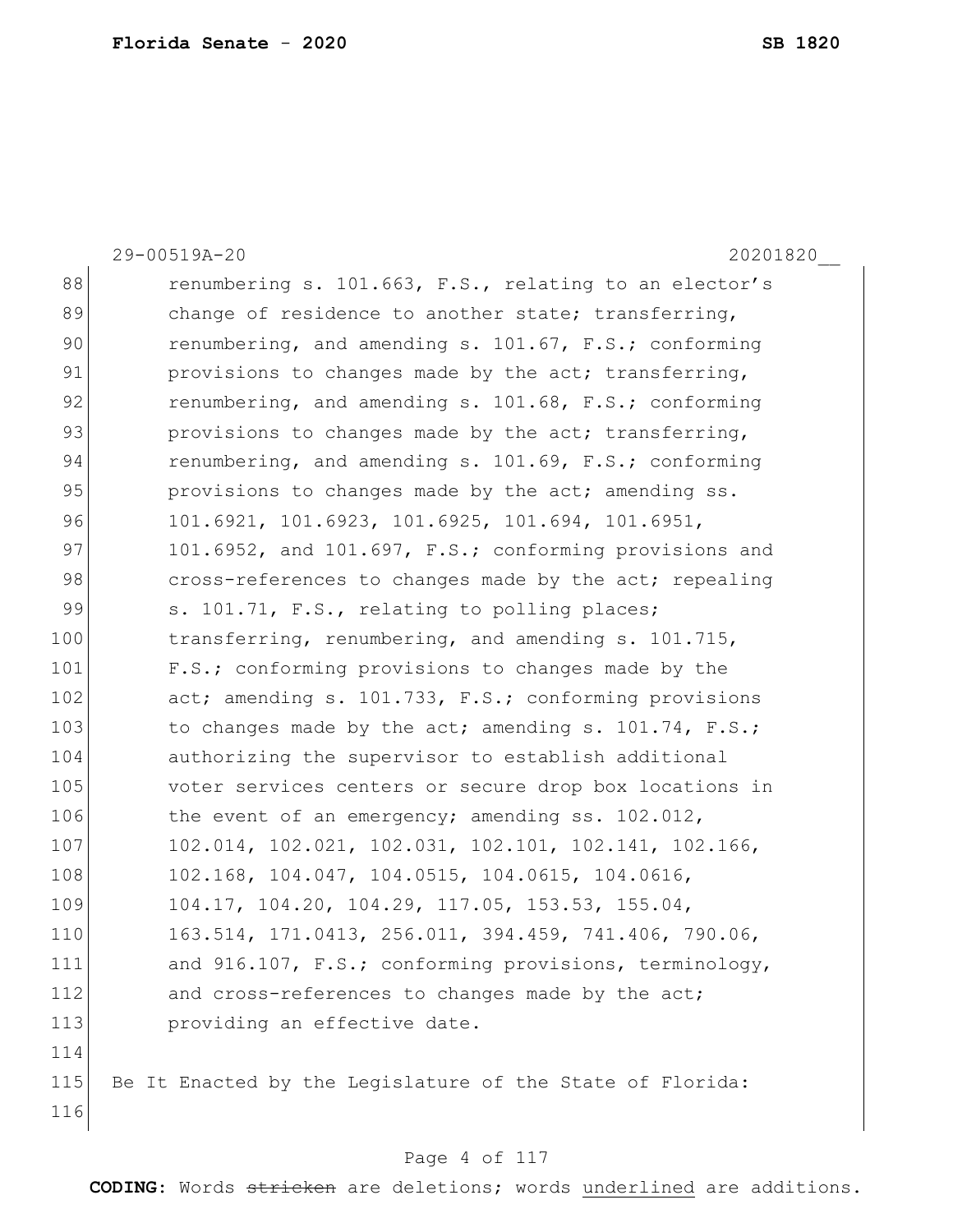|     | 29-00519A-20<br>20201820                                         |
|-----|------------------------------------------------------------------|
| 117 | Section 1. Subsections (1) and (13) of section 97.012,           |
| 118 | Florida Statutes, are amended to read:                           |
| 119 | 97.012 Secretary of State as chief election officer. - The       |
| 120 | Secretary of State is the chief election officer of the state,   |
| 121 | and it is his or her responsibility to:                          |
| 122 | (1) Obtain and maintain uniformity in the interpretation         |
| 123 | and implementation of the election laws, including uniformity in |
| 124 | the conduct of elections by mail. In order to obtain and         |
| 125 | maintain uniformity in the interpretation and implementation of  |
| 126 | the election laws, the Department of State may, pursuant to ss.  |
| 127 | 120.536(1) and 120.54, adopt by rule uniform standards for the   |
| 128 | proper and equitable interpretation and implementation of the    |
| 129 | requirements of chapters 97 through 102 and 105 of the Election  |
| 130 | Code.                                                            |
| 131 | (13) Designate an office within the department to be             |
| 132 | responsible for providing information regarding voter            |
| 133 | registration procedures and vote-by-mail ballot procedures to    |
| 134 | absent uniformed services voters and overseas voters.            |
| 135 | Section 2. Section 97.021, Florida Statutes, is amended to       |
| 136 | read:                                                            |
| 137 | 97.021 Definitions.-For the purposes of this code, except        |
| 138 | where the context clearly indicates otherwise, the term:         |
| 139 | (1) "Absent elector" means any registered and qualified          |
| 140 | voter who casts a vote-by-mail ballot.                           |
| 141 | (2) "Absent uniformed services voter" means:                     |
| 142 | (a) A member of a uniformed service on active duty who, by       |
| 143 | reason of such active duty, is absent from the place of          |
| 144 | residence where the member is otherwise qualified to vote;       |
| 145 | (b) A member of the merchant marine who, by reason of            |
|     |                                                                  |

# Page 5 of 117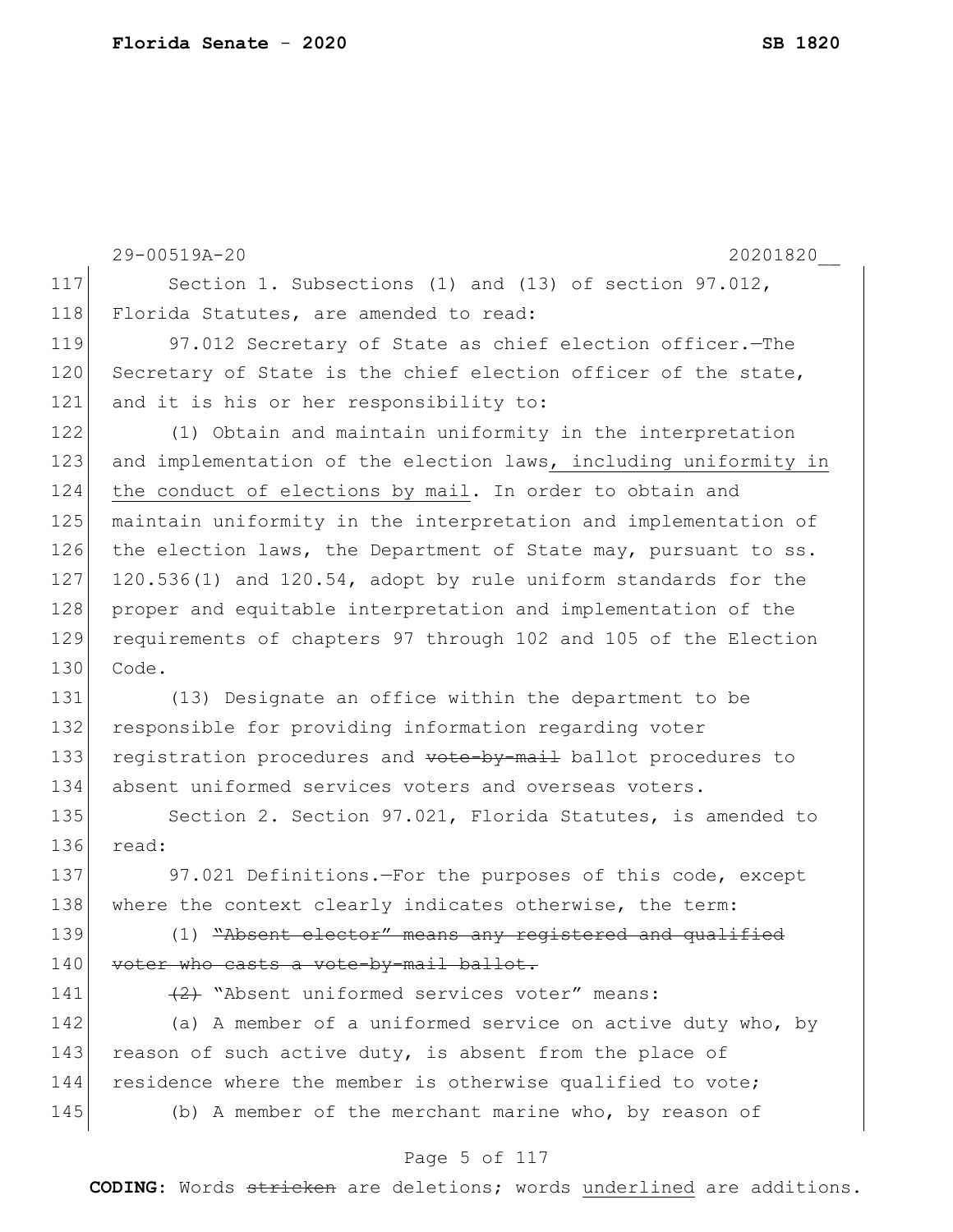29-00519A-20 20201820\_\_ 146 service in the merchant marine, is absent from the place of 147 residence where the member is otherwise qualified to vote; or 148 (c) A spouse or dependent of a member referred to in 149 paragraph (a) or paragraph (b) who, by reason of the active duty 150 or service of the member, is absent from the place of residence 151 where the spouse or dependent is otherwise qualified to vote. 152  $(2)$   $(3)$  "Address of legal residence" means the legal 153 residential address of the elector and includes all information 154 necessary to differentiate one residence from another, 155 including, but not limited to, a distinguishing apartment, 156 suite, lot, room, or dormitory room number or other identifier. 157 (3) $(4)$  "Alternative formats" has the meaning ascribed in 158 the Americans with Disabilities Act of 1990, Pub. L. No. 101-159 336, 42 U.S.C. ss. 12101 et seq., including specifically the 160 technical assistance manuals promulgated thereunder, as amended. 161  $(4)$   $(5)$  "Ballot" or "official ballot" when used in reference  $162$  to: 163 (a) "Marksense ballots" means that printed sheet of paper, 164 used in conjunction with an electronic or electromechanical vote 165 tabulation voting system, containing the names of candidates, or 166 a statement of proposed constitutional amendments or other 167 questions or propositions submitted to the electorate at any 168 election, on which sheet of paper an elector casts his or her 169 vote. 170 (b) "Electronic or electromechanical devices" means a 171 ballot that is voted by the process of electronically 172 designating, including by touchscreen, or marking with a marking 173 device for tabulation by automatic tabulating equipment or data 174 processing equipment.

## Page 6 of 117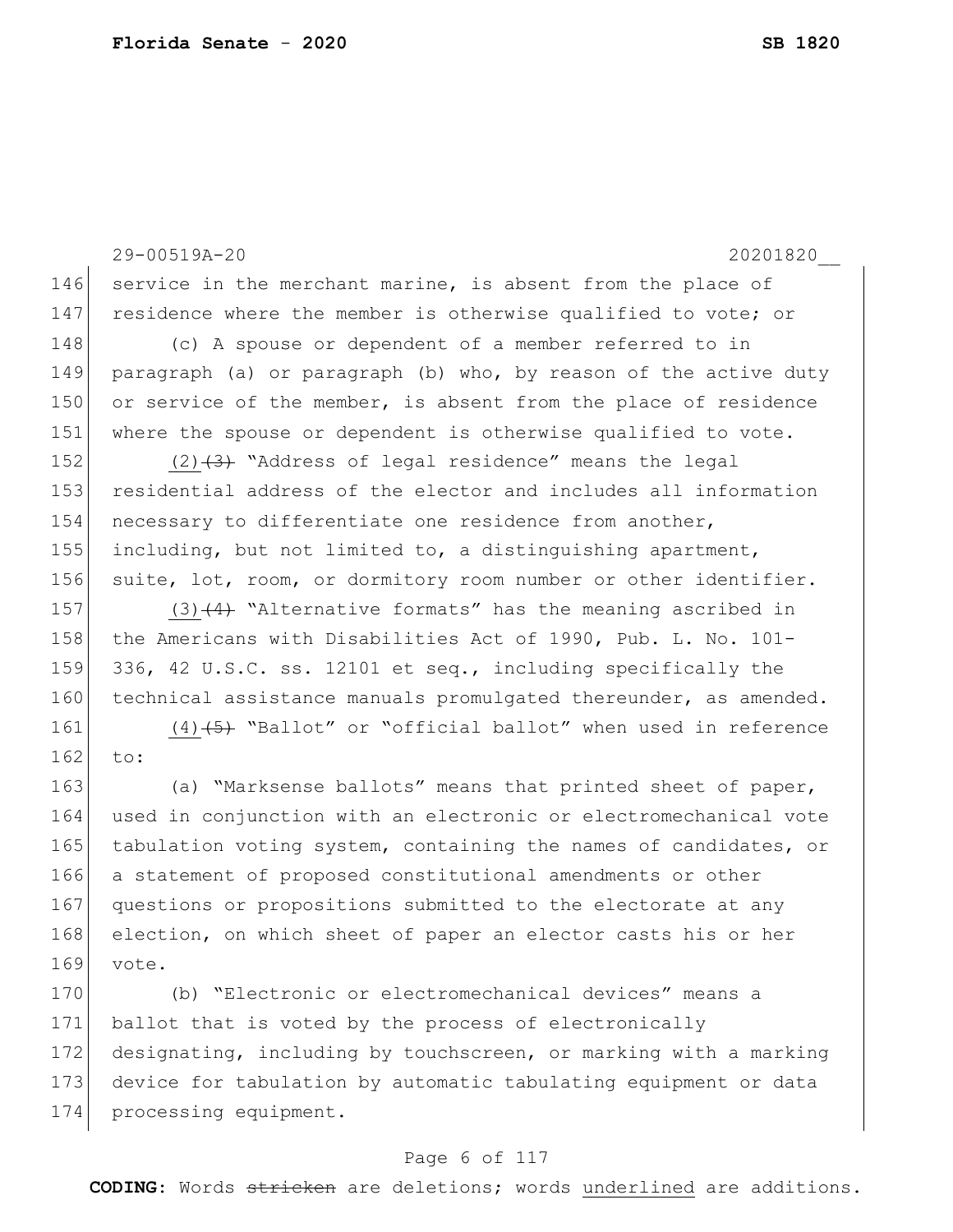|     | 29-00519A-20<br>20201820                                         |
|-----|------------------------------------------------------------------|
| 175 | $(5)$ +6+ "Candidate" means any person to whom any one or more   |
| 176 | of the following applies:                                        |
| 177 | (a) Any person who seeks to qualify for nomination or            |
| 178 | election by means of the petitioning process.                    |
| 179 | (b) Any person who seeks to qualify for election as a            |
| 180 | write-in candidate.                                              |
| 181 | (c) Any person who receives contributions or makes               |
| 182 | expenditures, or gives his or her consent for any other person   |
| 183 | to receive contributions or make expenditures, with a view to    |
| 184 | bringing about his or her nomination or election to, or          |
| 185 | retention in, public office.                                     |
| 186 | (d) Any person who appoints a treasurer and designates a         |
| 187 | primary depository.                                              |
| 188 | (e) Any person who files qualification papers and                |
| 189 | subscribes to a candidate's oath as required by law.             |
| 190 |                                                                  |
| 191 | However, this definition does not include any candidate for a    |
| 192 | political party executive committee.                             |
| 193 | $(6)$ $(7)$ "Department" means the Department of State.          |
| 194 | $(7)$ $(8)$ "Division" means the Division of Elections of the    |
| 195 | Department of State.                                             |
| 196 | (9) "Early voting" means casting a ballot prior to election      |
| 197 | day at a location designated by the supervisor of elections and  |
| 198 | depositing the voted ballot in the tabulation system.            |
| 199 | (10) "Early voting area" means the area designated by the        |
| 200 | supervisor of elections at an early voting site at which early   |
| 201 | voting activities occur, including, but not limited to, lines of |
| 202 | voters waiting to be processed, the area where voters check in   |
| 203 | and are processed, and the area where voters cast their ballots. |

# Page 7 of 117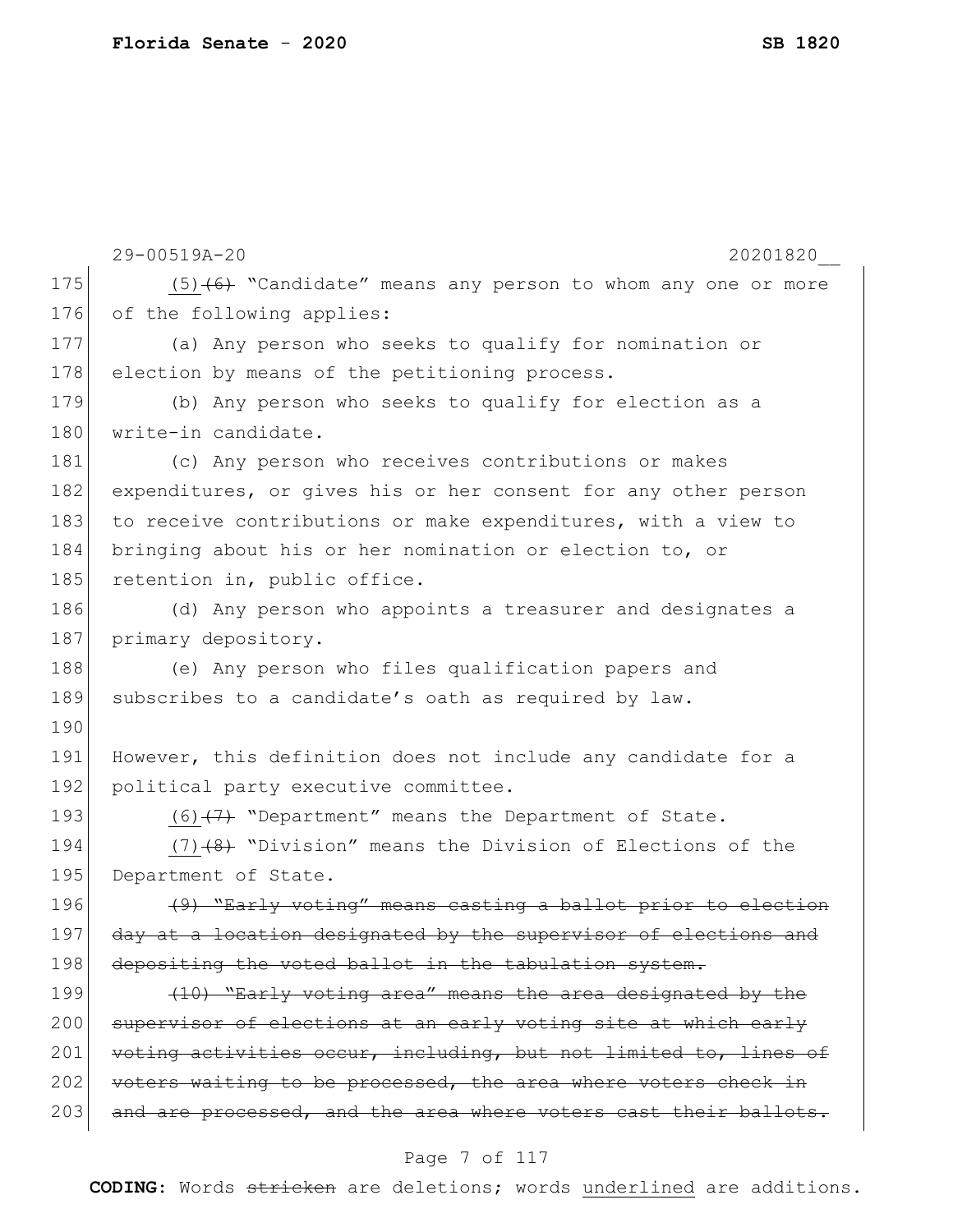|     | 29-00519A-20<br>20201820                                         |
|-----|------------------------------------------------------------------|
| 204 | (11) "Early voting site" means those locations specified in      |
| 205 | s. 101.657 and the building in which early voting occurs.        |
| 206 | $(8)$ $(12)$ "Election" means any primary election, special      |
| 207 | primary election, special election, general election, or         |
| 208 | presidential preference primary election.                        |
| 209 | $(9)$ $(13)$ "Election board" means the clerk and inspectors     |
| 210 | appointed to conduct an election.                                |
| 211 | $(10)$ $(14)$ "Election costs" shall include, but are not be     |
| 212 | limited to, expenditures for all paper supplies such as          |
| 213 | envelopes, instructions to voters, affidavits, reports, ballot   |
| 214 | cards, ballot booklets for vote-by-mail voters, postage, and     |
| 215 | notices to voters; advertisements for registration book          |
| 216 | closings, testing of voting equipment, and sample ballots, and   |
| 217 | polling places; forms used to qualify candidates; polling site   |
| 218 | rental and equipment delivery and pickup; data processing time   |
| 219 | and supplies; election records retention; and labor costs,       |
| 220 | including those costs uniquely associated with mail vote-by-mail |
| 221 | ballot preparation, election poll workers, and election night    |
| 222 | canvass.                                                         |
| 223 | $(11)$ $(15)$ "Elector" is synonymous with the word "voter" or   |
| 224 | "qualified elector or voter," except where the word is used to   |
| 225 | describe presidential electors.                                  |

226  $(12)$   $(16)$  "General election" means an election held on the 227 first Tuesday after the first Monday in November in the even-228 | numbered years, for the purpose of filling national, state, 229 county, and district offices and for voting on constitutional 230 amendments not otherwise provided for by law.

231 (13)<sup>(17)</sup> "Lists of registered electors" means names and 232 associated information of registered electors maintained by the

## Page 8 of 117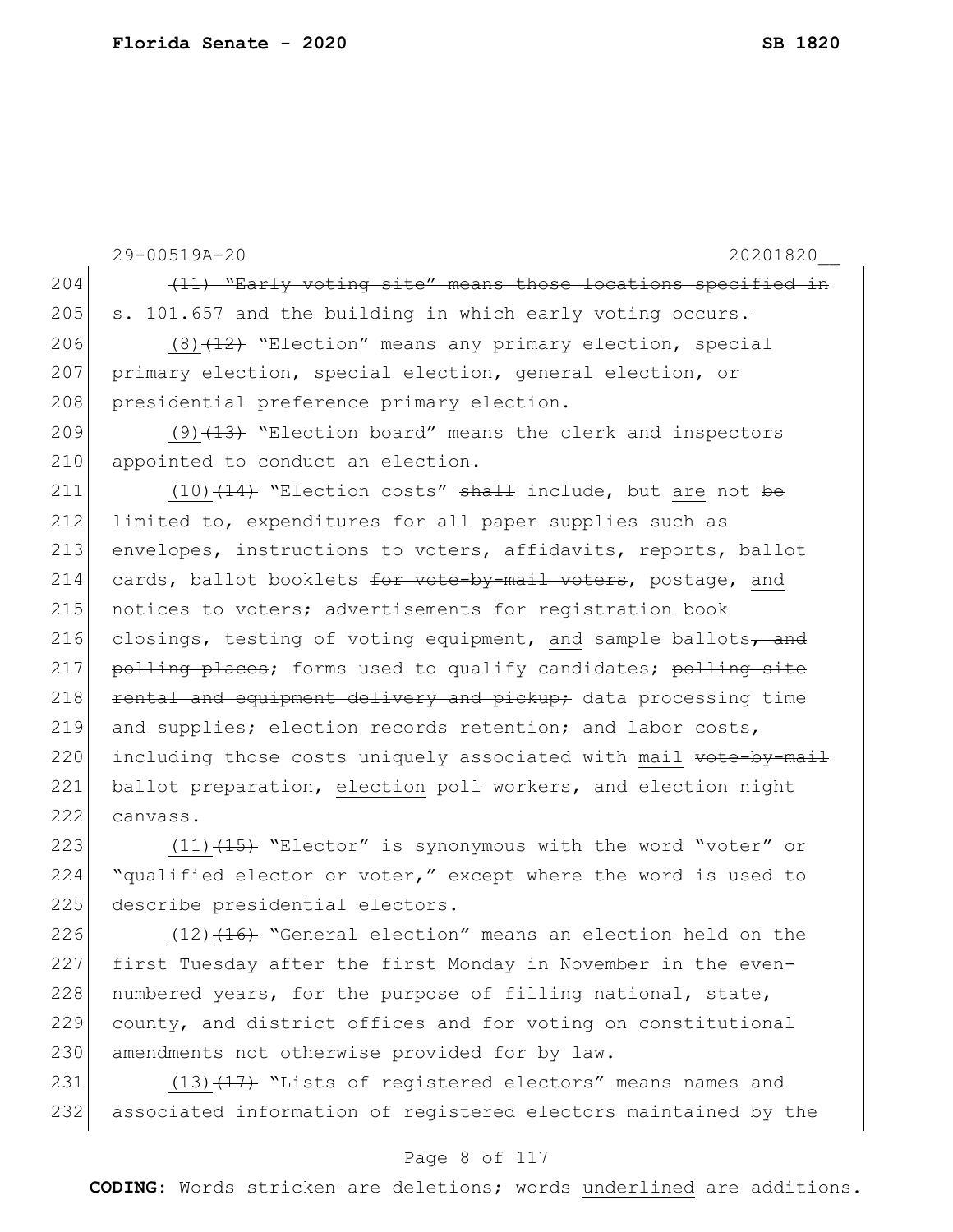29-00519A-20 20201820\_\_ 233 department in the statewide voter registration system or 234 generated or derived from the statewide voter registration 235 system. Lists may be produced in printed or electronic format. 236 (14)<del>(18)</del> "Member of the Merchant Marine" means an 237 individual, other than a member of a uniformed service or an 238 individual employed, enrolled, or maintained on the Great Lakes 239 for the inland waterways, who is: 240 (a) Employed as an officer or crew member of a vessel 241 documented under the laws of the United States, a vessel owned 242 by the United States, or a vessel of foreign-flag registry under 243 charter to or control of the United States; or 244 (b) Enrolled with the United States for employment or 245 training for employment, or maintained by the United States for 246 emergency relief service, as an officer or crew member of such 247 vessel. 248 (15)<del>(19)</del> "Minor political party" is any group as specified 249 in s. 103.095 which on January 1 preceding a primary election 250 does not have registered as members 5 percent of the total 251 registered electors of the state. 252 (16)<del>(20)</del> "Newspaper of general circulation" means a 253 newspaper printed in the language most commonly spoken in the 254 area within which it circulates and which is readily available 255 for purchase by all inhabitants in the area of circulation, but 256 does not include a newspaper intended primarily for members of a 257 particular professional or occupational group, a newspaper the 258 primary function of which is to carry legal notices, or a 259 newspaper that is given away primarily to distribute 260 advertising. 261  $(17)$   $(21)$  "Nominal value" means having a retail value of \$10

## Page 9 of 117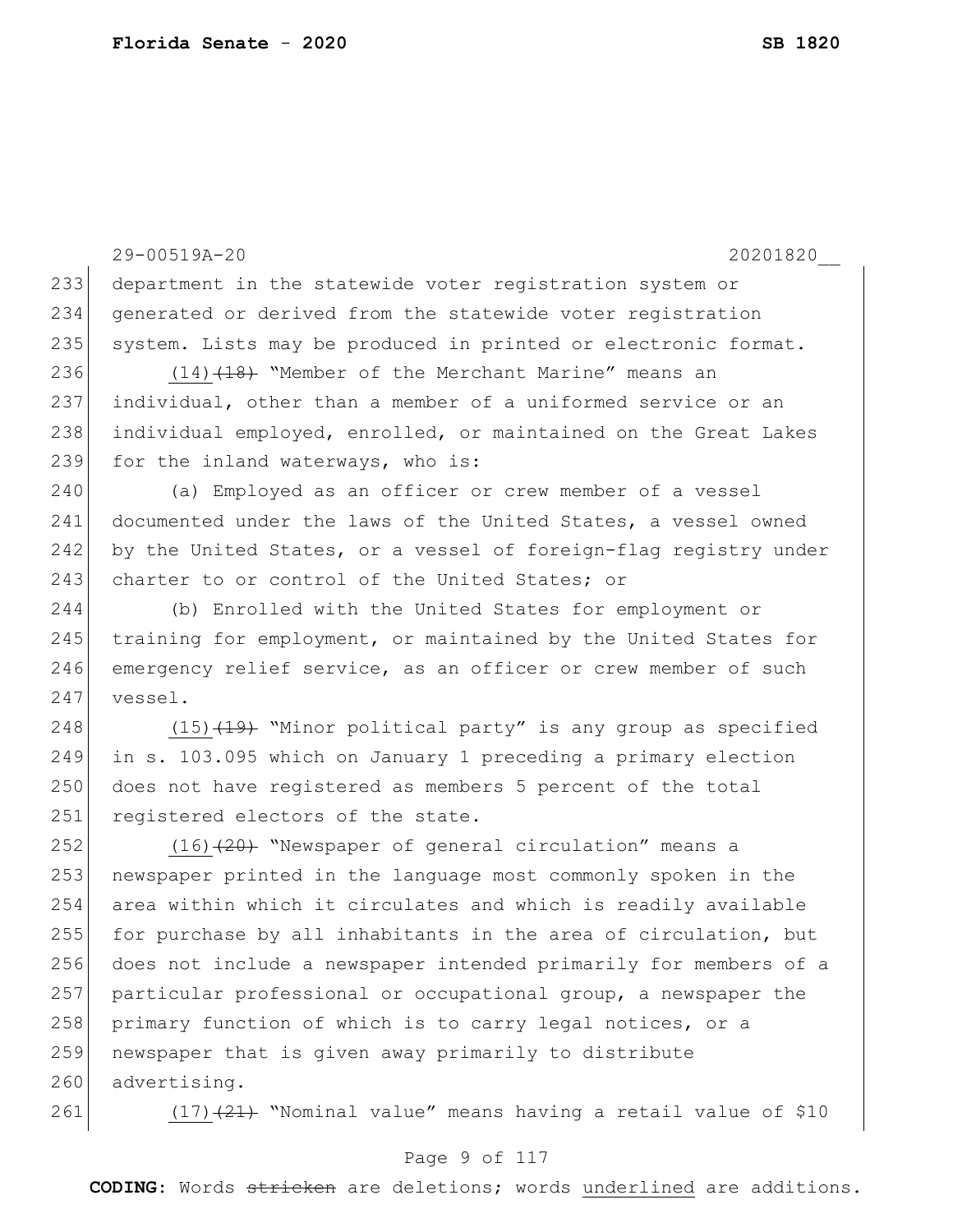29-00519A-20 20201820\_\_ 262 or less. 263 (18)<del>(22)</del> "Nonpartisan office" means an office for which a 264 candidate is prohibited from campaigning or qualifying for 265 election or retention in office based on party affiliation. 266 (19) (23) "Office that serves persons with disabilities" 267 means any state office that takes applications either in person 268 or over the telephone from persons with disabilities for any 269 program, service, or benefit primarily related to their 270 disabilities.  $271$  (20)<del>(24)</del> "Overseas voter" means: 272 (a) An absent uniformed services voter who, by reason of 273 active duty or service, is absent from the United States on the 274 date of the election involved; 275 (b) A person who resides outside the United States and is 276 qualified to vote in the last place in which the person was 277 domiciled before leaving the United States; or 278 (c) A person who resides outside the United States and, but 279 for such residence, would be qualified to vote in the last place 280 in which the person was domiciled before leaving the United 281 States. 282  $(21)$   $(25)$  "Overvote" means that the elector marks or 283 designates more names than there are persons to be elected to an 284 office or designates more than one answer to a ballot question, 285 and the tabulator records no vote for the office or question. 286 (22)<del>(26)</del> "Persons with disabilities" means individuals who 287 have a physical or mental impairment that substantially limits 288 one or more major life activities. 289 (23) (27) "Petition circulator" means an entity or 290 individual who collects signatures for compensation for the

## Page 10 of 117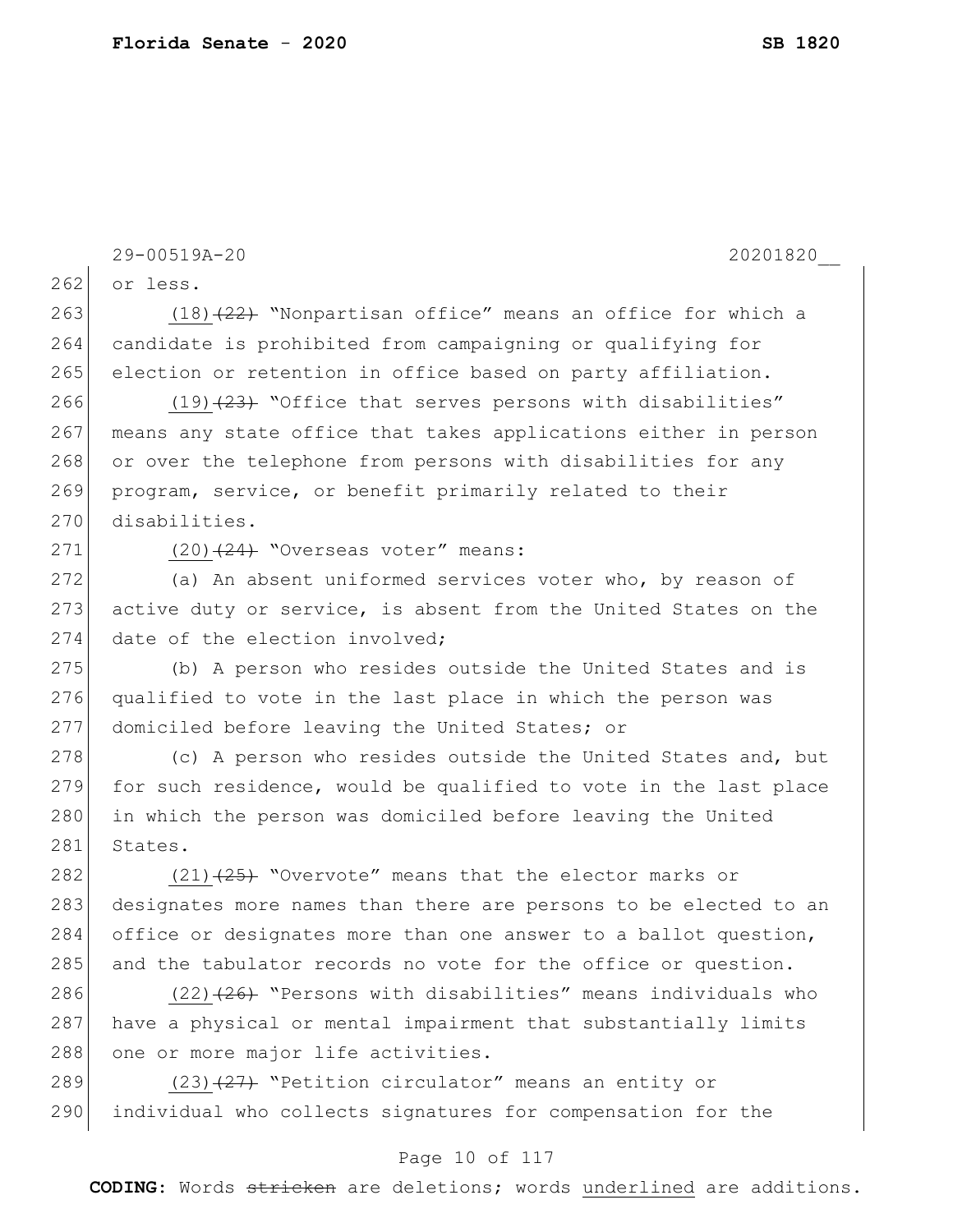29-00519A-20 20201820\_\_ 291 purpose of qualifying a proposed constitutional amendment for 292 ballot placement.  $293$  (28) "Polling place" is the building which contains the 294 polling room where ballots are cast. 295  $(295)$  "Polling room" means the actual room in which ballots 296 are cast on election day and during early voting. 297 (24)<del>(30)</del> "Primary election" means an election held 298 preceding the general election for the purpose of nominating a 299 party nominee to be voted for in the general election to fill a 300 national, state, county, or district office. 301  $(25)$   $(31)$  "Provisional ballot" means a conditional ballot, 302 the validity of which is determined by the canvassing board. 303 (26)<del>(32)</del> "Public assistance" means assistance provided 304 through the food assistance program under the federal 305 Supplemental Nutrition Assistance Program; the Medicaid program; 306 the Special Supplemental Food Program for Women, Infants, and 307 Children; and the Temporary Cash Assistance Program. 308  $(27)$   $(33)$  "Public office" means any federal, state, county, 309 municipal, school, or other district office or position which is 310 filled by vote of the electors. 311 (28)<del>(34)</del> "Qualifying educational institution" means any 312 public or private educational institution receiving state 313 financial assistance which has, as its primary mission, the 314 provision of education or training to students who are at least 315 18 years of age, provided such institution has more than 200 316 students enrolled in classes with the institution and provided 317 that the recognized student government organization has 318 requested this designation in writing and has filed the request 319 with the office of the supervisor of elections in the county in

## Page 11 of 117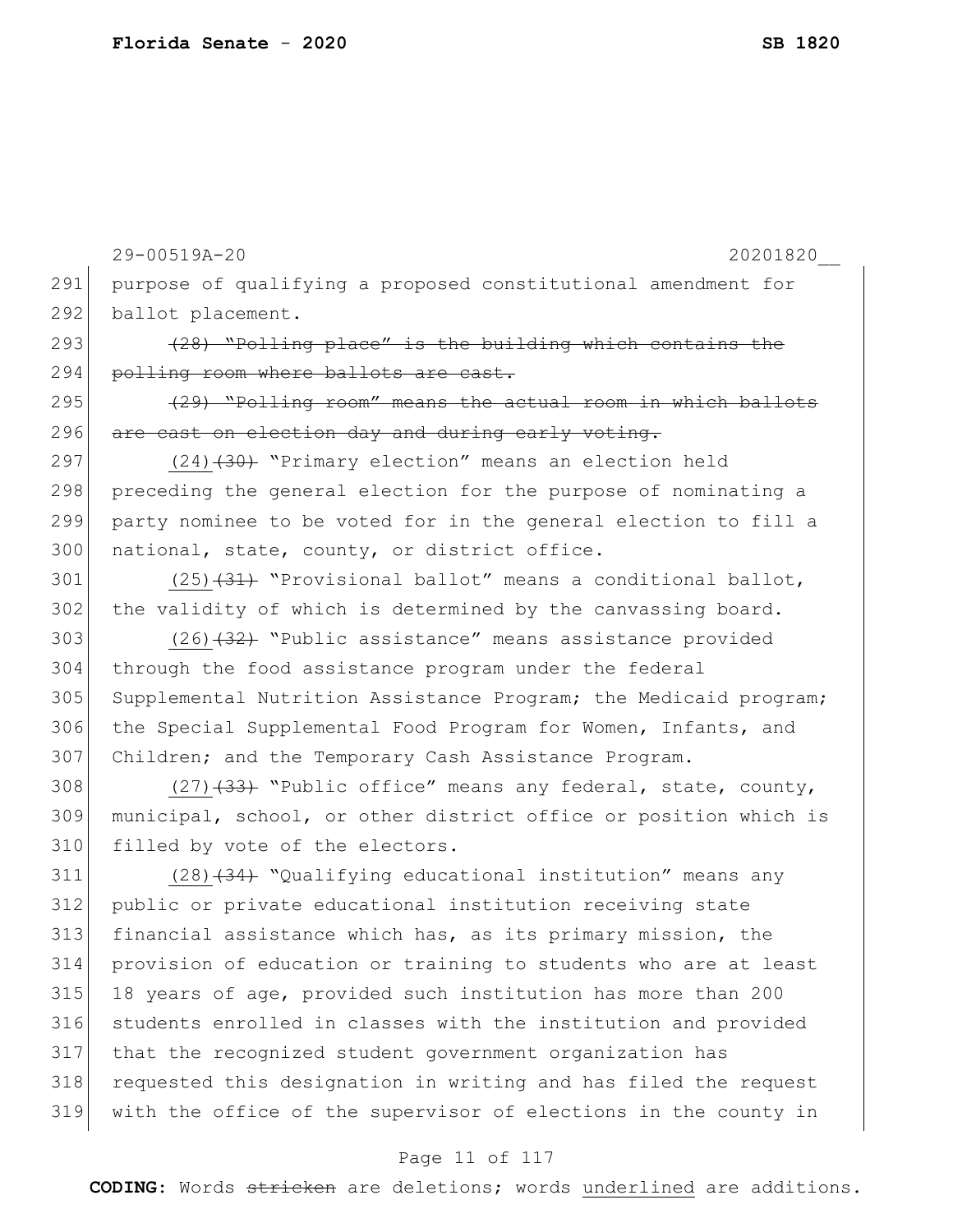29-00519A-20 20201820\_\_ 320 which the institution is located. (29)<del>(35)</del> "Special election" is a special election called for the purpose of voting on a party nominee to fill a vacancy in the national, state, county, or district office. (30)<del>(36)</del> "Special primary election" is a special nomination election designated by the Governor, called for the purpose of nominating a party nominee to be voted on in a general or special election.  $(31)$   $(37)$  "Supervisor" means the supervisor of elections. (32) $(34)$  "Tactile input device" means a device that provides information to a voting system by means of a voter touching the device, such as a keyboard, and that complies with 332 the requirements of s.  $101.56062(1)(k)$  and  $(l)$ . 333 (33)<del>(39)</del> "Third-party registration organization" means any person, entity, or organization soliciting or collecting voter 335 registration applications. A third-party voter registration organization does not include: 337 (a) A person who seeks only to register to vote or collect 338 voter registration applications from that person's spouse, child, or parent; or (b) A person engaged in registering to vote or collecting voter registration applications as an employee or agent of the division, supervisor of elections, Department of Highway Safety 343 and Motor Vehicles, or a voter registration agency. (34) $(40)$  "Undervote" means that the elector does not 345 properly designate any choice for an office or ballot question, and the tabulator records no vote for the office or question. 347 (35)<del>(41)</del> "Uniformed services" means the Army, Navy, Air 348 Force, Marine Corps, and Coast Guard, the commissioned corps of

### Page 12 of 117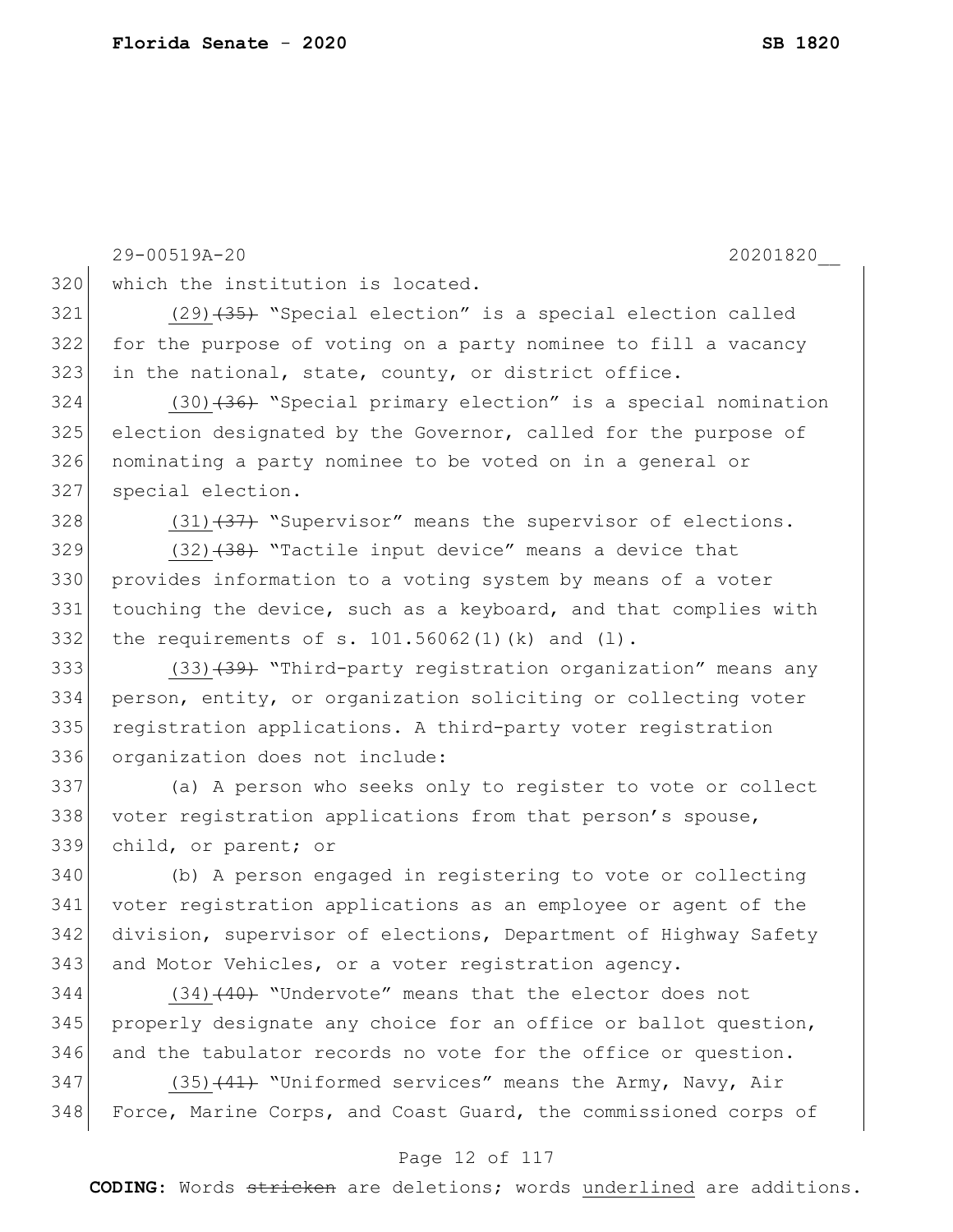29-00519A-20 20201820\_\_ the Public Health Service, and the commissioned corps of the National Oceanic and Atmospheric Administration. (36) $(42)$  "Voter interface device" means any device that communicates voting instructions and ballot information to a voter and allows the voter to select and vote for candidates and issues. A voter interface device may not be used to tabulate votes. Any vote tabulation must be based upon a subsequent scan of the marked marksense ballot or the voter-verifiable paper output after the voter interface device process has been completed.

359 (37)<del>(43)</del> "Voter registration agency" means any office that provides public assistance, any office that serves persons with disabilities, any center for independent living, or any public 362 library.

363 (38)<del>(44)</del> "Voter registration official" means any supervisor of elections or individual authorized by the Secretary of State to accept voter registration applications and execute updates to 366 the statewide voter registration system.

 (39) "Voter services center" means a location that is designated by the supervisor of elections to provide services as specified in s. 101.012.

370 (40)<del>(45)</del> "Voting booth" or "booth" means that booth or enclosure at a voter services center wherein an elector casts his or her ballot for tabulation by an electronic or 373 electromechanical device.

 $(41)$   $(46)$  "Voting system" means a method of casting and 375 processing votes that functions wholly or partly by use of electromechanical or electronic apparatus or by use of marksense ballots and includes, but is not limited to, the procedures for

#### Page 13 of 117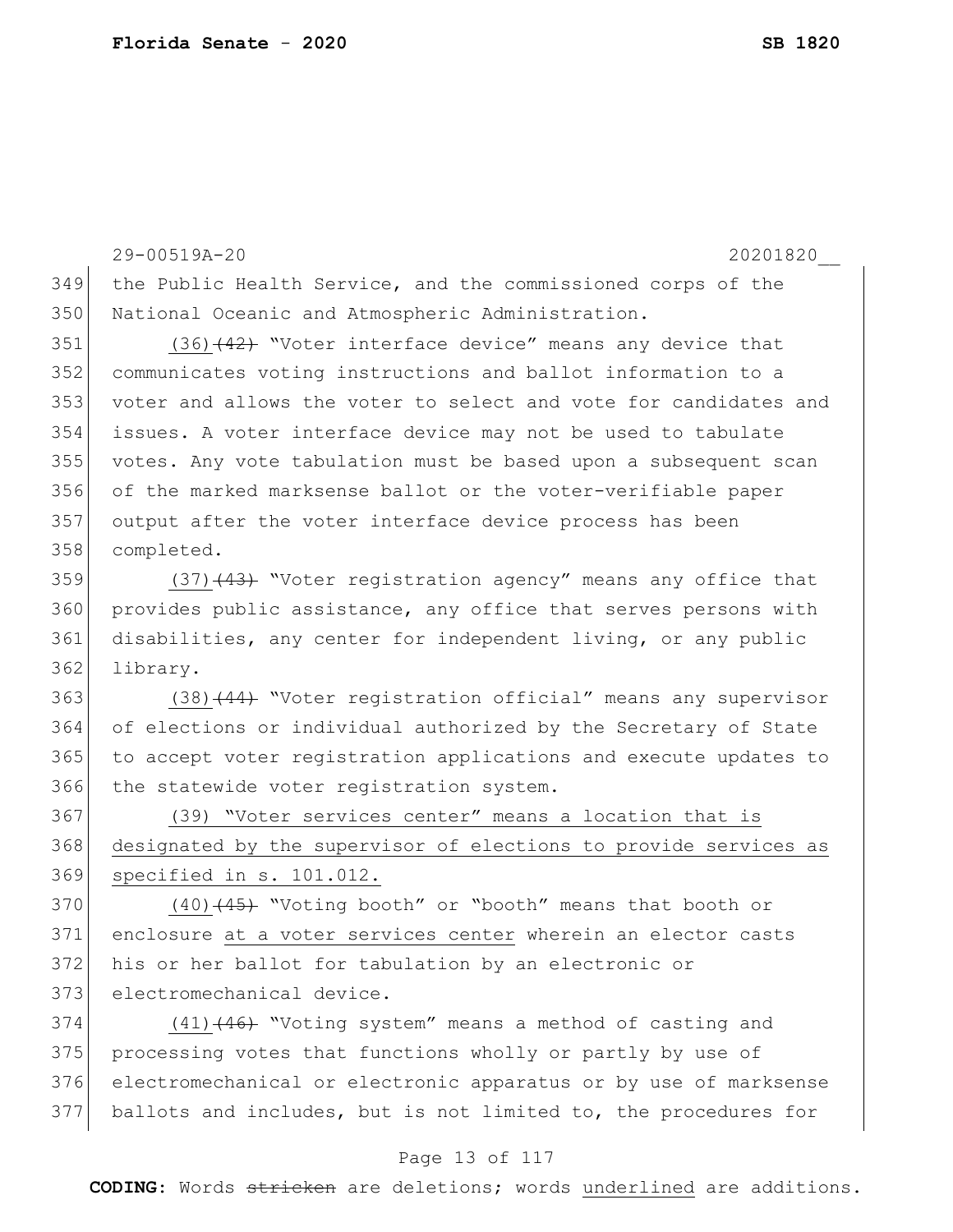29-00519A-20 20201820\_\_ 378 casting and processing votes and the programs, operating 379 manuals, supplies, printouts, and other software necessary for 380 the system's operation. 381 Section 3. Section 97.026, Florida Statutes, is amended to 382 read: 383 97.026 Forms to be available in alternative formats and via 384 the Internet.—It is the intent of the Legislature that all forms 385 required to be used in chapters 97-106 shall be made available 386 upon request $_{\tau}$  in alternative formats. Such forms shall include 387 mail vote-by-mail ballots as alternative formats for such 388 ballots become available and the Division of Elections is able 389 to certify systems that provide them. Whenever possible, such 390 forms, with the exception of mail vote-by-mail ballots, shall be 391 made available by the Department of State via the Internet. 392 Sections that contain such forms include, but are not limited 393 to, ss. 97.051, 97.052, 97.053, 97.057, 97.058, 97.0583, 97.071, 394 97.073, 97.1031, 98.075, 99.021, 100.361, 100.371, 101.003, 395 101.0031, 101.005, 101.045, 101.171, 101.20, <del>101.6103, 101.62,</del> 396 <del>101.64, 101.65, 101.657,</del> 105.031, 106.023, and 106.087. 397 Section 4. Section 97.061, Florida Statutes, is amended to 398 read: 399 97.061 Special registration for electors requiring 400 assistance.-401 (1) Any person who is eligible to register and who is 402 unable to read or write or who, because of some disability, 403 needs assistance in voting shall upon that person's request be 404 registered under the procedure prescribed by this section and is 405 shall be entitled to receive assistance with voting at the polls 406 under the conditions prescribed by this section.

## Page 14 of 117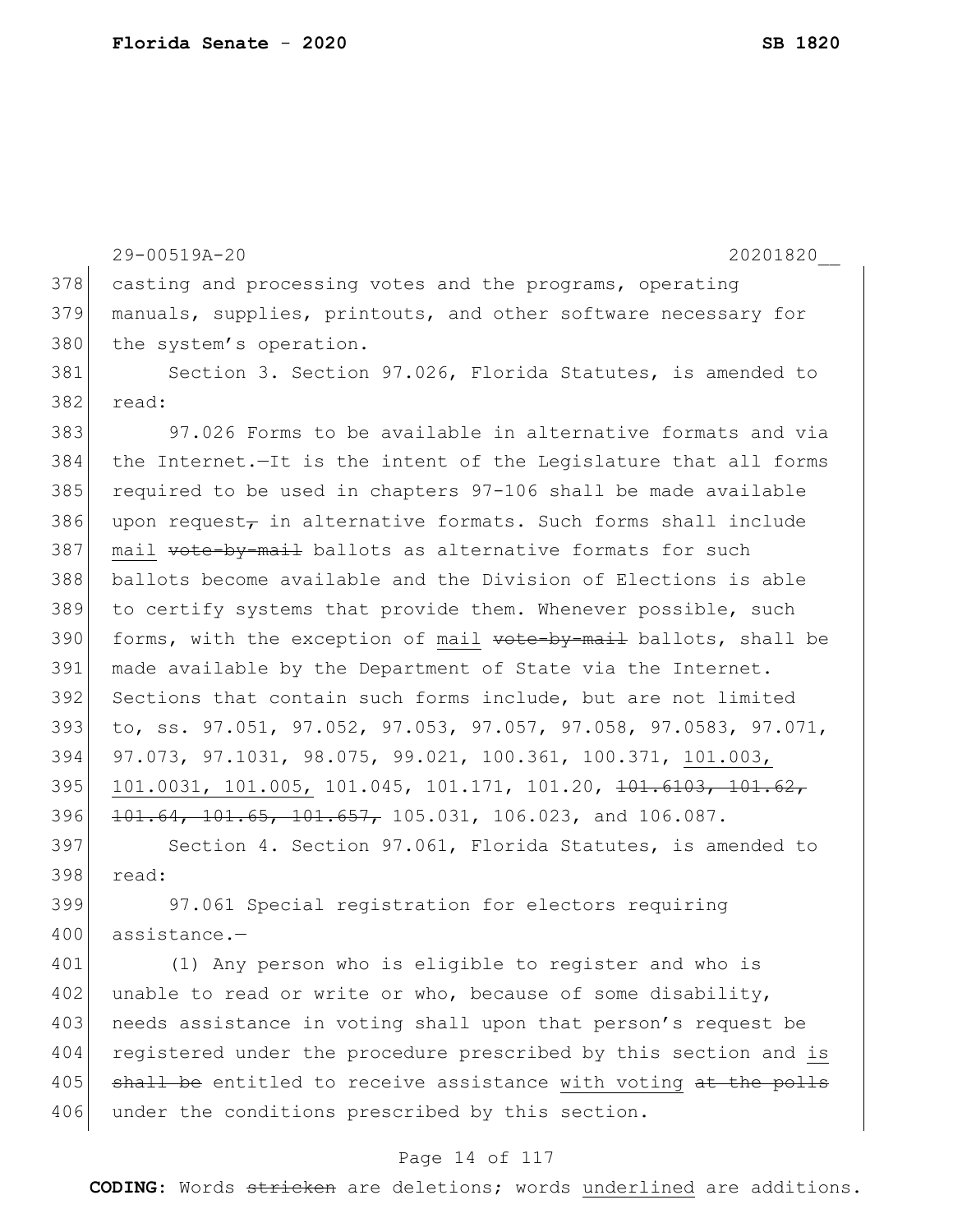|     | 29-00519A-20<br>20201820                                         |
|-----|------------------------------------------------------------------|
| 407 | (2) If a person is qualified to register pursuant to this        |
| 408 | section, the voter registration official shall note in that      |
| 409 | person's registration record that the person needs assistance in |
| 410 | voting.                                                          |
| 411 | (3) The precinct register generated by the supervisor shall      |
| 412 | contain a notation that such person is eligible for assistance   |
| 413 | in voting, and The supervisor may make a notation on the voter   |
| 414 | information card that such person is eligible for assistance in  |
| 415 | voting. Such person shall be entitled to receive the assistance  |
| 416 | of two election officials or some other person of his or her own |
| 417 | choice, other than the person's employer, the agent of the       |
| 418 | person's employer, or an officer or agent of the person's union, |
| 419 | without the necessity of executing the "Declaration to Secure    |
| 420 | Assistance" prescribed in s. 101.051. Such person shall notify   |
| 421 | the supervisor of any change in his or her condition which makes |
| 422 | it unnecessary for him or her to receive assistance in voting.   |
| 423 | Section 5. Subsections (1) and (3) of section 97.071,            |
| 424 | Florida Statutes, are amended to read:                           |
| 425 | 97.071 Voter information card.-                                  |
| 426 | (1) A voter information card shall be furnished by the           |
| 427 | supervisor to all registered voters residing in the supervisor's |
| 428 | county. The card must contain:                                   |
| 429 | (a) Voter's registration number.                                 |
| 430 | (b) Date of registration.                                        |
| 431 | (c) Full name.                                                   |
| 432 | (d) Party affiliation.                                           |
| 433 | (e) Date of birth.                                               |
| 434 | (f) Address of legal residence.                                  |
| 435 | (q) Precinct number.                                             |

# Page 15 of 117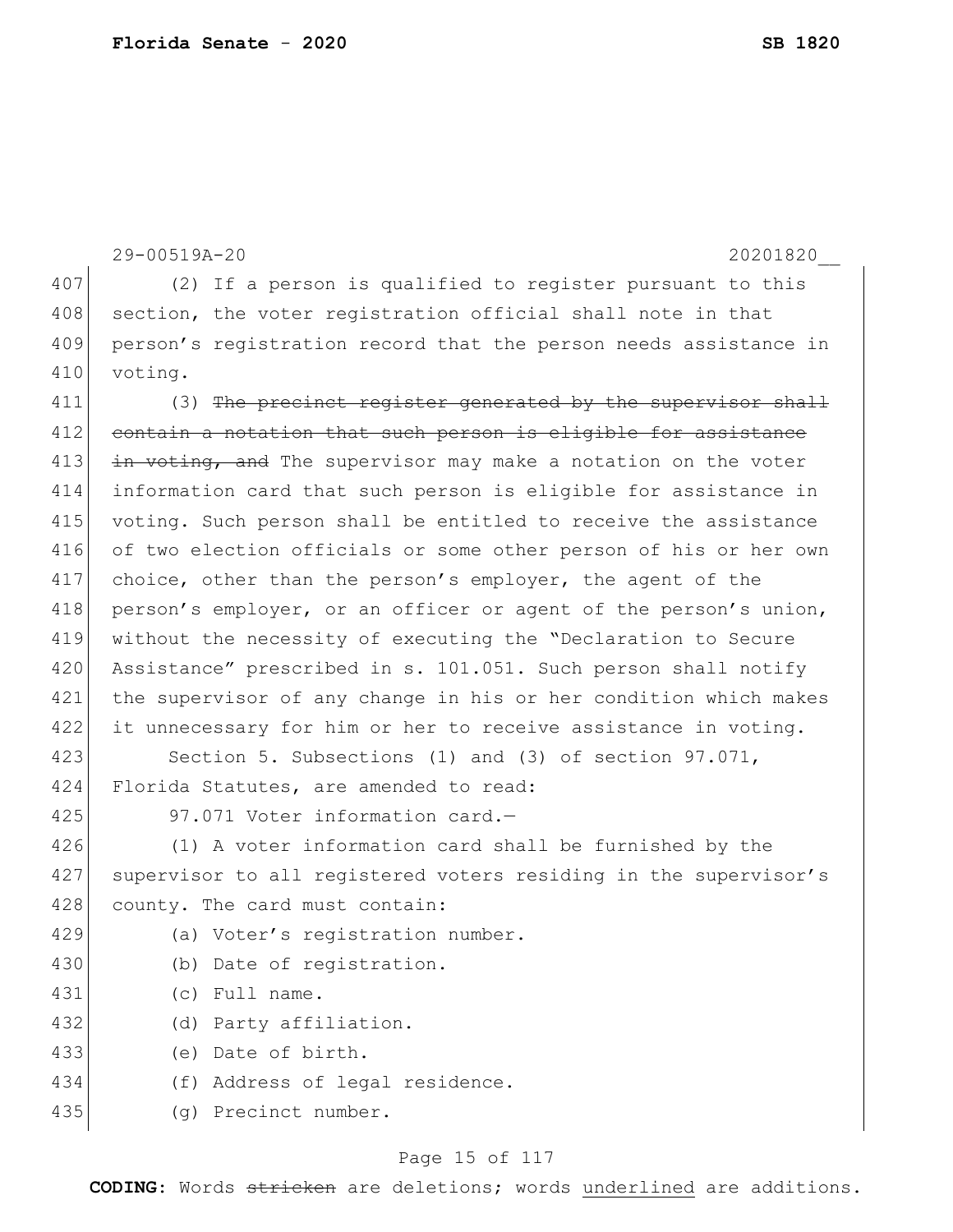```
29-00519A-20 20201820__
436 (h) Polling place address.
437 \leftarrow + \leftarrow Name of supervisor and contact information of
438 supervisor.
439 (i) (i) Other information deemed necessary by the
440 supervisor.
441 (3) In the case of a change of name, address of legal 
442 residence, polling place address, or party affiliation, the
443 supervisor shall issue the voter a new voter information card.
444 Section 6. Paragraph (c) of subsection (4) of section 
445 98.065, Florida Statutes, is amended to read:
446 98.065 Registration list maintenance programs.-
447 (4)
448 (c) The supervisor must designate as inactive all voters 
449 who have been sent an address confirmation final notice and who 
450 have not returned the postage prepaid, preaddressed return form
451 within 30 days or for which the final notice has been returned 
452 as undeliverable. Names on the inactive list may not be used to 
453 calculate the number of signatures needed on any petition. A
454 voter on the inactive list may be restored to the active list of 
455 voters upon the voter updating his or her registration_{\tau}456 requesting a vote-by-mail ballot, or appearing to vote. However,
457 if the voter does not update his or her voter registration 
458 information, request a vote-by-mail ballot, or vote by the
459 second general election after being placed on the inactive list,
460 the voter's name shall be removed from the statewide voter
461 registration system and the voter shall be required to
462 reregister to have his or her name restored to the statewide
463 voter registration system.
464 Section 7. Subsection (4) of section 98.077, Florida
```
## Page 16 of 117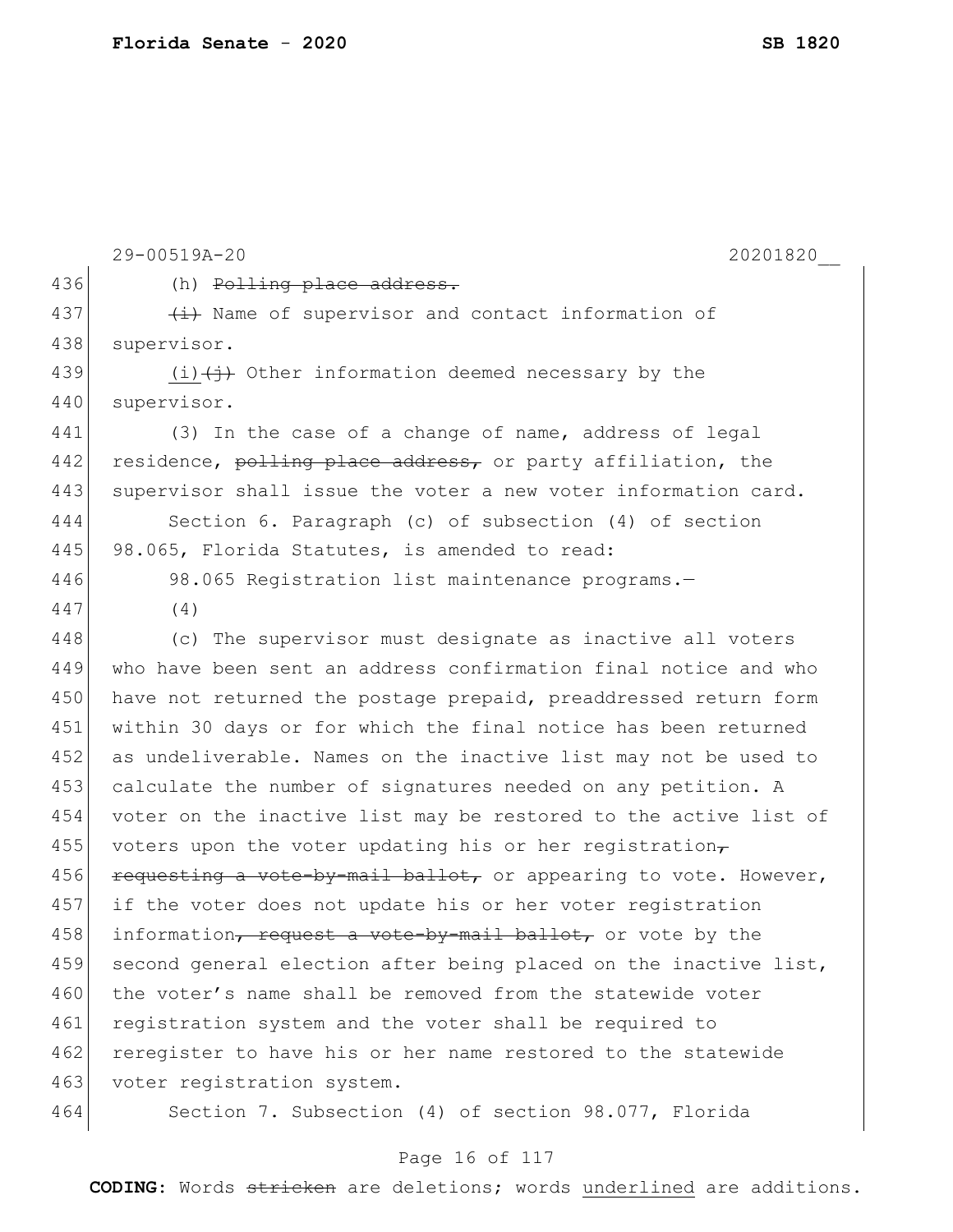|     | 29-00519A-20<br>20201820                                         |
|-----|------------------------------------------------------------------|
| 465 | Statutes, is amended to read:                                    |
| 466 | 98.077 Update of voter signature.-                               |
| 467 | (4) Except as authorized in ss. $101.0091$ and $101.048$ ss.     |
| 468 | 101.048 and 101.68:                                              |
| 469 | (a) All signature updates for use in verifying vote-by-mail      |
| 470 | and provisional ballots must be received by the appropriate      |
| 471 | supervisor before the elector's ballot is received by the        |
| 472 | supervisor or, in the case of provisional ballots, before the    |
| 473 | elector's ballot is cast.                                        |
| 474 | (b) The signature on file at the time the vote-by-mail           |
| 475 | ballot is received or at the time the provisional ballot is cast |
| 476 | is the signature that shall be used in verifying the signature   |
| 477 | on the voter's certificate the vote-by-mail and provisional      |
| 478 | ballot voter's certificate certificates, respectively.           |
| 479 | Section 8. Paragraphs (b) and (d) of subsection (1) and          |
| 480 | paragraph (a) of subsection (2) of section 98.0981, Florida      |
| 481 | Statutes, are amended to read:                                   |
| 482 | 98.0981 Reports; voting history; statewide voter                 |
| 483 | registration system information; precinct-level election         |
| 484 | results; book closing statistics.-                               |
| 485 | (1) VOTING HISTORY AND STATEWIDE VOTER REGISTRATION SYSTEM       |
| 486 | INFORMATION.-                                                    |
| 487 | (b) After receipt of the information in paragraph (a), the       |
| 488 | department shall prepare a report in electronic format which     |
| 489 | contains the following information, separately compiled for the  |
| 490 | primary and general election for all voters qualified to vote in |
| 491 | either election:                                                 |
| 492 | 1. The unique identifier assigned to each qualified voter        |
| 493 | within the statewide voter registration system;                  |
|     |                                                                  |

# Page 17 of 117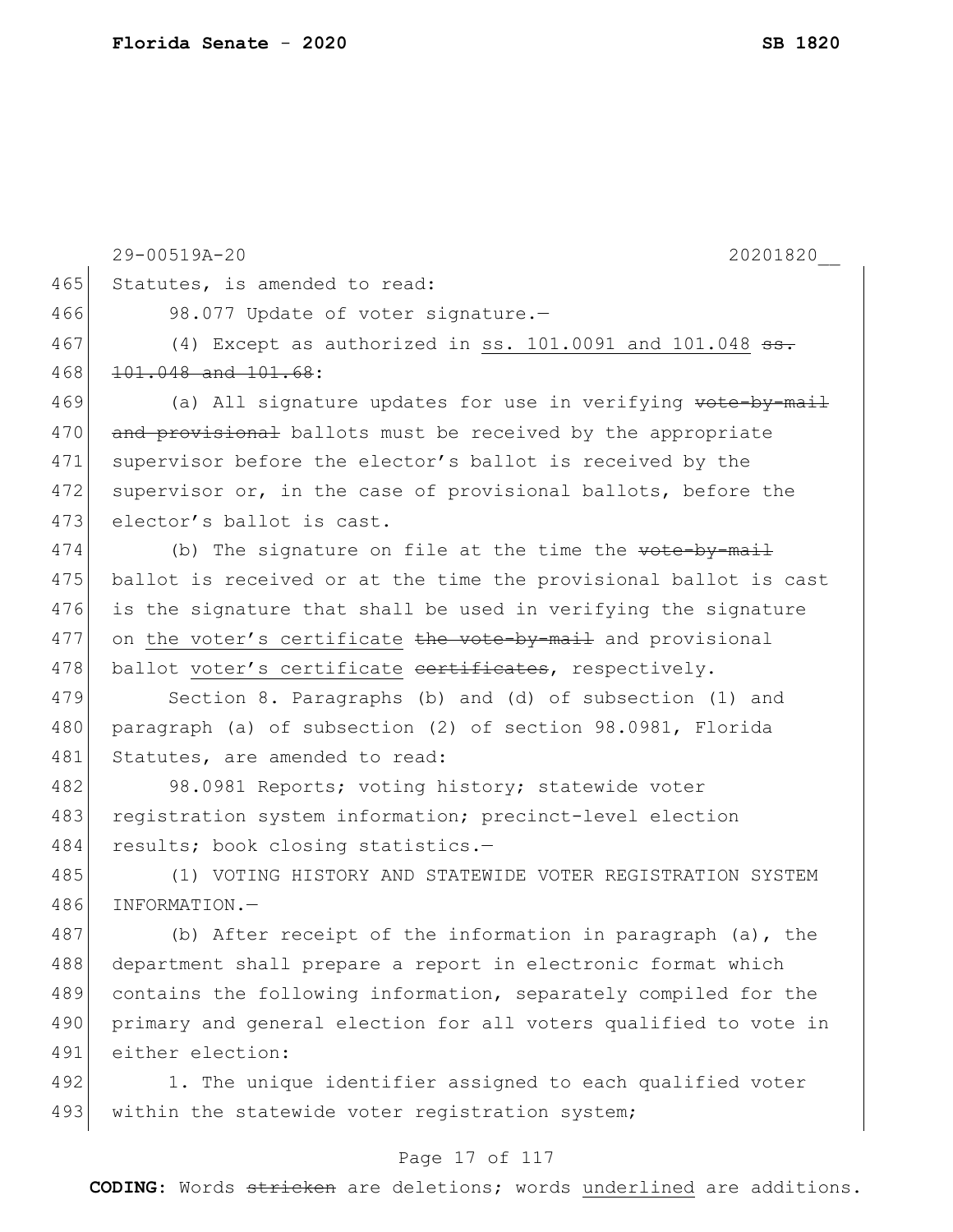```
29-00519A-20 20201820__
                             Page 18 of 117
494 2. All information provided by each qualified voter on his 
495 or her voter registration application pursuant to s. 97.052(2),
496 except that which is confidential or exempt from public records
497 requirements;
498 3. Each qualified voter's date of registration;
499 4. Each qualified voter's current state representative
500 district, state senatorial district, and congressional district,
501 assigned by the supervisor of elections;
502 5. Each qualified voter's current precinct; and
503 6. Voting history as transmitted under paragraph (a) to 
504 include whether the qualified voter voted at a voter services 
505 center or the supervisor's office precinct location, voted
506 during the early voting period, voted by mail vote-by-mail
507 ballot, attempted to vote by mail but the ballot \text{vote-by-mail}508 ballot that was not counted, attempted to vote by provisional
509 ballot but the ballot \frac{1}{2} was not counted, or did not vote.
510 (d) File specifications are as follows:
511 1. The file shall contain records designated by the
512 categories below for all qualified voters who, regardless of the 
513 voter's county of residence or active or inactive registration 
514 status at the book closing for the corresponding election that 
515 the file is being created for:
516 \vert a. Voted a regular ballot by mail at a precinct location.
517 b. Voted at a precinct location using a provisional ballot
518 | that was subsequently counted.
519 c. Voted a regular ballot at a voter services center or the 
520 supervisor's office during the early voting period.
521 d. Voted during the early voting period using a provisional
522 ballot that was subsequently counted.
```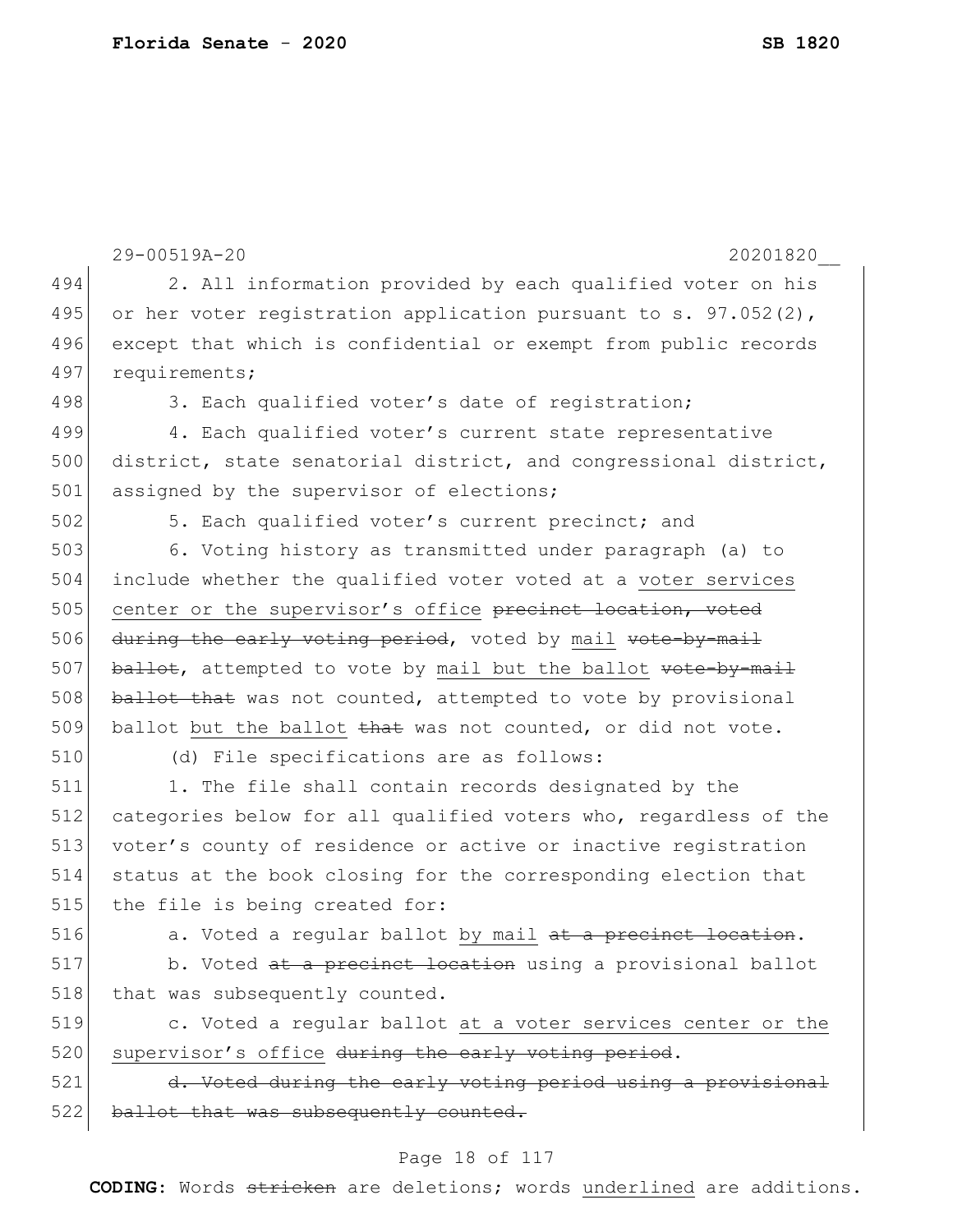|     | 29-00519A-20<br>20201820                                         |
|-----|------------------------------------------------------------------|
| 523 | e. Voted by vote-by-mail ballot.                                 |
| 524 | d. f. Attempted to vote by mail vote-by-mail ballot, but the     |
| 525 | ballot was not counted.                                          |
| 526 | e.g. Attempted to vote by provisional ballot, but the            |
| 527 | ballot was not counted in that election.                         |
| 528 | 2. Each file shall be created or converted into a tab-           |
| 529 | delimited format.                                                |
| 530 | 3. File names shall adhere to the following convention:          |
| 531 | a. Three-character county identifier as established by the       |
| 532 | department followed by an underscore.                            |
| 533 | b. Followed by four-character file type identifier of            |
| 534 | "VHO3" followed by an underscore.                                |
| 535 | c. Followed by FVRS election ID followed by an underscore.       |
| 536 | d. Followed by Date Created followed by an underscore.           |
| 537 | e. Date format is YYYYMMDD.                                      |
| 538 | f. Followed by Time Created - HHMMSS.                            |
| 539 | q. Followed by ".txt".                                           |
| 540 | 4. Each record shall contain the following columns: Record       |
| 541 | Identifier, FVRS Voter ID Number, FVRS Election ID Number, Vote  |
| 542 | Date, Vote History Code, Precinct, Congressional District, House |
| 543 | District, Senate District, County Commission District, and       |
| 544 | School Board District.                                           |
| 545 | (2) PRECINCT-LEVEL ELECTION RESULTS.-                            |
| 546 | (a) Within 30 days after certification by the Elections          |
| 547 | Canvassing Commission of a presidential preference primary       |
| 548 | election, special election, primary election, or general         |
| 549 | election, the supervisors of elections shall collect and submit  |
| 550 | to the department precinct-level election results for the        |
| 551 | election in a uniform electronic format specified by paragraph   |
|     | Page 19 of 117                                                   |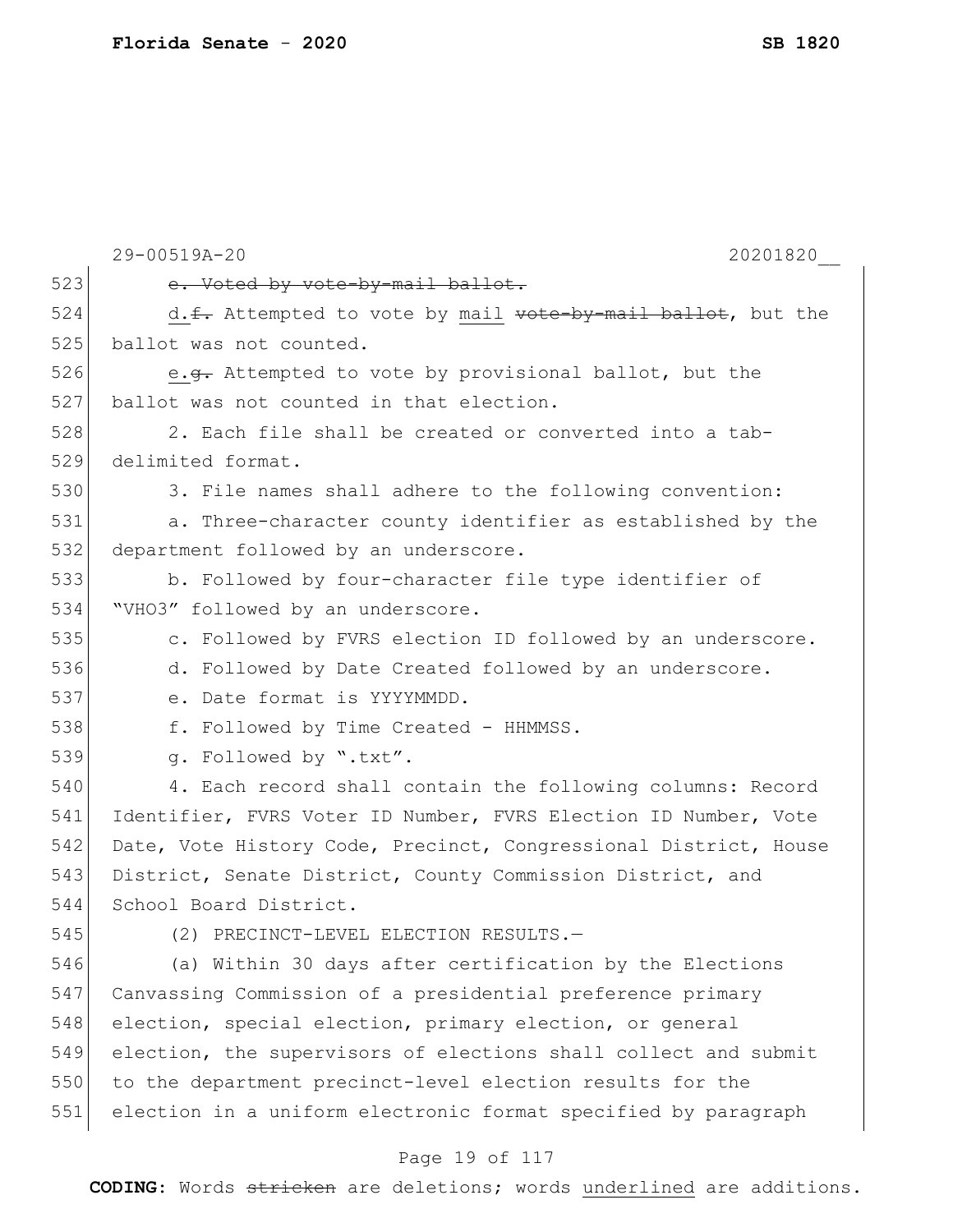| 29-00519A-20<br>20201820                                         |
|------------------------------------------------------------------|
| (c). The precinct-level election results shall be compiled       |
| separately for the primary or special primary election that      |
|                                                                  |
| preceded the general or special general election, respectively.  |
| The results shall specifically include for each precinct the     |
| total of all ballots cast for each candidate or nominee to fill  |
| a national, state, county, or district office or proposed        |
| constitutional amendment, with subtotals for each candidate and  |
| ballot type, unless fewer than 30 voters voted a ballot type.    |
| "All ballots cast" means ballots cast by voters who cast a       |
| ballot whether by mail at a precinct location, by vote-by-mail   |
| ballot, including overseas vote-by-mail ballots, in person,      |
| during the early voting period, or by provisional ballot.        |
| Section 9. Subsection (1) of section 98.255, Florida             |
| Statutes, is amended to read:                                    |
| 98.255 Voter education programs.-                                |
| (1) The Department of State shall adopt rules prescribing        |
| minimum standards for nonpartisan voter education. The standards |
| shall, at a minimum, address:                                    |
| (a) Voter registration;                                          |
| (b) Balloting procedures, by mail and polling place;             |
| (c) Voter rights and responsibilities;                           |
| (d) Distribution of sample ballots; and                          |
| (e) Public service announcements.                                |
| Section 10. Section 98.461, Florida Statutes, is amended to      |
| read:                                                            |
| 98.461 Registration application, precinct register;              |
| contents.-                                                       |
| $(1)$ A registration application, approved by the Department     |
| of State, containing the information required in s. 97.052 shall |
|                                                                  |
|                                                                  |

## Page 20 of 117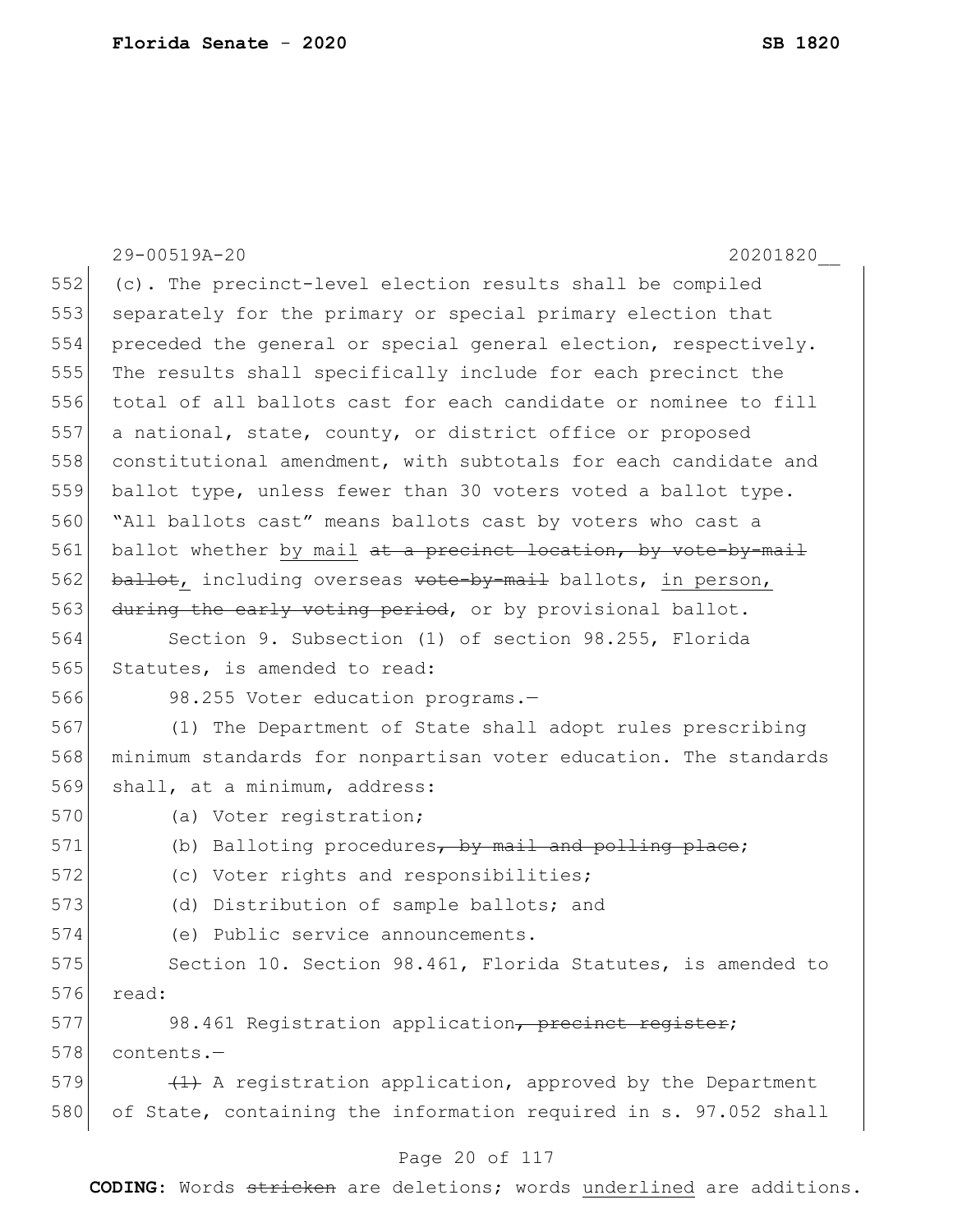29-00519A-20 20201820\_\_ 581 be retained by the supervisor of elections of the county of the 582 applicant's registration. However, the registration application 583 may be microfilmed and such microfilm substituted for the 584 original registration application; or, when voter registration 585 information, including the voter's signature, is maintained 586 digitally or on electronic, magnetic, or optic media, such 587 stored information may be substituted for the original 588 registration application. Such microfilms or stored information 589 shall be retained in the custody of the supervisor of elections 590 of the county of the applicant's registration. In the event the 591 original registration applications are microfilmed or maintained 592 digitally or on electronic or other media, such originals may be 593 destroyed in accordance with the schedule approved by the Bureau 594 of Archives and Records Management of the Division of Library 595 and Information Services of the Department of State. 596  $(2)$  A computer printout or electronic database shall be 597 used at the polls as a precinct register. The precinct register 598 shall contain the date of the election, the precinct number, and 599 the following information concerning each registered elector: 600 **last name, first name, middle name or initial, and suffix; party** 601 affiliation; residence address; registration number; date of 602 birth; sex, if provided; race, if provided; whether the voter 603 needs assistance in voting; and such other additional 604 information as to readily identify the elector. The precinct  $605$  register shall also contain a space for the elector's signature  $606$  and a space for the initials of the witnessing clerk or 607 inspector or an electronic device may be provided for this  $608$  purpose.

609 Section 11. Section 100.0001, Florida Statutes, is created

## Page 21 of 117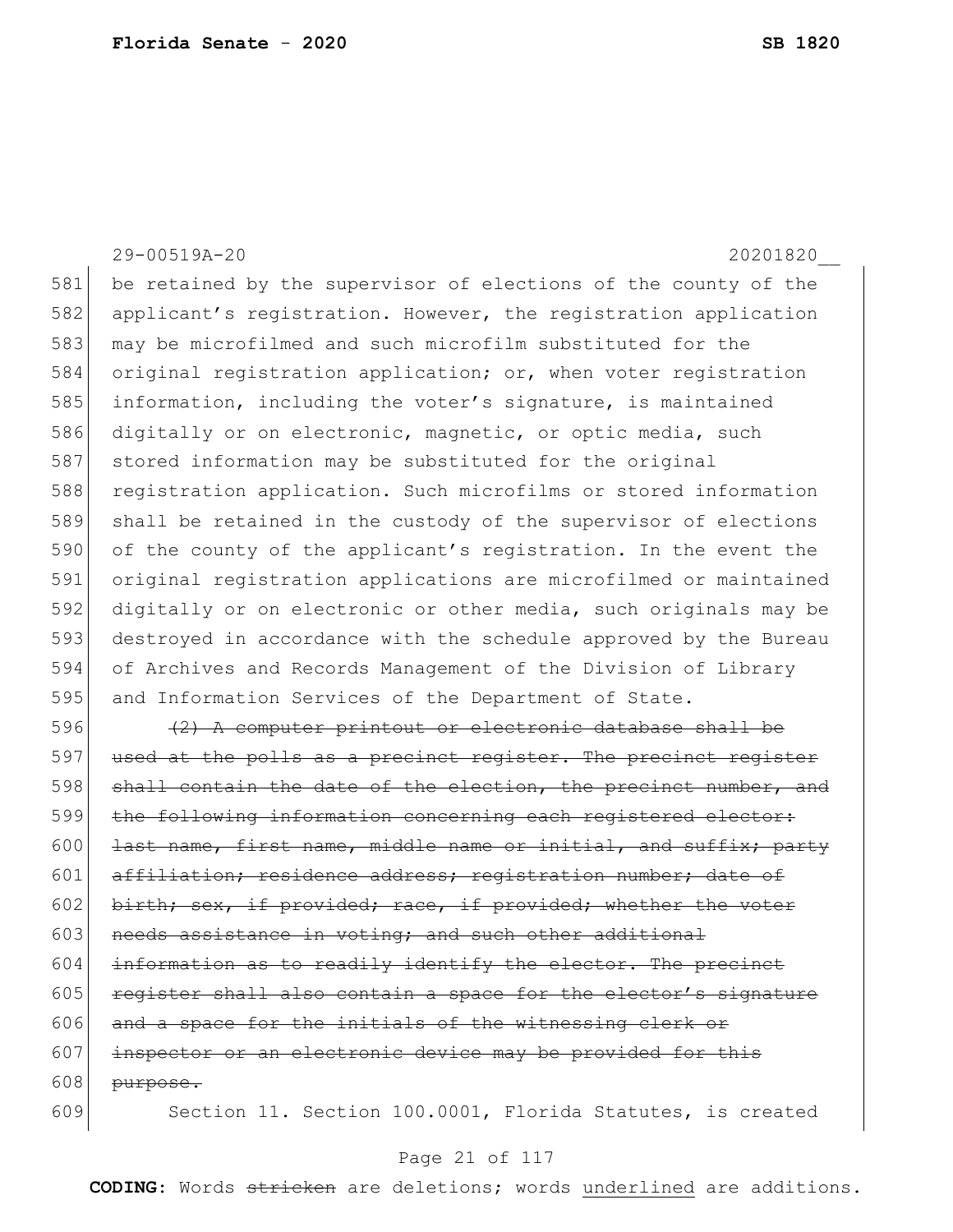|     | 29-00519A-20<br>20201820                                                           |
|-----|------------------------------------------------------------------------------------|
| 610 | to read:                                                                           |
| 611 | 100.0001 Elections to be conducted by mail.-All elections                          |
| 612 | in this state shall be conducted by mail. The department shall                     |
| 613 | adopt any rules necessary to provide for uniformity in the                         |
| 614 | conduct of elections by mail and the procedures for conducting                     |
| 615 | elections by mail.                                                                 |
| 616 | Section 12. Section 100.011, Florida Statutes, is amended                          |
| 617 | to read:                                                                           |
| 618 | 100.011 Election Opening and closing of polls, all                                 |
| 619 | elections; expenses.-                                                              |
| 620 | (1) The polls shall be open at the voting places at $7:00$                         |
| 621 | a.m., on the day of the election, and shall be kept open until                     |
| 622 | $7:00$ p.m., of the same day, and the time shall be regulated by                   |
| 623 | the customary time in standard use in the county seat of the                       |
| 624 | locality. The inspectors shall make public proclamation of the                     |
| 625 | opening and closing of the polls. During the election and                          |
| 626 | eanvass of the votes, the ballot box shall not be concealed. Any                   |
| 627 | elector who is in line at the time of the official closing of                      |
| 628 | the polls shall be allowed to cast a vote in the election.                         |
| 629 | (2) The time of opening and closing of the polls shall be                          |
| 630 | observed in all elections held in this state, including                            |
| 631 | municipal and school elections.                                                    |
| 632 | (3) The expenses of holding all elections for county and                           |
| 633 | state offices necessarily incurred shall be paid out of the                        |
| 634 | treasury of the county or state, as the case may be, in the same                   |
| 635 | manner and by the same officers as in general elections.                           |
| 636 | (2) (a) $\left(4\right)$ $\left(4\right)$ The provisions of any special law to the |
| 637 | contrary notwithstanding, the expenses of holding a special                        |
| 638 | district or community development district election, or the                        |

# Page 22 of 117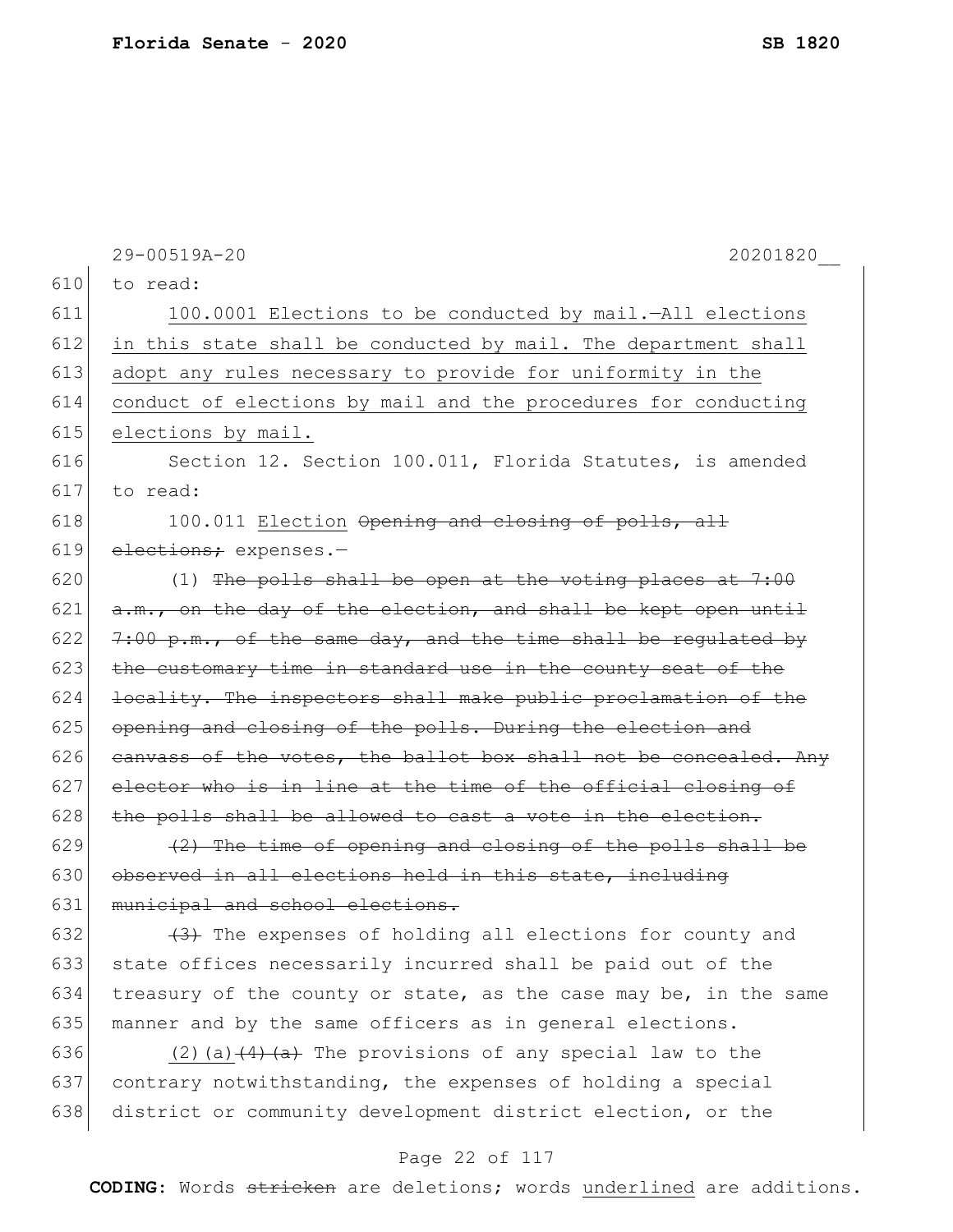|     | 29-00519A-20<br>20201820                                         |
|-----|------------------------------------------------------------------|
| 639 | district's proportionate share of regular election costs, as the |
| 640 | case may be, shall be paid out of the district's treasury and in |
| 641 | the same manner as in general elections. This subsection applies |
| 642 | to any district, whether created by or pursuant to special or    |
| 643 | general law, which is a special district as defined in s.        |
| 644 | 200.001(8)(c) or a community development district as defined in  |
| 645 | $s. 190.003(6)$ .                                                |
| 646 | (b) The provisions of any special law to the contrary            |
| 647 | notwithstanding, the supervisor of elections may impose an       |
| 648 | interest penalty on any amount due and owing to him or her from  |
| 649 | a special district or community development district if payment  |
| 650 | is not made within 30 days from receipt of the bill or within 10 |
| 651 | working days of the required time authorized by interlocal       |
| 652 | agreement. The rate of such interest shall be the rate           |
| 653 | established pursuant to s. 55.03.                                |
| 654 | (c) The provisions of any special law to the contrary            |
| 655 | notwithstanding, all independent and dependent special district  |
| 656 | elections, with the exception of community development district  |
| 657 | elections, shall be conducted in accordance with the             |
| 658 | requirements of ss. 189.04 and 189.041.                          |
| 659 | Section 13. Section 100.032, Florida Statutes, is amended        |
| 660 | to read:                                                         |
| 661 | 100.032 Election preparation report; general election. -Each     |
| 662 | supervisor of elections must post a report on his or her         |
| 663 | official website at least 3 months before a general election     |
| 664 | which outlines preparations for the upcoming general election.   |
| 665 | The report must include, at a minimum, the following elements:   |
| 666 | the anticipated staffing levels during the early voting period,  |
| 667 | on election day and after election day; and the anticipated      |
|     | Page 23 of 117                                                   |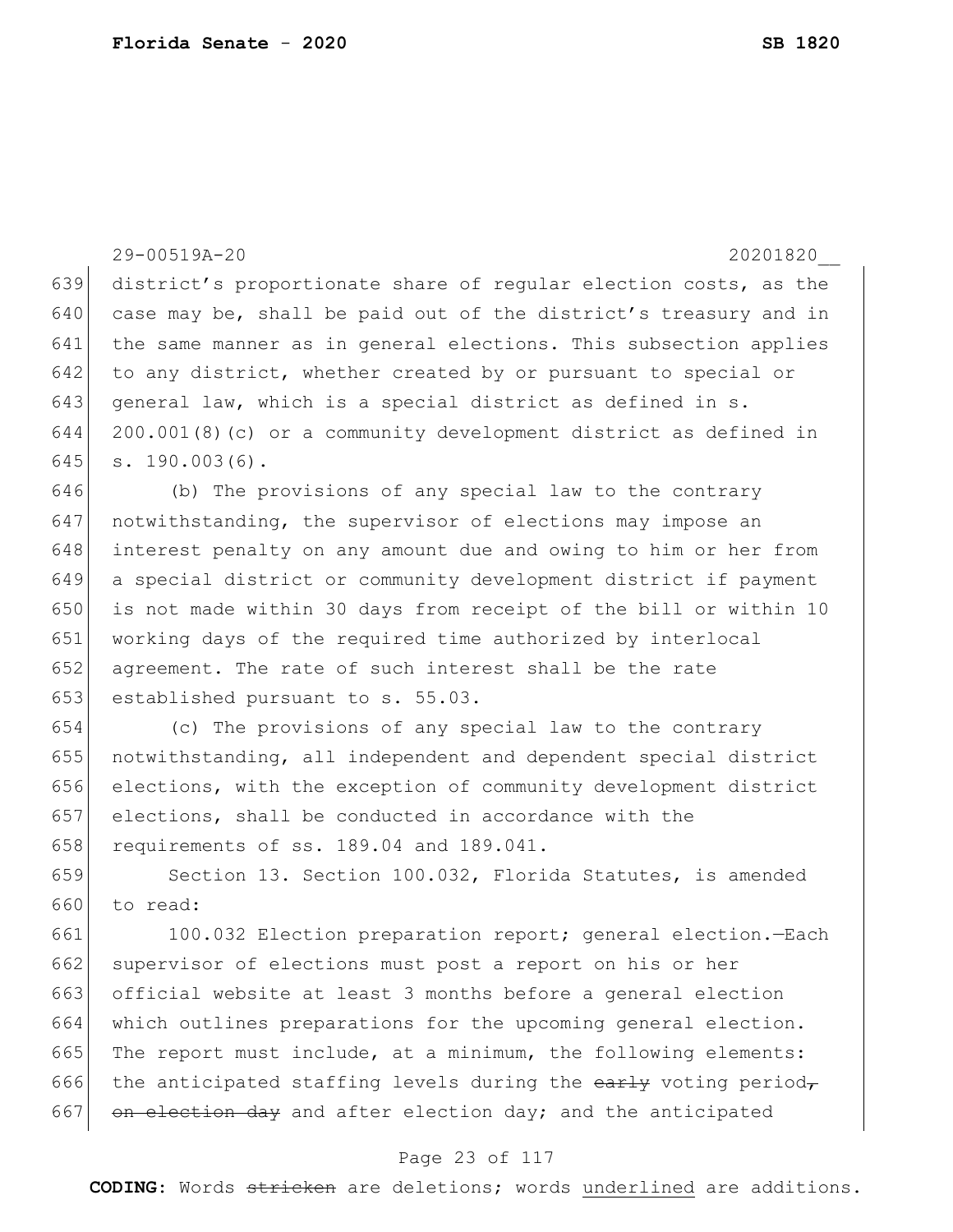|     | 29-00519A-20<br>20201820                                         |
|-----|------------------------------------------------------------------|
| 668 | amount of automatic tabulating equipment at each voter services  |
| 669 | center early voting site and polling place.                      |
| 670 | Section 14. Section 100.221, Florida Statutes, is amended        |
| 671 | to read:                                                         |
| 672 | 100.221 General election laws to govern bond referenda.-The      |
| 673 | laws governing the holding of general elections are applicable   |
| 674 | to bond referenda, except as provided in ss. 100.201-100.351. A  |
| 675 | county, district, or municipality is not required to offer early |
| 676 | voting for a bond referendum that is not held in conjunction     |
| 677 | with a county or state election. The places for voting in a bond |
| 678 | referendum shall be the same as the places for voting in general |
| 679 | elections when a bond referendum is held in the county or        |
| 680 | district; however, when a bond referendum is held in a           |
| 681 | municipality, the polling places shall be the same as in other   |
| 682 | municipal elections.                                             |
| 683 | Section 15. Paragraph (e) of subsection (13) of section          |
| 684 | 100.371, Florida Statutes, is amended to read:                   |
| 685 | 100.371 Initiatives; procedure for placement on ballot.-         |
| 686 | (13)                                                             |
| 687 | (e)1. Any financial impact statement that the Supreme Court      |
| 688 | finds not to be in accordance with this subsection shall be      |
| 689 | remanded solely to the Financial Impact Estimating Conference    |
| 690 | for redrafting, provided the court's advisory opinion is         |
| 691 | rendered at least 75 days before the election at which the       |
| 692 | question of ratifying the amendment will be presented. The       |
| 693 | Financial Impact Estimating Conference shall prepare and adopt a |
| 694 | revised financial impact statement no later than 5 p.m. on the   |
| 695 | 15th day after the date of the court's opinion.                  |
| 696 | 2. If, by 5 p.m. on the 75th day before the election, the        |
|     |                                                                  |

Page 24 of 117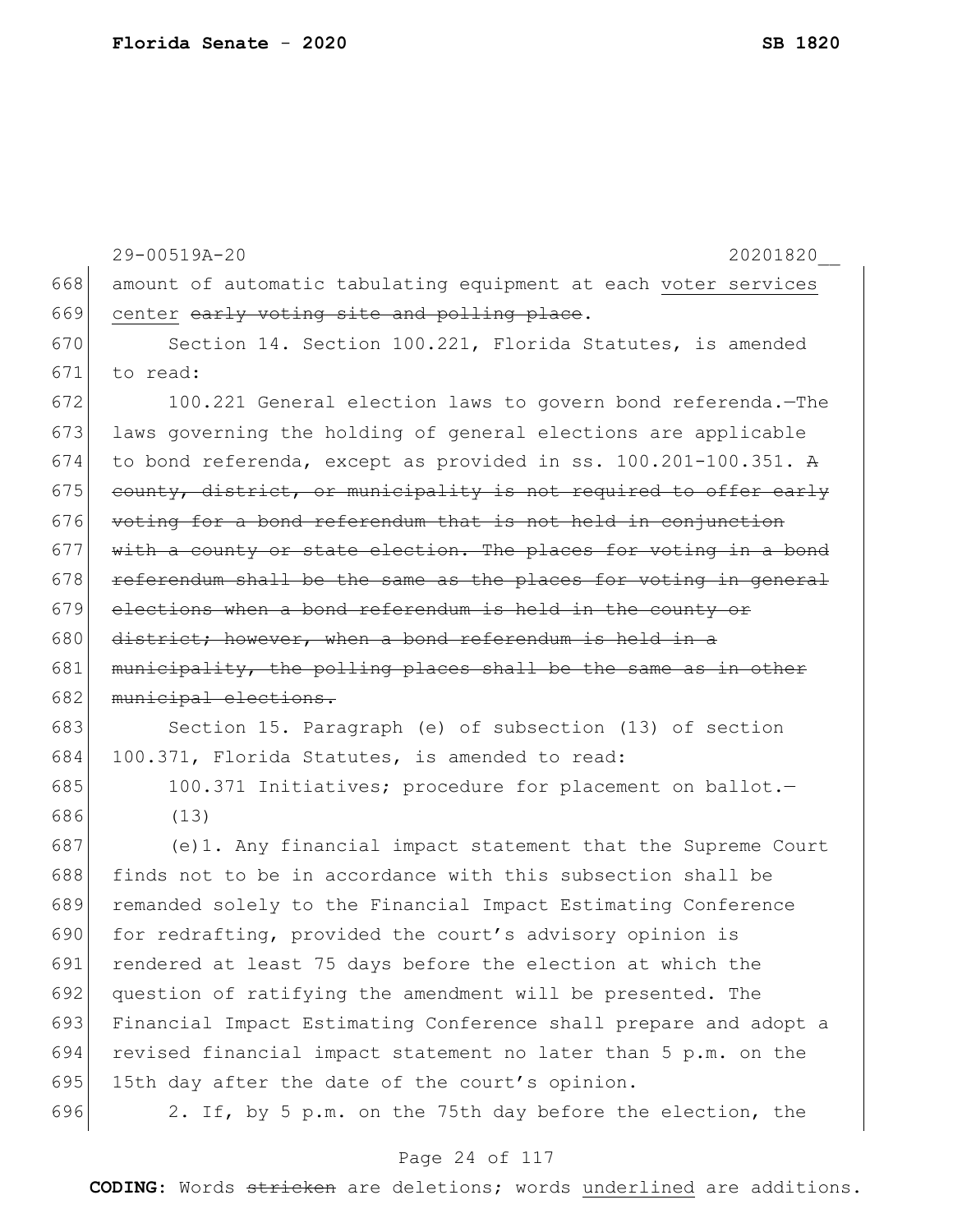29-00519A-20 20201820\_\_ Supreme Court has not issued an advisory opinion on the initial financial impact statement prepared by the Financial Impact Estimating Conference for an initiative amendment that otherwise 700 meets the legal requirements for ballot placement, the financial impact statement shall be deemed approved for placement on the ballot. 703 3. In addition to the financial impact statement required by this subsection, the Financial Impact Estimating Conference shall draft an initiative financial information statement. The initiative financial information statement should describe in greater detail than the financial impact statement any projected 708 increase or decrease in revenues or costs that the state or local governments would likely experience and the estimated economic impact on the state and local economy if the ballot measure were approved. If appropriate, the initiative financial information statement may include both estimated dollar amounts and a description placing the estimated dollar amounts into context. The initiative financial information statement must include both a summary of not more than 500 words and additional detailed information that includes the assumptions that were made to develop the financial impacts, workpapers, and any other information deemed relevant by the Financial Impact Estimating Conference.

720 4. The Department of State shall have printed, and shall furnish to each supervisor of elections, a copy of the summary from the initiative financial information statements. The supervisors shall have the summary from the initiative financial information statements available at each voter services center 725 polling place and at the main office of the supervisor of

## Page 25 of 117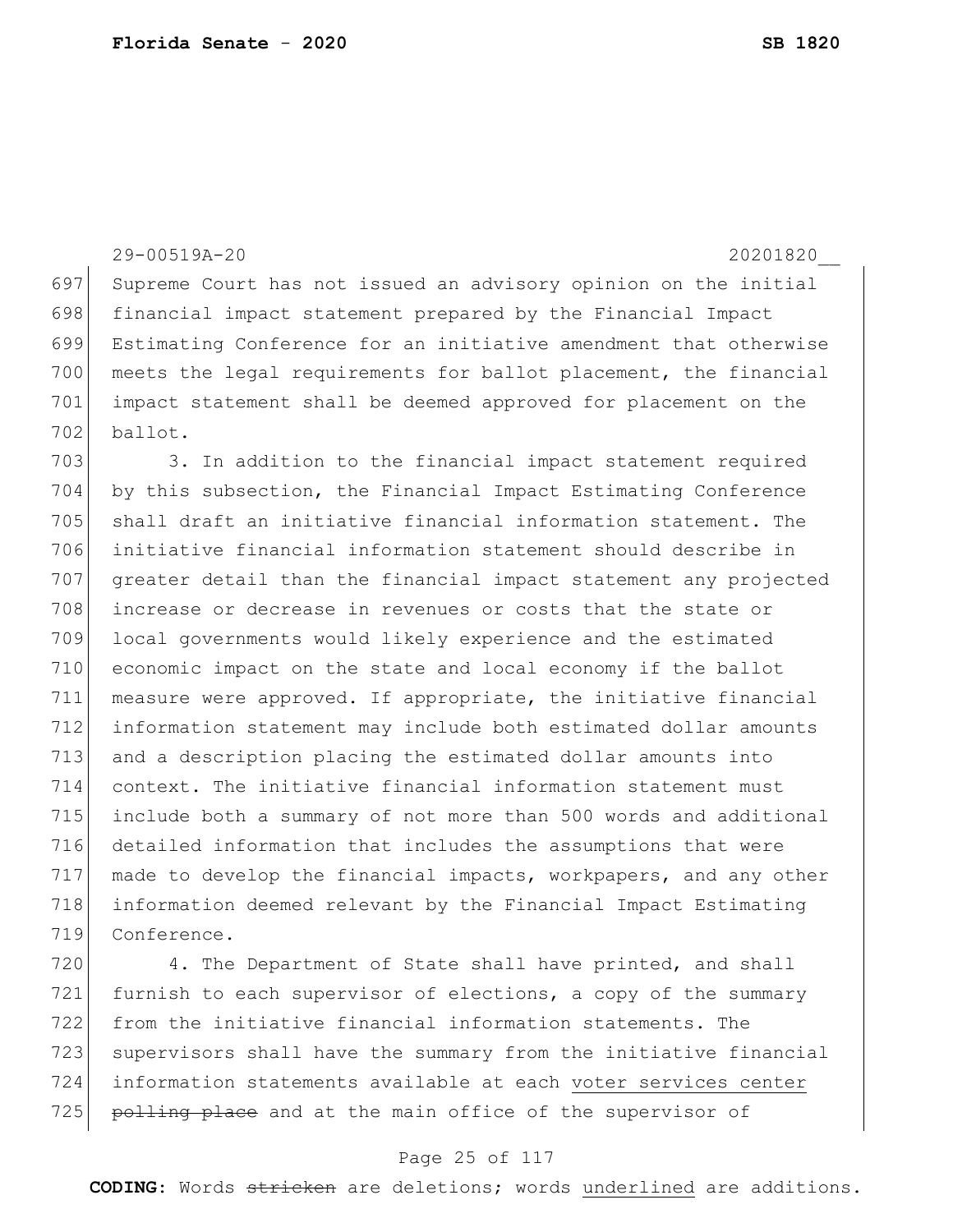29-00519A-20 20201820\_\_

726 elections upon request.

727 5. The Secretary of State and the Office of Economic and Demographic Research shall make available on the Internet each initiative financial information statement in its entirety. In 730 addition, each supervisor of elections whose office has a website shall post the summary from each initiative financial 732 information statement on the website. Each supervisor shall include a copy of each summary from the initiative financial information statements and the Internet addresses for the information statements on the Secretary of State's and the Office of Economic and Demographic Research's websites in the 737 publication or mailing required by s. 101.20.

738 Section 16. Section 101.001, Florida Statutes, is amended 739 to read:

740 101.001 Precinct Precincts and polling places; boundaries.-

741 (1) The board of county commissioners in each county, upon 742 recommendation and approval of the supervisor, shall alter or 743 create precincts for voting in the county. Each precinct shall 744 be numbered and, as nearly as practicable, composed of 745 contiguous and compact areas. The supervisor shall designate a 746 polling place at a suitable location within each precinct. The 747 precinct may shall not be changed thereafter except with the 748 consent of the supervisor and a majority of the members of the 749 board of county commissioners. The board of county commissioners 750 and the supervisor may have precinct boundaries conform to 751 municipal boundaries in accordance with the provisions of s. 752 101.002, but, in any event, the registration books shall be 753 maintained in such a manner that there may be determined 754 therefrom the total number of electors in each municipality.

## Page 26 of 117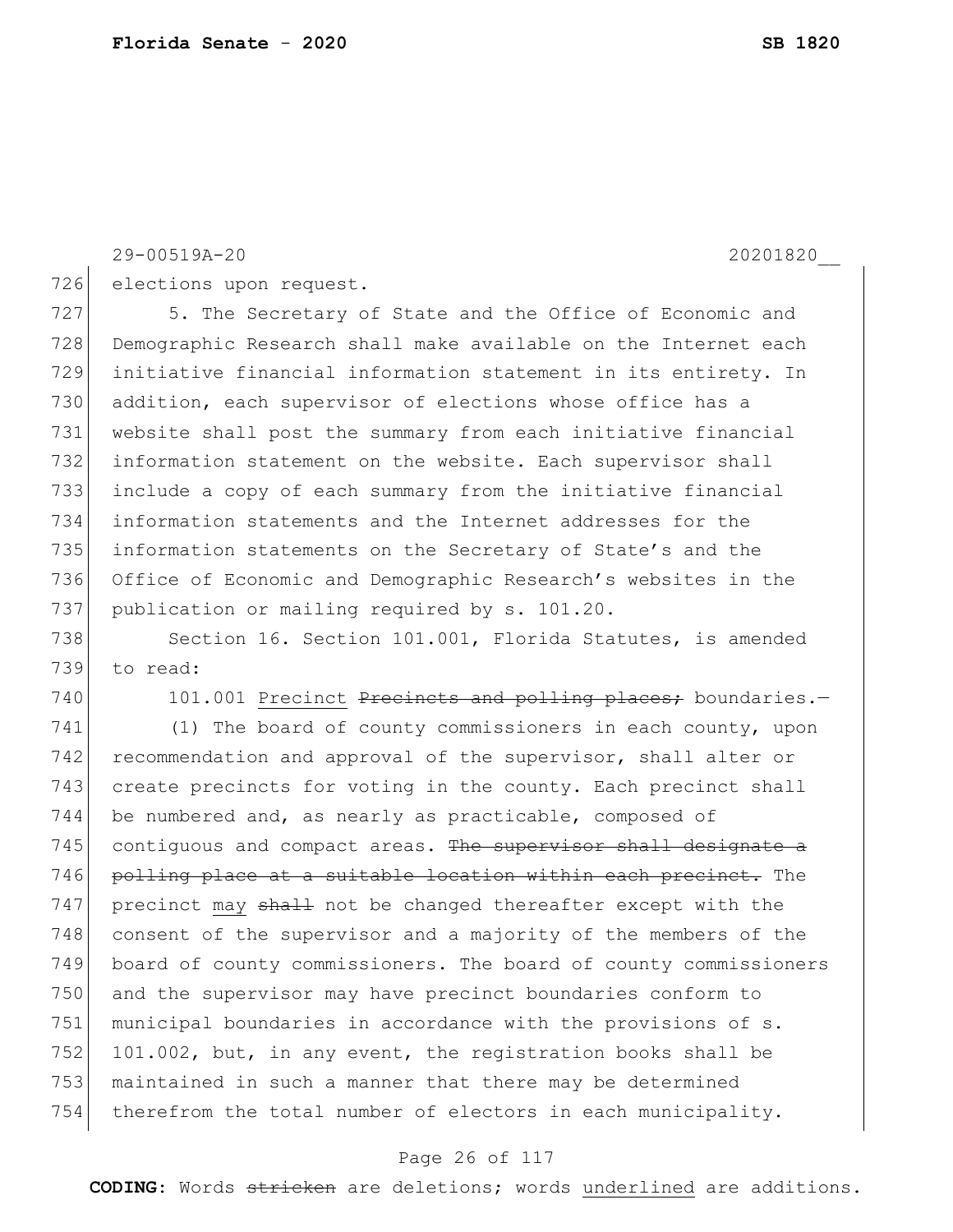29-00519A-20 20201820\_\_ 755 (2) When in any election there are fewer than 25 registered 756 electors of the only political party having candidates on the 757 ballot at any precinct, such precinct may be combined with other 758 adjoining precincts upon the recommendation of the supervisor 759 and the approval of the county commissioners. Notice of the 760 combination of precincts shall be given in the same manner as 761 provided in s. 101.71(2). 762 (3)(a) Each supervisor of elections shall maintain a 763 suitable map drawn to a scale no smaller than 3 miles to the 764 inch and clearly delineating all major observable features such 765 as roads, streams, and railway lines and showing the current 766 geographical boundaries of each precinct, representative 767 district, and senatorial district, and other type of district in  $768$  the county subject to the elections process in this code. 769 (b) The supervisor shall provide to the department data on 770 all precincts in the county associated with the most recent 771 decennial census blocks within each precinct. 772 (c) The department shall maintain a searchable database 773 that contains the precincts and the corresponding most recent 774 decennial census blocks within the precincts for each county, 775 including a historical file that allows the census blocks to be 776 traced through the prior decade. 777 (d) The supervisor of elections shall notify the Secretary 778 of State in writing within 10 days after any reorganization of 779 precincts and shall furnish a copy of the map showing the 780 current geographical boundaries and designation of each new 781 precinct. However, if precincts are composed of whole census 782 blocks, the supervisor may furnish, in lieu of a copy of the 783 map, a list, in an electronic format prescribed by the

## Page 27 of 117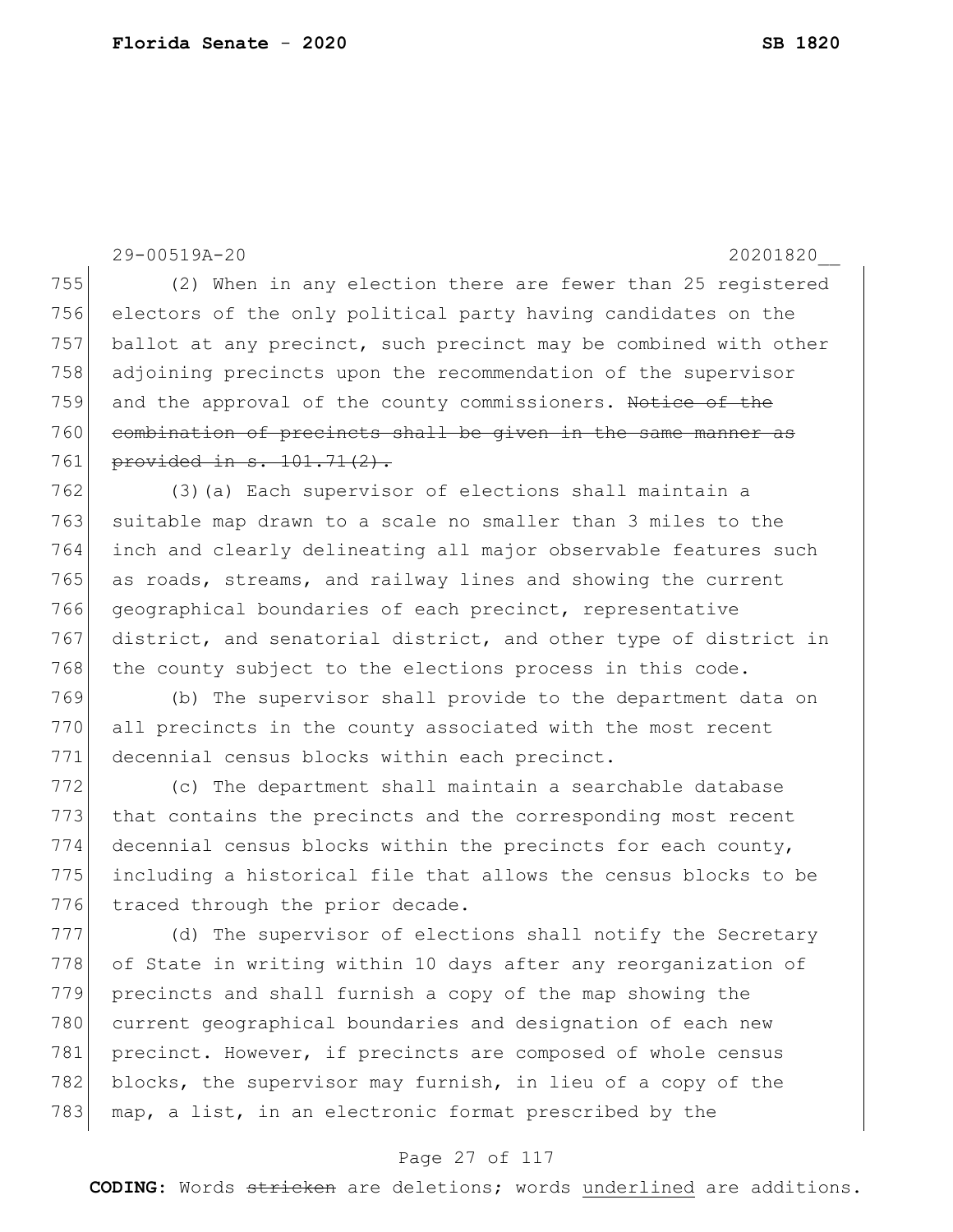29-00519A-20 20201820\_\_ 784 Department of State, associating each census block in the county 785 with its precinct. 786 (e) Any precinct established or altered under the 787 provisions of this section shall consist of areas bounded on all 788 sides only by census block boundaries from the most recent 789 United States Census. If the census block boundaries split or 790 conflict with another political boundary listed below, the 791 boundary listed below may be used: 792 1. Governmental unit boundaries reported in the most recent 793 Boundary and Annexation Survey published by the United States 794 Census Bureau; 795 2. Visible features that are readily distinguishable upon 796 the ground, such as streets, railroads, tracks, streams, and 797 lakes, and that are indicated upon current census maps, official 798 Department of Transportation maps, official municipal maps, 799 official county maps, or a combination of such maps; 800 3. Boundaries of public parks, public school grounds, or 801 churches; or 802 4. Boundaries of counties, incorporated municipalities, or 803 other political subdivisions that meet criteria established by 804 the United States Census Bureau for block boundaries. 805 (4) (a) Within 10 days after there is any change in the 806 division, number, or boundaries of the precincts, or the  $807$  location of the polling places, the supervisor of elections 808 shall make in writing an accurate description of any new or 809 altered precincts, setting forth the boundary lines and shall 810 identify the location of each new or altered polling place. A 811 copy of the document describing such changes shall be posted at 812 the supervisor's office.

## Page 28 of 117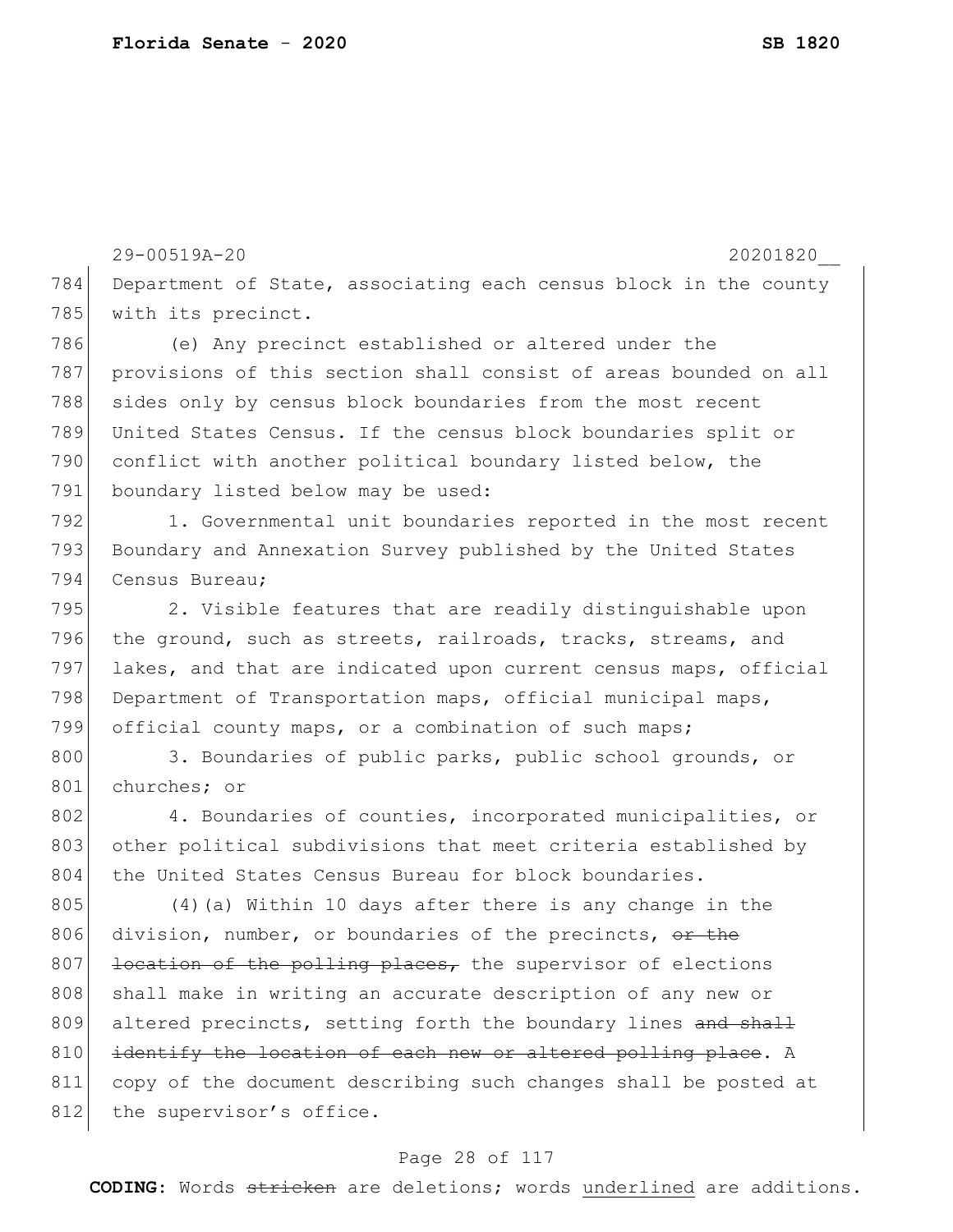|     | 29-00519A-20<br>20201820                                         |
|-----|------------------------------------------------------------------|
| 813 | (b) Any changes in the county precinct data shall be             |
| 814 | provided to the department within 10 days after a change.        |
| 815 | (c) Precinct data shall include all precincts for which          |
| 816 | precinct-level election results and voting history results are   |
| 817 | reported.                                                        |
| 818 | Section 17. Section 101.012, Florida Statutes, is created        |
| 819 | to read:                                                         |
| 820 | 101.012 Voter services centers.-                                 |
| 821 | The supervisor of elections shall establish voter<br>(1)         |
| 822 | services centers to:                                             |
| 823 | (a) Provide in-person voting for persons with disabilities       |
| 824 | as required by law.                                              |
| 825 | (b) Allow an elector to request and obtain a replacement         |
| 826 | ballot if a mail ballot is destroyed, spoiled, lost, or not      |
| 827 | received by the elector; or in the event of an election held for |
| 828 | the purpose of nominating a political party nominee, an elector  |
| 829 | may request and obtain a replacement ballot for the elector's    |
| 830 | newly designated party affiliation if the elector updated his or |
| 831 | her party affiliation before the book-closing deadline but after |
| 832 | the supervisor has mailed out ballots pursuant to s. 101.003.    |
| 833 | (c) Provide secure drop boxes for electors to return voted       |
| 834 | mail ballots.                                                    |
| 835 | (d) Allow an elector to update his or her residence or name      |
| 836 | in accordance with s. 101.045.                                   |
| 837 | (e) Allow a person whose eligibility to vote cannot be           |
| 838 | determined to cast a provisional ballot in accordance with s.    |
| 839 | 101.048.                                                         |
| 840 | Allow an elector to submit a cure affidavit for a mail<br>(f)    |
| 841 | ballot or a provisional ballot.                                  |
|     |                                                                  |

# Page 29 of 117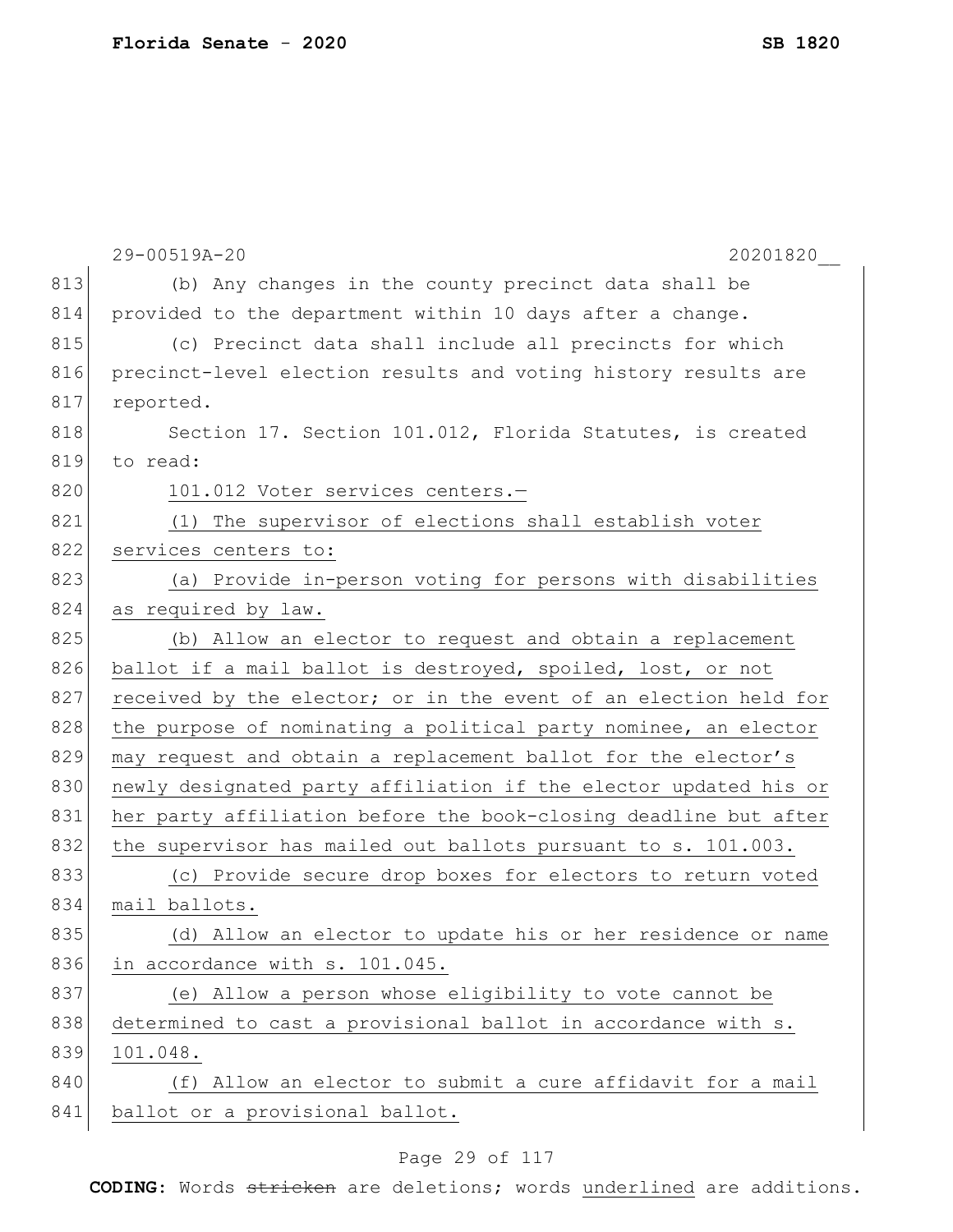|     | 29-00519A-20<br>20201820                                         |
|-----|------------------------------------------------------------------|
| 842 | (g) Allow an elector whose voter registration has been           |
| 843 | designated as inactive to obtain a ballot.                       |
| 844 | (2) The supervisor shall designate each voter services           |
| 845 | center by no later than the 30th day before an election. The     |
| 846 | supervisor shall provide to the division no later than the 30th  |
| 847 | day before an election the address of each voter services center |
| 848 | and the hours of operation of each center.                       |
| 849 | (3) In addition to any main or branch office of the              |
| 850 | supervisor, the supervisor may designate any city hall,          |
| 851 | permanent public library facility, fairground, civic center,     |
| 852 | courthouse, county commission building, stadium, convention      |
| 853 | center, government-owned senior center, or government-owned      |
| 854 | community center as a voter services center. In designating the  |
| 855 | locations of voter services centers, the supervisor must ensure  |
| 856 | that the center locations are geographically located so as to    |
| 857 | provide all voters in the county an equal opportunity to cast a  |
| 858 | ballot. Additionally, the supervisor may designate one voter     |
| 859 | services center per election in an area of the county that does  |
| 860 | not have any of the eligible locations specified in this         |
| 861 | subsection.                                                      |
| 862 | (4) For any election that contains state or federal races,       |
| 863 | voter services centers shall be open for the period beginning on |
| 864 | the 10th day before an election and ending on the day of the     |
| 865 | election, and be open for at least 8 hours but not more than 12  |
| 866 | hours per day at each location during the applicable period. In  |
| 867 | addition, the supervisor may operate voter services centers on   |
| 868 | the 15th, 14th, 13th, 12th, or 11th day before an election that  |
| 869 | contains state or federal races for at least 8 hours per day,    |
| 870 | but not more than 12 hours per day. The supervisor may operate   |

# Page 30 of 117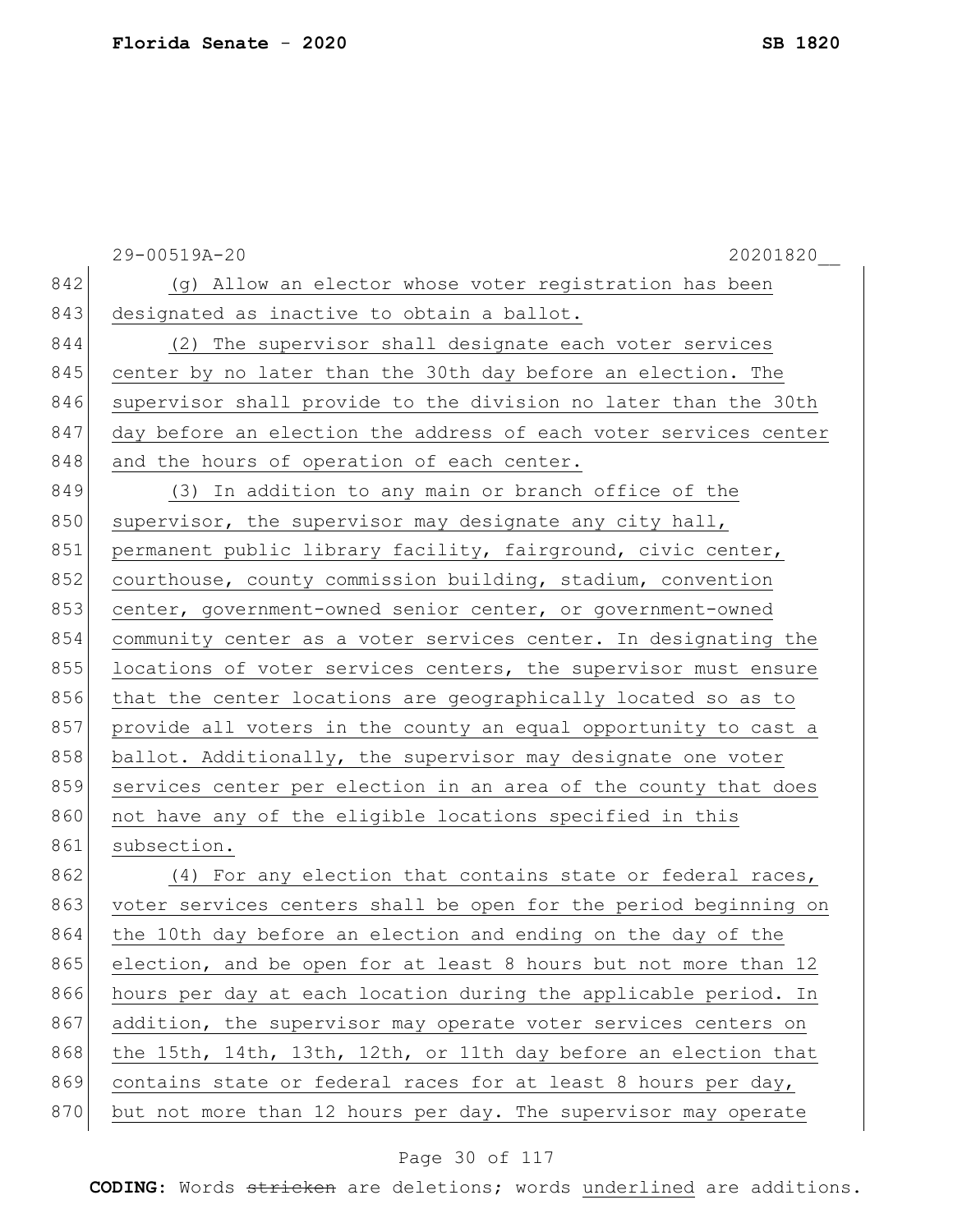|     | 29-00519A-20<br>20201820                                         |
|-----|------------------------------------------------------------------|
| 871 | voter services centers for elections that are not held in        |
| 872 | conjunction with a state or federal election, but the supervisor |
| 873 | has discretion to determine the hours of operation of centers in |
| 874 | those elections.                                                 |
| 875 | (5) All voter services centers in a county must allow any        |
| 876 | elector in line at the closing of the center to vote or receive  |
| 877 | other services.                                                  |
| 878 | Section 18. Section 101.013, Florida Statutes, is created        |
| 879 | to read:                                                         |
| 880 | 101.013 Secure drop boxes.-                                      |
| 881 | (1) The supervisor shall allow an elector who has received       |
| 882 | a ballot to physically return the voted ballot to the supervisor |
| 883 | by placing the envelope containing his or her marked ballot in a |
| 884 | secure drop box. Secure drop boxes must be placed at the main    |
| 885 | office of the supervisor, at each branch office of the           |
| 886 | supervisor, and at each voter services center.                   |
| 887 | (2) Secure drop boxes may also be placed at any of the           |
| 888 | locations specified in s. 101.012(3), provided that any such     |
| 889 | site is staffed during the hours of its operation by an employee |
| 890 | of the supervisor's office or a sworn law enforcement officer.   |
| 891 | All stand-alone drop box locations must be designated by a sign  |
| 892 | that is conspicuously posted during the time that such locations |
| 893 | are available to receive ballots.                                |
| 894 | (3) All secure drop box locations in a county must allow         |
| 895 | any elector who is in line waiting to drop off a voted ballot    |
| 896 | when the location closes to return his or her ballot.            |
| 897 | Section 19. Section 101.014, Florida Statutes, is created        |
| 898 | to read:                                                         |
| 899 | 101.014 Replacement ballots.-                                    |

# Page 31 of 117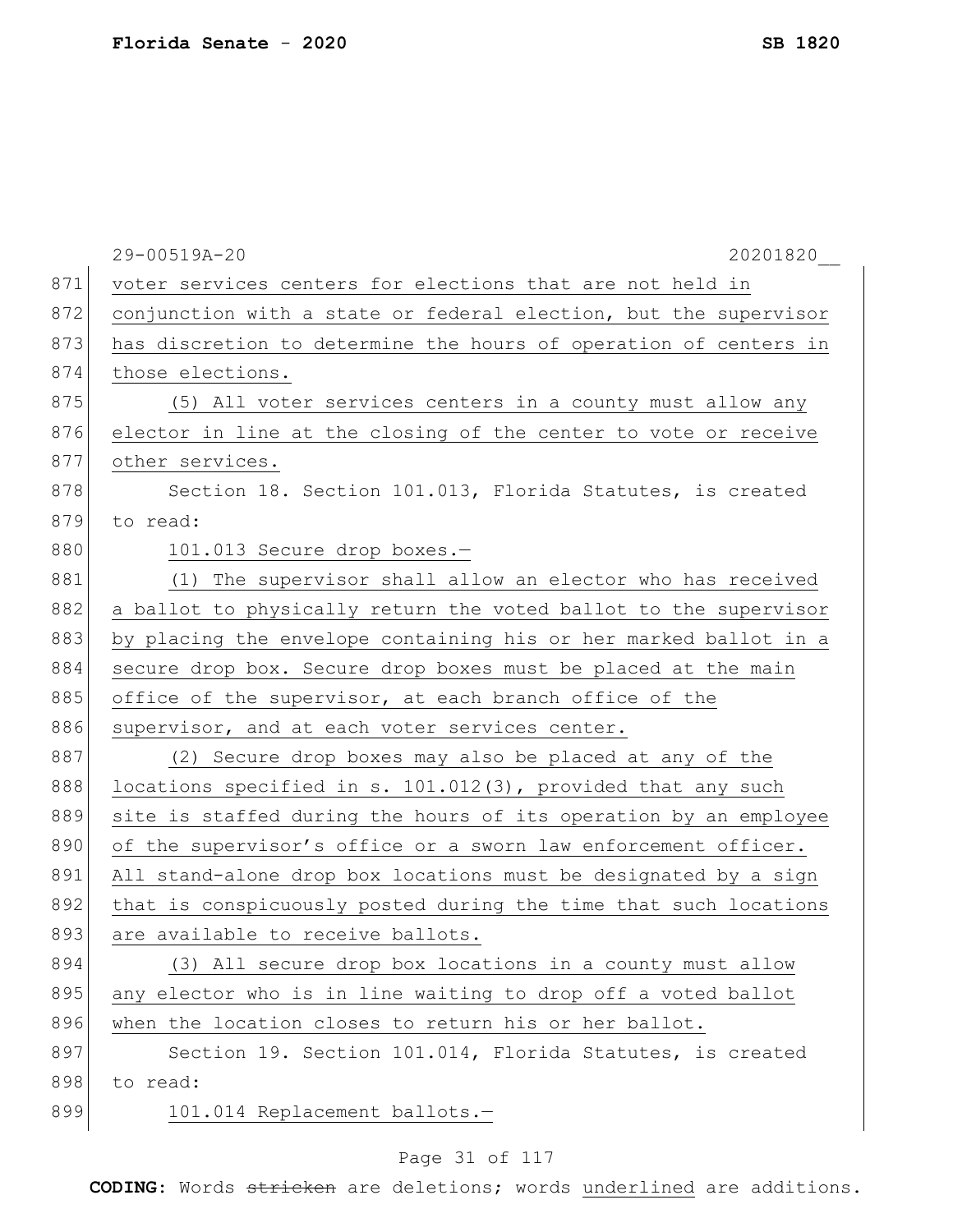|     | 29-00519A-20<br>20201820                                        |
|-----|-----------------------------------------------------------------|
| 900 | (1) An elector may obtain a replacement ballot if the           |
| 901 | mailed ballot is destroyed, spoiled, lost, or not received by   |
| 902 | the elector. Replacement ballots may be mailed, made available  |
| 903 | in the main or branch office of the supervisor, or made         |
| 904 | available at a voter services center. A replacement ballot may  |
| 905 | not be mailed to an elector later than 8 days before the        |
| 906 | election.                                                       |
| 907 | (2) In order to be issued a replacement ballot, the elector     |
| 908 | must complete and sign a replacement ballot request form. The   |
| 909 | department shall prescribe the form by rule.                    |
| 910 | (3) (a) If directly instructed in writing by the elector, a     |
| 911 | member of the elector's immediate family or the elector's legal |
| 912 | guardian may request a replacement ballot. For purposes of this |
| 913 | paragraph, the term "immediate family" means the elector's      |
| 914 | spouse or the parent, child, grandparent, or sibling of the     |
| 915 | elector. The person making the request must disclose:           |
| 916 | 1. The name of the elector for whom the ballot is               |
| 917 | requested.                                                      |
| 918 | 2. The elector's address.                                       |
| 919 | 3. The elector's date of birth.                                 |
| 920 | 4. The requester's name.                                        |
| 921 | 5. The requester's address.                                     |
| 922 | The requester's driver license number, if available.<br>6.      |
| 923 | The requester's relationship to the elector.<br>7.              |
| 924 | 8. The requester's signature.                                   |
| 925 | (b) If the supervisor or his or her designee is satisfied       |
| 926 | that the designee is authorized to pick up the replacement      |
| 927 | ballot and that the signature of the elector on the written     |
| 928 | authorization matches the signature of the elector on file, the |

# Page 32 of 117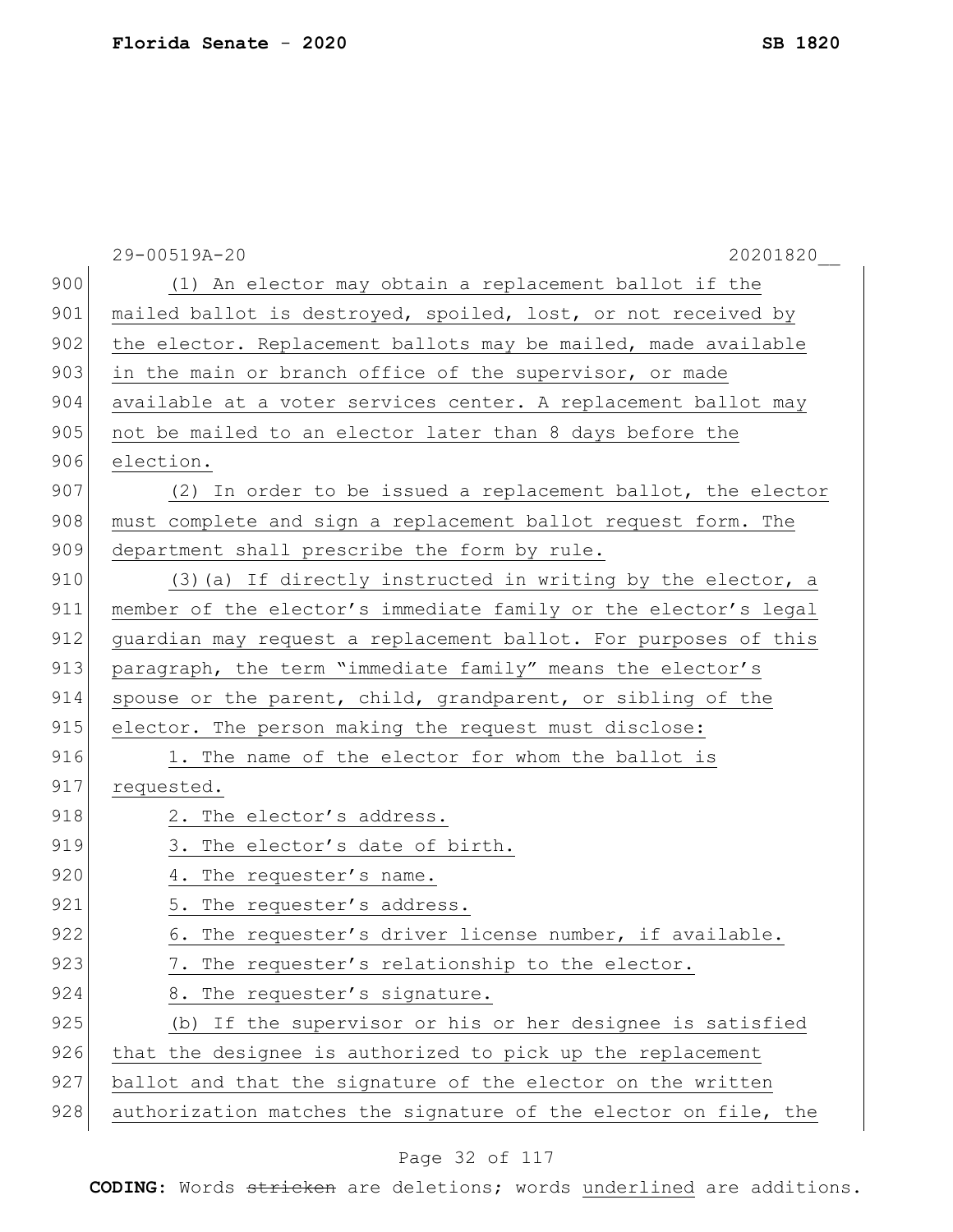|     | 29-00519A-20<br>20201820                                         |
|-----|------------------------------------------------------------------|
| 929 | supervisor shall give the ballot to that designee for delivery   |
| 930 | to the elector.                                                  |
| 931 | (4) Upon receiving a request for a replacement ballot, the       |
| 932 | supervisor shall:                                                |
| 933 | (a) Verify the registration of the elector and ensure that       |
| 934 | another ballot has not been returned by the elector;             |
| 935 | (b) Note in the list of electors that the elector has            |
| 936 | requested a replacement ballot;                                  |
| 937 | (c) Mark the mailing envelope clearly so that it may be          |
| 938 | readily identified as a replacement ballot; and                  |
| 939 | (d) Issue the replacement ballot by mail or other means.         |
| 940 | The completed and signed replacement ballot request<br>(5)       |
| 941 | form and the voted replacement ballot must be received by the    |
| 942 | supervisor of elections by 7 p.m. on election day in order to be |
| 943 | counted.                                                         |
| 944 | Section 20. Paragraph (b) of subsection (4) of section           |
| 945 | 101.015, Florida Statutes, is amended to read:                   |
| 946 | 101.015 Standards for voting systems.-                           |
| 947 | (4)                                                              |
| 948 | (b) 1. Each supervisor shall establish written procedures to     |
| 949 | assure accuracy and security in his or her county, including     |
| 950 | procedures related to the operation of voter services centers    |
| 951 | early voting pursuant to s. 101.657. Such procedures shall be    |
| 952 | reviewed in each odd-numbered year by the department.            |
| 953 | 2. Each supervisor shall submit any revisions to the             |
| 954 | security procedures to the department at least 45 days before    |
| 955 | voter services centers are scheduled to open pursuant to s.      |
| 956 | 101.012 early voting commences pursuant to s. 101.657 in an      |
| 957 | election in which they are to take effect.                       |

# Page 33 of 117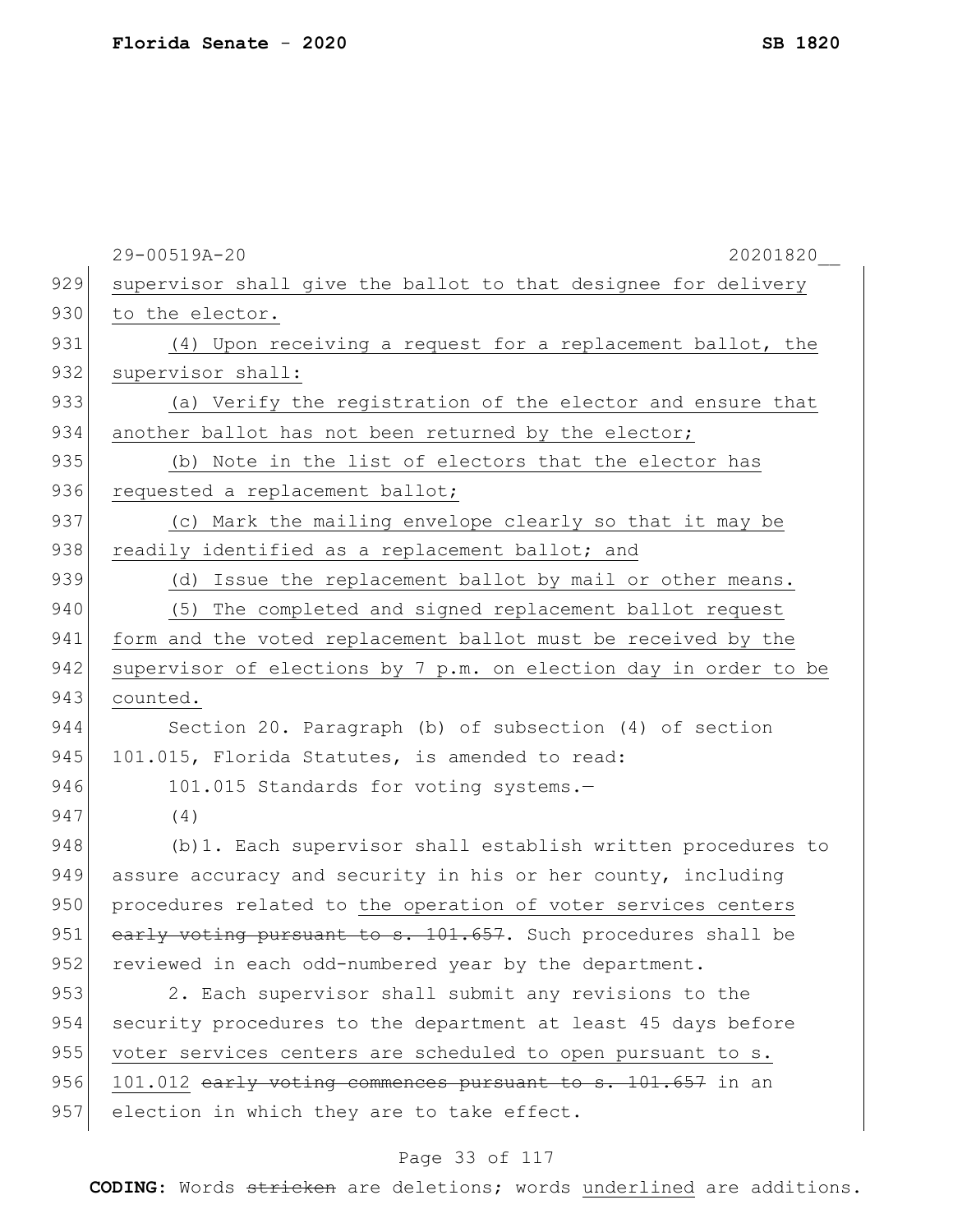29-00519A-20 20201820\_\_ 958 Section 21. Section 101.031, Florida Statutes, is repealed. 959 Section 22. Section 101.043, Florida Statutes, is repealed. 960 Section 23. Subsection (2) of section 101.045, Florida 961 Statutes, is amended to read: 962 101.045 Electors must be registered in precinct; provisions 963 for change of residence or name.-964 (2) (a) An elector who moves from the precinct in which the 965 elector is registered may vote in the precinct to which he or 966 she has moved his or her legal residence, provided  $\pm f$  the change 967 of residence is within the same county or the precinct to which 968 the elector has moved his or her legal residence is within a 969 county that uses an electronic database as a precinct register 970 at the polling place, and the elector completes an affirmation 971 in substantially the following form: 972 973 Change of Legal Residence of Registered 974 Voter 975 976 Under penalties for false swearing, I, ... (Name of voter)..., 977 swear (or affirm) that the former address of my legal residence 978 was  $\ldots$  (Address of legal residence)... in the municipality of 979  $\ldots$ , in  $\ldots$  County, Florida, and I was registered to vote in 980 the  $\ldots$  precinct of  $\ldots$ . County, Florida; that I have not voted 981 in the precinct of my former registration in this election; that 982 I now reside at ... (Address of legal residence)... in the 983 Municipality of ...., in .... County, Florida, and am therefore 984 eligible to vote in the .... precinct of .... County, Florida; 985 and I further swear (or affirm) that I am otherwise legally 986 registered and entitled to vote.

## Page 34 of 117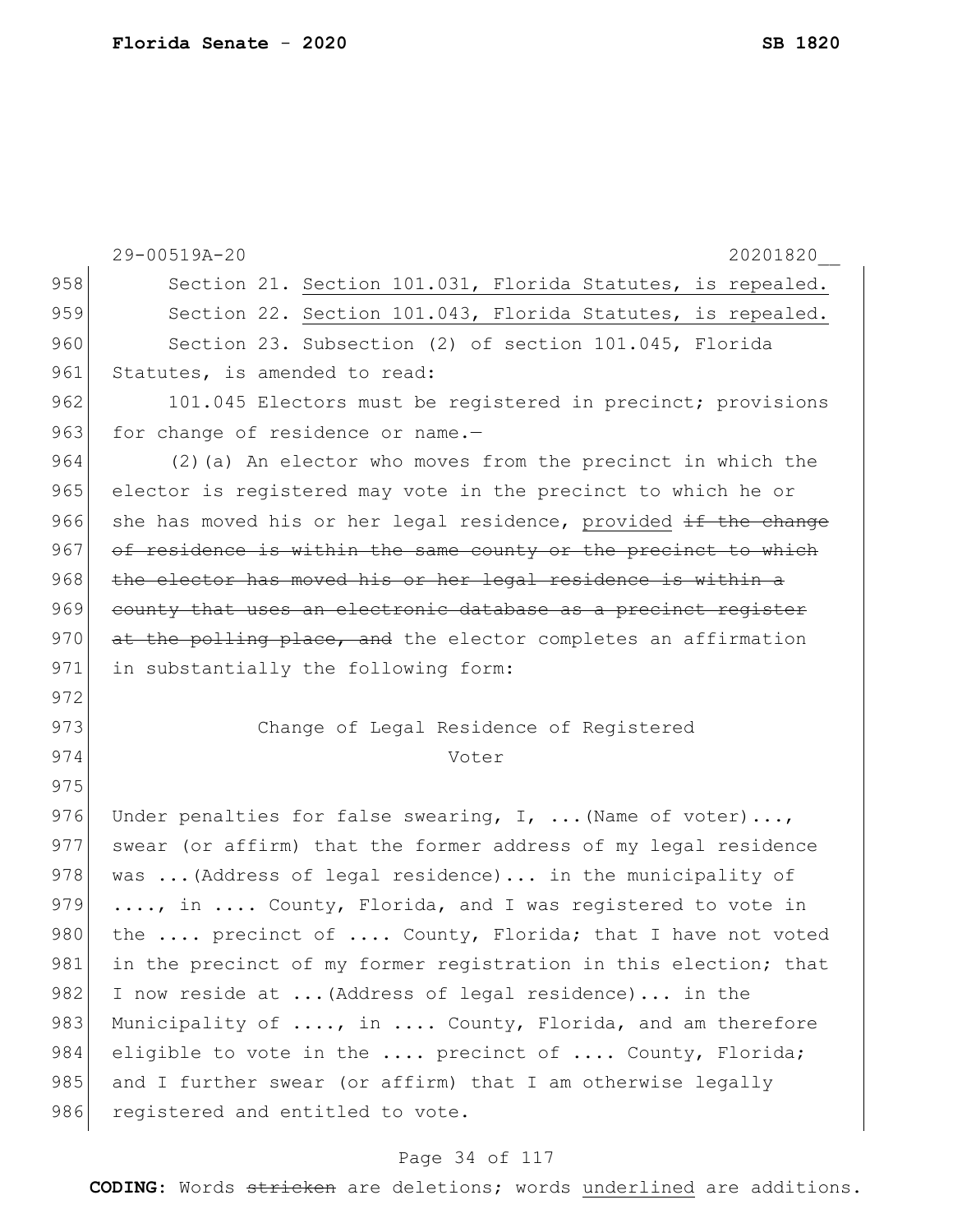|      | 29-00519A-20<br>20201820                                         |
|------|------------------------------------------------------------------|
| 987  | (Signature of voter whose address of legal residence has         |
| 988  | $channel$                                                        |
| 989  |                                                                  |
| 990  | (b) Except for an active uniformed services voter or a           |
| 991  | member of his or her family and except for an elector who has    |
| 992  | moved his or her legal residence to a precinct within a county   |
| 993  | that uses an electronic database as a precinct register at the   |
| 994  | polling place, an elector whose change of address is from        |
| 995  | outside the county may not change his or her legal residence at  |
| 996  | the polling place and must vote a provisional ballot.            |
| 997  | (e) An elector whose name changes because of marriage or         |
| 998  | other legal process may be permitted to vote, provided such      |
| 999  | elector completes an affirmation in substantially the following  |
| 1000 | form:                                                            |
| 1001 |                                                                  |
| 1002 | Change of Name of Registered                                     |
| 1003 | Voter                                                            |
| 1004 |                                                                  |
| 1005 | Under penalties for false swearing, $I$ ,  (New name of          |
| 1006 | voter), swear (or affirm) that my name has been changed          |
| 1007 | because of marriage or other legal process. My former name and   |
| 1008 | address of legal residence appear on the registration records of |
| 1009 | precinct  as follows:                                            |
| 1010 |                                                                  |
| 1011 |                                                                  |
| 1012 |                                                                  |
| 1013 |                                                                  |
| 1014 |                                                                  |
| 1015 | My present name and address of legal residence are as follows:   |

# Page 35 of 117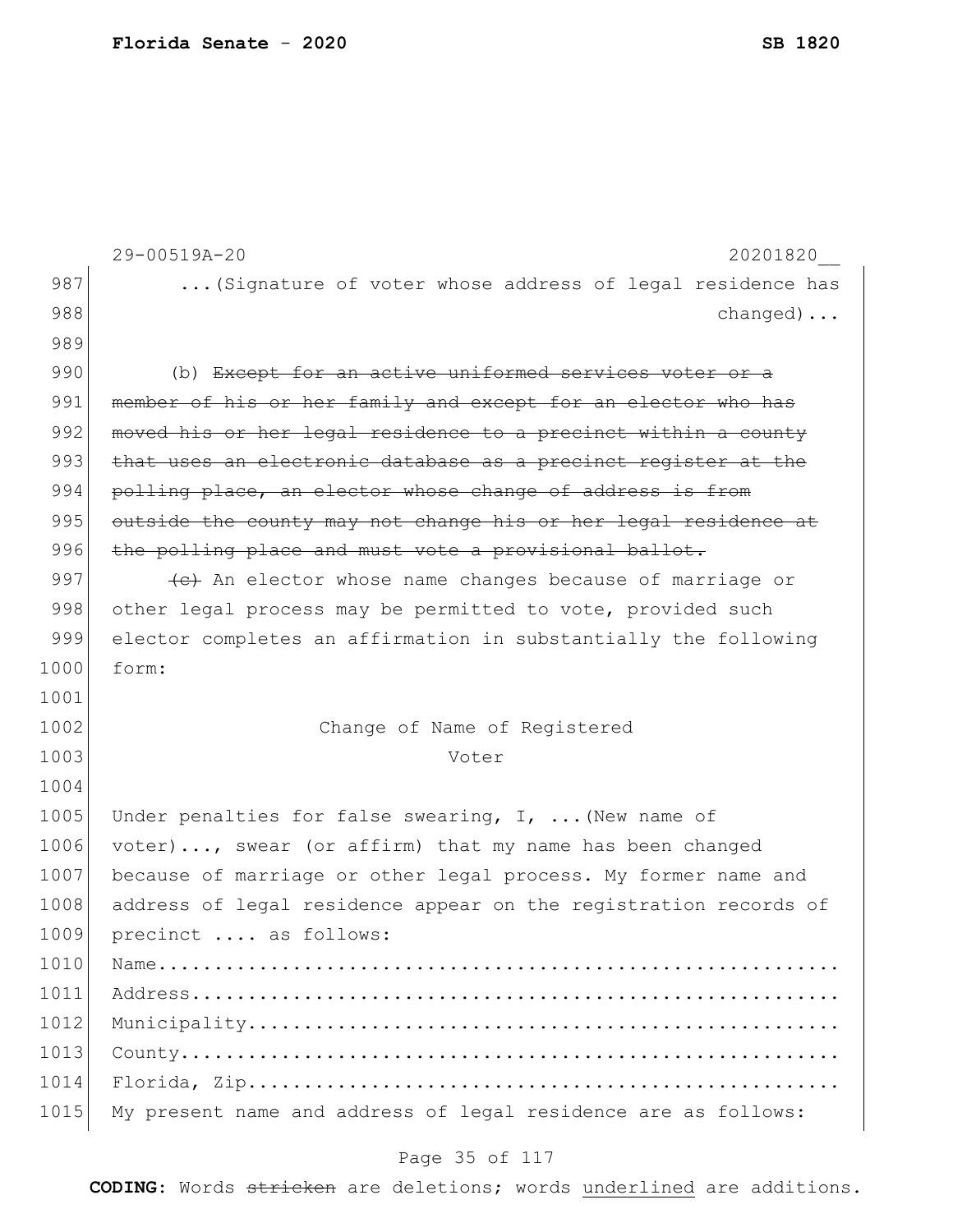|      | 29-00519A-20<br>20201820                                            |
|------|---------------------------------------------------------------------|
| 1016 |                                                                     |
| 1017 |                                                                     |
| 1018 |                                                                     |
| 1019 |                                                                     |
| 1020 |                                                                     |
| 1021 | and I further swear (or affirm) that I am otherwise legally         |
| 1022 | registered and entitled to vote.                                    |
| 1023 |                                                                     |
| 1024 | (Signature of voter whose name has changed)                         |
| 1025 |                                                                     |
| 1026 | $(c)$ $(d)$ Instead of the affirmation contained in paragraph       |
| 1027 | (a) or paragraph (b) $\leftarrow$ , an elector may complete a voter |
| 1028 | registration application that indicates the change of name or       |
| 1029 | change of address of legal residence.                               |
| 1030 | (d) (e) Such affirmation or application, when completed and         |
| 1031 | presented at the office of the supervisor of elections or a         |
| 1032 | voter services center precinct in which such elector is entitled    |
| 1033 | to vote, and upon verification of the elector's registration,       |
| 1034 | shall entitle such elector to vote as provided in this              |
| 1035 | subsection. If the elector's eligibility to vote cannot be          |
| 1036 | determined, he or she is shall be entitled to vote a provisional    |
| 1037 | ballot, subject to the requirements and procedures in s.            |
| 1038 | 101.048. Upon receipt of an affirmation or application              |
| 1039 | certifying a change in address of legal residence or name, the      |
| 1040 | supervisor shall as soon as practicable make the necessary          |
| 1041 | changes in the statewide voter registration system to indicate      |
| 1042 | the change in address of legal residence or name of such            |
| 1043 | elector.                                                            |
| 1044 | Section 24. Subsection (1) and paragraph (b) of subsection          |

# Page 36 of 117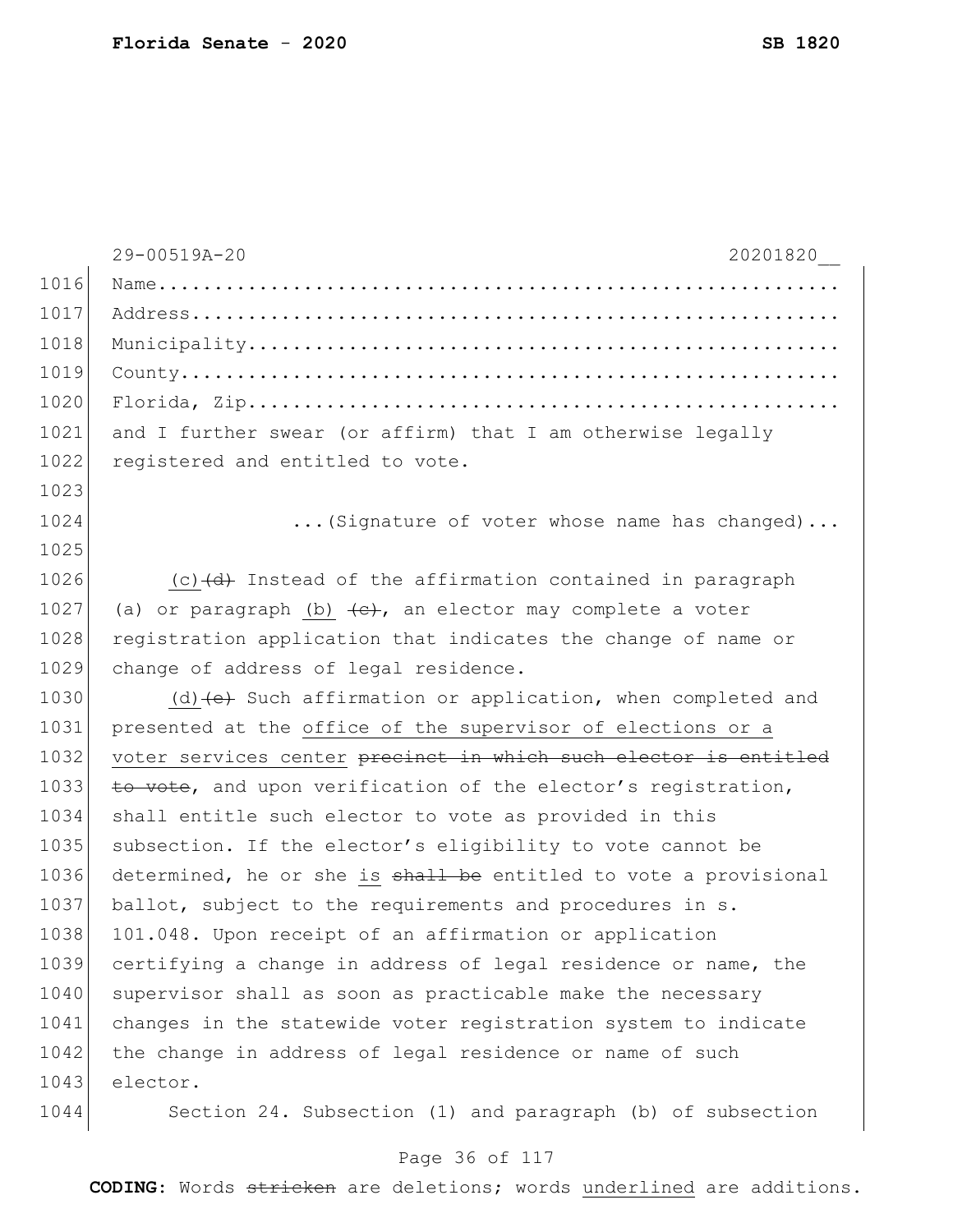29-00519A-20 20201820\_\_ 1045 (2) of section 101.048, Florida Statutes, are amended to read: 1046 101.048 Provisional ballots.-1047 (1) At all elections, a voter who claims elaiming to be 1048 properly registered in the state and eligible to vote at a  $1049$  certain the precinct in the election but whose eligibility 1050 cannot be determined, a person whom an election official asserts 1051 is not eligible, and other persons specified in the code are 1052 shall be entitled to vote a provisional ballot at the office of 1053 the supervisor of elections or a voter services center. Once 1054 voted, the provisional ballot must shall be placed in a secrecy 1055 envelope and thereafter sealed in a provisional ballot envelope. 1056 The provisional ballot shall be deposited in a ballot box. All 1057 | provisional ballots must shall remain sealed in their envelopes 1058 until such time that the ballots are reviewed by the county 1059 canvassing board for return to the supervisor of elections. The 1060 department shall prescribe the form of the provisional ballot

1061 envelope. A person casting a provisional ballot has shall have 1062 the right to present written evidence supporting his or her 1063 eligibility to vote to the supervisor of elections by not later 1064 than 5 p.m. on the second day following the election. 1065 (2)

1066 (b) If it is determined that the person was registered and 1067 entitled to vote in  $a\text{t}$  the precinct where the person cast a vote 1068 in the election, the canvassing board must compare the signature 1069 on the Provisional Ballot Voter's Certificate and Affirmation or 1070 the provisional ballot cure affidavit with the signature on the 1071 voter's registration or precinct register. A provisional ballot 1072 may be counted only if:

1073 1. The signature on the voter's certificate or the cure

### Page 37 of 117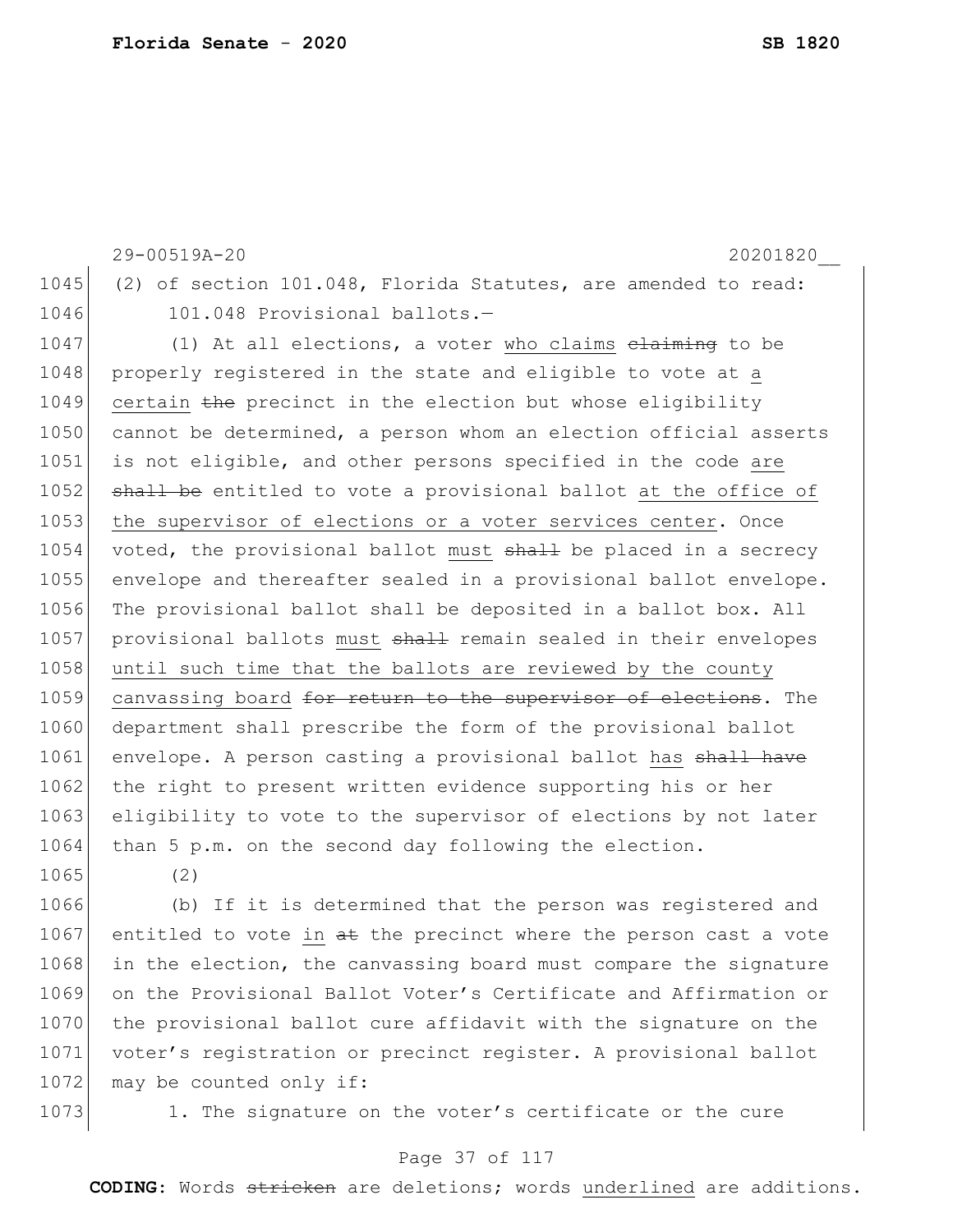|      | 29-00519A-20<br>20201820                                         |
|------|------------------------------------------------------------------|
| 1074 | affidavit matches the elector's signature in the registration    |
| 1075 | books or the precinct register; however, in the case of a cure   |
| 1076 | affidavit, the supporting identification listed in subsection    |
| 1077 | (6) must also confirm the identity of the elector; or            |
| 1078 | 2. The cure affidavit contains a signature that does not         |
| 1079 | match the elector's signature in the registration books or the   |
| 1080 | precinct register, but the elector has submitted a current and   |
| 1081 | valid Tier 1 form of identification confirming his or her        |
| 1082 | identity pursuant to subsection (6).                             |
| 1083 |                                                                  |
| 1084 | For purposes of this paragraph, any canvassing board finding     |
| 1085 | that signatures do not match must be by majority vote and beyond |
| 1086 | a reasonable doubt.                                              |
| 1087 | Section 25. Subsection (4) of section 101.049, Florida           |
| 1088 | Statutes, is amended to read:                                    |
| 1089 | 101.049 Provisional ballots; special circumstances.-             |
| 1090 | (4) This section does shall not apply to voters in line at       |
| 1091 | the poll-closing time provided in s. 100.011 who cast their      |
| 1092 | ballots subsequent to that time.                                 |
| 1093 | Section 26. Section 101.051, Florida Statutes, is amended        |
| 1094 | to read:                                                         |
| 1095 | 101.051 Electors seeking assistance in casting ballots;          |
| 1096 | oath to be executed; forms to be furnished.-                     |
| 1097 | (1) Any elector applying to vote in any election who             |
| 1098 | requires assistance to vote by reason of blindness, disability,  |
| 1099 | or inability to read or write may request the assistance of two  |
| 1100 | election officials or some other person of the elector's own     |
| 1101 | choice, other than the elector's employer, an agent of the       |
| 1102 | employer, or an officer or agent of his or her union, to assist  |

# Page 38 of 117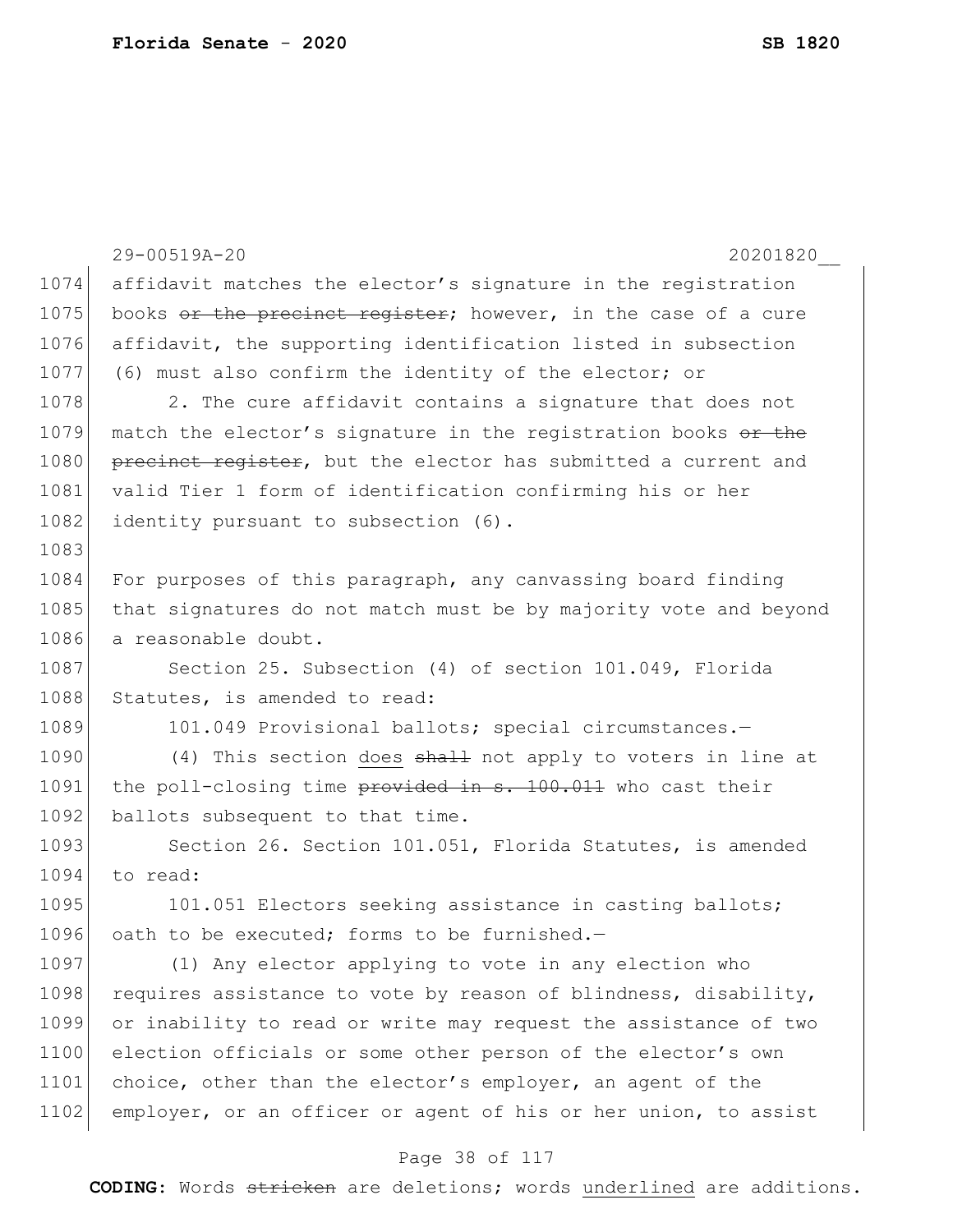29-00519A-20 20201820\_\_ 1103 the elector in casting his or her vote. Any such elector, before 1104 retiring to the voting booth, may have one of such persons read 1105 over to him or her, without suggestion or interference, the 1106 titles of the offices to be filled and the candidates therefor 1107 and the issues on the ballot. After the elector requests the aid 1108 of the two election officials or the person of the elector's 1109 choice, they shall retire to the voting booth for the purpose of 1110 casting the elector's vote according to the elector's choice. 1111 (2) It is unlawful for any person to be in the voting booth 1112 with any elector except as provided in subsection (1). A person 1113 at a voter services center polling place or early voting site, 1114 or within 100 feet of the entrance of a voter services center 1115 polling place or early voting site, may not solicit any elector 1116 in an effort to provide assistance to vote pursuant to 1117 subsection (1). Any person who violates this subsection commits 1118 a misdemeanor of the first degree, punishable as provided in s. 1119 775.082 or s. 775.083. 1120 (3) Any elector who plans  $\frac{1120}{100}$  to cast a vote-by-mail 1121 ballot by mail in the office of the supervisor, in any election, 1122 who requires assistance to vote by reason of blindness, 1123 disability, or inability to read or write may request the 1124 assistance of some person of his or her own choice, other than 1125 the elector's employer, an agent of the employer, or an officer 1126 or agent of his or her union, in casting his or her vote-by-mail 1127 ballot.

 (4) If an elector needs assistance in voting pursuant to 1129 the provisions of this section, the clerk or one of the inspectors shall require the elector requesting assistance in voting to take the following oath:

### Page 39 of 117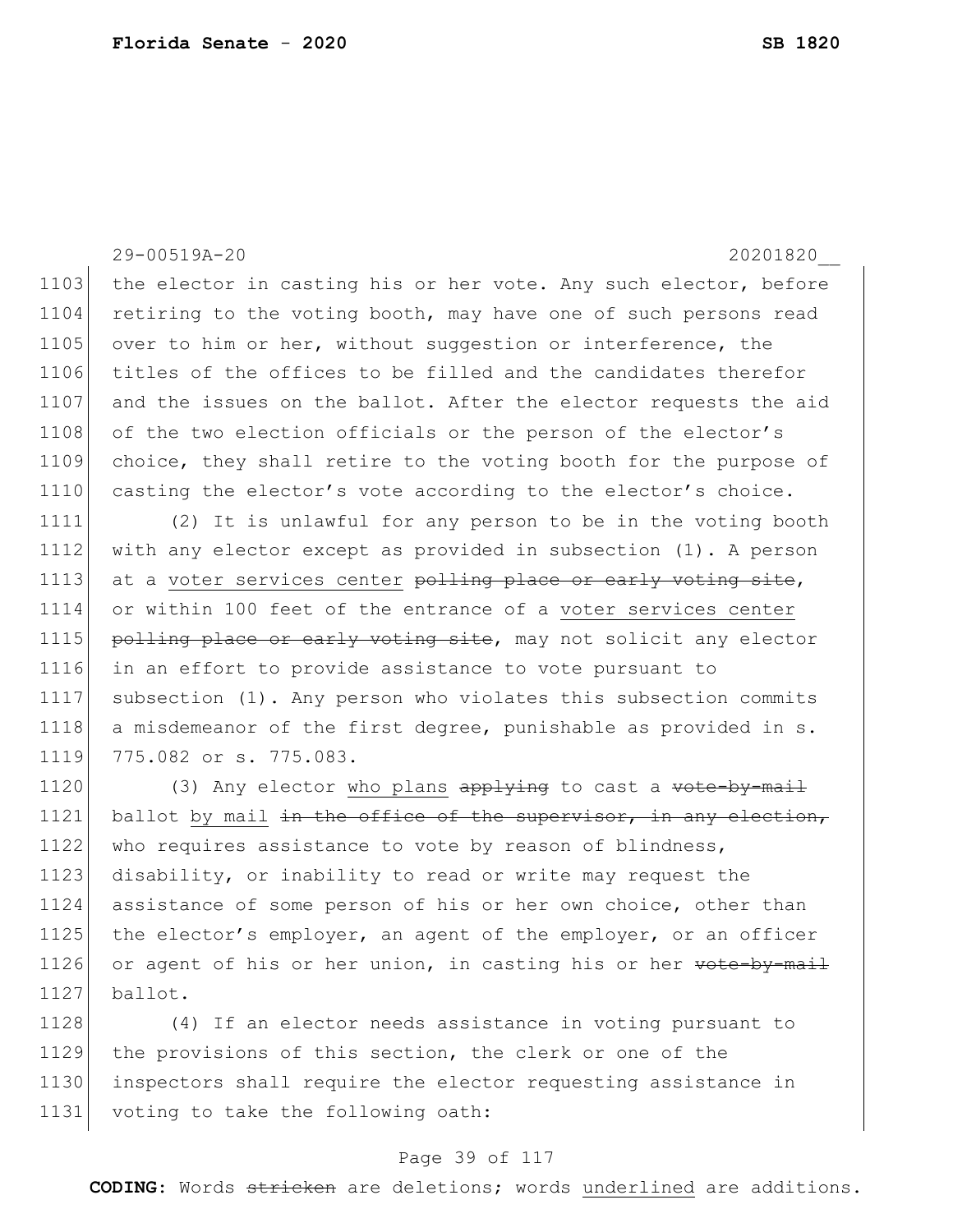|      | 29-00519A-20<br>20201820                                       |
|------|----------------------------------------------------------------|
| 1132 |                                                                |
| 1133 | DECLARATION TO SECURE ASSISTANCE                               |
| 1134 |                                                                |
| 1135 | State of Florida                                               |
| 1136 | County of                                                      |
| 1137 | Date                                                           |
| 1138 | Precinct                                                       |
| 1139 |                                                                |
| 1140 | I,  (Print name), swear or affirm that I am a                  |
| 1141 | registered elector and request assistance from  (Print         |
| 1142 | names) in voting at the  (name of election) held on            |
| 1143 | $\ldots$ (date of election)                                    |
| 1144 |                                                                |
| 1145 | (Signature of voter)                                           |
| 1146 |                                                                |
| 1147 | Sworn and subscribed to before me this  day of ,               |
| 1148 | $\ldots$ (year) $\ldots$ .                                     |
| 1149 |                                                                |
| 1150 | (Signature of Official Administering Oath)                     |
| 1151 |                                                                |
| 1152 | (5) If an elector needing assistance requests that a person    |
| 1153 | other than an election official provide him or her with        |
| 1154 | assistance in voting, the clerk or one of the inspectors shall |
| 1155 | require the person providing assistance to take the following  |
| 1156 | oath:                                                          |
| 1157 |                                                                |
| 1158 | DECLARATION TO PROVIDE ASSISTANCE                              |
| 1159 |                                                                |
| 1160 | State of Florida                                               |
|      |                                                                |

# Page 40 of 117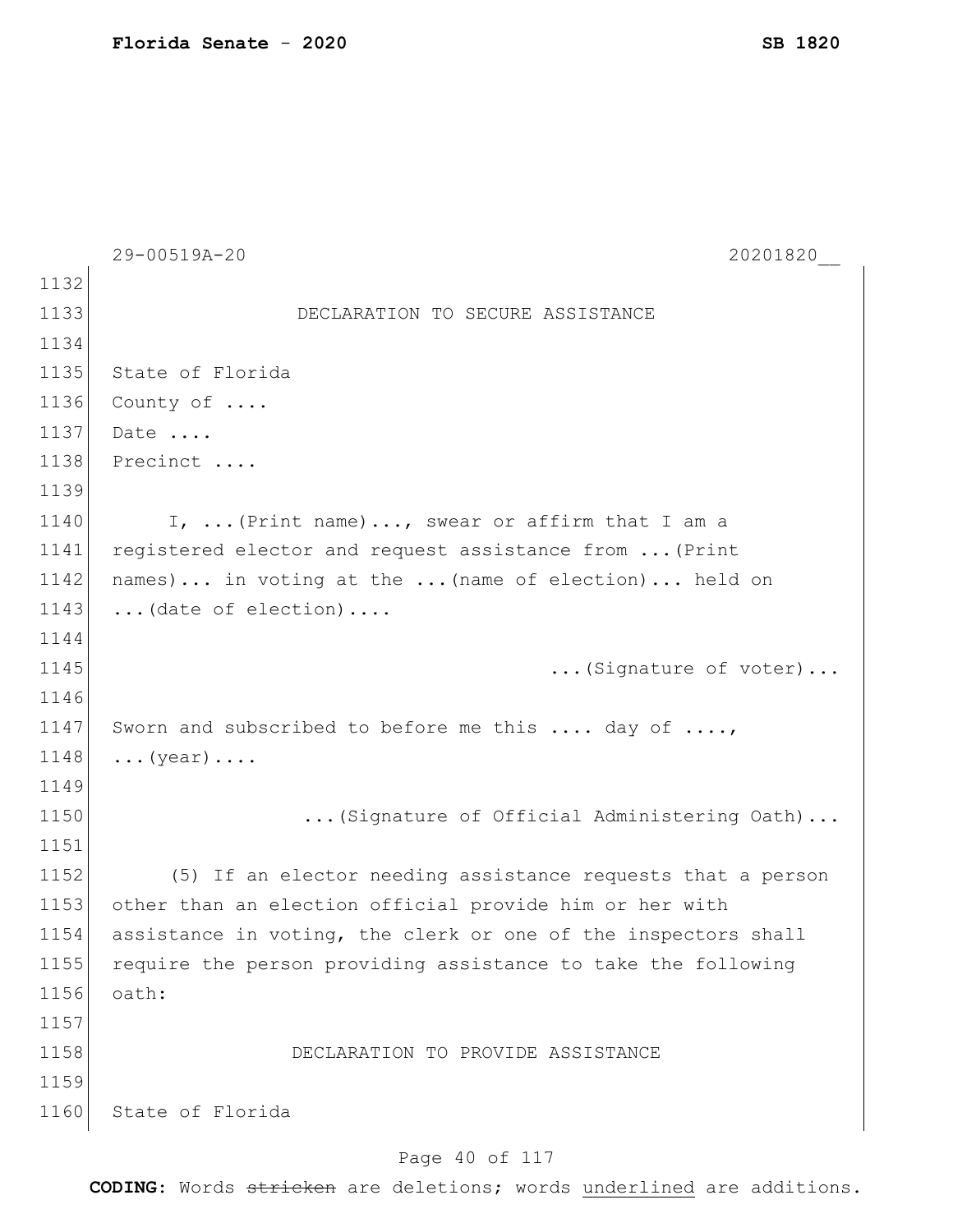|      | 29-00519A-20<br>20201820                                        |
|------|-----------------------------------------------------------------|
| 1161 | County of                                                       |
| 1162 | Date                                                            |
| 1163 | Precinct                                                        |
| 1164 |                                                                 |
| 1165 | I,  (Print name) , have been requested by  (print               |
| 1166 | name of elector needing assistance)  to provide him or her      |
| 1167 | with assistance to vote. I swear or affirm that I am not the    |
| 1168 | employer, an agent of the employer, or an officer or agent of   |
| 1169 | the union of the voter and that I have not solicited this voter |
| 1170 | at the voter services center polling place or early voting site |
| 1171 | or within 100 feet of the center such locations in an effort to |
| 1172 | provide assistance.                                             |
| 1173 |                                                                 |
| 1174 | (Signature of assistor)                                         |
| 1175 |                                                                 |
| 1176 | Sworn and subscribed to before me this  day of ,                |
| 1177 | $\ldots$ (year) $\ldots$ .                                      |
| 1178 |                                                                 |
| 1179 | (Signature of Official Administering Oath)                      |
| 1180 |                                                                 |
| 1181 | (6) The supervisor of elections shall deliver a sufficient      |
| 1182 | number of these forms to each voter services center precinet,   |
| 1183 | along with other election paraphernalia.                        |
| 1184 | Section 27. Section 101.111, Florida Statutes, is amended       |
| 1185 | to read:                                                        |
| 1186 | 101.111 Voter challenges.-                                      |
| 1187 | $(1)$ (a) Any registered elector or $p$ oll watcher of a county |
| 1188 | may challenge the right of a person to vote in that county. The |
| 1189 | challenge must be in writing and contain the following oath,    |
|      |                                                                 |

### Page 41 of 117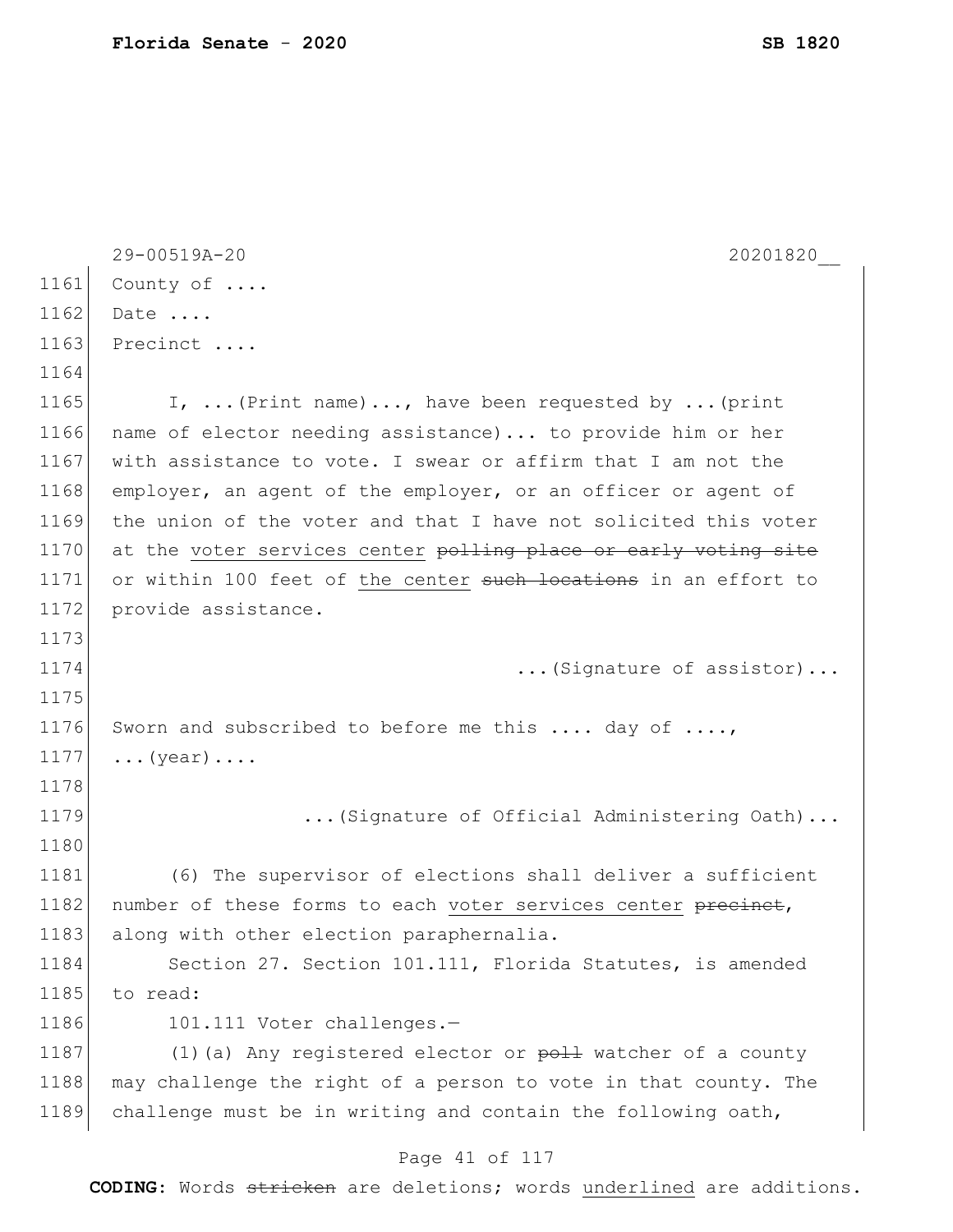|      | 29-00519A-20<br>20201820                                         |
|------|------------------------------------------------------------------|
| 1190 | which shall be delivered to the clerk or inspector:              |
| 1191 |                                                                  |
| 1192 | OATH OF PERSON ENTERING CHALLENGE                                |
| 1193 |                                                                  |
| 1194 | State of Florida                                                 |
| 1195 | County of                                                        |
| 1196 |                                                                  |
| 1197 | I do solemnly swear or affirm that my name is ; that I am a      |
| 1198 | member of the  Party; that I am a registered voter or            |
| 1199 | watcher pollwatcher; that my residence address is , in the       |
| 1200 | municipality of ; and that I have reason to believe that         |
| 1201 | is attempting to vote illegally and the reasons for my           |
| 1202 | belief are set forth herein to wit:                              |
| 1203 |                                                                  |
| 1204 |                                                                  |
| 1205 | (Signature of person challenging voter)                          |
| 1206 |                                                                  |
| 1207 | Sworn and subscribed to before me this  day of ,                 |
| 1208 | $\ldots$ (year) $\ldots$ .                                       |
| 1209 | (Clerk of election)                                              |
| 1210 |                                                                  |
| 1211 | (b) 1. The clerk or inspector shall immediately deliver to       |
| 1212 | the challenged person a copy of the oath of the person entering  |
| 1213 | the challenge, and the challenged voter shall be allowed to cast |
| 1214 | a provisional ballot in accordance with s. 101.048, except as    |
| 1215 | provided in subparagraph 2.                                      |
| 1216 | 2. If the basis for the challenge is that the person's           |
| 1217 | legal residence is not in a certain that precinct, the person    |
| 1218 | shall first be given the opportunity to execute a change of      |

# Page 42 of 117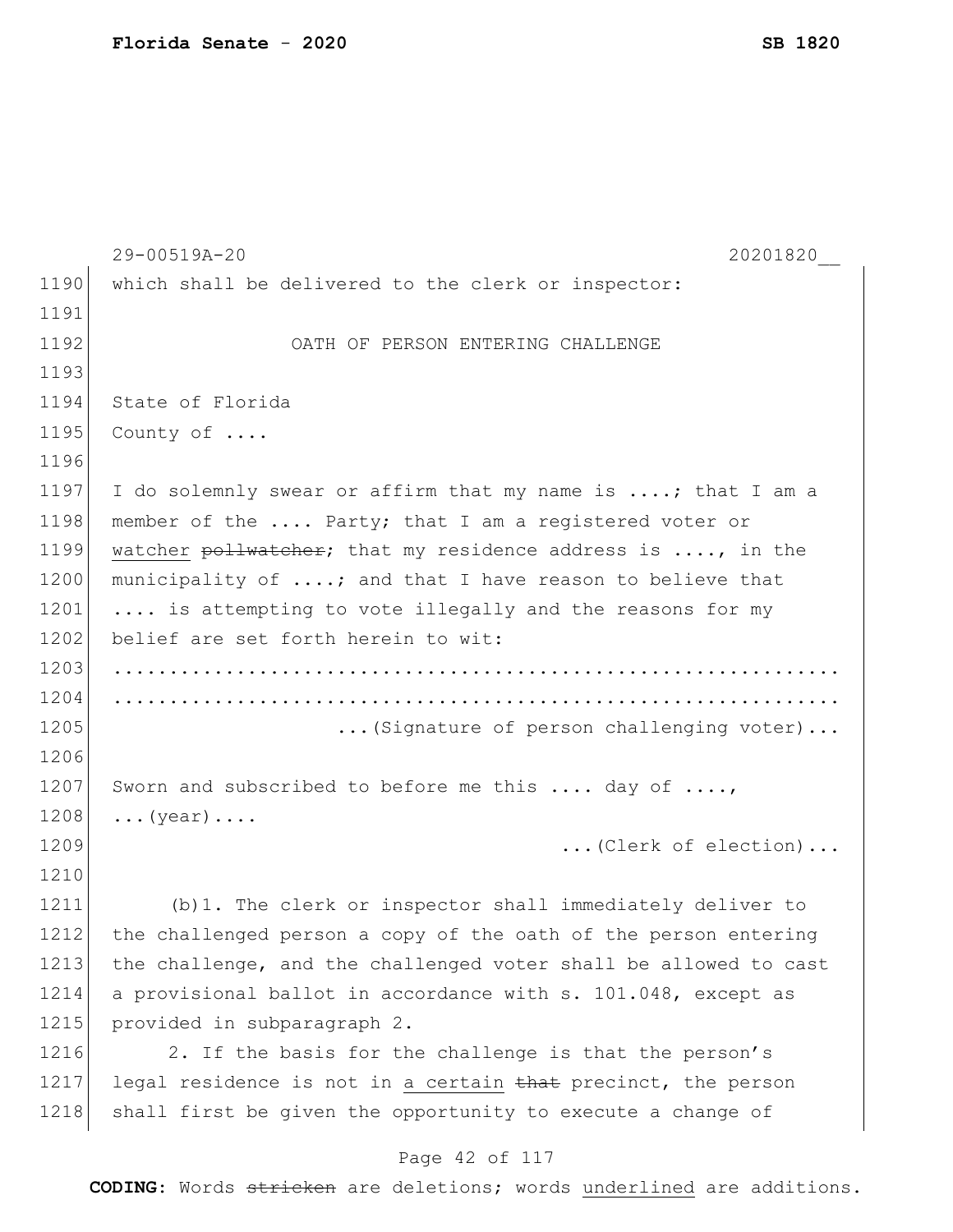1219 legal residence in order to be able to vote a regular ballot in 1220 accordance with s. 101.045(2). If the change of legal residence 1221 is such that the person is then properly registered for that 1222 precinct, the person shall be allowed to vote a regular ballot. 1223 If the change of legal residence places the person in another 1224 precinct, the person shall be issued a ballot in accordance with 1225 directed to the proper precinct to vote. If such person insists 1226 that he or she  $\pm$ s currently resides in the initially designated 1227 proper precinct, the person shall be allowed to vote a 1228 provisional ballot in accordance with s. 101.048. 1229 (c) Alternatively, a challenge in accordance with this 1230 section may be filed in advance with the supervisor of elections 1231 no sooner than 30 days before an election. The supervisor shall 1232 promptly provide the election board in the challenged voter's 1233 precinct with a copy of the oath of the person entering the 1234 challenge. The challenged voter shall be allowed to cast a 1235 provisional ballot in accordance with s. 101.048, subject to the 1236 provisions of subparagraph (b) 2. 1237 (2) Any elector or poll watcher filing a frivolous 1238 challenge of any person's right to vote commits a misdemeanor of 1239 the first degree, punishable as provided in s. 775.082 or s. 1240 775.083; however, an elector or a watcher is not electors or

1241 poll watchers shall not be subject to liability for any action 1242 taken in good faith and in furtherance of any activity or duty 1243 permitted of such electors or  $p$ oll watchers by law. Each 1244 instance where any elector or poll watcher files a frivolous 1245 challenge of any person's right to vote constitutes a separate 1246 offense.

1247 Section 28. Section 101.131, Florida Statutes, is amended

29-00519A-20 20201820\_\_

### Page 43 of 117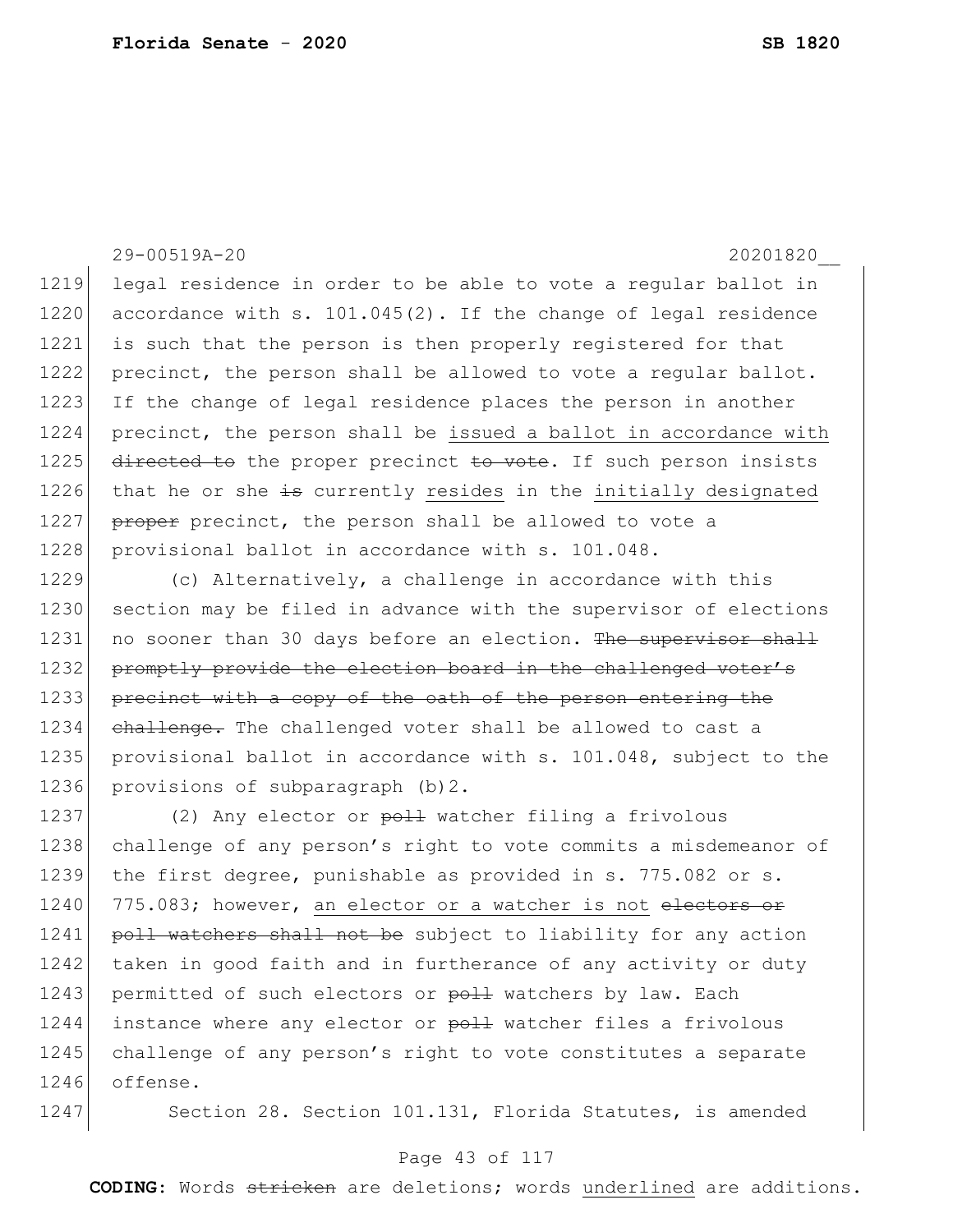```
29-00519A-20 20201820__
1248 to read:
1249 101.131 Appointment of watchers at polls.
1250 (1) Each political party and each candidate may appoint
1251 have one watcher in each voter services center polling room or
1252 early voting area at any one time during the election. A
1253 political committee formed for the specific purpose of expressly 
1254 advocating the passage or defeat of an issue on the ballot may 
1255 appoint have one watcher for each voter services center polling
1256 room or early voting area at any one time during the election.
1257 No watcher shall be permitted to come closer to the officials'
1258 table or the voting booths than is reasonably necessary to
1259 properly perform his or her functions, but each shall be allowed 
1260 within the polling room or early voting area to watch and
1261 observe the conduct of electors and officials. The poll watchers
1262 shall furnish their own materials and necessities and shall not
1263 obstruct the orderly conduct of any election. The poll watchers
1264 shall pose any questions regarding voter services center polling
1265 place procedures directly to the clerk for resolution. They may
1266 not interact with voters. Each p_0 + p_1 watcher shall be a qualified
1267 and registered elector of the county in which he or she serves.
1268 (2) Each party, each political committee, and each
1269 candidate requesting to have poll watchers shall designate those
1270 individuals, in writing to the supervisors of elections, on a
1271 form prescribed by the division, before noon of the second
1272 Tuesday preceding the election poll watchers for each polling
1273 room on election day. Designations of poll watchers for early
1274 voting areas shall be submitted in writing to the supervisor of
```
1275 elections, on a form prescribed by the division, before noon at 1276 least 14 days before the in-person  $\frac{1276}{ }$  voting period begins.

#### Page 44 of 117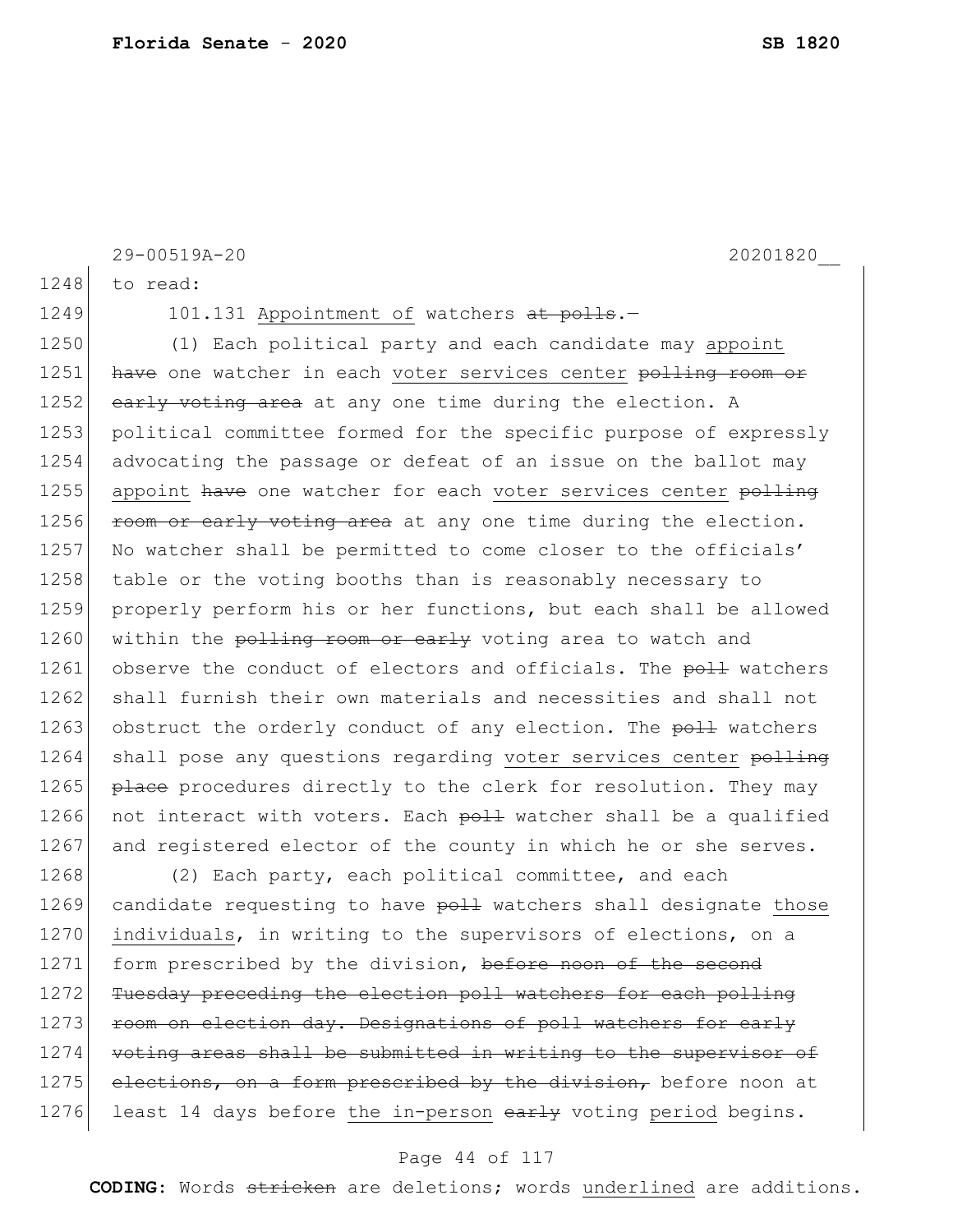29-00519A-20 20201820\_\_ 1277 The poll watchers for polling rooms shall be approved by the 1278 supervisor of elections on or before the Tuesday before the 1279 election. Poll watchers for early voting areas shall be approved 1280 by the supervisor of elections no later than 7 days before early 1281 voting begins. The supervisor shall furnish to each election 1282 board a list of the poll watchers designated and approved for 1283 such voter services center polling rooms or early voting areas. 1284 Designation of  $p$ <sup>1</sup> watchers shall be made by the chair of the 1285 county executive committee of a political party, the chair of a 1286 political committee, or the candidate requesting to have poll 1287 watchers. 1288 (3) No candidate or sheriff, deputy sheriff, police

1289 officer, or other law enforcement officer may be designated as a 1290  $p$ oll watcher.

1291 (4) All  $p$ <sup>1</sup> watchers shall be allowed to enter and watch 1292 voting areas polls in all voter services centers polling rooms 1293 and early voting areas within the county in which they have been 1294 designated if the number of poll watchers at any particular 1295 center polling place does not exceed the number provided in this 1296 section.

1297 (5) The supervisor of elections shall provide to each 1298 designated poll watcher, no later than 7 days before in-person 1299 early voting begins, a poll watcher identification badge that 1300 identifies the poll watcher by name. Each poll watcher must wear 1301 his or her identification badge while in the polling room or 1302  $early$  voting area.

1303 Section 29. Subsection (1) of section 101.151, Florida 1304 Statutes, is amended to read:

1305 101.151 Specifications for ballots.-

### Page 45 of 117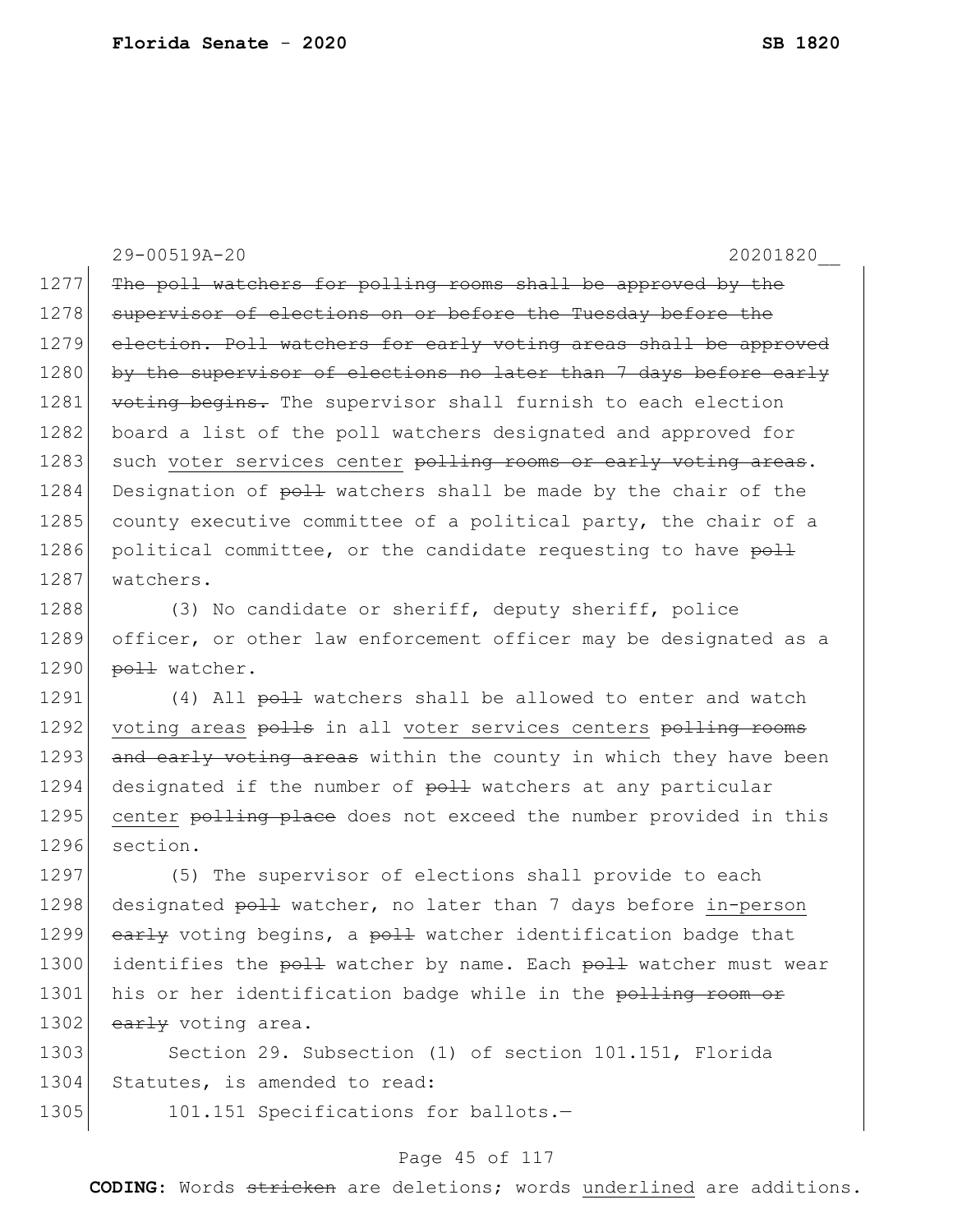|      | 29-00519A-20<br>20201820                                              |
|------|-----------------------------------------------------------------------|
| 1306 | $(1)$ (a) Marksense ballots must $\frac{1}{2}$ be printed on paper of |
| 1307 | such thickness that the printing cannot be distinguished from         |
| 1308 | the back and must shall meet the specifications of the voting         |
| 1309 | system that will be used to tabulate the ballots.                     |
| 1310 | (b) Voter services centers Polling places and early voting            |
| 1311 | sites may employ a ballot-on-demand production system to print        |
| 1312 | individual marksense ballots, including provisional ballots, for      |
| 1313 | eligible electors. Ballot-on-demand technology may be used to         |
| 1314 | produce marksense vote-by-mail and election-day ballots.              |
| 1315 | Section 30. Section 101.171, Florida Statutes, is amended             |
| 1316 | to read:                                                              |
| 1317 | 101.171 Copy of constitutional amendment to be available at           |
| 1318 | voting locations. Whenever any amendment to the State                 |
| 1319 | Constitution is to be voted upon at any election, the department      |
| 1320 | of State shall have printed and shall furnish to each supervisor      |
| 1321 | of elections a sufficient number of copies of the amendment           |
| 1322 | either in poster or booklet form, and the supervisor shall have       |
| 1323 | a copy thereof conspicuously posted or available at each voter        |
| 1324 | services center polling room or early voting area upon the day        |
| 1325 | of election.                                                          |
| 1326 | Section 31. Section 101.20, Florida Statutes, is amended to           |
| 1327 | read:                                                                 |
| 1328 | 101.20 Publication of ballot form; Sample ballots.-                   |
| 1329 | (1) Two sample ballots shall be furnished to each voter               |
| 1330 | services center polling place by the officer whose duty it is to      |
| 1331 | provide official ballots. The sample ballots shall be in the          |
| 1332 | form of the official ballot as it will appear at that polling         |
| 1333 | place on election day. Sample ballots shall be open to                |
| 1334 | inspection by all electors in any election, and a sufficient          |

# Page 46 of 117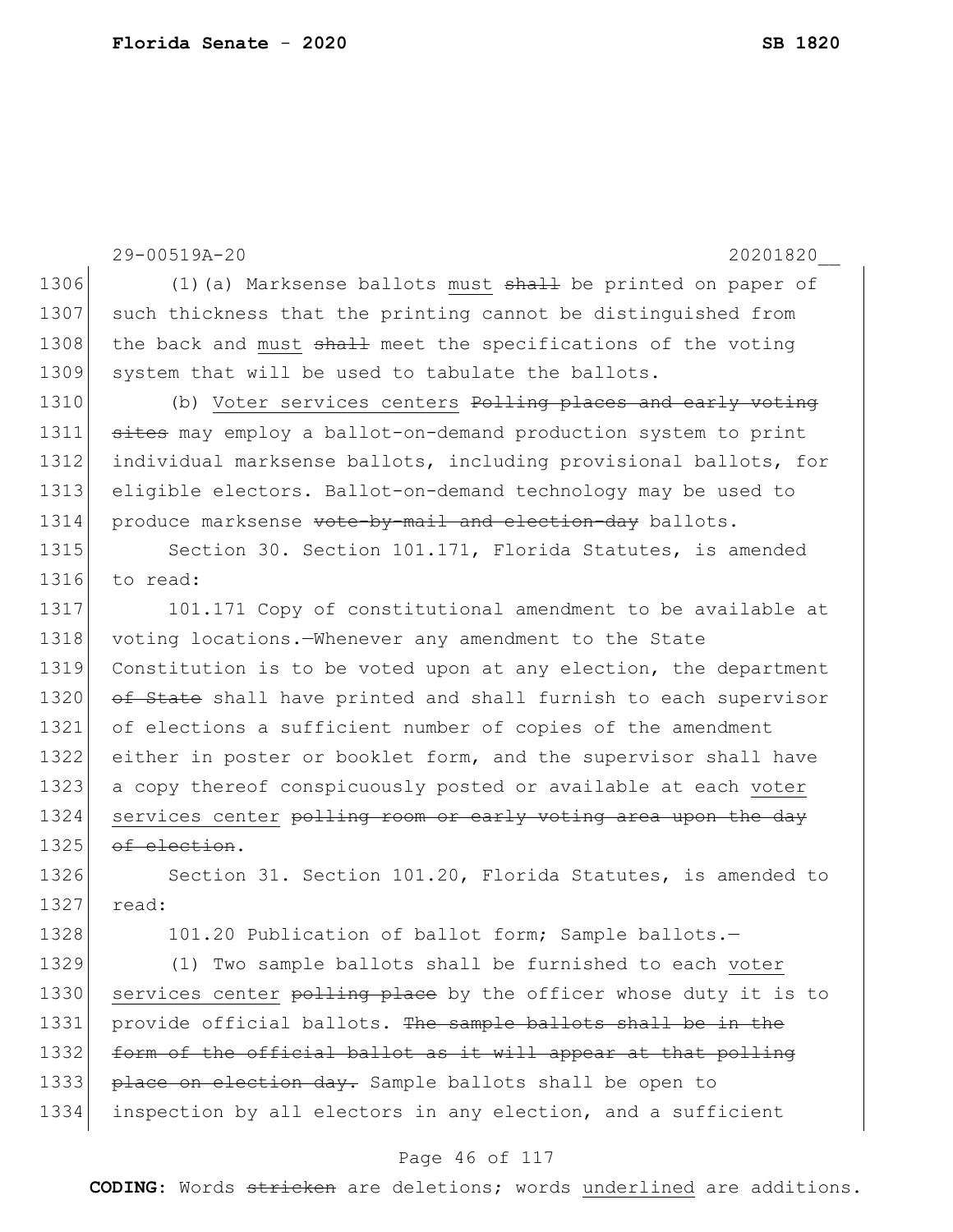|      | 20201820<br>29-00519A-20                                                               |
|------|----------------------------------------------------------------------------------------|
| 1335 | number of reduced-size ballots may be furnished to election                            |
| 1336 | officials so that one may be given to any elector desiring same.                       |
| 1337 | (2) (a) Upon completion of the list of qualified candidates,                           |
| 1338 | a sample ballot shall be published by the supervisor in a                              |
| 1339 | newspaper of general circulation in the county, at least 30 days                       |
| 1340 | before the day of election.                                                            |
| 1341 | (b) In lieu of the publication required under paragraph                                |
| 1342 | (a), a supervisor may send a sample ballot to each registered                          |
| 1343 | elector by e-mail at least 30 $\frac{1}{7}$ days before the day of an                  |
| 1344 | election if an e-mail address has been provided and the elector                        |
| 1345 | has opted to receive a sample ballot by electronic delivery. If                        |
| 1346 | an e-mail address has not been provided, or if the elector has                         |
| 1347 | not opted for electronic delivery, a sample ballot may be mailed                       |
| 1348 | to each registered elector or to each household in which there                         |
| 1349 | is a registered elector at least 30 $\frac{1}{7}$ days before the day of $\frac{1}{4}$ |
| 1350 | election.                                                                              |
| 1351 | Section 32. Section 101.23, Florida Statutes, is repealed.                             |
| 1352 | Section 33. Section 101.24, Florida Statutes, is repealed.                             |
| 1353 | Section 34. Section 101.43, Florida Statutes, is repealed.                             |
| 1354 | Section 35. Section 101.49, Florida Statutes, is repealed.                             |
| 1355 | Section 36. Section 101.51, Florida Statutes, is repealed.                             |
| 1356 | Section 37. Paragraph (f) of subsection (1) and subsection                             |
| 1357 | (2) of section 101.56062, Florida Statutes, are amended to read:                       |
| 1358 | 101.56062 Standards for accessible voting systems.-                                    |
| 1359 | (1) Notwithstanding anything in this chapter to the                                    |
| 1360 | contrary, each voting system certified by the department of                            |
| 1361 | State for use in local, state, and federal elections must                              |
| 1362 | include the capability to install accessible voter interface                           |
| 1363 | devices in the system configuration which will allow the system                        |

# Page 47 of 117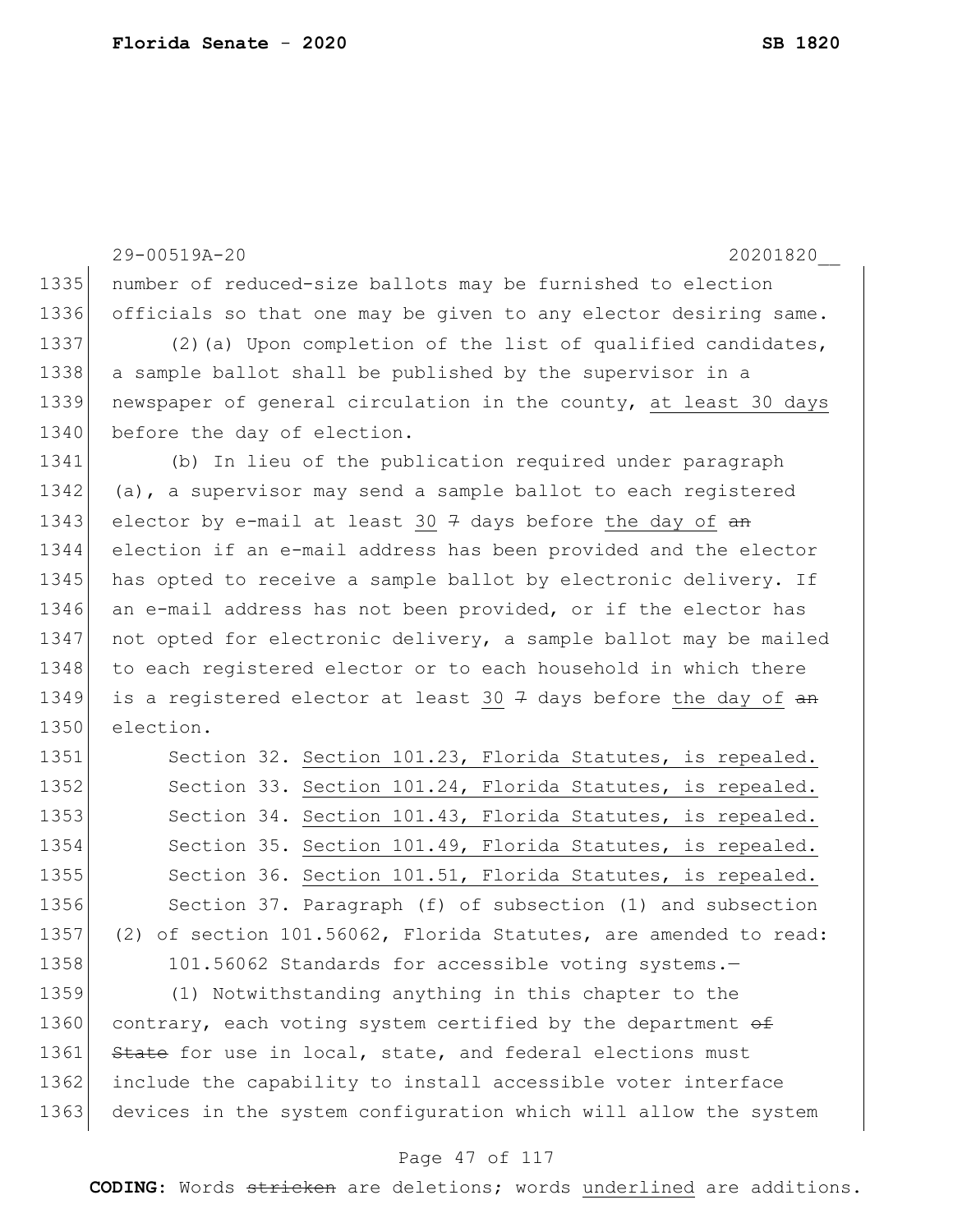29-00519A-20 20201820\_\_ 1364 to meet the following minimum standards: 1365 (f) Any voting system that requires any visual perception 1366 must offer the election official who programs the system, prior 1367 to its being sent to the voter services center polling place, 1368 the capability to set the font size, as it appears to the voter, 1369 from a minimum of 14 points to a maximum of 24 points. 1370 (2) Such voting system must include at least one accessible 1371 voter interface device installed in each voter services center 1372 polling place which meets the requirements of this section, 1373 except for paragraph (1)(d). 1374 Section 38. Section 101.56063, Florida Statutes, is amended 1375 to read: 1376 101.56063 Accessibility of voting systems and voter 1377 services centers polling places; intent; eligibility for federal 1378 funding.—It is the intent of the Legislature that this state be 1379 eligible for any funds that are available from the Federal 1380 Government to assist states in providing or improving 1381 accessibility of voting systems and voter services centers 1382 polling places for persons having a disability. Accordingly, all 1383 state laws, rules, standards, and codes governing voting systems 1384 and voter services center polling place accessibility must be 1385 maintained to ensure the state's eligibility to receive federal 1386 funds. It is the intent of the Legislature that all state 1387 requirements meet or exceed the minimum federal requirements for 1388 voting systems and voter services center polling place 1389 accessibility. This section shall take effect upon this act 1390 becoming a law. 1391 Section 39. Section 101.5608, Florida Statutes, is 1392 repealed.

### Page 48 of 117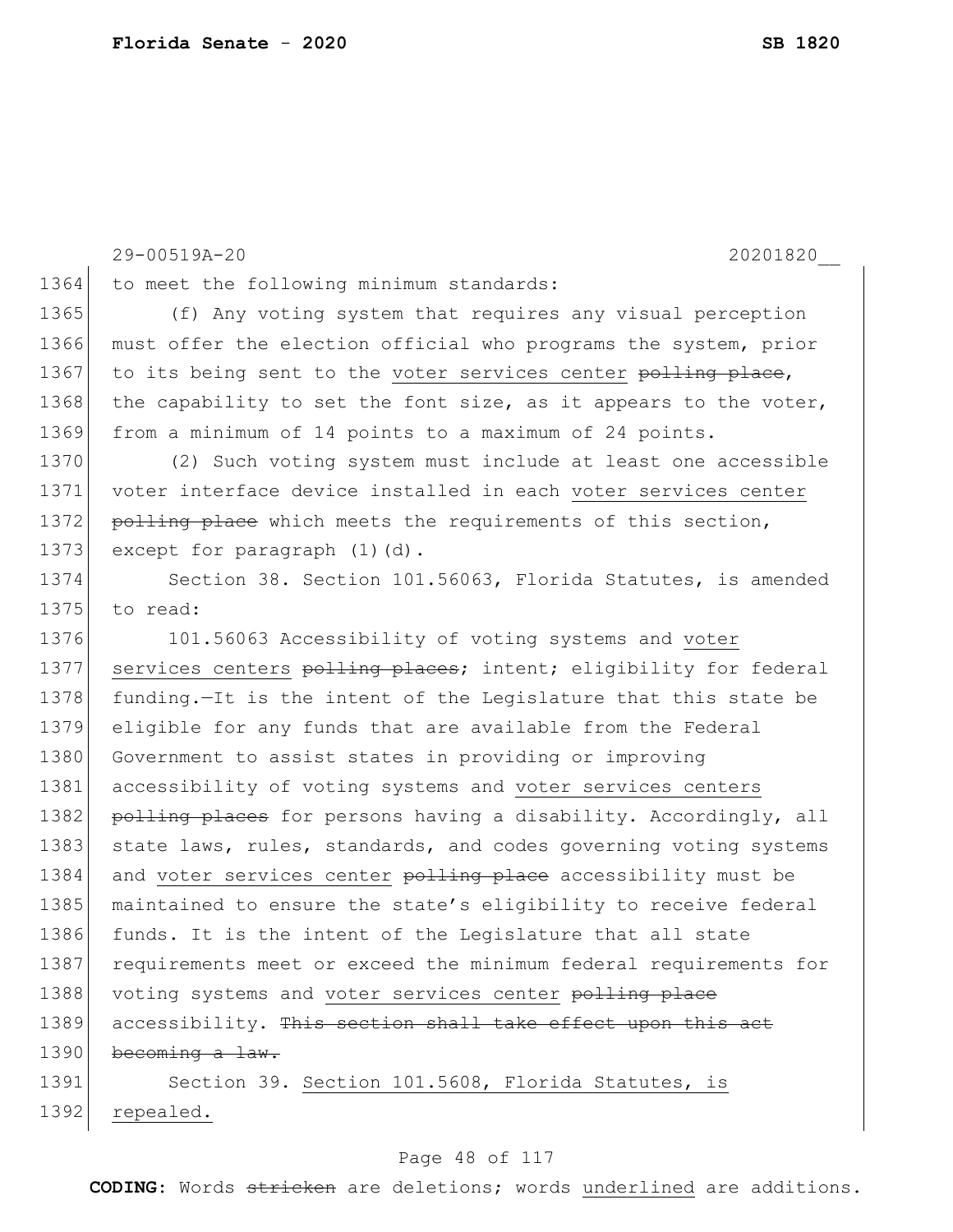```
29-00519A-20 20201820__
1393 Section 40. Section 101.5610, Florida Statutes, is amended
1394 to read:
1395 101.5610 Inspection of ballot by election board.—The
1396 election board of each precinct shall cause the voting devices
1397 to be put in order, set, adjusted, and made ready for voting
1398 when delivered to voter services centers the polling places.
1399 Before the opening of the centers polls, the election board
1400 shall compare the ballots or the ballot information used in the
1401 voting devices with the sample ballots furnished and see that
1402 the names, numbers, and letters thereon agree and shall certify
1403 thereto on forms provided by the supervisor of elections.
1404 Section 41. Section 101.5611, Florida Statutes, is amended
1405 to read:
1406 101.5611 Instructions to electors.-
1407 (1) The supervisor of elections shall provide instruction 
1408 at each voter services center polling place regarding the manner
1409 of voting with the system. In instructing voters, no election
1410 precinct official may favor any political party, candidate, or
1411 issue. Such instruction shall show the arrangement of candidates 
1412 and questions to be voted on. Additionally, the supervisor of
1413 elections shall provide instruction on the proper method of 
1414 casting a ballot for the specific voting system utilized in that 
1415 jurisdiction. Such instruction shall be provided at a place 
1416 which voters must pass to reach the official voting booth.
1417 (2) The supervisor of elections shall have posted at each 
1418 voter services center and drop box location polling place a
```
1419 notice that reads: "A person who commits or attempts to commit 1420 any fraud in connection with voting, votes a fraudulent ballot, 1421 or votes more than once in an election can be convicted of a

### Page 49 of 117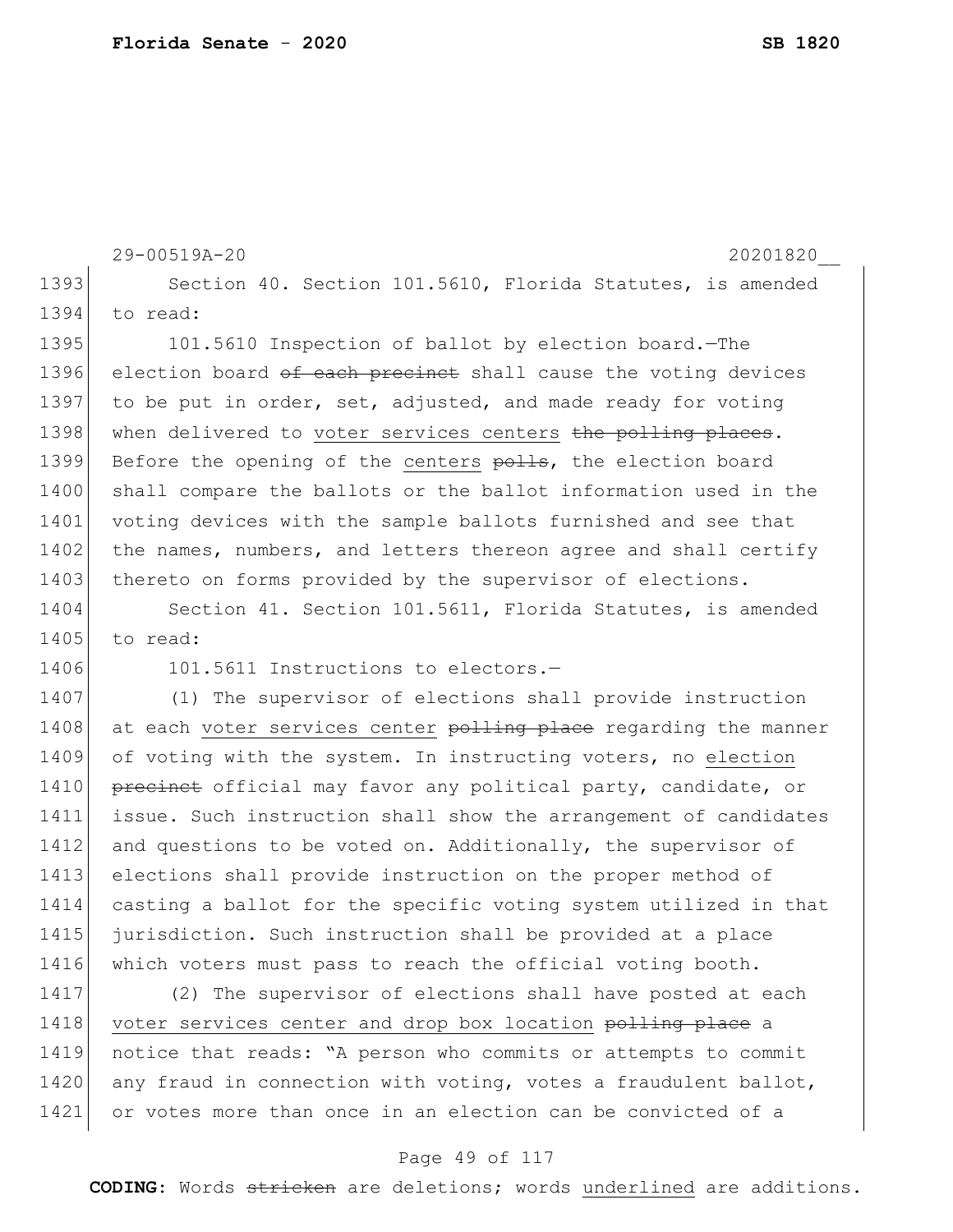```
29-00519A-20 20201820__
1422 felony of the third degree and fined up to $5,000 and/or 
1423 imprisoned for up to 5 years."
1424 Section 42. Subsection (2) and paragraph (a) of subsection 
1425 (4) of section 101.5612, Florida Statutes, are amended to read:
1426 101.5612 Testing of tabulating equipment.
1427 (2) On any day not more than 10 days prior to voter 
1428 services centers opening the commencement of early voting as
1429 provided in s. 101.012 s. 101.657, the supervisor of elections
1430 shall have the automatic tabulating equipment publicly tested to 
1431 ascertain that the equipment will correctly count the votes cast 
1432 for all offices and on all measures. If the ballots to be used
1433 in the election at the polling place on election day are not
1434 available at the time of the testing, the supervisor may conduct 
1435 an additional test not more than 10 days before election day.
1436 Public notice of the time and place of the test shall be given 
1437 at least 48 hours prior thereto by publication on the supervisor 
1438 of elections' website and once in one or more newspapers of
1439 general circulation in the county or, if there is no newspaper
1440 of general circulation in the county, by posting the notice in
1441 at least four conspicuous places in the county. The supervisor
1442 or the municipal elections official may, at the time of
1443 qualifying, give written notice of the time and location of the 
1444 public preelection test to each candidate qualifying with that 
1445 office and obtain a signed receipt that the notice has been
1446 given. The department \theta state shall give written notice to each
1447 statewide candidate at the time of qualifying, or immediately at
1448 the end of qualifying, that the voting equipment will be tested
1449 and advise each candidate to contact the county supervisor of
1450 elections as to the time and location of the public preelection
```
### Page 50 of 117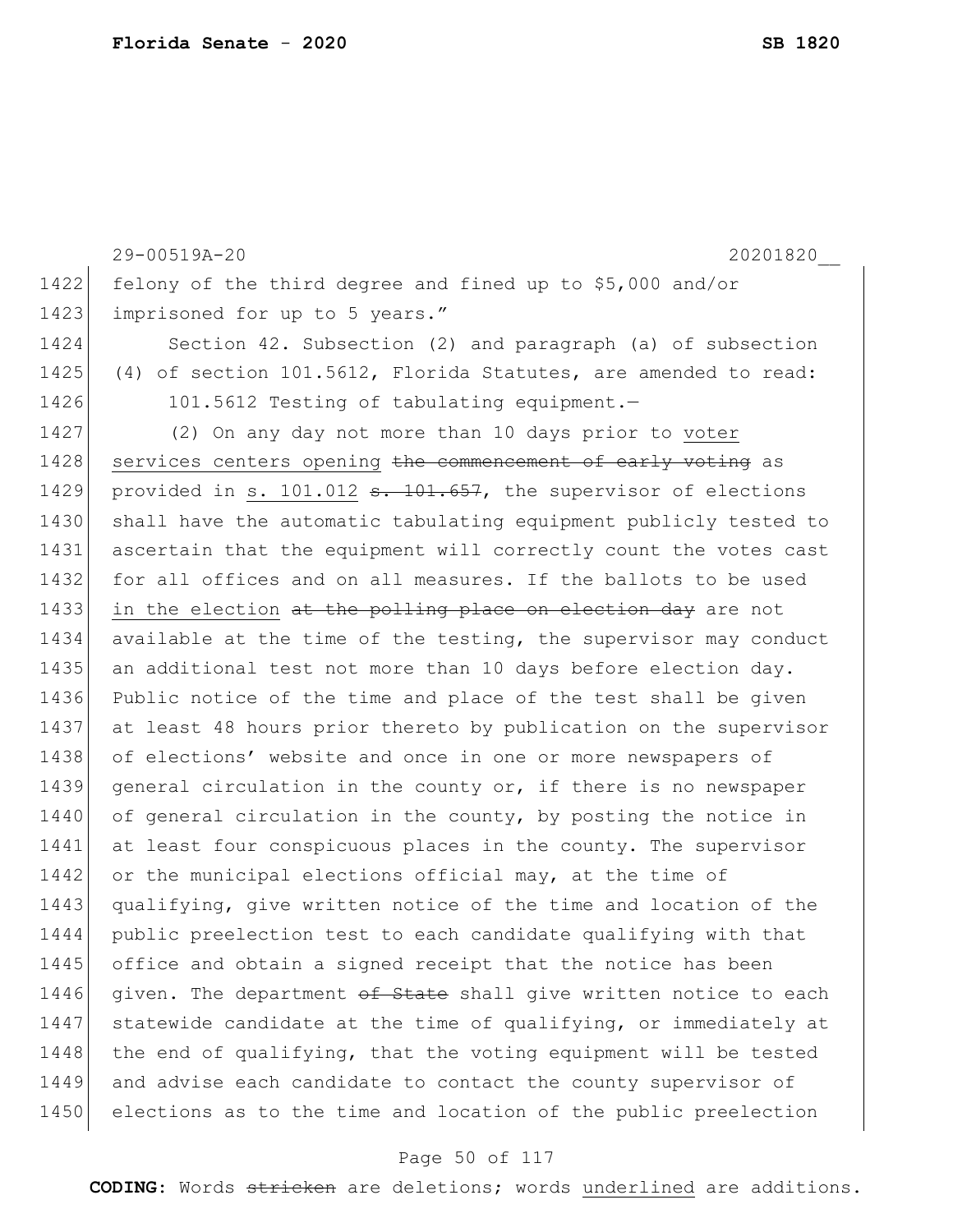29-00519A-20 20201820\_\_ 1451 test. The supervisor or the municipal elections official shall, 1452 at least 15 days before the opening of voter services centers 1453 prior to the commencement of early voting as provided in s. 1454 101.012 <del>s. 101.657</del>, send written notice by certified mail to the 1455 county party chair of each political party and to all candidates 1456 for other than statewide office whose names appear on the ballot 1457 in the county and who did not receive written notification from 1458 the supervisor or municipal elections official at the time of 1459 qualifying, stating the time and location of the public 1460 preelection test of the automatic tabulating equipment. The 1461 canvassing board shall convene, and each member of the 1462 canvassing board shall certify to the accuracy of the test. For 1463 the test, the canvassing board may designate one member to 1464 represent it. The test shall be open to representatives of the 1465 political parties, the press, and the public. Each political 1466 party may designate one person with expertise in the computer 1467 field who shall be allowed in the central counting room when all 1468 tests are being conducted and when the official votes are being 1469 counted. The designee may shall not interfere with the normal 1470 operation of the canvassing board.  $1471$  (4)(a)1. For electronic or electromechanical voting systems

1472 configured to include electronic or electromechanical tabulation 1473 devices which are distributed to the precincts, all or a sample  $1474$  of the devices to be used in the election shall be publicly 1475 tested. If a sample is to be tested, the sample shall consist of 1476 a random selection of at least 5 percent or 10 of the devices 1477 for an optical scan system, whichever is greater. For 1478 touchscreen systems used for voters having a disability, a 1479 sample of at least 2 percent of the devices must be tested. The

### Page 51 of 117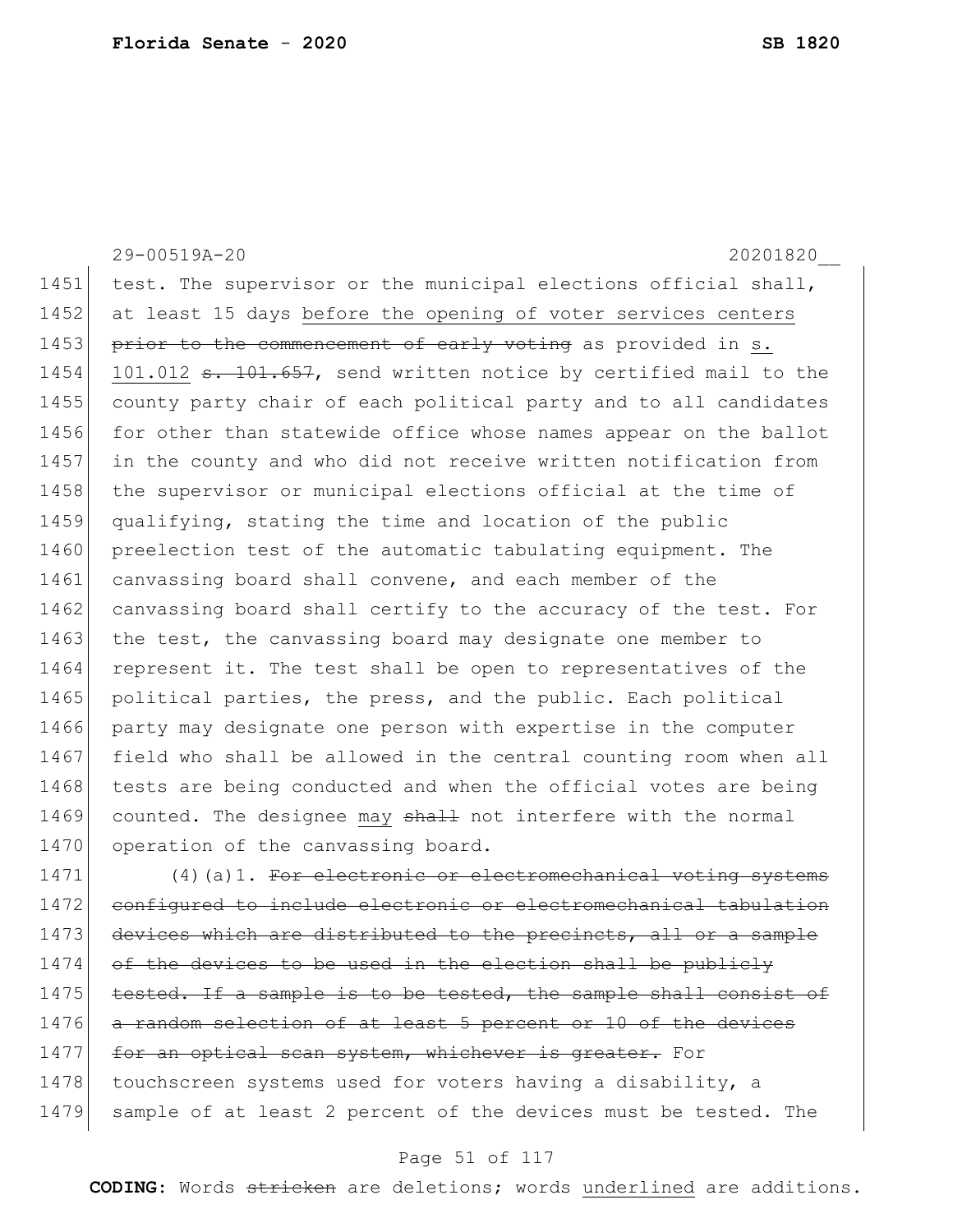### 29-00519A-20 20201820\_\_

1480 test shall be conducted by processing a group of ballots, 1481 causing the device to output results for the ballots processed, 1482 and comparing the output of results to the results expected for 1483 the ballots processed. The group of ballots shall be produced so 1484 as to record a predetermined number of valid votes for each 1485 candidate and on each measure and to include for each office one 1486 or more ballots which have activated voting positions in excess 1487 of the number allowed by law in order to test the ability of the 1488 tabulating device to reject such votes.

1489 2. If any tested tabulating device is found to have an 1490 error in tabulation, it shall be deemed unsatisfactory. For each 1491 device deemed unsatisfactory, the canvassing board shall take 1492 steps to determine the cause of the error, shall attempt to 1493 identify and test other devices that could reasonably be 1494 expected to have the same error, and shall test a number of 1495 additional devices sufficient to determine that all devices are 1496 satisfactory. Upon deeming any device unsatisfactory, the 1497 canvassing board may require all devices to be tested or may 1498 declare that all devices are unsatisfactory.

1499 3. If the operation or output of any tested tabulation 1500 device, such as spelling or the order of candidates on a report, 1501 is in error, such problem shall be reported to the canvassing 1502 board. The canvassing board shall then determine if the reported 1503 problem warrants its deeming the device unsatisfactory.

1504 Section 43. Section 101.5613, Florida Statutes, is amended 1505 to read:

1506 101.5613 Examination of equipment during voting.—A member 1507 of the election board or, for purposes of early voting pursuant 1508  $\pm$ o s. 101.657, a representative of the supervisor of elections

### Page 52 of 117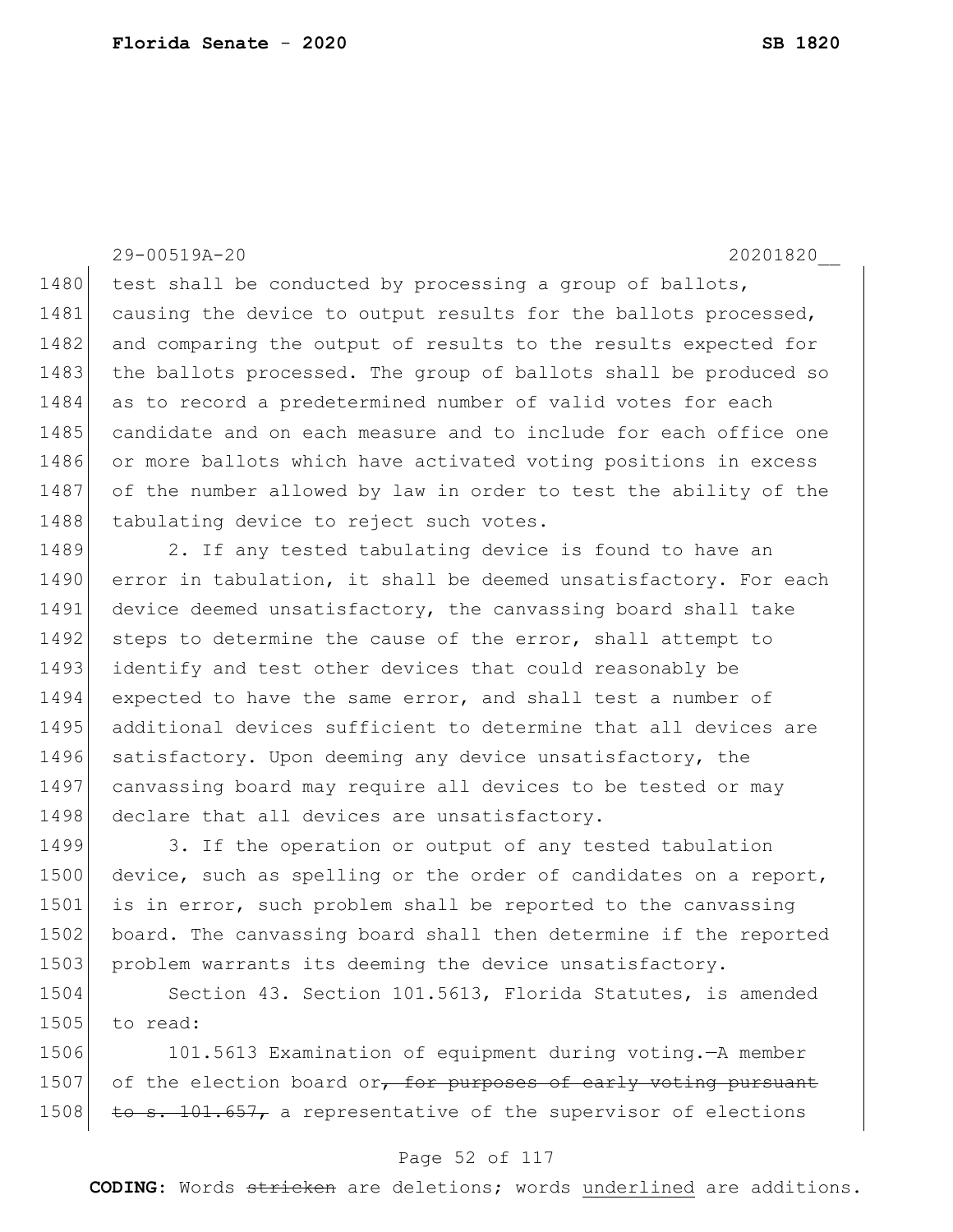|      | 29-00519A-20<br>20201820                                         |
|------|------------------------------------------------------------------|
| 1509 | shall occasionally examine the face of the voting device and the |
| 1510 | ballot information to determine that the device and the ballot   |
| 1511 | information have not been damaged or tampered with.              |
| 1512 | Section 44. Section 101.572, Florida Statutes, is amended        |
| 1513 | to read:                                                         |
| 1514 | 101.572 Public inspection of ballots. The official ballots       |
| 1515 | and ballot cards received from election boards and removed from  |
| 1516 | vote-by-mail ballot mailing envelopes shall be open for public   |
| 1517 | inspection or examination while in the custody of the supervisor |
| 1518 | of elections or the county canvassing board at any reasonable    |
| 1519 | time, under reasonable conditions; however, no persons other     |
| 1520 | than the supervisor of elections or his or her employees or the  |
| 1521 | county canvassing board shall handle any official ballot or      |
| 1522 | ballot card. If the ballots are being examined prior to the end  |
| 1523 | of the contest period in s. 102.168, the supervisor of elections |
| 1524 | shall make a reasonable effort to notify all candidates whose    |
| 1525 | names appear on such ballots or ballot cards by telephone or     |
| 1526 | otherwise of the time and place of the inspection or             |
| 1527 | examination. All such candidates, or their representatives,      |
| 1528 | shall be allowed to be present during the inspection or          |
| 1529 | examination.                                                     |
| 1530 | Section 45. Paragraphs (a) and (b) of subsection (2) of          |
| 1531 | section 101.591, Florida Statutes, are amended to read:          |
| 1532 | 101.591 Voting system audit.-                                    |

1533 (2)(a) A manual audit shall consist of a public manual 1534 tally of the votes cast in one randomly selected race that 1535 appears on the ballot. The tally sheet shall include mail 1536 election-day, vote-by-mail, early voting, provisional, and 1537 overseas ballots<sub>7</sub> in at least 1 percent but no more than 2

### Page 53 of 117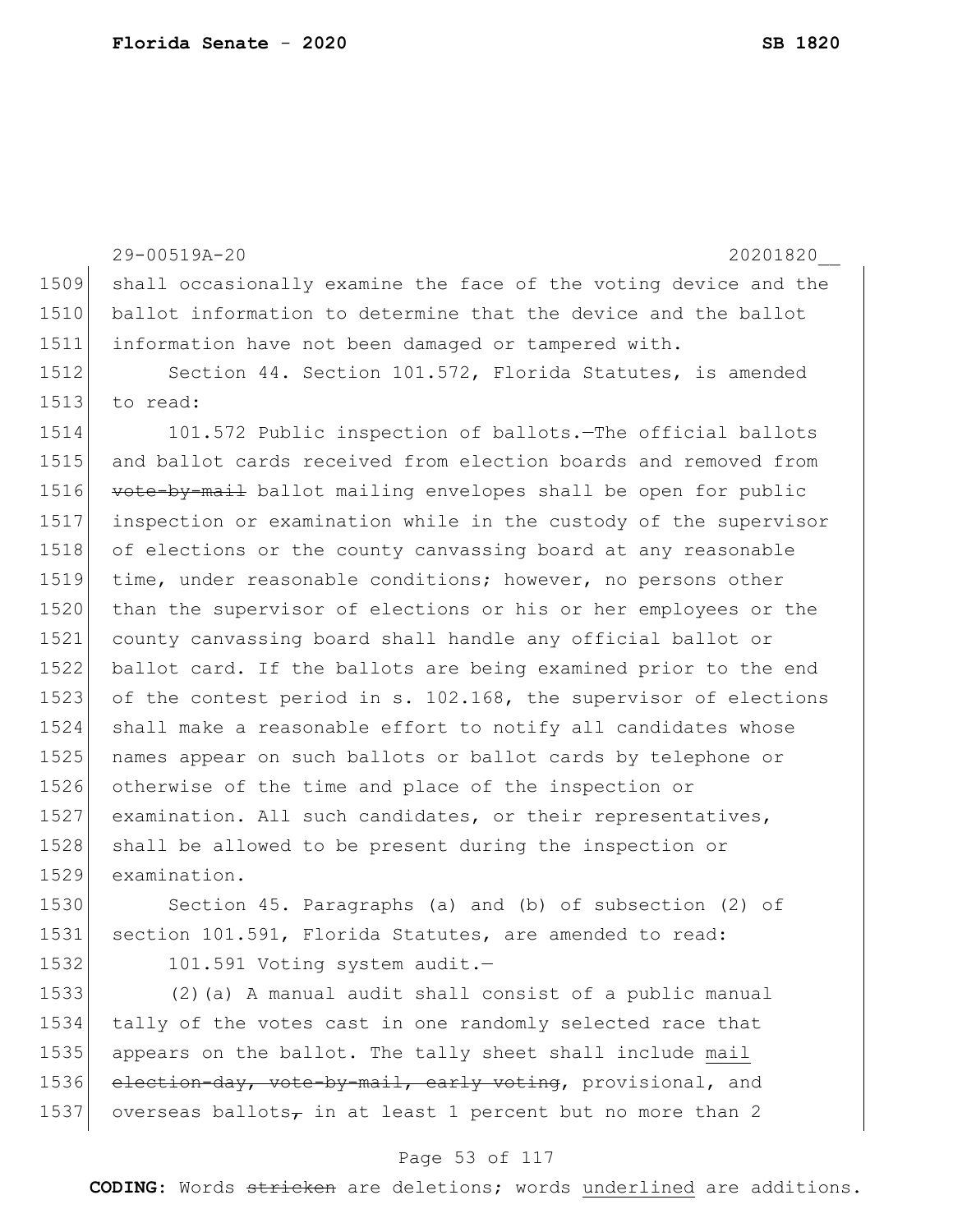|      | 29-00519A-20<br>20201820                                         |
|------|------------------------------------------------------------------|
| 1538 | percent of the precincts chosen at random by the county          |
| 1539 | canvassing board or the local board responsible for certifying   |
| 1540 | the election. If 1 percent of the precincts is less than one     |
| 1541 | entire precinct, the audit shall be conducted using at least one |
| 1542 | precinct chosen at random by the county canvassing board or the  |
| 1543 | local board responsible for certifying the election. Such        |
| 1544 | precincts shall be selected at a publicly noticed canvassing     |
| 1545 | board meeting.                                                   |
| 1546 | (b) An automated audit shall consist of a public automated       |
| 1547 | tally of the votes cast across every race that appears on the    |
| 1548 | ballot. The tally sheet shall include mail election day, vote-   |
| 1549 | by-mail, early voting, provisional, and overseas ballots in at   |
| 1550 | least 20 percent of the precincts chosen at random by the county |
| 1551 | canvassing board or the local board responsible for certifying   |
| 1552 | the election. Such precincts shall be selected at a publicly     |
| 1553 | noticed canvassing board meeting.                                |
| 1554 | Section 46. Sections 101.6101, 101.6102, 101.6103,               |
| 1555 | 101.6104, 101.6105, 101.6106, and 101.6107, Florida Statutes,    |
| 1556 | are repealed.                                                    |
| 1557 | Section 47. Section 101.62, Florida Statutes, is                 |
| 1558 | transferred, renumbered as section 101.0031, and amended to      |
| 1559 | read:                                                            |
| 1560 | 101.0031 Ballot information; public records exemption            |
| 1561 | 101.62 Request for vote-by-mail ballots.-                        |
| 1562 | $(1)$ (a) The supervisor shall accept a request for a vote-by-   |
| 1563 | mail ballot from an elector in person or in writing. One request |
| 1564 | shall be deemed sufficient to receive a vote-by-mail ballot for  |
| 1565 | all elections through the end of the calendar year of the second |
| 1566 | ensuing regularly scheduled general election, unless the elector |

# Page 54 of 117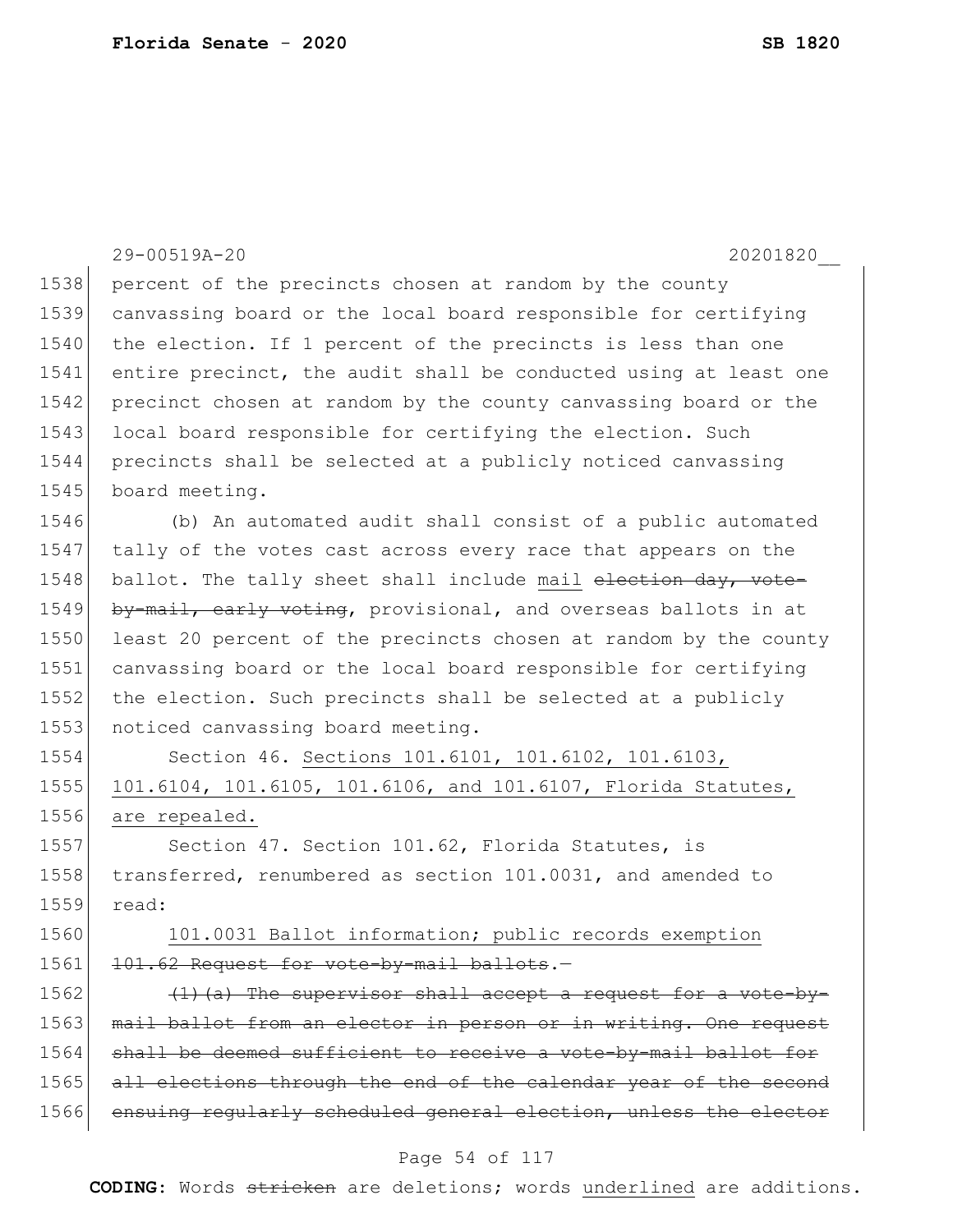|      | 29-00519A-20<br>20201820                                          |
|------|-------------------------------------------------------------------|
| 1567 | or the elector's designee indicates at the time the request is    |
| 1568 | made the elections for which the elector desires to receive a     |
| 1569 | vote-by-mail ballot. Such request may be considered canceled      |
| 1570 | when any first-class mail sent by the supervisor to the elector   |
| 1571 | is returned as undeliverable.                                     |
| 1572 | (b) The supervisor may accept a written or telephonic             |
| 1573 | request for a vote-by-mail ballot to be mailed to an elector's    |
| 1574 | address on file in the Florida Voter Registration System from     |
| 1575 | the elector, or, if directly instructed by the elector, a member  |
| 1576 | of the elector's immediate family, or the elector's legal         |
| 1577 | guardian; if the ballot is requested to be mailed to an address   |
| 1578 | other than the elector's address on file in the Florida Voter     |
| 1579 | Registration System, the request must be made in writing and      |
| 1580 | signed by the elector. However, an absent uniformed service       |
| 1581 | voter or an overseas voter seeking a vote-by-mail ballot is not   |
| 1582 | required to submit a signed, written request for a vote-by-mail   |
| 1583 | ballot that is being mailed to an address other than the          |
| 1584 | elector's address on file in the Florida Voter Registration       |
| 1585 | System. For purposes of this section, the term "immediate         |
| 1586 | family" has the same meaning as specified in paragraph $(4)$ (c). |
| 1587 | The person making the request must disclose:                      |
| 1588 | The name of the elector for whom the ballot is                    |
| 1589 | requested.                                                        |
| 1590 | 2. The elector's address.                                         |
| 1591 | 3. The elector's date of birth.                                   |
| 1592 | 4. The requester's name.                                          |
| 1593 | 5. The requester's address.                                       |
| 1594 | 6. The requester's driver license number, if available.           |
| 1595 | 7. The requester's relationship to the elector.                   |

# Page 55 of 117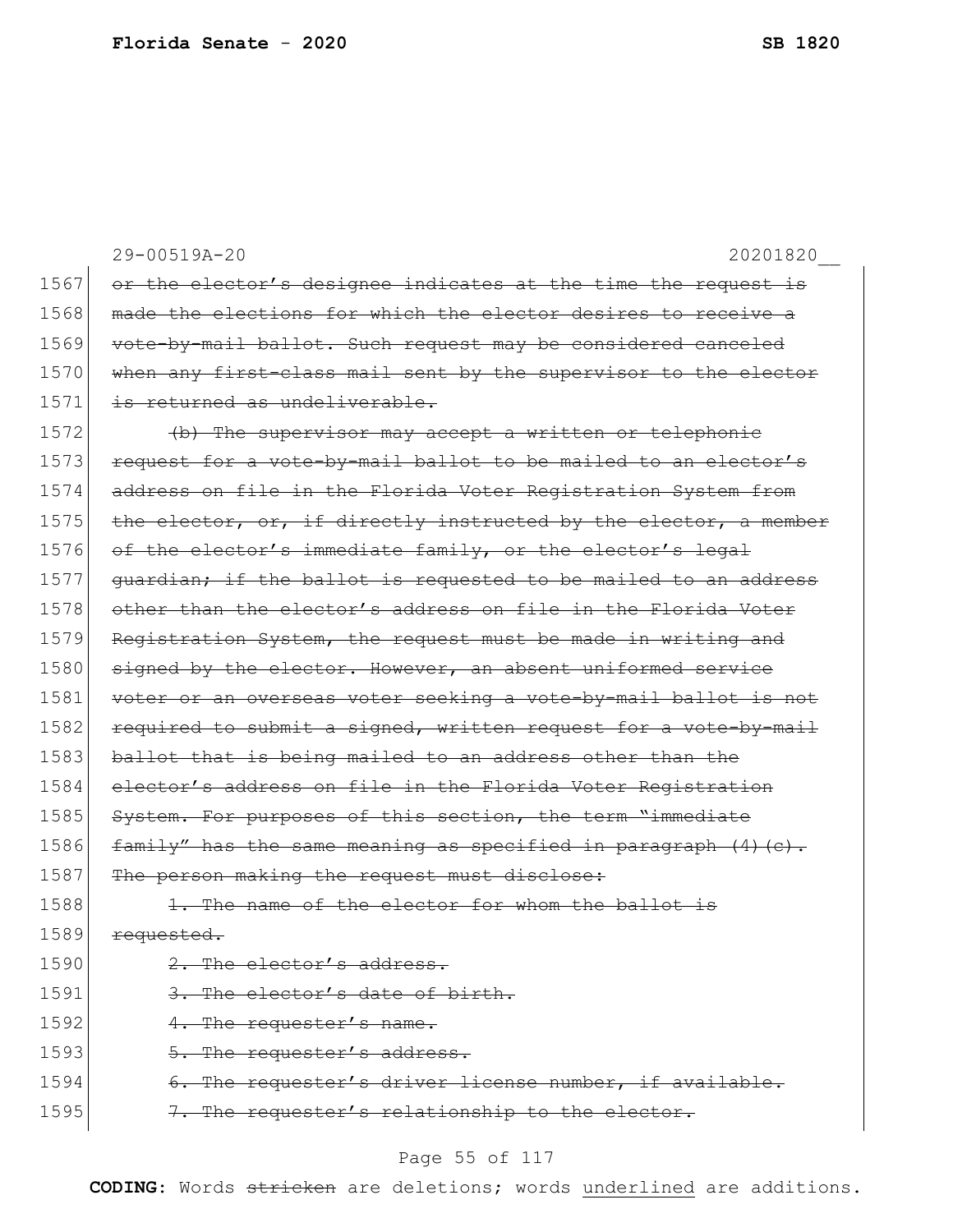|      | 20201820<br>29-00519A-20                                         |
|------|------------------------------------------------------------------|
| 1596 | 8. The requester's signature (written requests only).            |
| 1597 | (e) Upon receiving a request for a vote-by-mail ballot from      |
| 1598 | an absent voter, the supervisor of elections shall notify the    |
| 1599 | voter of the free access system that has been designated by the  |
| 1600 | department for determining the status of his or her vote-by-mail |
| 1601 | ballot.                                                          |
| 1602 | $(2)$ A request for a vote-by-mail ballot to be mailed to a      |
| 1603 | voter must be received no later than 5 p.m. on the 10th day      |
| 1604 | before the election by the supervisor. The supervisor shall mail |
| 1605 | vote-by-mail ballots to voters requesting ballots by such        |
| 1606 | deadline no later than 8 days before the election.               |
| 1607 | (3) For each mail request for a vote-by-mail ballot              |
| 1608 | received, the supervisor shall record the date the ballot was    |
| 1609 | mailed request was made, the date the vote-by-mail ballot was    |
| 1610 | delivered to the voter or the voter's designee or the date the   |
| 1611 | vote-by-mail ballot was delivered to the post office or other    |
| 1612 | carrier, the date the ballot was received by the supervisor, the |
| 1613 | absence of the voter's signature on the voter's certificate, if  |
| 1614 | applicable, and such other information he or she may deem        |
| 1615 | necessary. This information shall be provided in electronic      |
| 1616 | format as provided by rule adopted by the division. The          |
| 1617 | information shall be updated and made available no later than 8  |
| 1618 | a.m. of each day, including weekends, beginning 60 days before   |
| 1619 | the primary until 15 days after the general election and shall   |
| 1620 | be contemporaneously provided to the division. This information  |
| 1621 | shall be confidential and exempt from s. 119.07(1) and shall be  |
| 1622 | made available to or reproduced only for the voter requesting    |
| 1623 | the ballot, a canvassing board, an election official, a          |
| 1624 | political party or official thereof, a candidate who has filed   |

# Page 56 of 117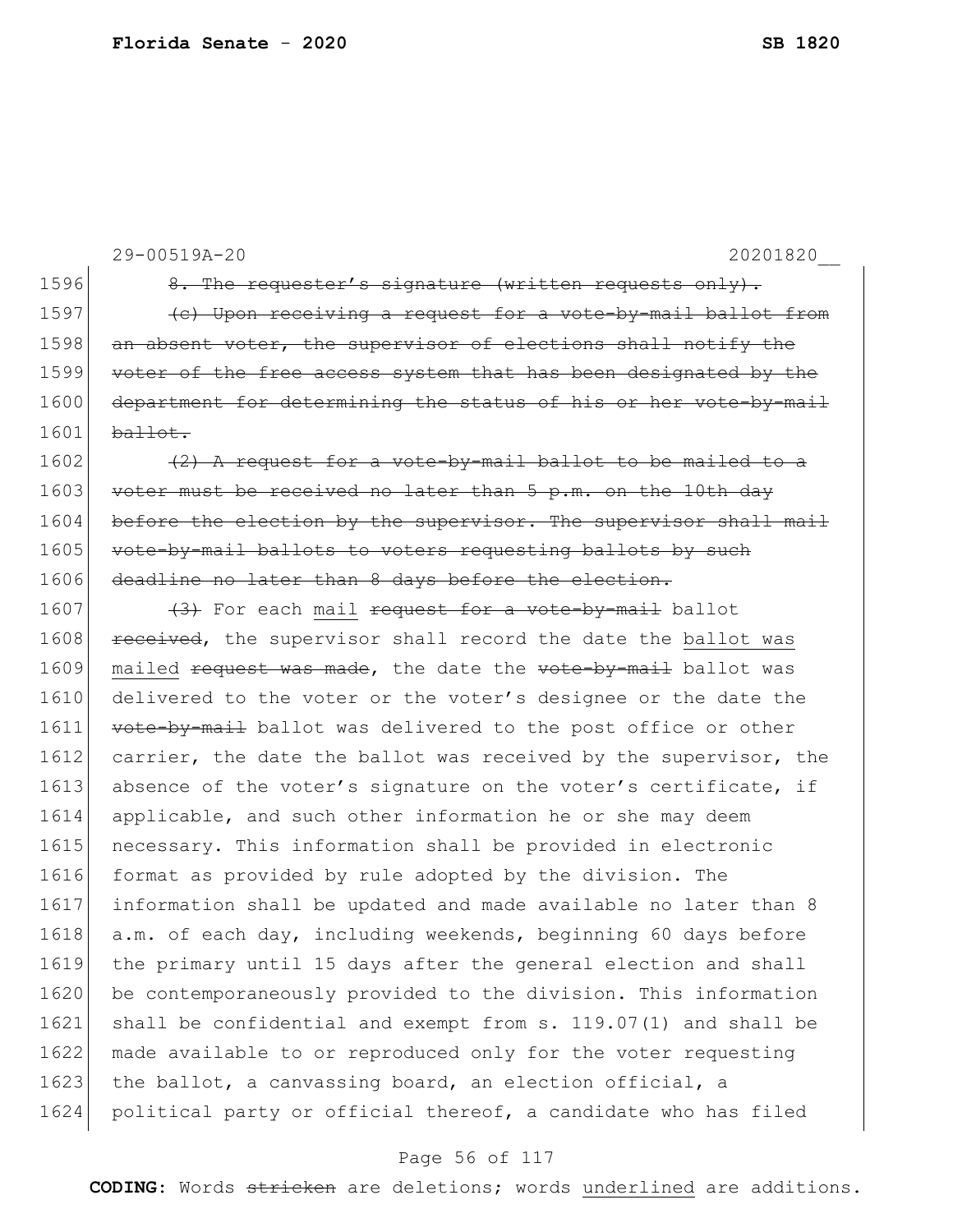|      | 29-00519A-20<br>20201820                                            |
|------|---------------------------------------------------------------------|
| 1625 | qualification papers and is opposed in an upcoming election, and    |
| 1626 | registered political committees for political purposes only.        |
| 1627 | (4) (a) No later than 45 days before each presidential              |
| 1628 | preference primary election, primary election, and general          |
| 1629 | election, the supervisor of elections shall send a vote-by-mail     |
| 1630 | ballot as provided in subparagraph (e)2. to each absent             |
| 1631 | uniformed services voter and to each overseas voter who has         |
| 1632 | requested a vote-by-mail ballot.                                    |
| 1633 | (b) The supervisor shall mail a vote-by-mail ballot to each         |
| 1634 | absent qualified voter, other than those listed in paragraph        |
| 1635 | (a), who has requested such a ballot, between the 40th and 33rd     |
| 1636 | days before the presidential preference primary election,           |
| 1637 | primary election, and general election. Except as otherwise         |
| 1638 | provided in subsection (2) and after the period described in        |
| 1639 | this paragraph, the supervisor shall mail vote-by-mail ballots      |
| 1640 | within 2 business days after receiving a request for such a         |
| 1641 | ballot.                                                             |
| 1642 | (e) The supervisor shall provide a vote-by-mail ballot to           |
| 1643 | each elector by whom a request for that ballot has been made by     |
| 1644 | one of the following means:                                         |
| 1645 | 1. By nonforwardable, return-if-undeliverable mail to the           |
| 1646 | elector's current mailing address on file with the<br>supervisor or |
| 1647 | any other address the elector specifies in the request.             |
| 1648 | 2. By forwardable mail, e-mail, or facsimile machine                |
| 1649 | transmission to absent uniformed services voters and overseas       |
| 1650 | voters. The absent uniformed services voter or overseas voter       |
| 1651 | may designate in the vote-by-mail ballot request the preferred      |
| 1652 | method of transmission. If the voter does not designate the         |
| 1653 | method of transmission, the vote-by-mail ballot shall be mailed.    |

# Page 57 of 117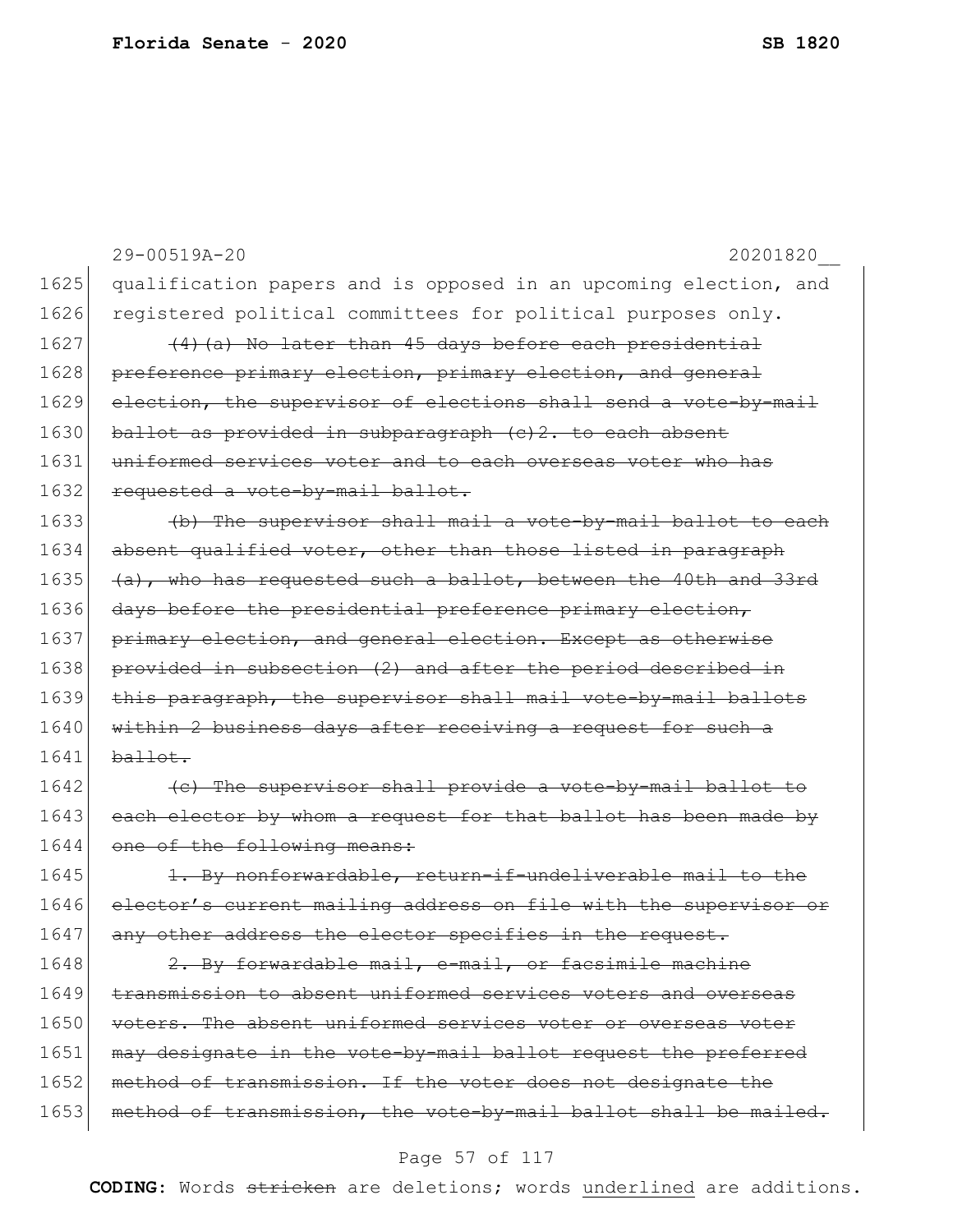```
29-00519A-20 20201820__
1654 3. By personal delivery before 7 p.m. on election day to
1655 the elector, upon presentation of the identification required in
1656 \overline{\phantom{0}3.101.043.}1657 4. By delivery to a designee on election day or up to 9
1658 days prior to the day of an election. Any elector may designate
1659 in writing a person to pick up the ballot for the elector;
1660 however, the person designated may not pick up more than two
1661 vote-by-mail ballots per election, other than the designee's own
1662 ballot, except that additional ballots may be picked up for
1663 members of the designee's immediate family. For purposes of this
1664 section, "immediate family" means the designee's spouse or the
1665 parent, child, grandparent, or sibling of the designee or of the
1666 designee's spouse. The designee shall provide to the supervisor
1667 the written authorization by the elector and a picture
1668 identification of the designee and must complete an affidavit.
1669 The designee shall state in the affidavit that the designee is
1670 authorized by the elector to pick up that ballot and shall
1671 indicate if the elector is a member of the designee's immediate
1672 family and, if so, the relationship. The department shall
1673 prescribe the form of the affidavit. If the supervisor is
1674 satisfied that the designee is authorized to pick up the ballot
1675 and that the signature of the elector on the written
1676 authorization matches the signature of the elector on file, the
1677 supervisor shall give the ballot to that designee for delivery
1678 to the elector.
1679 5. Except as provided in s. 101.655, the supervisor may not
1680 deliver a vote-by-mail ballot to an elector or an elector's
```
1681 immediate family member on the day of the election unless there 1682 is an emergency, to the extent that the elector will be unable

### Page 58 of 117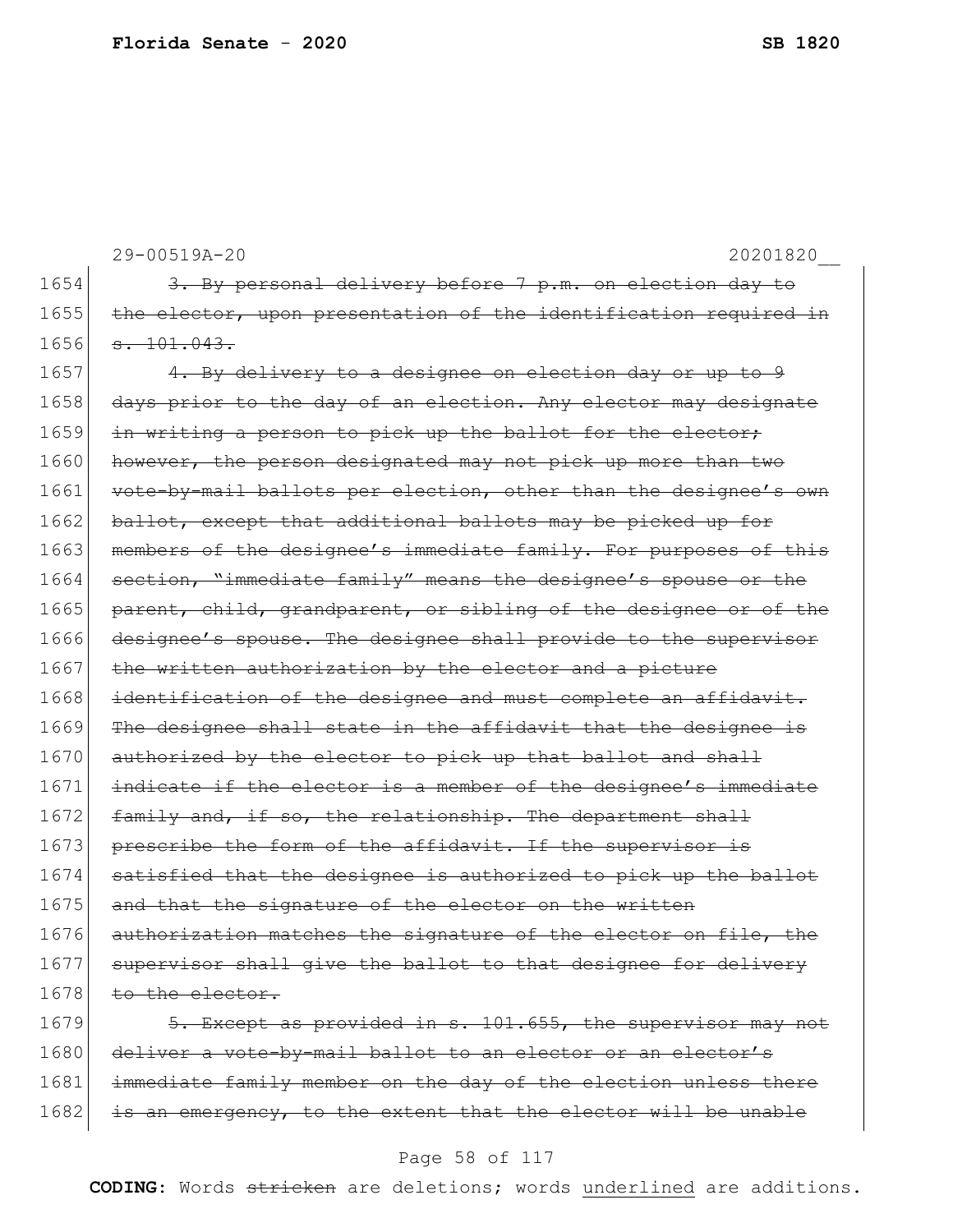|      | 29-00519A-20<br>20201820                                        |
|------|-----------------------------------------------------------------|
| 1683 | to go to his or her assigned polling place. If a vote-by-mail   |
| 1684 | ballot is delivered, the elector or his or her designee shall   |
| 1685 | execute an affidavit affirming to the facts which allow for     |
| 1686 | delivery of the vote-by-mail ballot. The department shall adopt |
| 1687 | a rule providing for the form of the affidavit.                 |
| 1688 | (5) If the department is unable to certify candidates for       |
| 1689 | an election in time to comply with paragraph $(4)$ $(a)$ , the  |
| 1690 | Department of State is authorized to prescribe rules for a      |
| 1691 | ballot to be sent to absent uniformed services voters and       |
| 1692 | overseas voters.                                                |
| 1693 | (6) Only the materials necessary to vote by mail may be         |
| 1694 | mailed or delivered with any vote-by-mail ballot.               |
| 1695 | Section 48. Section 101.64, Florida Statutes, is                |
| 1696 | transferred, renumbered as section 101.003, Florida Statutes,   |
| 1697 | and amended to read:                                            |
| 1698 | 101.003 101.64 Delivery of vote-by-mail ballots; envelopes;     |
| 1699 | $form. -$                                                       |
| 1700 | (1) (a) Except as otherwise provided in paragraphs (b) and      |
| 1701 | (c), the supervisor of elections shall mail, by nonforwardable, |
| 1702 | return-if-undeliverable mail, a ballot to each active voter to  |
| 1703 | the voter's address on file in the Florida Voter Registration   |
| 1704 | System between the 40th and 33rd days before the date of an     |
| 1705 | election.                                                       |
| 1706 | (b) No later than 45 days before the date of an election,       |
| 1707 | the supervisor shall send a ballot by forwardable mail, e-mail, |
| 1708 | or facsimile machine transmission to absent uniformed services  |
| 1709 | voters and overseas voters. The absent uniformed services voter |
| 1710 | or overseas voter may inform the supervisor of the voter's      |
| 1711 | preferred method of transmission. If the voter does not         |

# Page 59 of 117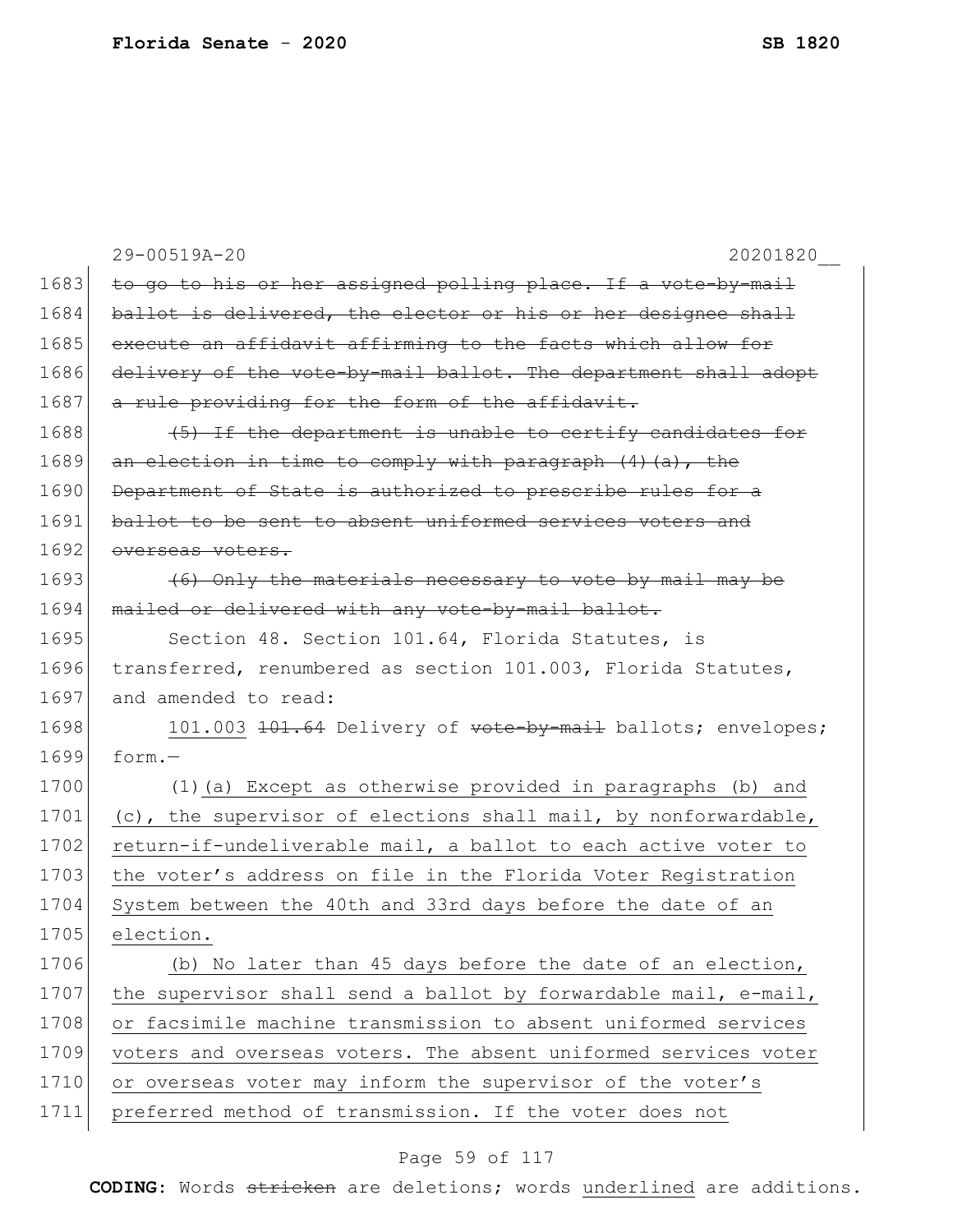|      | 29-00519A-20<br>20201820                                         |
|------|------------------------------------------------------------------|
| 1712 | designate a method of transmission, the ballot shall be mailed.  |
| 1713 | If the department is unable to certify candidates for an         |
| 1714 | election in time to comply with this paragraph, the department   |
| 1715 | may prescribe rules for a ballot to be sent to absent uniformed  |
| 1716 | services voters and overseas voters.                             |
| 1717 | (c) For any electors who register to vote after the              |
| 1718 | supervisor of elections has mailed ballots pursuant to paragraph |
| 1719 | (a) but before the book-closing deadline, the supervisor shall   |
| 1720 | mail ballots to such electors within 2 business days after       |
| 1721 | determining that the electors' voter registration applications   |
| 1722 | are complete and valid pursuant to s. 97.053. For any election   |
| 1723 | held for the purpose of nominating a political party nominee, if |
| 1724 | an elector updates his or her party affiliation after the        |
| 1725 | supervisor of elections has mailed ballots pursuant to paragraph |
| 1726 | (a) but before the book-closing deadline, he or she may request  |
| 1727 | a replacement ballot issued according to his or her newly        |
| 1728 | designated party affiliation.                                    |
| 1729 | (2) (a) The supervisor may accept a written request that is      |
| 1730 | signed by the elector if a ballot is requested to be mailed to   |
| 1731 | an address other than the elector's address on file in the       |
| 1732 | Florida Voter Registration System.                               |
| 1733 | (b) An absent uniformed services voter or overseas voter is      |
| 1734 | not required to submit a signed and written request for a ballot |
| 1735 | to be mailed to an address other than the elector's address on   |
| 1736 | file in the Florida Voter Registration System.                   |
| 1737 | (3) The supervisor shall enclose with each vote-by-mail          |
| 1738 | ballot two envelopes: a secrecy envelope, into which the absent  |
| 1739 | elector shall enclose his or her marked ballot; and a mailing    |
| 1740 | envelope, into which the absent elector shall then place the     |

# Page 60 of 117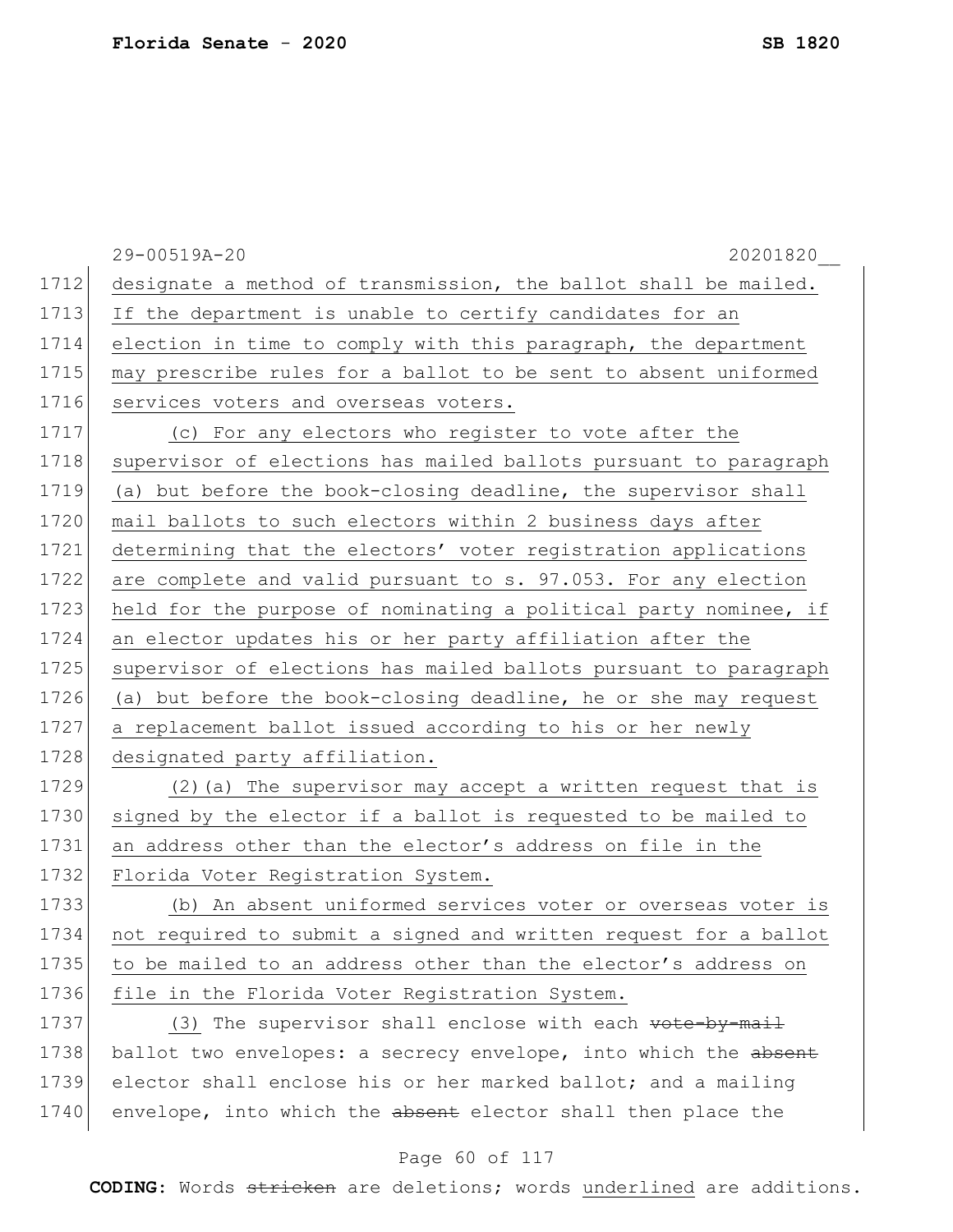|      | 29-00519A-20<br>20201820                                         |
|------|------------------------------------------------------------------|
| 1741 | secrecy envelope, which shall be addressed to the supervisor and |
| 1742 | also bear on the back side a certificate in substantially the    |
| 1743 | following form:                                                  |
| 1744 |                                                                  |
| 1745 | Note: Please Read Instructions Carefully Before                  |
| 1746 | Marking Ballot and Completing Voter's Certificate.               |
| 1747 |                                                                  |
| 1748 | VOTER'S CERTIFICATE                                              |
| 1749 | I, , do solemnly swear or affirm that I am a qualified           |
| 1750 | and registered voter of  County, Florida, and that I have        |
| 1751 | not and will not vote more than one ballot in this election. I   |
| 1752 | understand that if I commit or attempt to commit any fraud in    |
| 1753 | connection with voting, vote a fraudulent ballot, or vote more   |
| 1754 | than once in an election, I can be convicted of a felony of the  |
| 1755 | third degree and fined up to \$5,000 and/or imprisoned for up to |
| 1756 | 5 years. I also understand that failure to sign this certificate |
| 1757 | will invalidate my ballot.                                       |
| 1758 | (Voter's Signature)<br>$\ldots$ (Date) $\ldots$                  |
| 1759 | (E-Mail Address)<br>(Home Telephone Number)                      |
| 1760 | (Mobile Telephone Number)                                        |
| 1761 |                                                                  |
| 1762 | $(4)$ $(2)$ The certificate shall be arranged on the back of the |
| 1763 | mailing envelope so that the line for the signature of the       |
| 1764 | absent elector is across the seal of the envelope; however, no   |
| 1765 | statement shall appear on the envelope which indicates that a    |
| 1766 | signature of the voter must cross the seal of the envelope. The  |
| 1767 | absent elector shall execute the certificate on the envelope.    |
| 1768 | $(5)$ $(3)$ In lieu of the voter's certificate provided in this  |
| 1769 | section, the supervisor of elections shall provide each person   |

# Page 61 of 117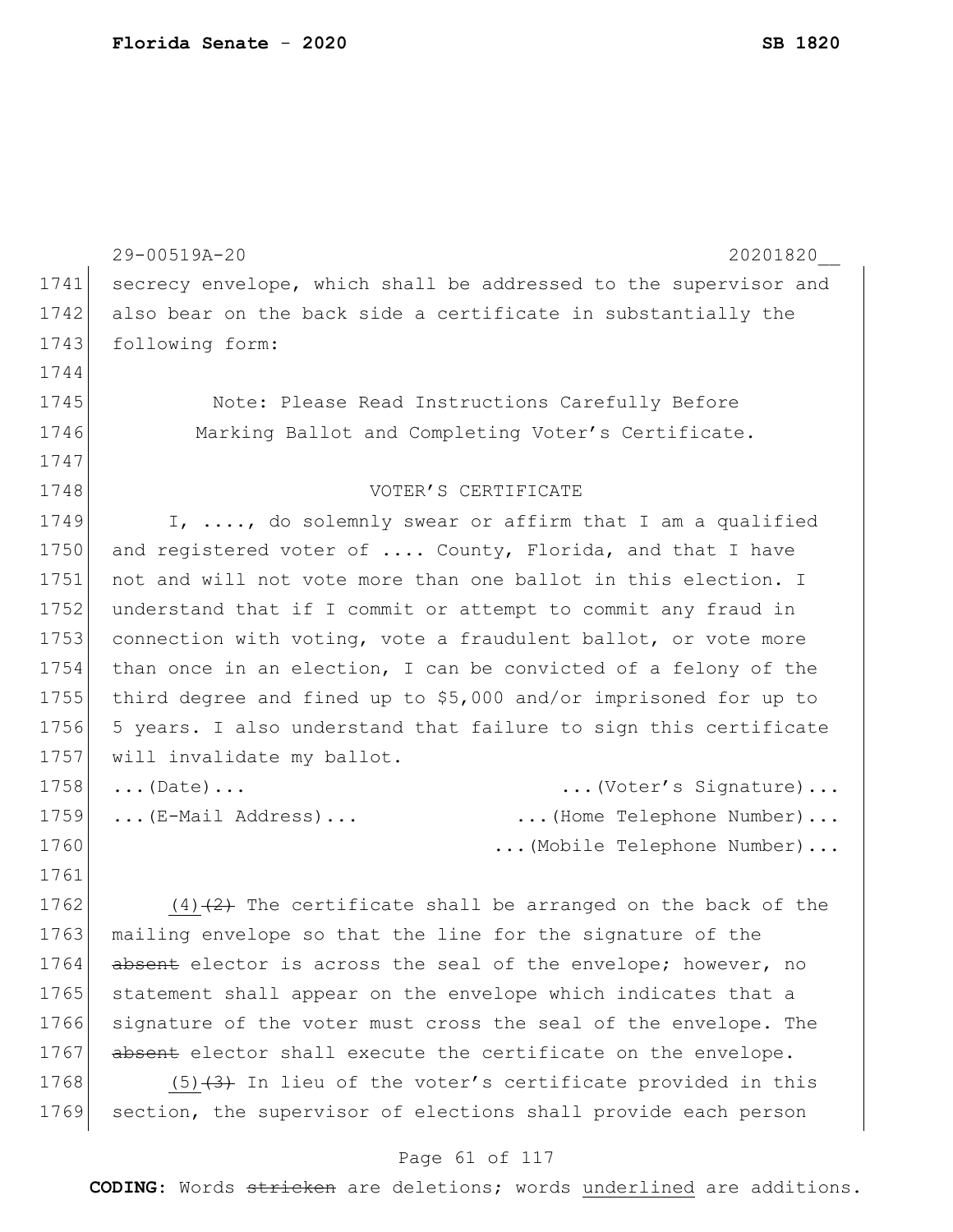|      | 29-00519A-20<br>20201820                                         |
|------|------------------------------------------------------------------|
| 1770 | voting in accordance with absentee under the Uniformed and       |
| 1771 | Overseas Citizens Absentee Voting Act with the standard oath     |
| 1772 | prescribed by the presidential designee.                         |
| 1773 | $(6)$ $(4)$ The supervisor shall mark, code, indicate on, or     |
| 1774 | otherwise track the precinct of the absent elector for each      |
| 1775 | vote-by-mail ballot.                                             |
| 1776 | $(7)$ $(4)$ The secrecy envelope must include, in bold font,     |
| 1777 | substantially the following message:                             |
| 1778 |                                                                  |
| 1779 | IN ORDER FOR YOUR VOTE-BY-MAIL BALLOT TO COUNT, YOUR SUPERVISOR  |
| 1780 | OF ELECTIONS MUST RECEIVE YOUR BALLOT BY 7 P.M. ON ELECTION DAY. |
| 1781 | IF YOU WAIT TO MAIL YOUR BALLOT, YOUR VOTE MIGHT NOT COUNT. TO   |
| 1782 | PREVENT THIS FROM OCCURRING, PLEASE MAIL OR TURN IN YOUR BALLOT  |
| 1783 | AS SOON AS POSSIBLE.                                             |
| 1784 | (8) Only the materials necessary to vote by mail may be          |
| 1785 | mailed or delivered with any ballot.                             |
| 1786 | Section 49. Section 101.65, Florida Statutes, is                 |
| 1787 | transferred, renumbered as section 101.005, Florida Statutes,    |
| 1788 | and amended to read:                                             |
| 1789 | 101.005 101.65 Instructions to absent electors. The              |
| 1790 | supervisor shall enclose with each vote-by-mail ballot separate  |
| 1791 | printed instructions in substantially the following form;        |
| 1792 | however, where the instructions appear in capitalized text, the  |
| 1793 | text of the printed instructions must be in bold font:           |
| 1794 |                                                                  |
| 1795 | READ THESE INSTRUCTIONS CAREFULLY                                |
| 1796 | BEFORE MARKING BALLOT.                                           |
| 1797 |                                                                  |
| 1798 | 1. VERY IMPORTANT. In order to ensure that your vote-by-         |
|      | Page 62 of 117                                                   |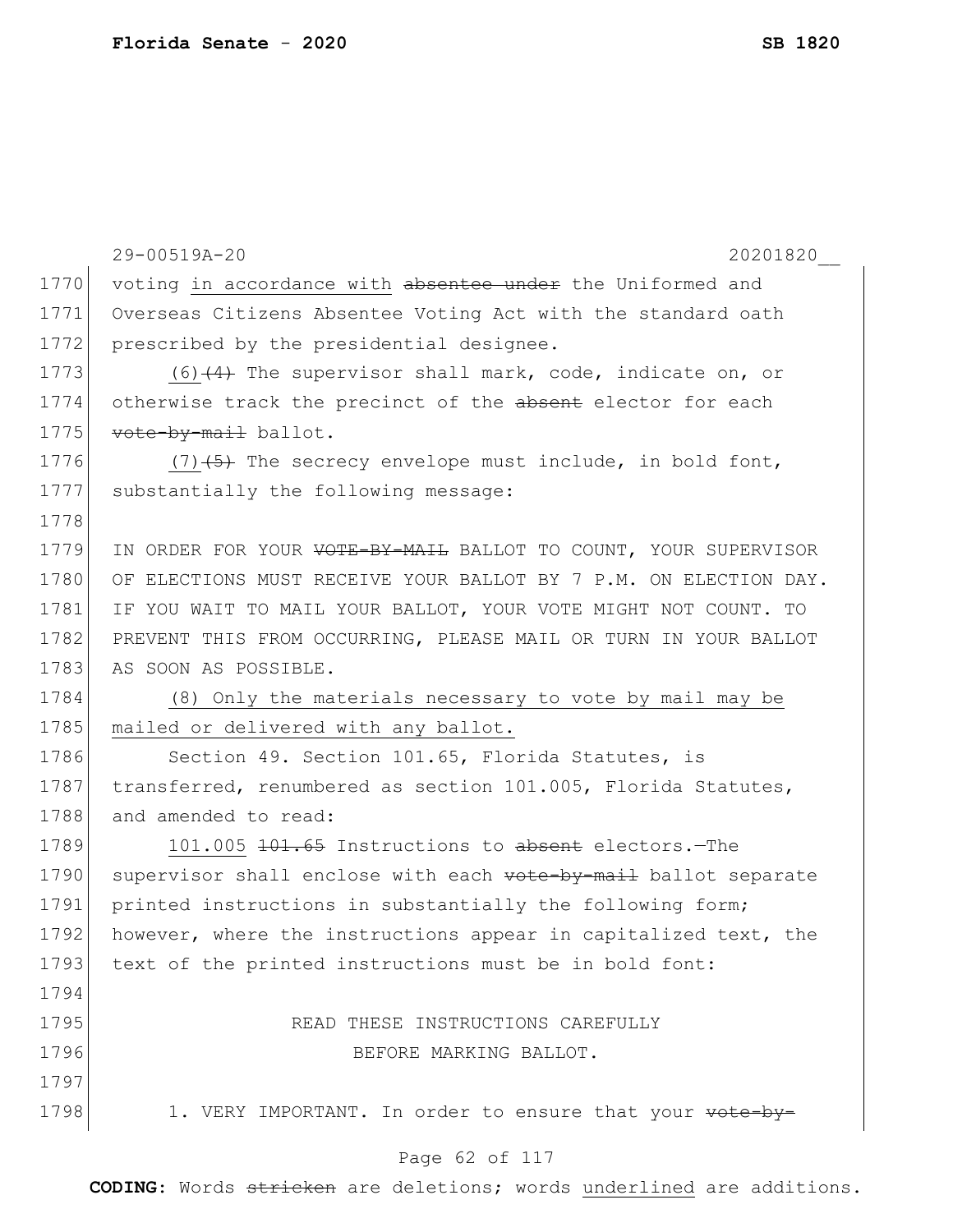29-00519A-20 20201820\_\_ 1799 mail ballot will be counted, it should be completed and returned 1800 as soon as possible so that it can reach the supervisor of 1801 elections of the county in which your precinct is located no 1802 later than 7 p.m. on the day of the election. However, if you 1803 are an overseas voter casting a ballot in a presidential 1804 preference primary or general election, your vote-by-mail ballot 1805 must be postmarked or dated no later than the date of the 1806 election and received by the supervisor of elections of the 1807 county in which you are registered to vote no later than 10 days 1808 after the date of the election. Note that the later you return 1809 your ballot, the less time you will have to cure any signature 1810 deficiencies, which is authorized until 5 p.m. on the 2nd day 1811 after the election. 1812 2. Mark your ballot in secret as instructed on the ballot.

1813 You must mark your own ballot unless you are unable to do so 1814 because of blindness, disability, or inability to read or write.

1815 3. Mark only the number of candidates or issue choices for 1816 a race as indicated on the ballot. If you are allowed to "Vote 1817 for One" candidate and you vote for more than one candidate, 1818 your vote in that race will not be counted.

1819 4. Place your marked ballot in the enclosed secrecy 1820 envelope.

1821 5. Insert the secrecy envelope into the enclosed mailing 1822 envelope which is addressed to the supervisor.

1823 6. Seal the mailing envelope and completely fill out the 1824 Voter's Certificate on the back of the mailing envelope.

1825 7. VERY IMPORTANT. In order for your vote-by-mail ballot to 1826 be counted, you must sign your name on the line above (Voter's 1827 Signature). A vote-by-mail ballot will be considered illegal and

### Page 63 of 117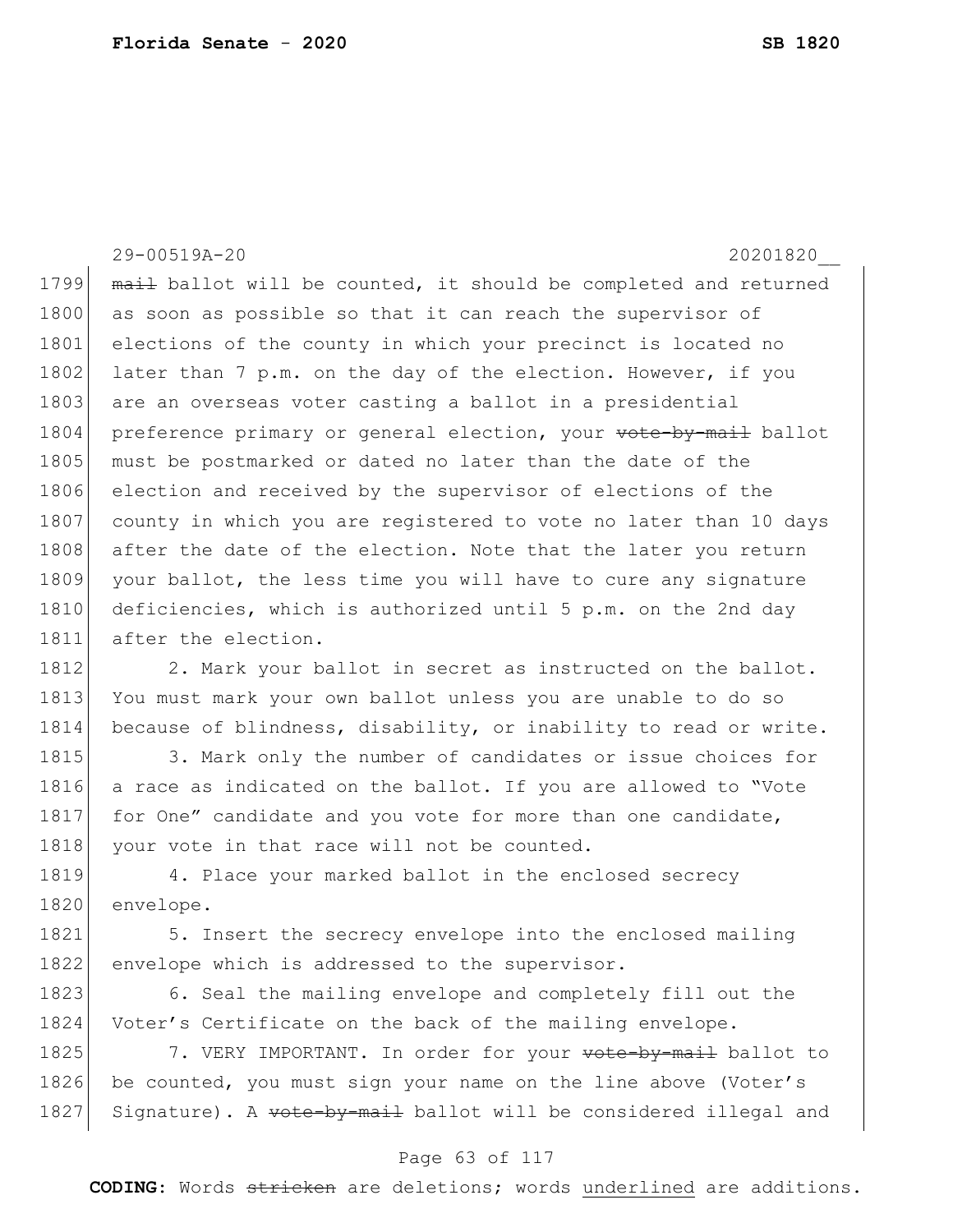29-00519A-20 20201820\_\_ 1828 not be counted if the signature on the voter's certificate does 1829 not match the signature on record. The signature on file at the 1830 time the supervisor of elections in the county in which your 1831 precinct is located receives your vote-by-mail ballot is the 1832 signature that will be used to verify your signature on the 1833 voter's certificate. If you need to update your signature for 1834 this election, send your signature update on a voter 1835 registration application to your supervisor of elections so that 1836 it is received before your vote by mail ballot is received. 1837 8. VERY IMPORTANT. If you are an overseas voter, you must 1838 include the date you signed the Voter's Certificate on the line 1839 above (Date) or your ballot may not be counted. 1840 9. Mail, deliver, or have delivered the completed mailing 1841 envelope. Be sure there is sufficient postage if mailed. THE 1842 COMPLETED MAILING ENVELOPE CAN BE DELIVERED TO THE OFFICE OF THE 1843 SUPERVISOR OF ELECTIONS OF THE COUNTY IN WHICH YOUR PRECINCT IS 1844 LOCATED OR DROPPED OFF AT AN AUTHORIZED SECURE DROP BOX OR A 1845 VOTER SERVICES CENTER, AVAILABLE AT EACH EARLY VOTING LOCATION. 1846 10. FELONY NOTICE. It is a felony under Florida law to 1847 accept any gift, payment, or gratuity in exchange for your vote 1848 for a candidate. It is also a felony under Florida law to vote 1849 in an election using a false identity or false address, or under 1850 any other circumstances making your ballot false or fraudulent. 1851 Section 50. Section 101.655, Florida Statutes, is amended 1852 to read: 1853 101.655 Supervised voting by absent electors in certain 1854 facilities.— 1855 (1) The supervisor of elections of a county shall provide

### Page 64 of 117

1856 supervised voting for absent electors residing in any assisted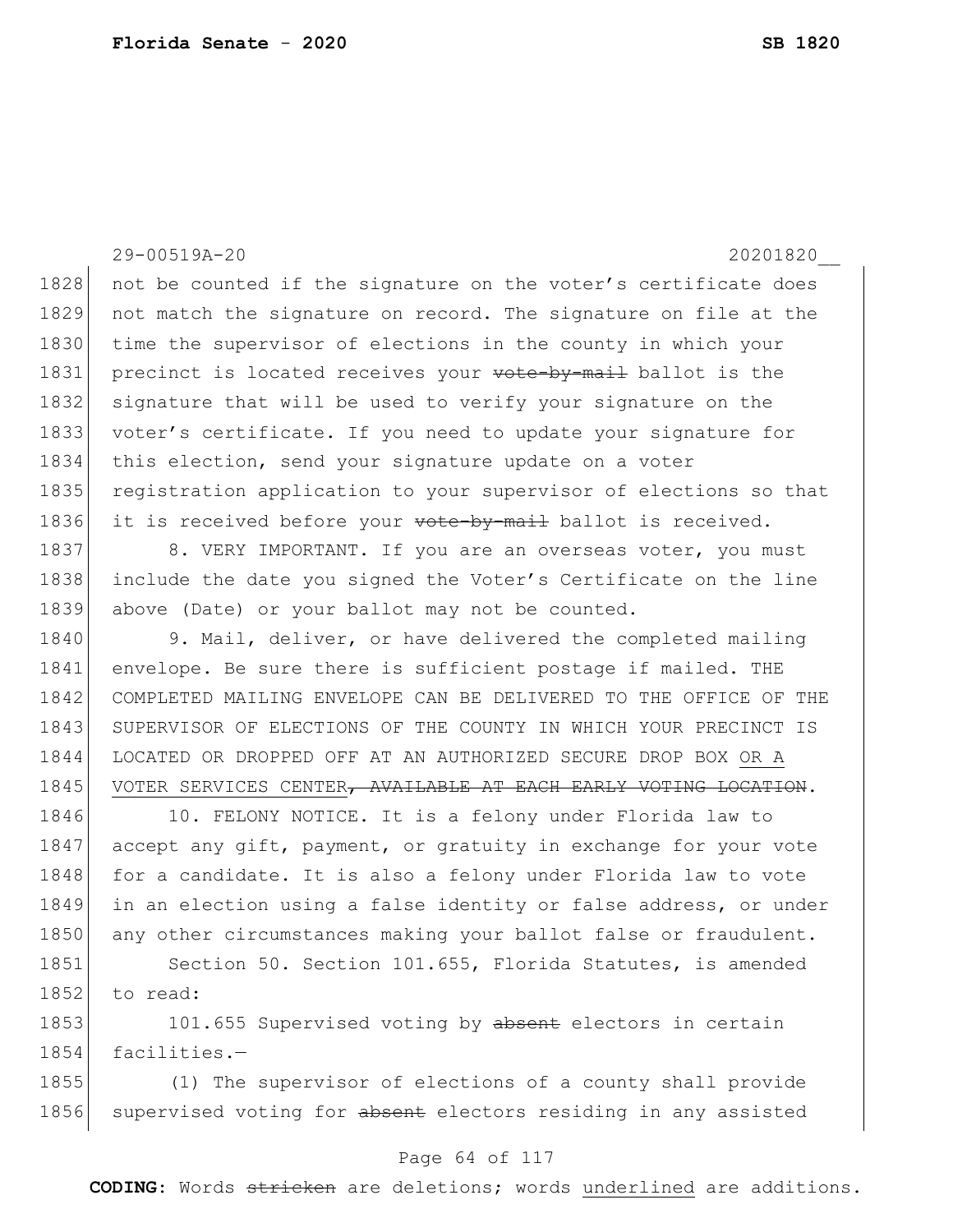### 29-00519A-20 20201820\_\_

1857 living facility, as defined in s. 429.02, or nursing home 1858 facility, as defined in s. 400.021, within that county at the 1859 request of any administrator of such a facility. Such request 1860 for supervised voting in the facility shall be made by 1861 submitting a written request to the supervisor of elections no 1862 later than 21 days prior to the election for which that request 1863 is submitted. The request shall specify the name and address of 1864 the facility and the name of the electors who wish to vote by 1865 supervised voting mail in that election. If the request contains 1866 the names of fewer than five voters, the supervisor of elections 1867 is not required to provide supervised voting.

1868 (2) The supervisor of elections may, in the absence of a 1869 request from the administrator of a facility, provide for 1870 supervised voting in the facility for those persons who have 1871 requested vote-by-mail ballots. The supervisor of elections 1872 shall notify the administrator of the facility that supervised 1873 voting will occur.

1874 (3) The supervisor of elections shall, in cooperation with 1875 the administrator of the facility, select a date and time when 1876 the supervised voting will occur.

1877 (4) The supervisor of elections shall designate supervised 1878 voting teams to provide the services prescribed by this section. 1879 Each supervised voting team shall include at least two persons. 1880 Each supervised voting team must include representatives of more 1881 than one political party; however, in any primary election to 1882 nominate party nominees in which only one party has candidates 1883 appearing on the ballot, all supervised voting team members may 1884 be of that party. No candidate may provide supervised voting 1885 services.

### Page 65 of 117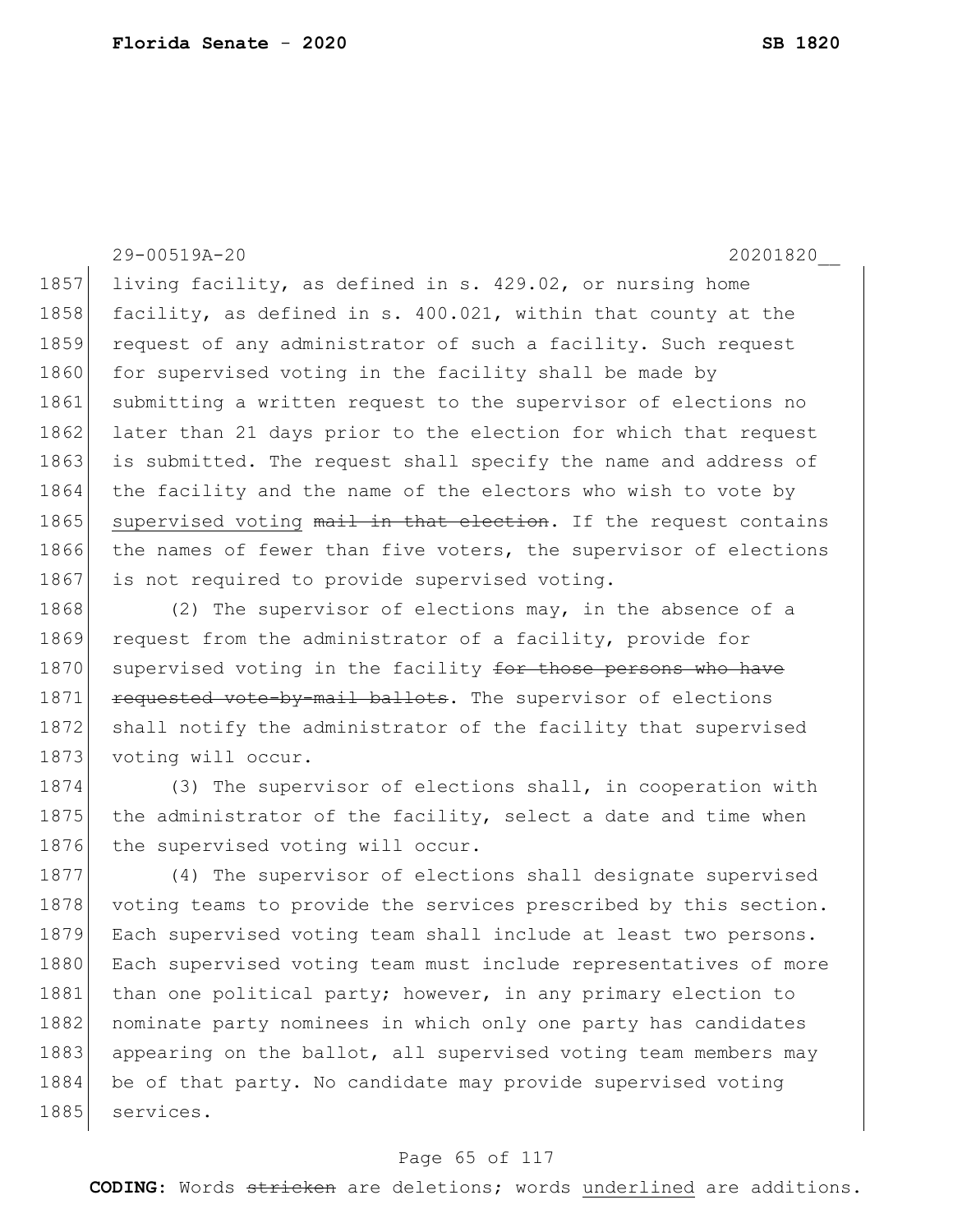29-00519A-20 20201820\_\_ 1886 (5) The supervised voting team shall deliver the ballots to 1887 the respective absent electors, and each member of the team 1888 shall jointly supervise the voting of the ballots. If any 1889 elector requests assistance in voting, the oath prescribed in s. 1890 101.051 shall be completed and the elector may receive the 1891 assistance of two members of the supervised voting team or some 1892 other person of the elector's choice to assist the elector in 1893 casting the elector's ballot. 1894 (6) Before providing assistance, the supervised voting team 1895 shall disclose to the elector that the ballot may be retained to 1896 vote at a later time and that the elector has the right to seek 1897 assistance in voting from some other person of the elector's 1898 choice without the presence of the supervised voting team. 1899 (7) If any elector declines to vote a ballot or is unable 1900 to vote a ballot, the supervised voting team shall mark the 1901 ballot "refused to vote" or "unable to vote." 1902 (8) After the ballots have been voted or marked in 1903 accordance with the provisions of this section, the supervised 1904 voting team shall deliver the ballots to the supervisor of 1905 elections, who shall retain them pursuant to s. 101.009 s. 1906 101.67. 1907 Section 51. Section 101.657, Florida Statutes, is repealed. 1908 Section 52. Section 101.661, Florida Statutes, is 1909 transferred, renumbered as section 101.006, Florida Statutes, 1910 and amended to read: 1911 101.006 101.661 Voting vote-by-mail ballots.-All electors 1912 must personally mark or designate their choices on a the vote-1913 by-mail ballot, except: 1914 (1) Electors who require assistance to vote because of

### Page 66 of 117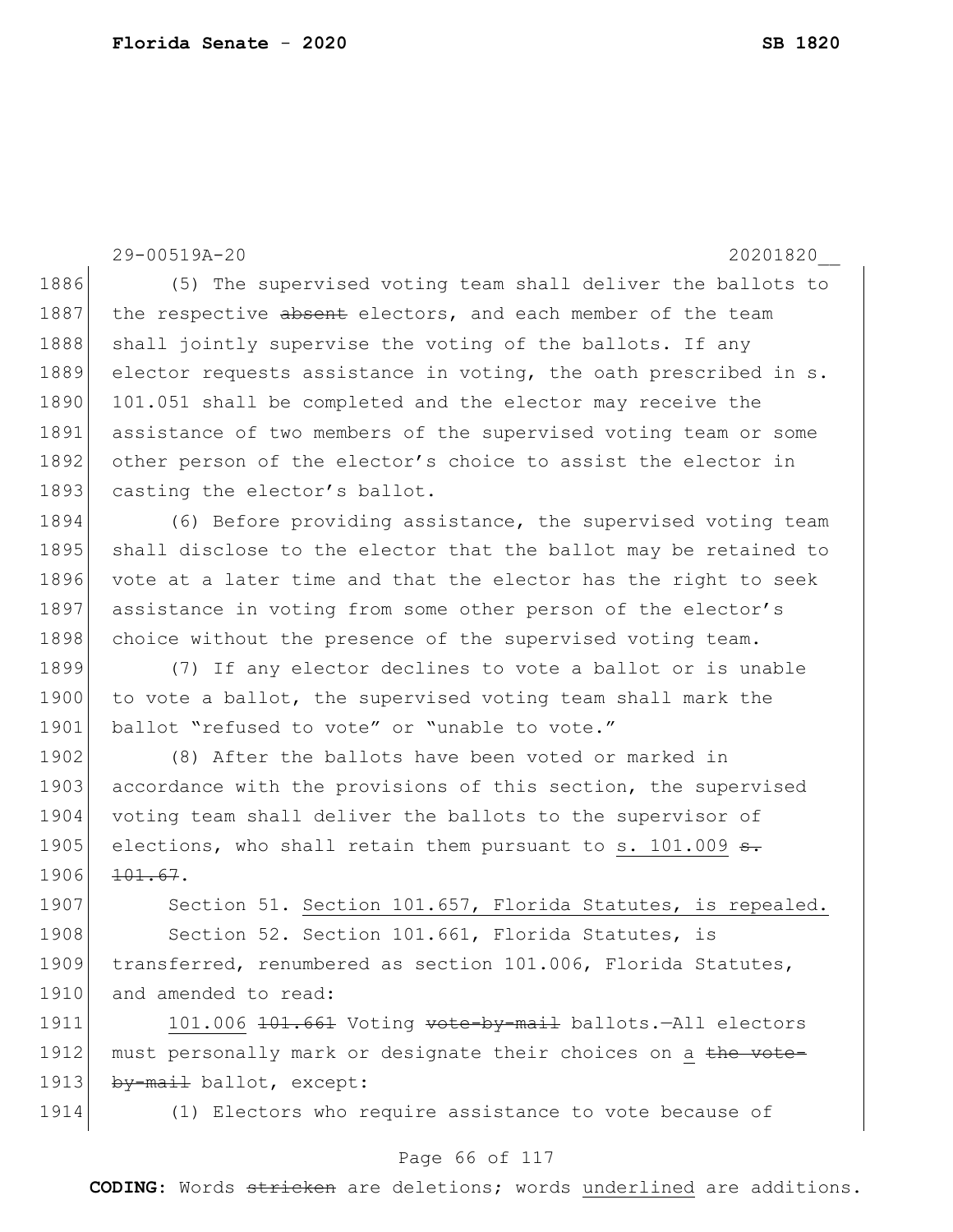|      | 29-00519A-20<br>20201820                                         |
|------|------------------------------------------------------------------|
| 1915 | blindness, disability, or inability to read or write, who may    |
| 1916 | have some person of the elector's choice, other than the         |
| 1917 | elector's employer, an agent of the employer, or an officer or   |
| 1918 | agent of the elector's union, mark the elector's choices or      |
| 1919 | assist the elector in marking his or her choices on the ballot.  |
| 1920 | (2) As otherwise provided in s. 101.051 or s. 101.655.           |
| 1921 | Section 53. Section 101.662, Florida Statutes, is                |
| 1922 | transferred, renumbered as section 101.007, Florida Statutes,    |
| 1923 | and amended to read:                                             |
| 1924 | 101.007 101.662 Accessibility of vote-by-mail ballots.-It        |
| 1925 | is the intent of the Legislature that voting by mail vote by     |
| 1926 | mail ballot be by methods that are fully accessible to all       |
| 1927 | voters, including voters having a disability. The department of  |
| 1928 | State shall work with the supervisors of elections and the       |
| 1929 | disability community to develop and implement procedures and     |
| 1930 | technologies, as possible, which will include procedures for     |
| 1931 | providing vote-by-mail ballots, upon request, in alternative     |
| 1932 | formats that will allow all voters to cast a secret,             |
| 1933 | independent, and verifiable vote-by-mail ballot without the      |
| 1934 | assistance of another person.                                    |
| 1935 | Section 54. Section 101.663, Florida Statutes, is                |
| 1936 | transferred and renumbered as section 101.008, Florida Statutes. |
| 1937 | Section 55. Section 101.67, Florida Statutes, is                 |
| 1938 | transferred, renumbered as section 101.009, Florida Statutes,    |
| 1939 | and amended to read:                                             |
| 1940 | 101.009 101.67 Safekeeping of mailed ballots; deadline for       |
| 1941 | receiving <del>vote-by-mail</del> ballots.-                      |
| 1942 | (1) The supervisor of elections shall safely keep in his or      |
| 1943 | her office any envelopes received containing marked ballots of   |
|      |                                                                  |

### Page 67 of 117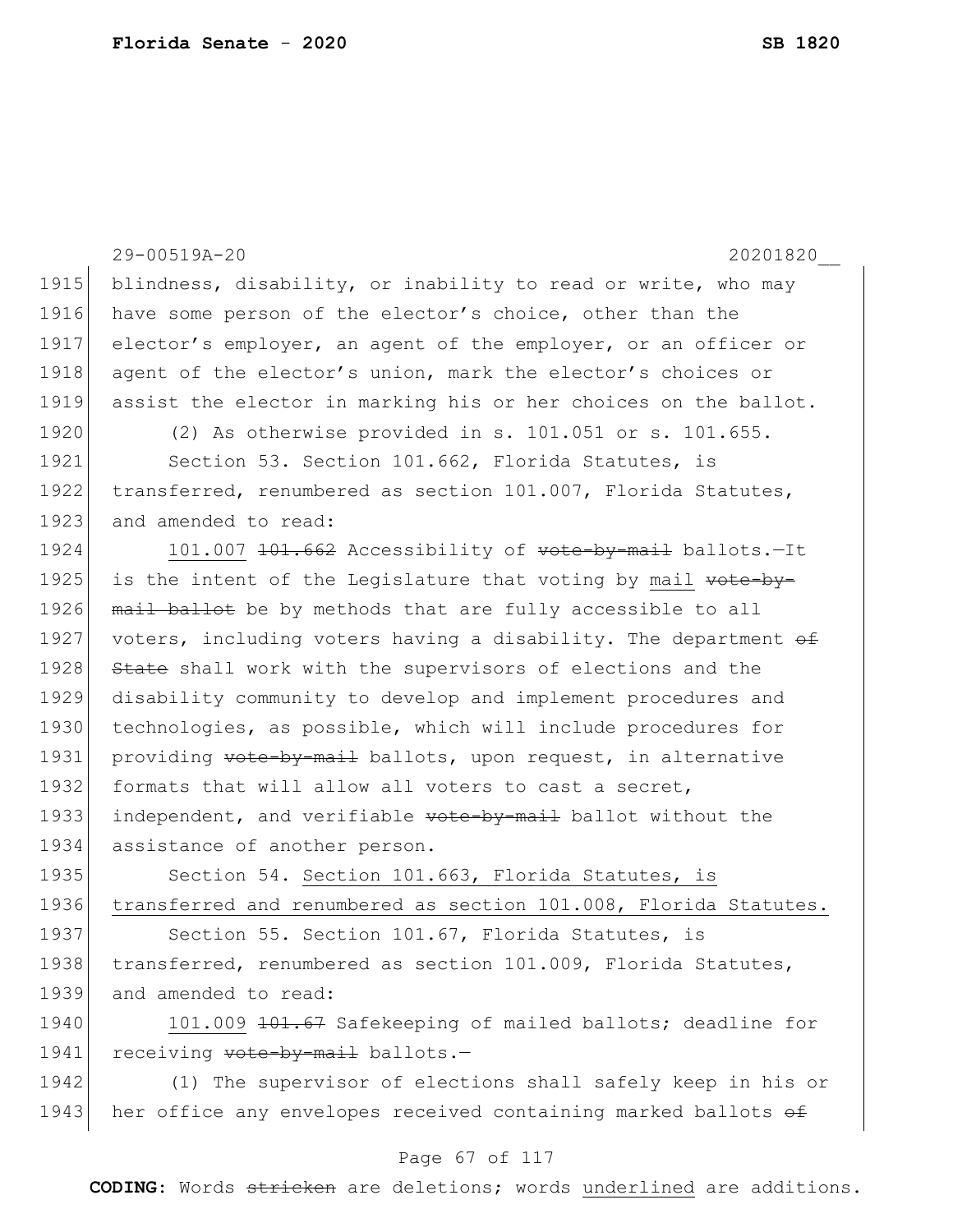29-00519A-20 20201820\_\_ 1944 absent electors, and he or she shall, before the canvassing of 1945 the election returns, deliver the envelopes to the county 1946 canvassing board along with his or her file or list kept 1947 regarding said ballots. 1948 (2) Except as provided in s. 101.6952(5), all marked absent 1949 electors' ballots to be counted must be received by the 1950 supervisor by 7 p.m. the day of the election. All ballots 1951 received thereafter shall be marked with the time and date of 1952 receipt and filed in the supervisor's office. 1953 Section 56. Section 101.68, Florida Statutes, is 1954 transferred, renumbered as section 101.0091, Florida Statutes, 1955 and amended to read: 1956 101.0091 101.68 Canvassing of ballots vote-by-mail ballot. 1957 (1) The supervisor of the county where the absent elector 1958 resides shall receive the voted ballot, at which time the 1959 supervisor shall compare the signature of the elector on the 1960 voter's certificate with the signature of the elector in the 1961 registration books or the precinct register to determine whether 1962 the elector is duly registered in the county and may record on 1963 the elector's registration certificate that the elector has 1964 voted. An elector who dies after casting a vote-by-mail ballot 1965 but on or before election day shall remain listed in the 1966 registration books until the results have been certified for the 1967 election in which the ballot was cast. The supervisor shall 1968 safely keep the ballot unopened in his or her office until the 1969 county canvassing board canvasses the vote. Except as provided 1970 in subsection (4), after a  $\text{yot}$ - $\text{yend}$  ballot is received by 1971 the supervisor, the ballot is deemed to have been cast, and 1972 changes or additions may not be made to the voter's certificate.

#### Page 68 of 117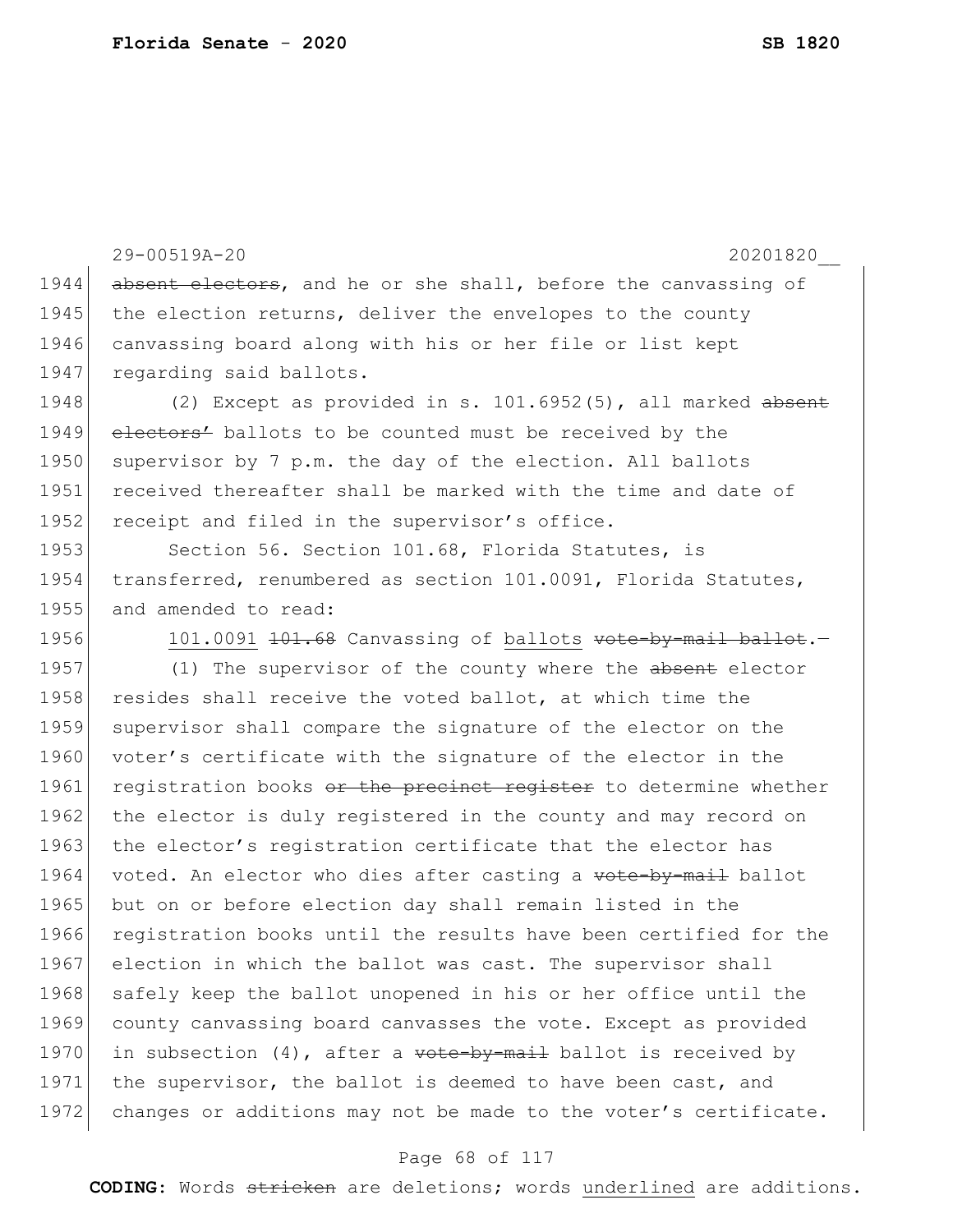29-00519A-20 20201820\_\_ 1973 (2) (a) The county canvassing board may begin the canvassing 1974 of vote-by-mail ballots at 7 a.m. on the 22nd day before the 1975 election, but not later than noon on the day following the 1976 election. In addition, for any county using electronic 1977 tabulating equipment, the processing of vote-by-mail ballots 1978 through such tabulating equipment may begin at 7 a.m. on the 1979 22nd day before the election. However, notwithstanding any such 1980 authorization to begin canvassing or otherwise processing vote-1981 by-mail ballots early, no result shall be released until after 1982 the deadline for receiving ballots has passed elesing of the 1983 polls in that county on election day. Any supervisor, deputy 1984 supervisor, canvassing board member, election board member, or 1985 election employee who releases the results of a canvassing or 1986 processing of vote-by-mail ballots before the deadline for 1987 receiving ballots prior to the closing of the polls in that 1988 county has passed on election day commits a felony of the third 1989 degree, punishable as provided in s. 775.082, s. 775.083, or s. 1990 775.084.

1991 (b) To ensure that all vote-by-mail ballots to be counted 1992 by the canvassing board are accounted for, the canvassing board 1993 shall compare the number of ballots in its possession with the 1994 total number of requests for ballots received to be counted 1995 according to the supervisor's file or list.

1996  $\vert$  (c)1. The canvassing board must, if the supervisor has not 1997 already done so, compare the signature of the elector on the 1998 voter's certificate or on the vote-by-mail ballot cure affidavit 1999 as provided in subsection (4) with the signature of the elector  $2000$  in the registration books  $\theta$  the precinct register to see that 2001 the elector is duly registered in the county and to determine

### Page 69 of 117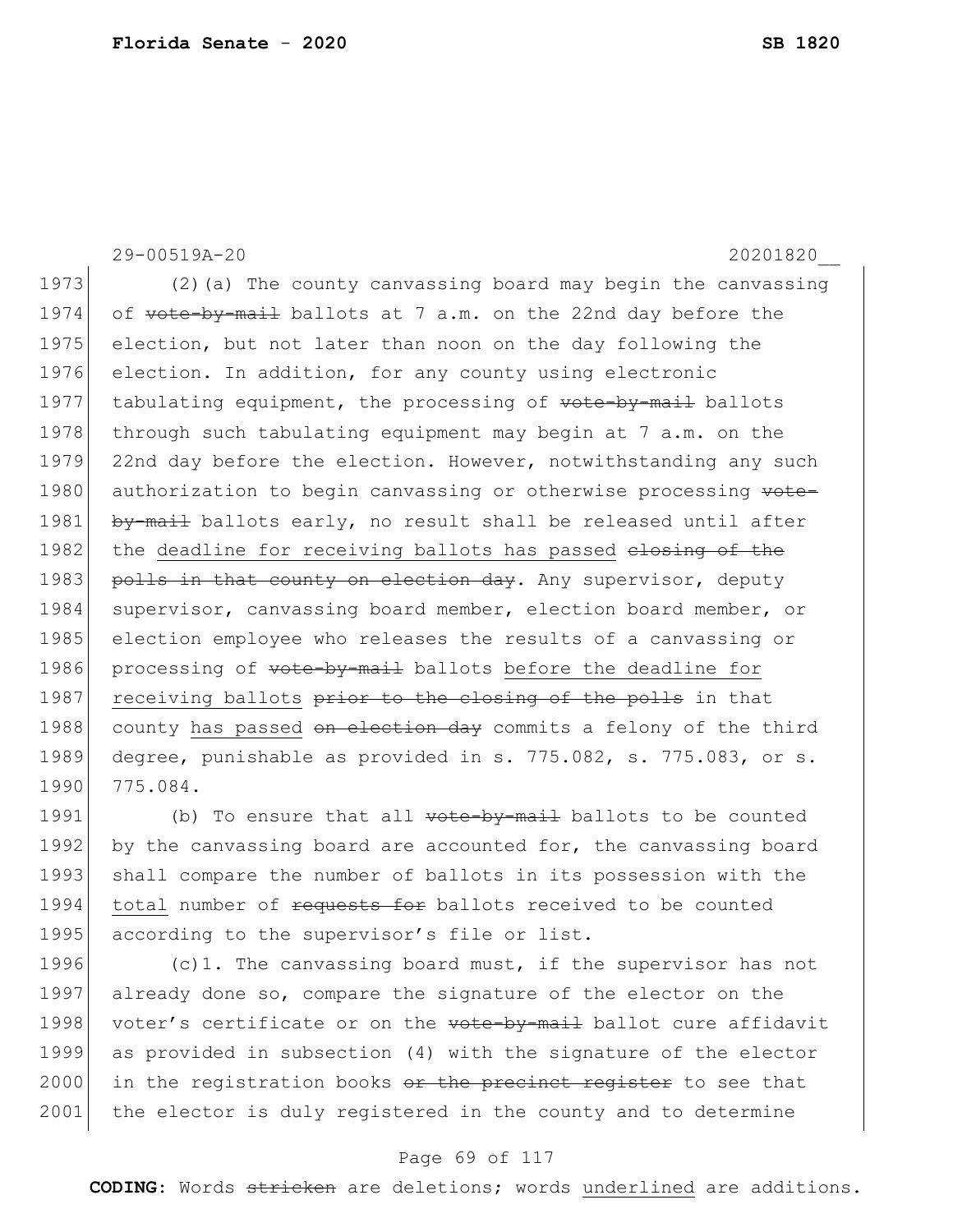29-00519A-20 20201820\_\_ 2002 the legality of that  $vote-by-mail$  ballot. A vote-by-mail ballot 2003 may only be counted if: 2004 a. The signature on the voter's certificate or the cure 2005 affidavit matches the elector's signature in the registration 2006 books  $\sigma$  precinct register; however, in the case of a cure 2007 affidavit, the supporting identification listed in subsection 2008 (4) must also confirm the identity of the elector; or 2009 b. The cure affidavit contains a signature that does not 2010 match the elector's signature in the registration books  $\Theta$ 2011 **precinct register,** but the elector has submitted a current and 2012 valid Tier 1 identification pursuant to subsection (4) which 2013 confirms the identity of the elector. 2014 2015 For purposes of this subparagraph, any canvassing board finding 2016 that an elector's signatures do not match must be by majority 2017 vote and beyond a reasonable doubt. 2018 2. The ballot of an elector who casts a  $\overline{v}$  vote-by-mail ballot 2019 shall be counted even if the elector dies on or before election 2020 day, as long as, before the death of the voter, the ballot was 2021 postmarked by the United States Postal Service, date-stamped 2022 with a verifiable tracking number by a common carrier, or 2023 already in the possession of the supervisor. 2024 3. A  $\overline{v}$  vote-by-mail ballot is not considered illegal if the 2025 signature of the elector does not cross the seal of the mailing 2026 envelope. 2027 4. If any elector or candidate present believes that a 2028 vote-by-mail ballot is illegal due to a defect apparent on the

#### Page 70 of 117

2029 voter's certificate or the cure affidavit, he or she may, at any 2030 time before the ballot is removed from the envelope, file with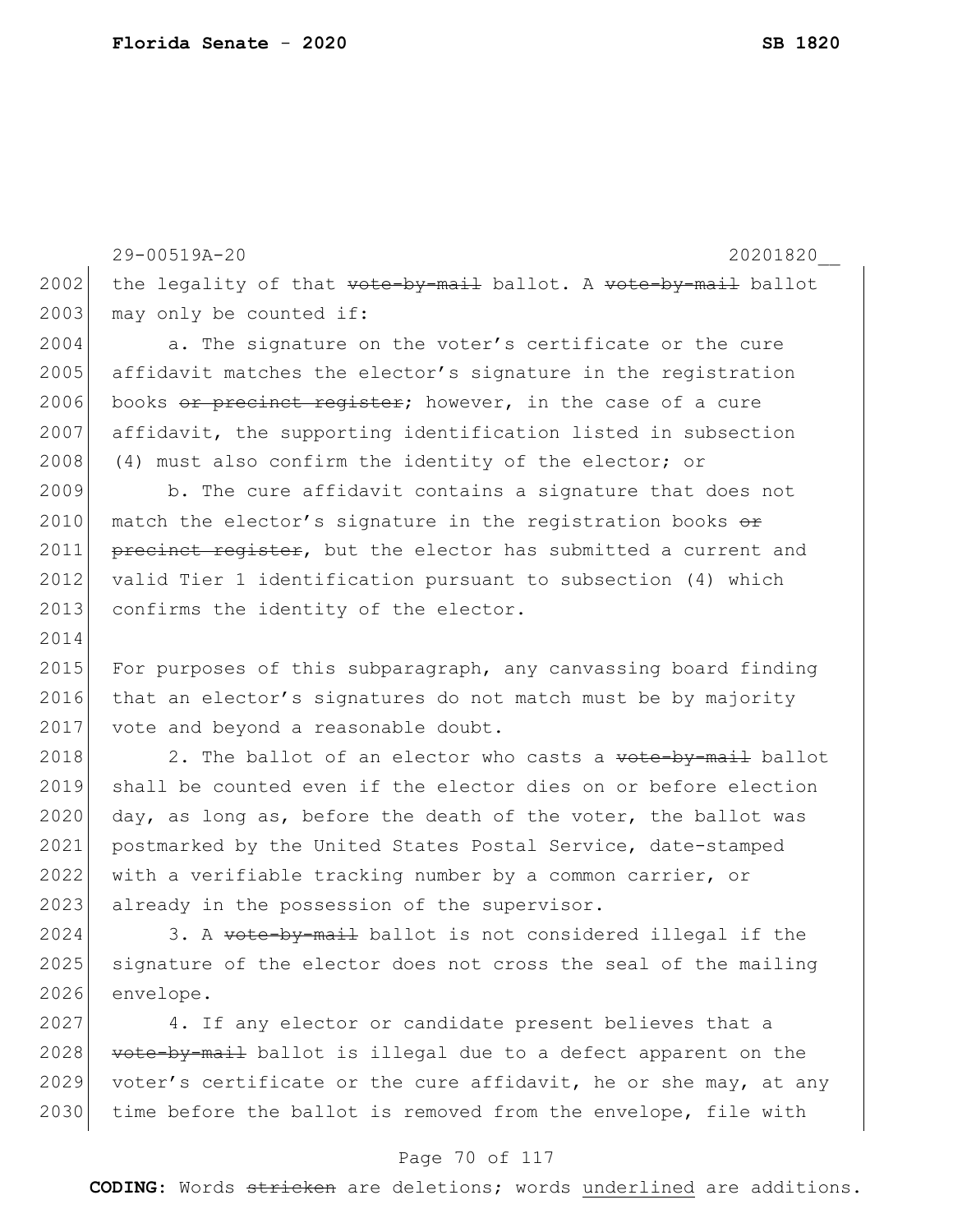29-00519A-20 20201820\_\_ 2031 | the canvassing board a protest against the canvass of that 2032 ballot, specifying the precinct, the ballot, and the reason he 2033 or she believes the ballot to be illegal. A challenge based upon 2034 a defect in the voter's certificate or cure affidavit may not be 2035 accepted after the ballot has been removed from the mailing 2036 envelope. 2037 5. If the canvassing board determines that a ballot is 2038 illegal, a member of the board must, without opening the 2039 envelope, mark across the face of the envelope: "rejected as 2040 illegal." The cure affidavit, if applicable, the envelope, and 2041 the ballot therein shall be preserved in the manner that 2042 official ballots are preserved. 2043 (d) The canvassing board shall record the ballot upon the 2044 proper record, unless the ballot has been previously recorded by 2045 the supervisor. The mailing envelopes shall be opened and the 2046 secrecy envelopes shall be mixed so as to make it impossible to 2047 determine which secrecy envelope came out of which signed  $2048$  mailing envelope; however, in any county in which an electronic 2049 or electromechanical voting system is used, the ballots may be 2050 sorted by ballot styles and the mailing envelopes may be opened 2051 and the secrecy envelopes mixed separately for each ballot 2052 style. The votes on  $\text{vote-by-mail}$  ballots shall be included in 2053 the total vote of the county. 2054 (3) The supervisor or the chair of the county canvassing 2055 board shall, after the board convenes, have custody of the  $\theta$ 2056 by-mail ballots until a final proclamation is made as to the

2058 (4)(a) As soon as practicable, the supervisor shall, on 2059 behalf of the county canvassing board, attempt to notify an

2057 total vote received by each candidate.

#### Page 71 of 117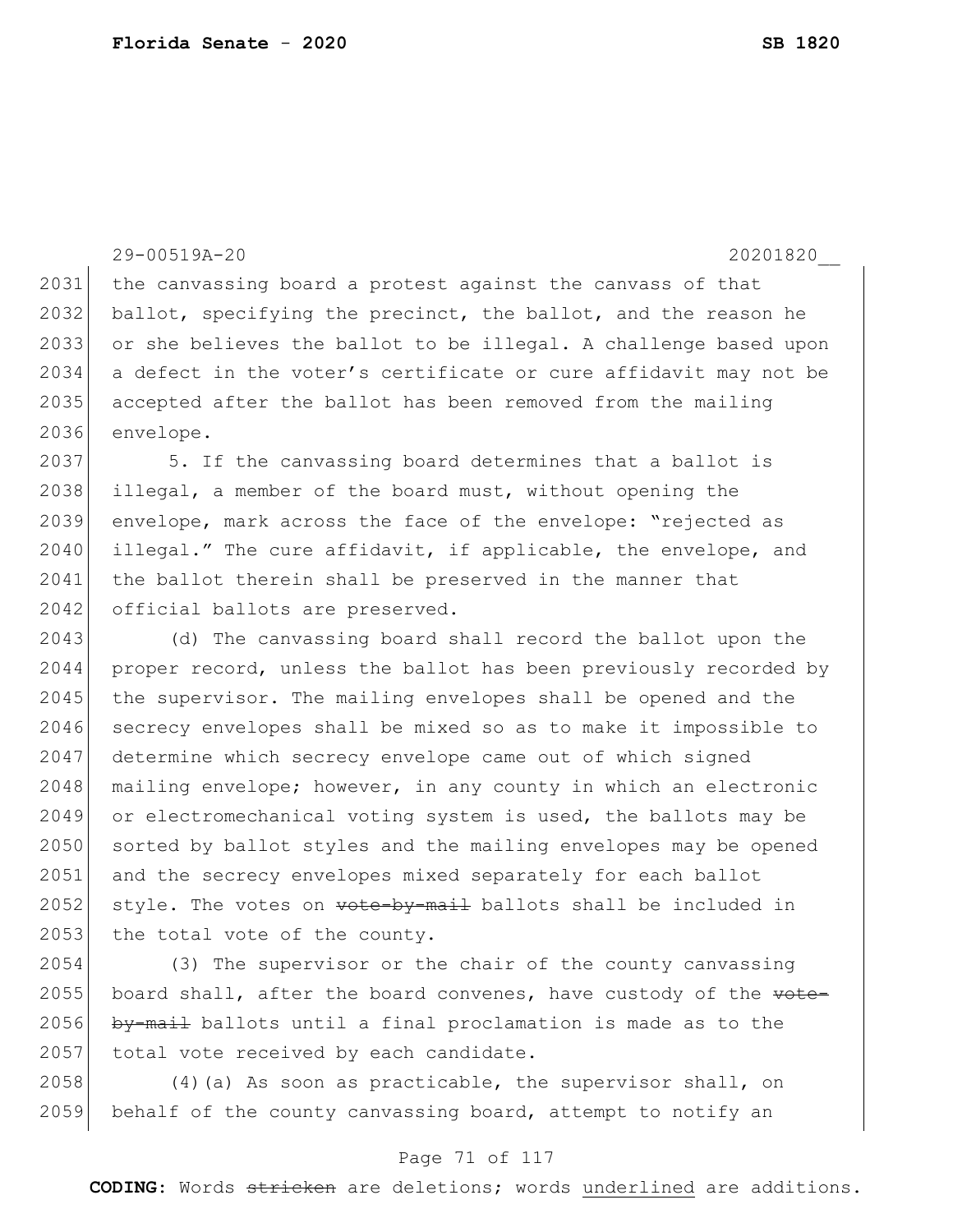2088

```
29-00519A-20 20201820__
2060 elector who has returned a \texttt{vote-by-mail} ballot that does not
2061 include the elector's signature or contains a signature that
2062 does not match the elector's signature in the registration books
2063 or precinct register by:
2064 1. Notifying the elector of the signature deficiency by e-
2065 mail and directing the elector to the cure affidavit and
2066 instructions on the supervisor's website;
2067 2. Notifying the elector of the signature deficiency by
2068 text message and directing the elector to the cure affidavit and
2069 instructions on the supervisor's website; or
2070 3. Notifying the elector of the signature deficiency by
2071 telephone and directing the elector to the cure affidavit and 
2072 instructions on the supervisor's website.
2073
2074 In addition to the notification required under subparagraph 1.,
2075 subparagraph 2., or subparagraph 3., the supervisor must notify
2076 the elector of the signature deficiency by first-class mail and
2077 direct the elector to the cure affidavit and instructions on the 
2078 supervisor's website. Beginning the day before the election, the
2079 supervisor is not required to provide notice of the signature 
2080 deficiency by first-class mail, but shall continue to provide
2081 | notice as required under subparagraph 1., subparagraph 2., or
2082 subparagraph 3.
2083 (b) The supervisor shall allow such an elector to complete 
2084 and submit an affidavit in order to cure the vote-by-mail ballot
2085 until 5 p.m. on the 2nd day after the election.
2086 (c) The elector must complete a cure affidavit in 
2087 substantially the following form:
```
### Page 72 of 117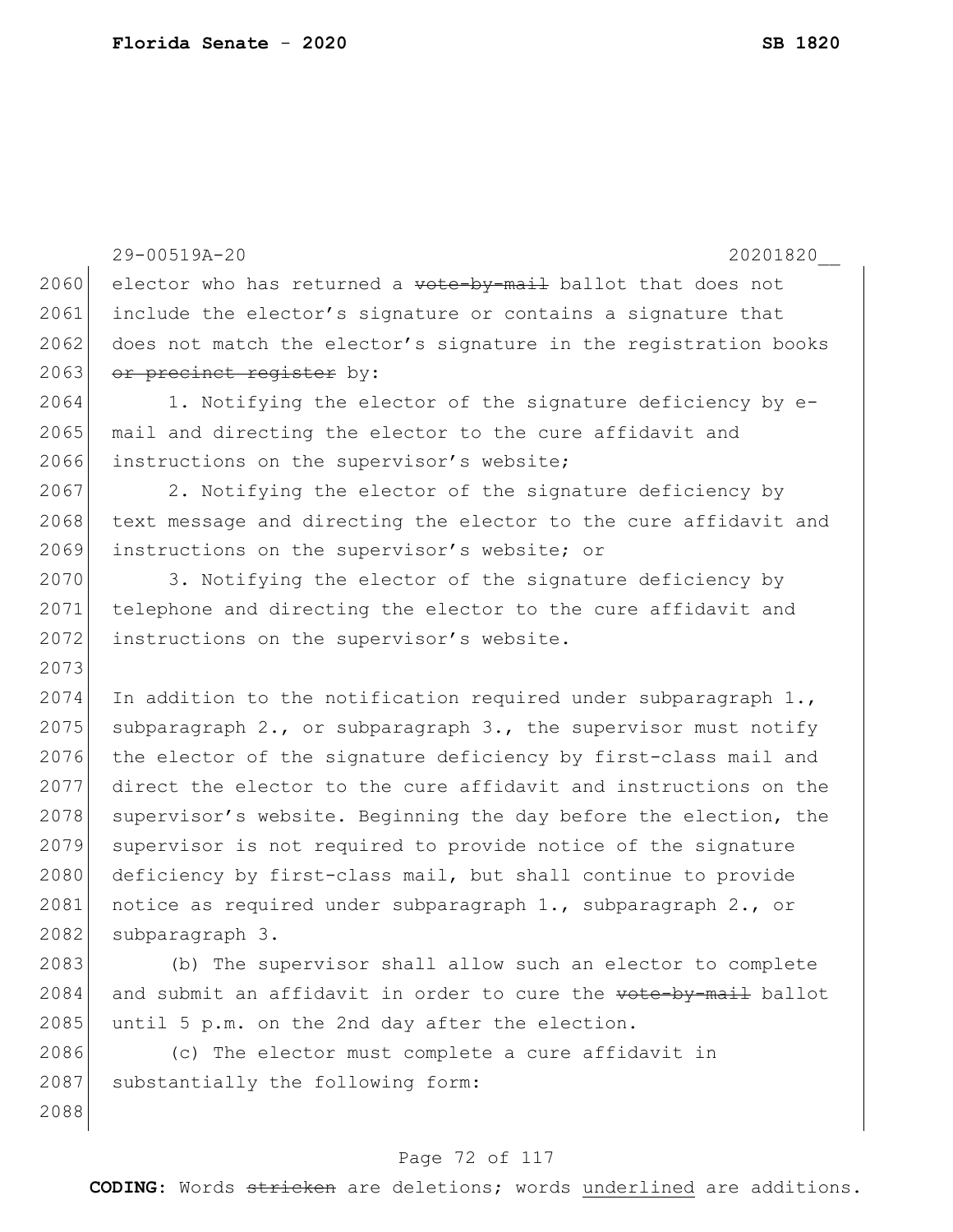|      | 29-00519A-20<br>20201820                                         |
|------|------------------------------------------------------------------|
| 2089 | VOTE-BY-MAIL BALLOT CURE AFFIDAVIT                               |
| 2090 |                                                                  |
| 2091 | I, , am a qualified voter in this election and                   |
| 2092 | registered voter of  County, Florida. I do solemnly swear or     |
| 2093 | affirm that I requested and returned the vote-by-mail ballot and |
| 2094 | that I have not and will not vote more than one ballot in this   |
| 2095 | election. I understand that if I commit or attempt any fraud in  |
| 2096 | connection with voting, vote a fraudulent ballot, or vote more   |
| 2097 | than once in an election, I may be convicted of a felony of the  |
| 2098 | third degree and fined up to \$5,000 and imprisoned for up to 5  |
| 2099 | years. I understand that my failure to sign this affidavit means |
| 2100 | that my vote-by-mail ballot will be invalidated.                 |
| 2101 |                                                                  |
| 2102 | (Voter's Signature)                                              |
| 2103 | $\ldots$ (Address) $\ldots$                                      |
| 2104 |                                                                  |
| 2105 | (d) Instructions must accompany the cure affidavit in            |
| 2106 | substantially the following form:                                |
| 2107 |                                                                  |
| 2108 | READ THESE INSTRUCTIONS CAREFULLY BEFORE COMPLETING THE          |
| 2109 | AFFIDAVIT. FAILURE TO FOLLOW THESE INSTRUCTIONS MAY CAUSE YOUR   |
| 2110 | BALLOT NOT TO COUNT.                                             |
| 2111 |                                                                  |
| 2112 | 1. In order to ensure that your wote-by-mail ballot will be      |
| 2113 | counted, your affidavit should be completed and returned as soon |
| 2114 | as possible so that it can reach the supervisor of elections of  |
| 2115 | the county in which your precinct is located no later than 5     |
| 2116 | p.m. on the 2nd day after the election.                          |
| 2117 | 2. You must sign your name on the line above (Voter's            |

# Page 73 of 117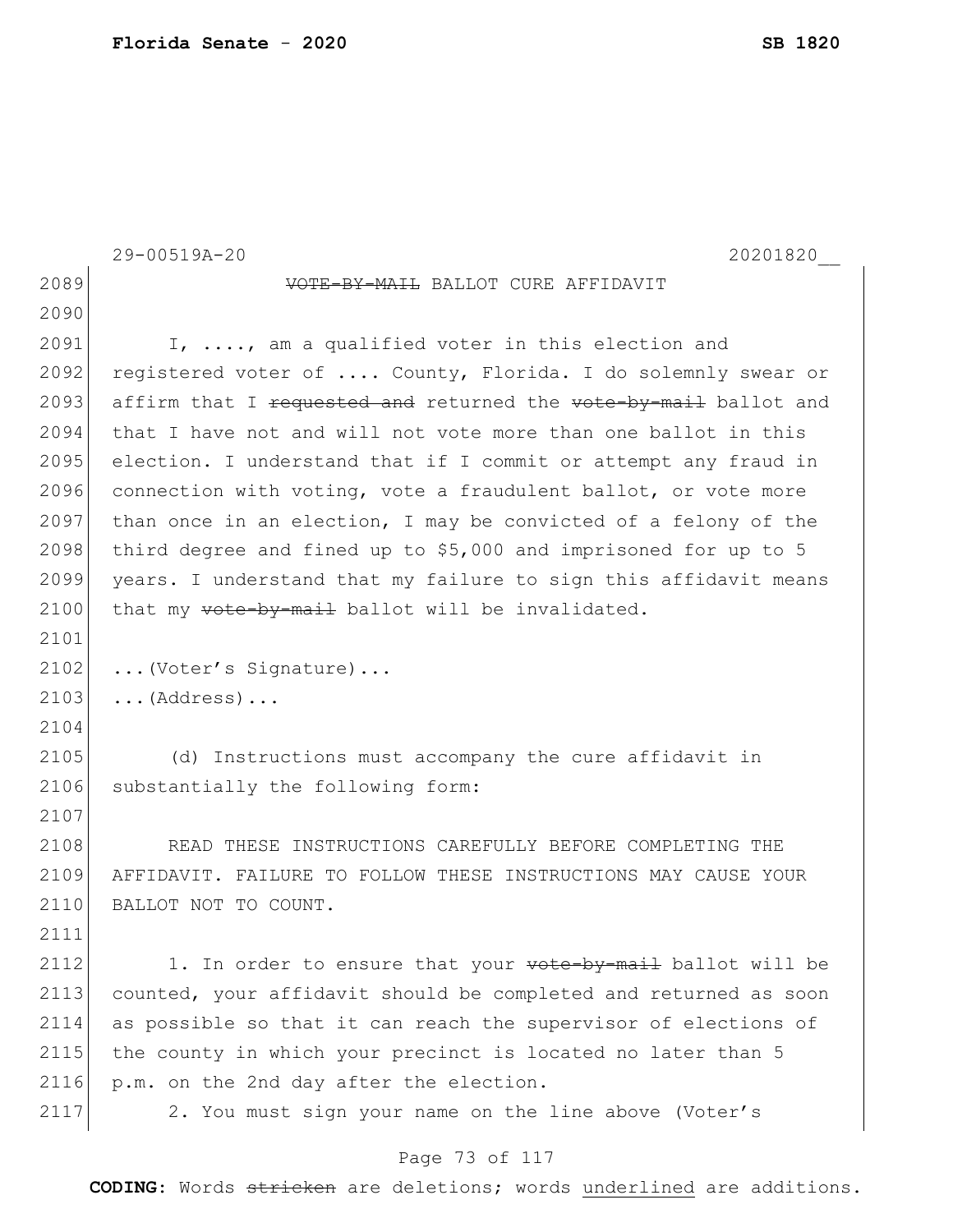```
29-00519A-20 20201820__
2118 Signature).
2119 3. You must make a copy of one of the following forms of
2120 identification:
2121 a. Tier 1 identification.—Current and valid identification 
2122 that includes your name and photograph: Florida driver license;
2123 Florida identification card issued by the Department of Highway
2124 Safety and Motor Vehicles; United States passport; debit or
2125 credit card; military identification; student identification;
2126 retirement center identification; neighborhood association
2127 identification; public assistance identification; veteran health 
2128 identification card issued by the United States Department of
2129 Veterans Affairs; a Florida license to carry a concealed weapon 
2130 or firearm; or an employee identification card issued by any
2131 branch, department, agency, or entity of the Federal Government, 
2132 the state, a county, or a municipality; or
```
2133 b. Tier 2 identification.—ONLY IF YOU DO NOT HAVE A TIER 1 2134 FORM OF IDENTIFICATION, identification that shows your name and 2135 current residence address: current utility bill, bank statement, 2136 government check, paycheck, or government document (excluding 2137 voter information card).

2138 4. Place the envelope bearing the affidavit into a mailing 2139 envelope addressed to the supervisor. Insert a copy of your 2140 identification in the mailing envelope. Mail (if time permits), 2141 deliver, or have delivered the completed affidavit along with 2142 the copy of your identification to your county supervisor of 2143 elections. Be sure there is sufficient postage if mailed and 2144 that the supervisor's address is correct. Remember, your 2145 information MUST reach your county supervisor of elections no 2146 later than 5 p.m. on the 2nd day after the election, or your

### Page 74 of 117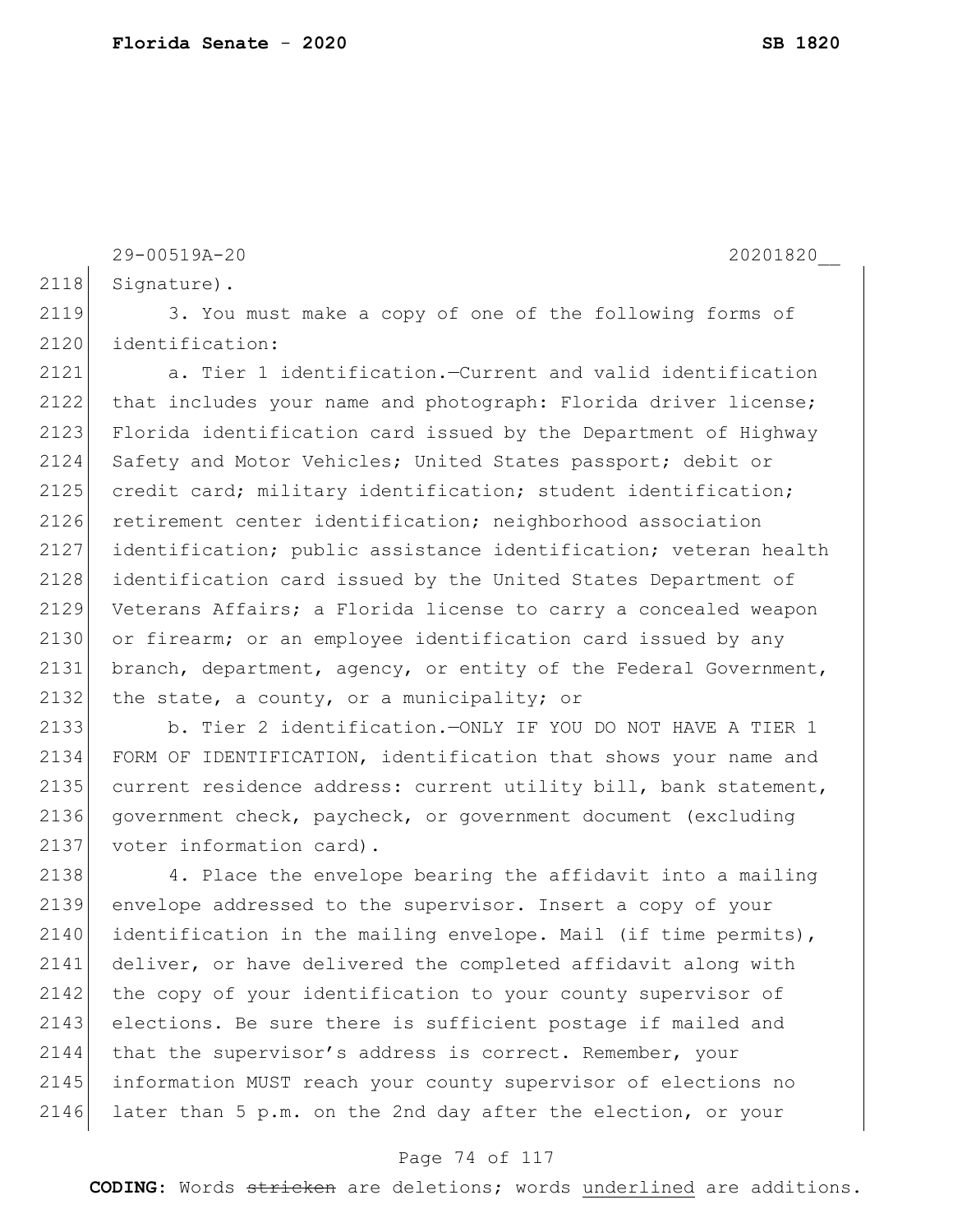|      | 29-00519A-20<br>20201820                                         |
|------|------------------------------------------------------------------|
| 2147 | ballot will not count.                                           |
| 2148 | 5. Alternatively, you may fax or e-mail your completed           |
| 2149 | affidavit and a copy of your identification to the supervisor of |
| 2150 | elections. If e-mailing, please provide these documents as       |
| 2151 | attachments.                                                     |
| 2152 |                                                                  |
| 2153 | (e) The department and each supervisor shall include the         |
| 2154 | affidavit and instructions on their respective websites. The     |
| 2155 | supervisor must include his or her office's mailing address, e-  |
| 2156 | mail address, and fax number on the page containing the          |
| 2157 | affidavit instructions, and the department's instruction page    |
| 2158 | must include the office mailing addresses, e-mail addresses, and |
| 2159 | fax numbers of all supervisors of elections or provide a         |
| 2160 | conspicuous link to such addresses.                              |
| 2161 | (f) The supervisor shall attach each affidavit received to       |
| 2162 | the appropriate vote-by-mail ballot mailing envelope.            |
| 2163 | (g) If a vote-by-mail ballot is validated following the          |
| 2164 | submission of a cure affidavit, the supervisor shall make a copy |
| 2165 | of the affidavit, affix it to a voter registration application,  |
| 2166 | and immediately process it as a valid request for a signature    |
| 2167 | update pursuant to s. 98.077.                                    |
| 2168 | (h) After all election results on the ballot have been           |
| 2169 | certified, the supervisor shall, on behalf of the county         |
| 2170 | canvassing board, notify each elector whose ballot has been      |
| 2171 | rejected as illegal and provide the specific reason the ballot   |
| 2172 | was rejected. In addition, unless processed as a signature       |
| 2173 | update pursuant to paragraph (g), the supervisor shall mail a    |
| 2174 | voter registration application to the elector to be completed    |
| 2175 | indicating the elector's current signature if the signature on   |

# Page 75 of 117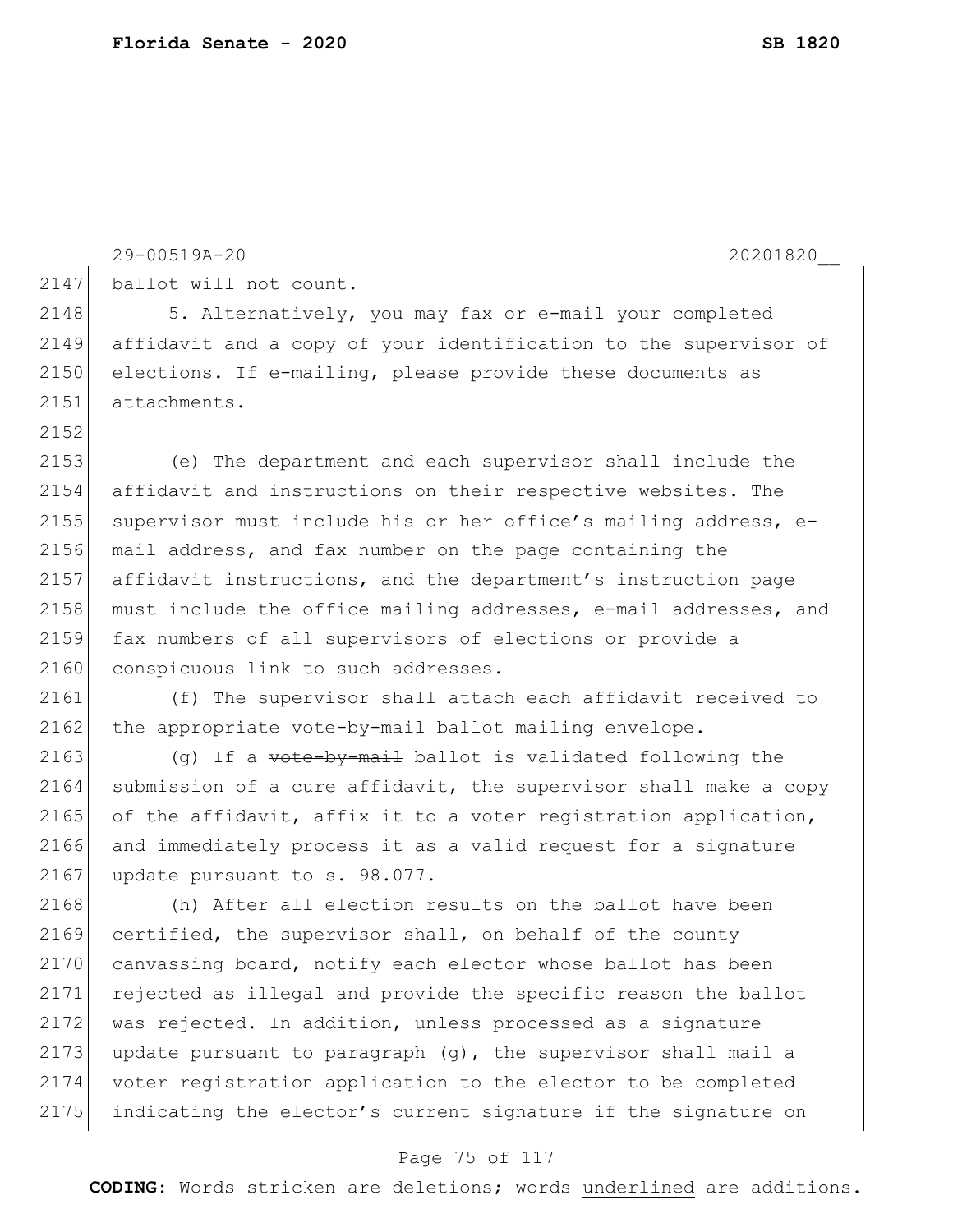29-00519A-20 20201820\_\_ 2176 the voter's certificate or cure affidavit did not match the  $2177$  elector's signature in the registration books  $\overline{or}$  precinct  $2178$  register. 2179 Section 57. Section 101.69, Florida Statutes, is 2180 transferred, renumbered as section 101.0092, Florida Statutes, 2181 and amended to read: 2182 101.0092 101.69 Voting in person; return of vote-by-mail  $2183$  ballot. $-$ 2184 (1) The provisions of this code shall not be construed to 2185 prohibit any elector from voting in person at the elector's 2186 precinct on the day of an election or at an early voting site, 2187 notwithstanding that the elector has requested a vote-by-mail 2188 ballot for that election. An elector who has returned a mail 2189 voted vote-by-mail ballot to the supervisor, however, is deemed 2190 to have cast his or her ballot and is not entitled to vote 2191 another ballot or to have a provisional ballot counted by the 2192 county canvassing board. An elector who has received a mail 2193 vote-by-mail ballot and has not returned the voted ballot to the 2194 supervisor, but desires to vote in person, shall return the 2195 ballot, whether voted or not, to the office of the supervisor of 2196 elections or a voter services center election board in the 2197 elector's precinct or to an early voting site. The returned 2198 ballot shall be marked "canceled" by the supervisor or election 2199 board and placed with other canceled ballots. However, if the 2200 elector does not return the ballot and the election official: 2201 (1) $\left(4\right)$  Confirms that the supervisor has received the 2202 elector's  $\overline{v}$  vote-by-mail ballot, the elector may shall not be 2203 allowed to vote in person. If the elector maintains that he or

#### Page 76 of 117

 $2204$  she has not returned the  $\overline{\text{vote-by-mail}}$  ballot or remains eligible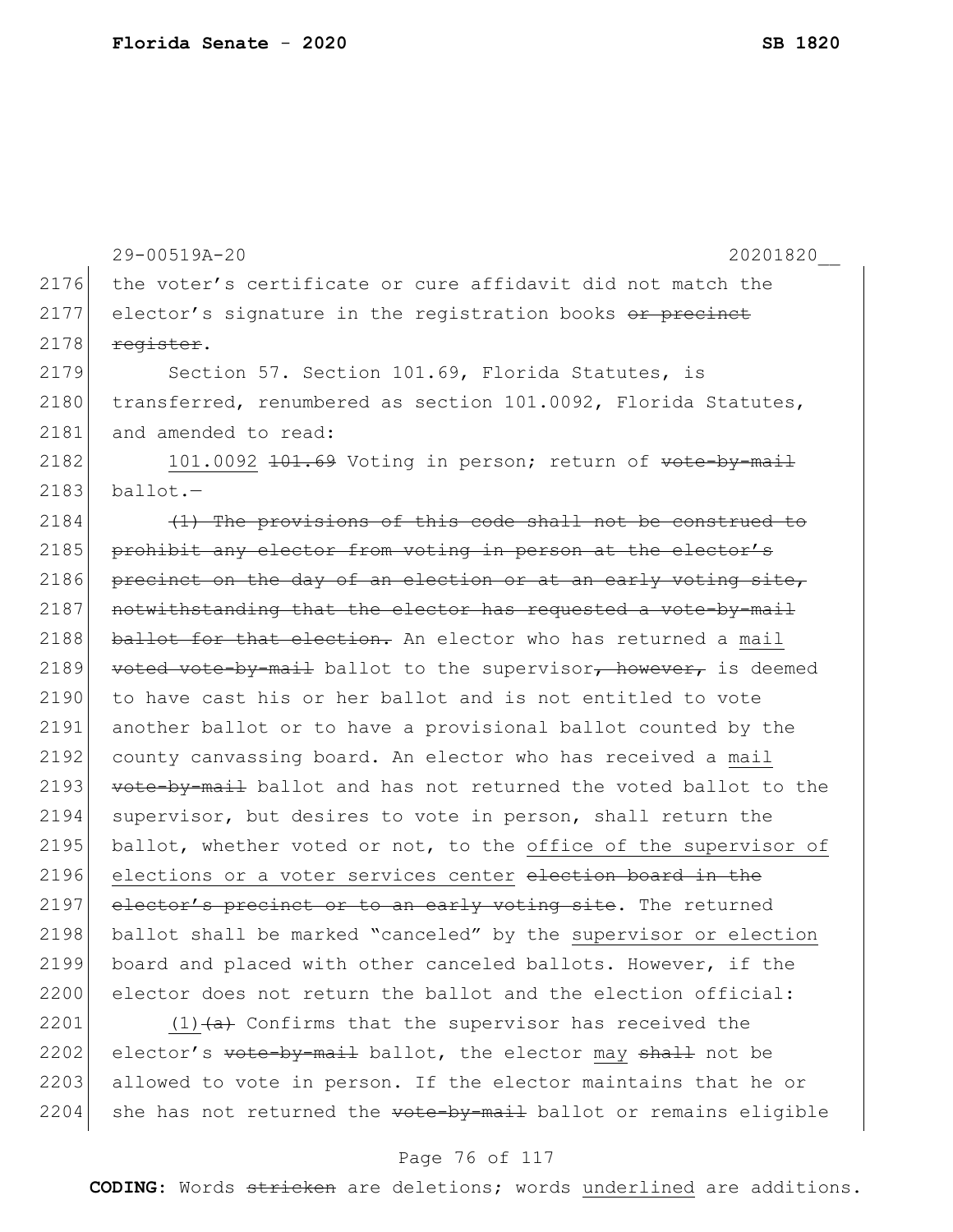29-00519A-20 20201820\_\_  $2205$  to vote, the elector shall be provided a provisional ballot as 2206 provided in s. 101.048. 2207 (2) $\left(\frac{b}{b}\right)$  Confirms that the supervisor has not received the 2208 elector's vote-by-mail ballot, the elector shall be allowed to 2209 vote in person as provided in this code. The elector's  $\text{vote}-\text{by}-$ 2210  $\overline{mat}$  ballot, if subsequently received, shall not be counted and 2211 shall remain in the mailing envelope, and the envelope shall be 2212 marked "Rejected as Illegal." 2213 (3)  $\left($ e $\right)$  Cannot determine whether the supervisor has received 2214 the elector's  $\frac{1}{2214}$  ballot, the elector may vote a 2215 provisional ballot as provided in s. 101.048.  $2216$  (2) The supervisor shall allow an elector who has received 2217 a vote-by-mail ballot to physically return a voted vote-by-mail 2218 ballot to the supervisor by placing the envelope containing his 2219 or her marked ballot in a secure drop box. Secure drop boxes  $2220$  shall be placed at the main office of the supervisor, at each 2221 branch office of the supervisor, and at each early voting site. 2222 Secure drop boxes may also be placed at any other site that 2223 would otherwise qualify as an early voting site under  $s$ .  $2224$  101.657(1); provided, however, that any such site must be 2225 staffed during the county's early voting hours of operation by 2226 an employee of the supervisor's office or a sworn law 2227 enforcement officer. 2228 Section 58. Section 101.6921, Florida Statutes, is amended 2229 to read: 2230 101.6921 Delivery of special vote-by-mail ballot to certain 2231 first-time voters.-2232 (1) The provisions of this section apply to voters who are 2233 subject to the provisions of s. 97.0535 and who have not

### Page 77 of 117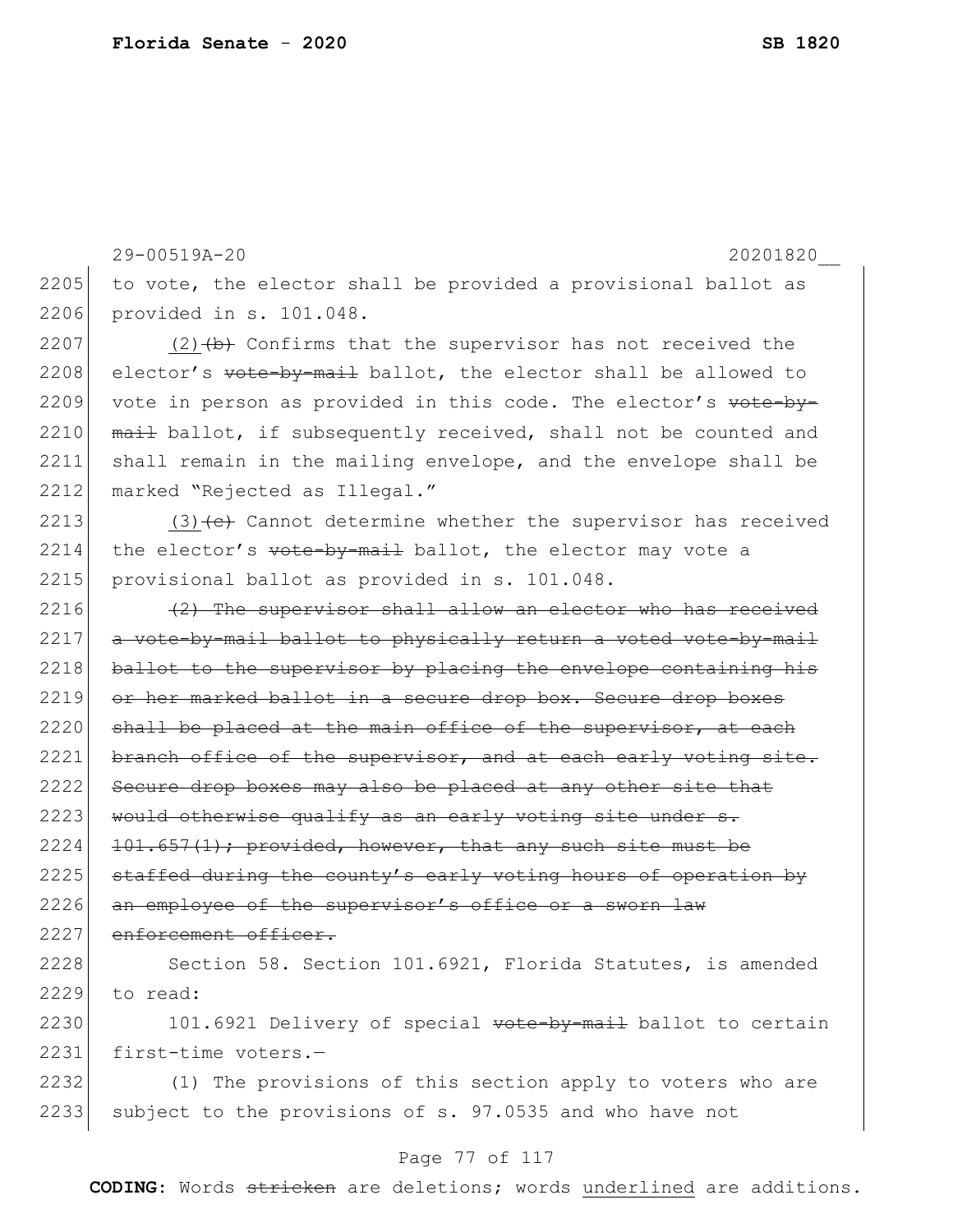29-00519A-20 20201820\_\_ 2234 provided the identification or certification required by s. 2235 97.0535 by the time the  $\overline{\text{vote}}$ -by-mail ballot is mailed. 2236  $(2)$  The supervisor shall enclose with each  $\text{y-mod-1}$ 2237 ballot three envelopes: a secrecy envelope, into which the 2238 absent elector will enclose his or her marked ballot; an 2239 envelope containing the Voter's Certificate, into which the 2240 absent elector shall place the secrecy envelope; and a mailing 2241 envelope, which shall be addressed to the supervisor and into 2242 which the absent elector will place the envelope containing the 2243 Voter's Certificate and a copy of the required identification. 2244 (3) The Voter's Certificate shall be in substantially the 2245 following form: 2246 2247 Note: Please Read Instructions Carefully Before Marking Ballot 2248 and Completing Voter's Certificate. 2249 2250 VOTER'S CERTIFICATE 2251 2252 I,  $\ldots$ , do solemnly swear or affirm that I am a qualified 2253 and registered voter of  $\ldots$  County, Florida, and that I have 2254 not and will not vote more than one ballot in this election. I 2255 understand that if I commit or attempt to commit any fraud in 2256 connection with voting, vote a fraudulent ballot, or vote more 2257 than once in an election, I can be convicted of a felony of the 2258 third degree and fined up to  $$5,000$  and/or imprisoned for up to 2259 5 years. I also understand that failure to sign this certificate 2260 will invalidate my ballot. I understand that unless I meet one 2261 of the exemptions below, I must provide a copy of a current and 2262 valid identification as provided in the instruction sheet to the

### Page 78 of 117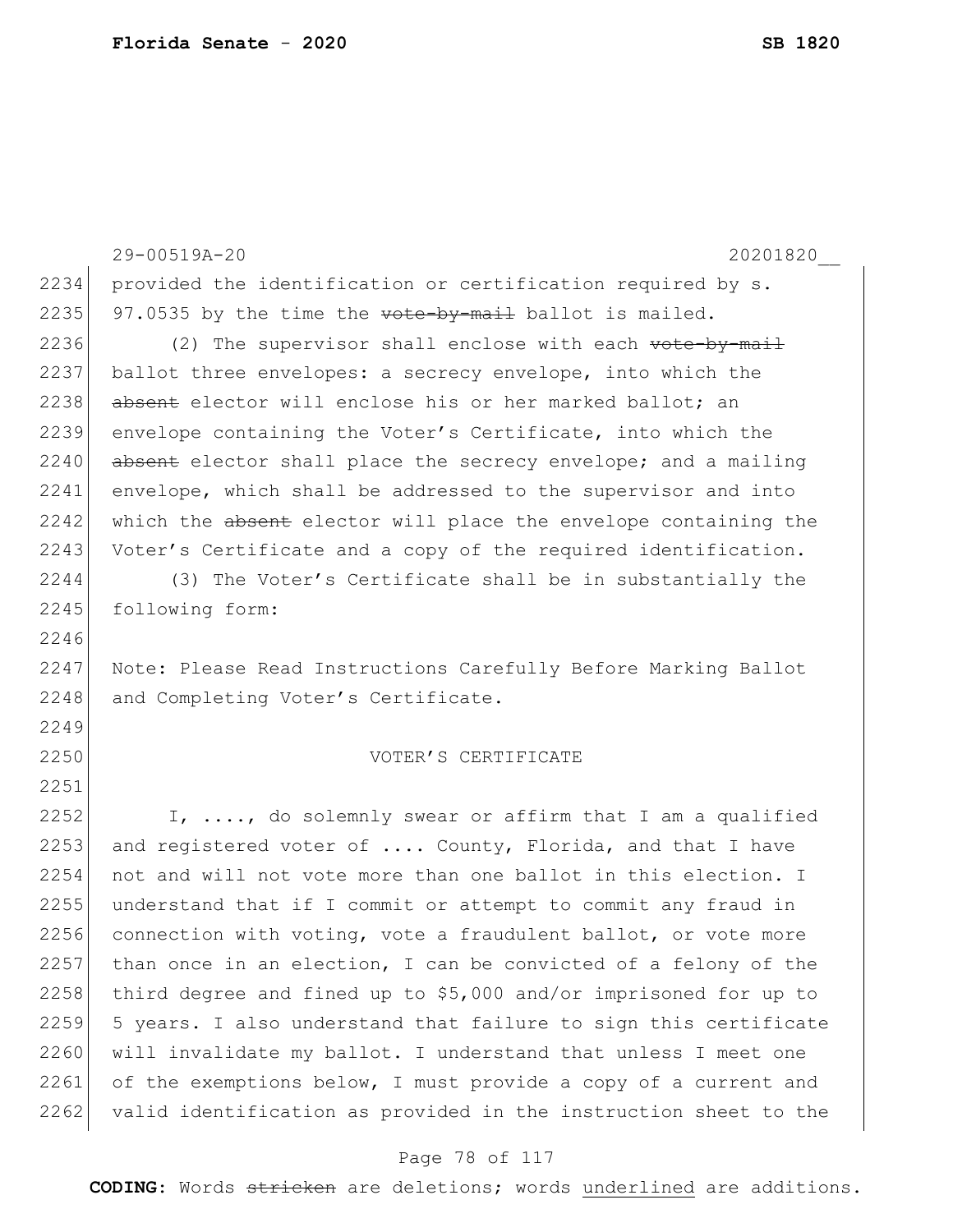|      | 29-00519A-20<br>20201820                                         |
|------|------------------------------------------------------------------|
| 2263 | supervisor of elections in order for my ballot to count.         |
| 2264 | I further certify that I am exempt from the requirements to      |
| 2265 | furnish a copy of a current and valid identification with my     |
| 2266 | ballot because of one or more of the following (check all that   |
| 2267 | apply):                                                          |
| 2268 | $\square$ I am 65 years of age or older.                         |
| 2269 | $\Box$ I have a permanent or temporary physical disability.      |
| 2270 | $\Box$ I am a member of a uniformed service on active duty who,  |
| 2271 | by reason of such active duty, will be absent from the county on |
| 2272 | election day.                                                    |
| 2273 | $\Box$ I am a member of the Merchant Marine who, by reason of    |
| 2274 | service in the Merchant Marine, will be absent from the county   |
| 2275 | on election day.                                                 |
| 2276 | $\Box$ I am the spouse or dependent of a member of the uniformed |
| 2277 | service or Merchant Marine who, by reason of the active duty or  |
| 2278 | service of the member, will be absent from the county on         |
| 2279 | election day.                                                    |
| 2280 | $\square$ I am currently residing outside the United States.     |
| 2281 |                                                                  |
| 2282 | Voter's Signature<br>$\ldots$ (Date) $\ldots$                    |
| 2283 |                                                                  |
| 2284 | (4) The certificate shall be arranged on the back of the         |
| 2285 | envelope so that the line for the signature of the absent        |
| 2286 | elector is across the seal of the envelope.                      |
| 2287 | Section 59. Section 101.6923, Florida Statutes, is amended       |
| 2288 | to read:                                                         |
| 2289 | 101.6923 Special vote-by-mail ballot instructions for            |
| 2290 | certain first-time voters.-                                      |
| 2291 | (1) The provisions of this section apply to voters who are       |
|      |                                                                  |

# Page 79 of 117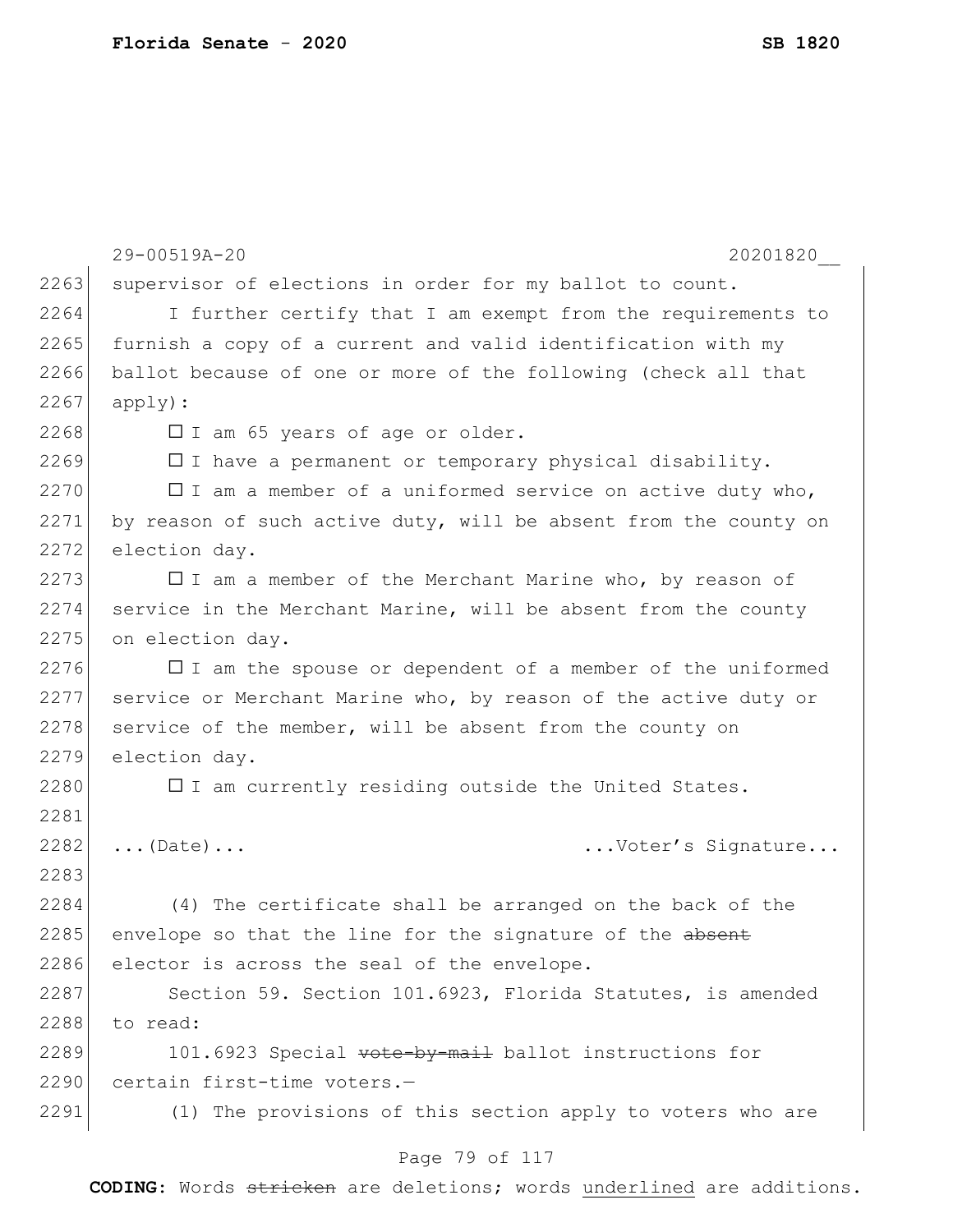|      | 29-00519A-20<br>20201820                                         |
|------|------------------------------------------------------------------|
| 2292 | subject to the provisions of s. 97.0535 and who have not         |
| 2293 | provided the identification or information required by s.        |
| 2294 | 97.0535 by the time the vote-by-mail ballot is mailed.           |
| 2295 | (2) A voter covered by this section shall be provided with       |
| 2296 | printed instructions with his or her vote-by-mail ballot in      |
| 2297 | substantially the following form:                                |
| 2298 |                                                                  |
| 2299 | READ THESE INSTRUCTIONS CAREFULLY BEFORE MARKING YOUR            |
| 2300 | BALLOT. FAILURE TO FOLLOW THESE INSTRUCTIONS MAY CAUSE           |
| 2301 | YOUR BALLOT NOT TO COUNT.                                        |
| 2302 |                                                                  |
| 2303 | 1. In order to ensure that your wote-by-mail ballot will be      |
| 2304 | counted, it should be completed and returned as soon as possible |
| 2305 | so that it can reach the supervisor of elections of the county   |
| 2306 | in which your precinct is located no later than 7 p.m. on the    |
| 2307 | date of the election. However, if you are an overseas voter      |
| 2308 | casting a ballot in a presidential preference primary or general |
| 2309 | election, your vote-by-mail ballot must be postmarked or dated   |
| 2310 | no later than the date of the election and received by the       |
| 2311 | supervisor of elections of the county in which you are           |
| 2312 | registered to vote no later than 10 days after the date of the   |
| 2313 | election.                                                        |
| 2314 | 2. Mark your ballot in secret as instructed on the ballot.       |
| 2315 | You must mark your own ballot unless you are unable to do so     |
| 2316 | because of blindness, disability, or inability to read or write. |
| 2317 | 3. Mark only the number of candidates or issue choices for       |
| 2318 | a race as indicated on the ballot. If you are allowed to "Vote   |

2319 for One" candidate and you vote for more than one, your vote in 2320 that race will not be counted.

### Page 80 of 117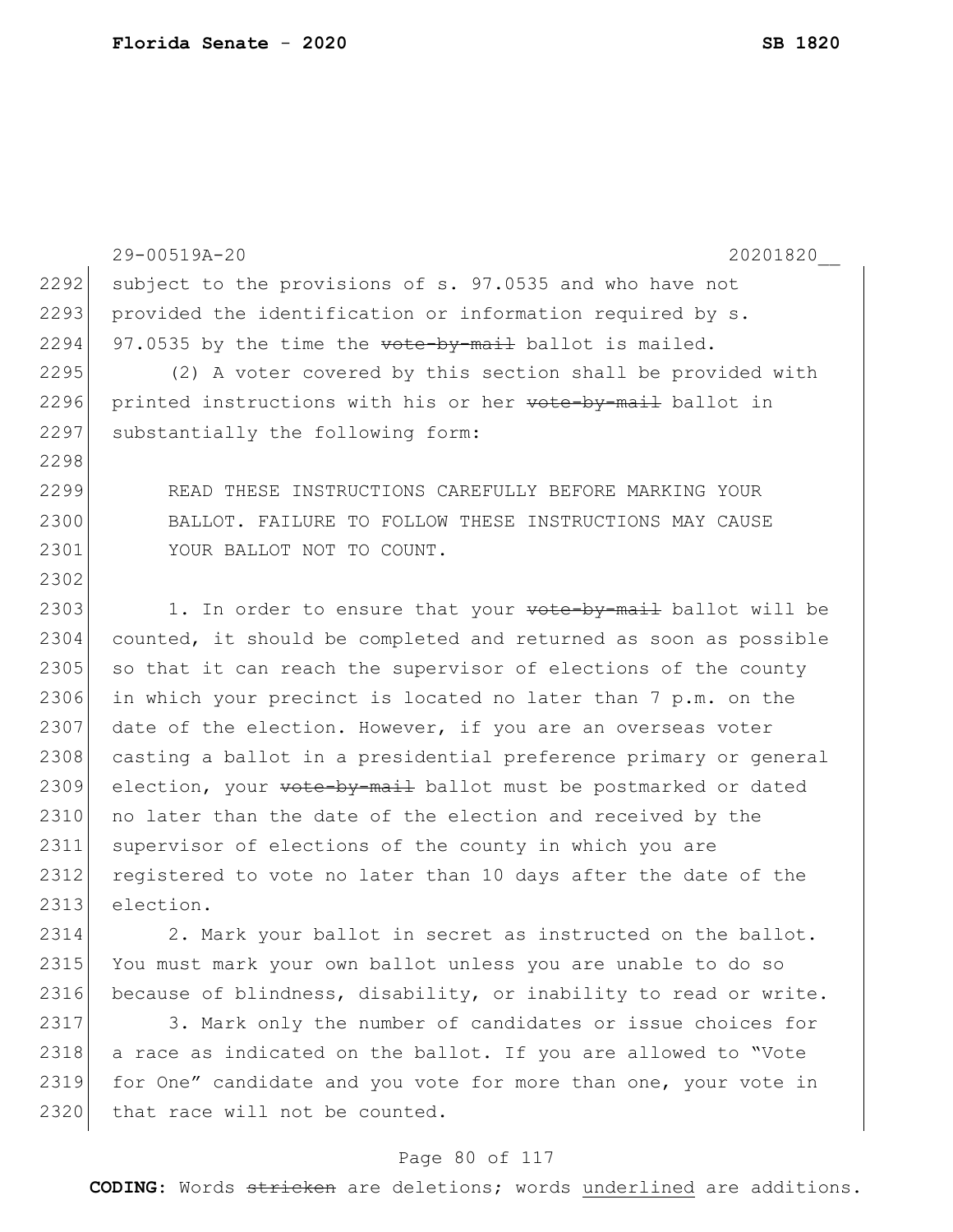|      | 29-00519A-20<br>20201820                                               |
|------|------------------------------------------------------------------------|
| 2321 | 4. Place your marked ballot in the enclosed secrecy                    |
| 2322 | envelope and seal the envelope.                                        |
| 2323 | 5. Insert the secrecy envelope into the enclosed envelope              |
| 2324 | bearing the Voter's Certificate. Seal the envelope and                 |
| 2325 | completely fill out the Voter's Certificate on the back of the         |
| 2326 | envelope.                                                              |
| 2327 | a. You must sign your name on the line above (Voter's                  |
| 2328 | Signature).                                                            |
| 2329 | b. If you are an overseas voter, you must include the date             |
| 2330 | you signed the Voter's Certificate on the line above (Date) or         |
| 2331 | your ballot may not be counted.                                        |
| 2332 | c. A vote-by-mail ballot will be considered illegal and                |
| 2333 | will not be counted if the signature on the Voter's Certificate        |
| 2334 | does not match the signature on record. The signature on file at       |
| 2335 | the start of the canvass of the vote-by-mail ballots is the            |
| 2336 | signature that will be used to verify your signature on the            |
| 2337 | Voter's Certificate. If you need to update your signature for          |
| 2338 | this election, send your signature update on a voter                   |
| 2339 | registration application to your supervisor of elections so that       |
| 2340 | it is received before your <del>vote-by-mail</del> ballot is received. |
| 2341 | 6. Unless you meet one of the exemptions in Item 7., you               |
| 2342 | must make a copy of one of the following forms of                      |
| 2343 | identification:                                                        |
| 2344 | a. Identification which must include your name and                     |
| 2345 | photograph: United States passport; debit or credit card;              |
| 2346 | military identification; student identification; retirement            |
| 2347 | center identification; neighborhood association identification;        |
| 2348 | public assistance identification; veteran health identification        |
| 2349 | card issued by the United States Department of Veterans Affairs;       |
|      | Page 81 of 117                                                         |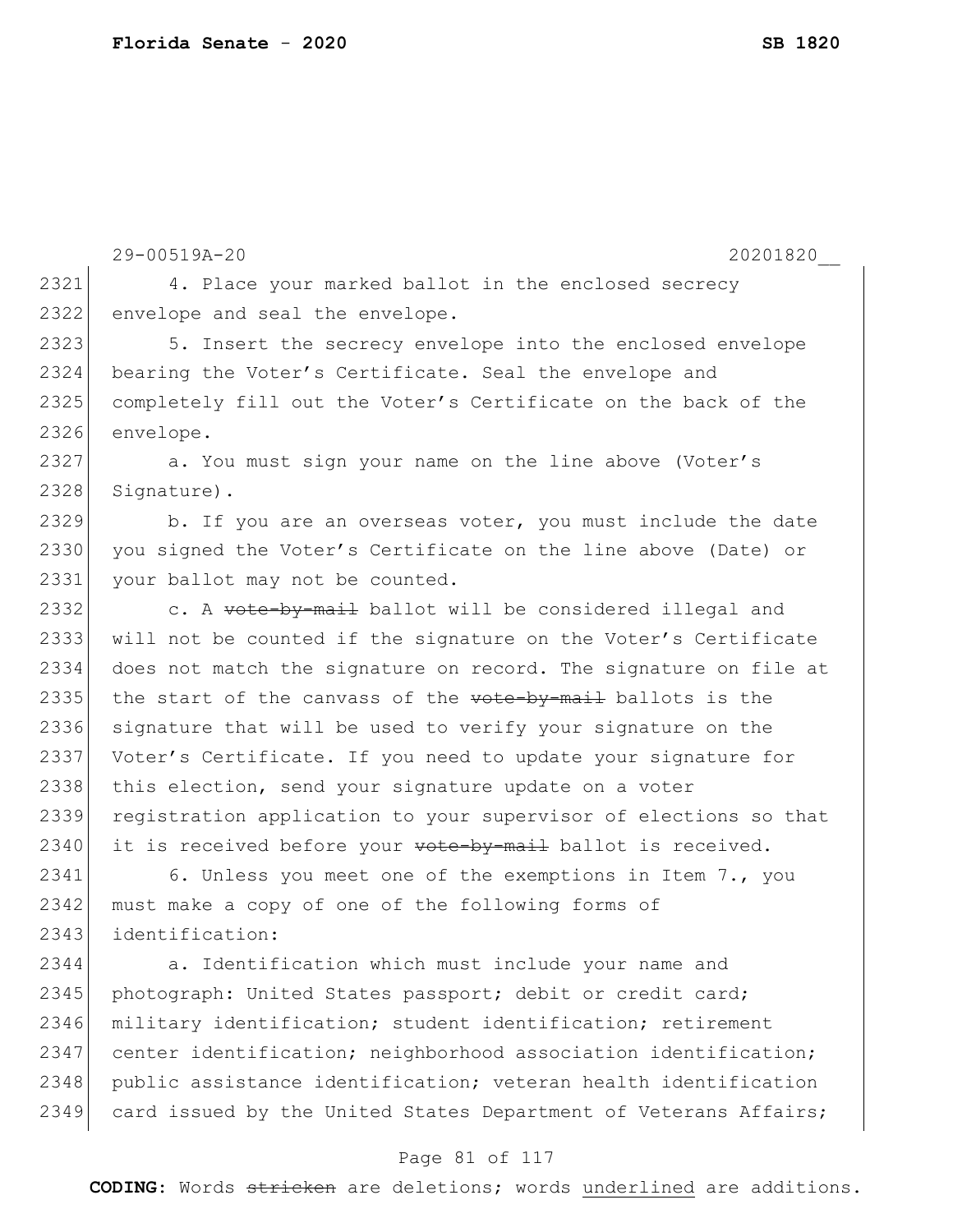|      | 29-00519A-20<br>20201820                                         |
|------|------------------------------------------------------------------|
| 2350 | a Florida license to carry a concealed weapon or firearm; or an  |
| 2351 | employee identification card issued by any branch, department,   |
| 2352 | agency, or entity of the Federal Government, the state, a        |
| 2353 | county, or a municipality; or                                    |
| 2354 | b. Identification which shows your name and current              |
| 2355 | residence address: current utility bill, bank statement,         |
| 2356 | government check, paycheck, or government document (excluding    |
| 2357 | voter information card).                                         |
| 2358 | 7. The identification requirements of Item 6. do not apply       |
| 2359 | if you meet one of the following requirements:                   |
| 2360 | a. You are 65 years of age or older.                             |
| 2361 | b. You have a temporary or permanent physical disability.        |
| 2362 | c. You are a member of a uniformed service on active duty        |
| 2363 | who, by reason of such active duty, will be absent from the      |
| 2364 | county on election day.                                          |
| 2365 | d. You are a member of the Merchant Marine who, by reason        |
| 2366 | of service in the Merchant Marine, will be absent from the       |
| 2367 | county on election day.                                          |
| 2368 | e. You are the spouse or dependent of a member referred to       |
| 2369 | in paragraph c. or paragraph d. who, by reason of the active     |
| 2370 | duty or service of the member, will be absent from the county on |
| 2371 | election day.                                                    |
| 2372 | f. You are currently residing outside the United States.         |
| 2373 | 8. Place the envelope bearing the Voter's Certificate into       |
| 2374 | the mailing envelope addressed to the supervisor. Insert a copy  |
| 2375 | of your identification in the mailing envelope. DO NOT PUT YOUR  |
| 2376 | IDENTIFICATION INSIDE THE SECRECY ENVELOPE WITH THE BALLOT OR    |
| 2377 | INSIDE THE ENVELOPE WHICH BEARS THE VOTER'S CERTIFICATE OR YOUR  |
| 2378 | BALLOT WILL NOT COUNT.                                           |

# Page 82 of 117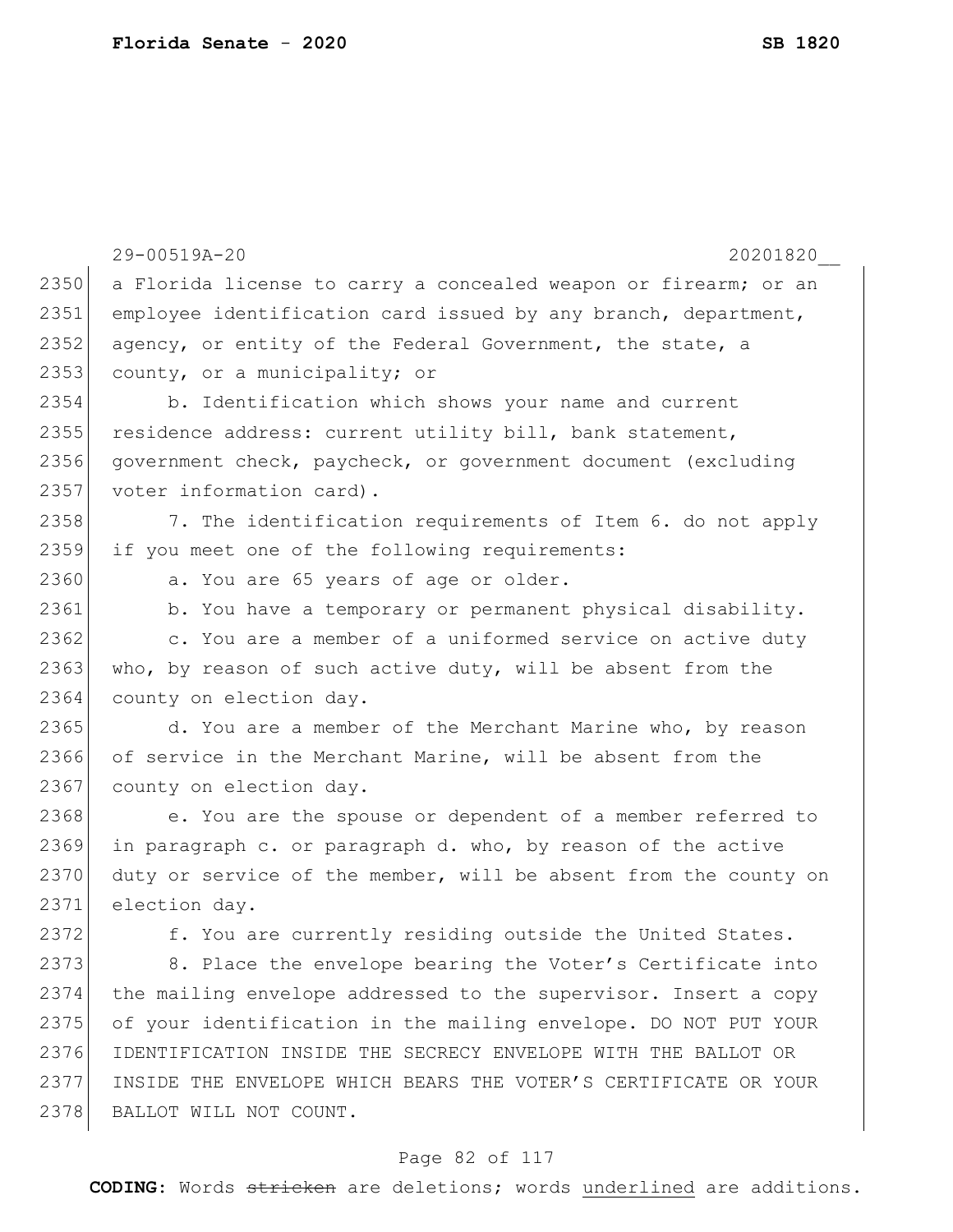```
29-00519A-20 20201820__
2379 9. Mail, deliver, or have delivered the completed mailing
2380 envelope. Be sure there is sufficient postage if mailed.
2381 10. FELONY NOTICE. It is a felony under Florida law to
2382 accept any gift, payment, or gratuity in exchange for your vote
2383 for a candidate. It is also a felony under Florida law to vote
2384 in an election using a false identity or false address, or under 
2385 any other circumstances making your ballot false or fraudulent.
2386 Section 60. Section 101.6925, Florida Statutes, is amended
2387 to read:
2388 101.6925 Canvassing special vote-by-mail ballots.-
2389 (1) The supervisor of the county where the absent elector
2390 resides shall receive the voted special vote-by-mail ballot, at
2391 which time the mailing envelope shall be opened to determine if 
2392 the voter has enclosed the identification required or has
2393 indicated on the Voter's Certificate that he or she is exempt
2394 from the identification requirements.
2395 (2) If the identification is enclosed or the voter has 
2396 indicated that he or she is exempt from the identification 
2397 requirements, the supervisor shall make the note on the
2398 registration records of the voter and proceed to canvass the
2399 vote-by-mail ballot as provided in s. 101.0091 s. 101.68.
2400 (3) If the identification is not enclosed in the mailing
2401 envelope and the voter has not indicated that he or she is
2402 exempt from the identification requirements, the supervisor
2403 shall check the voter registration records to determine if the
2404 voter's identification was previously received or the voter had
2405 previously notified the supervisor that he or she was exempt.
2406 The envelope with the Voter's Certificate shall not be opened
2407 unless the identification has been received or the voter has
```
### Page 83 of 117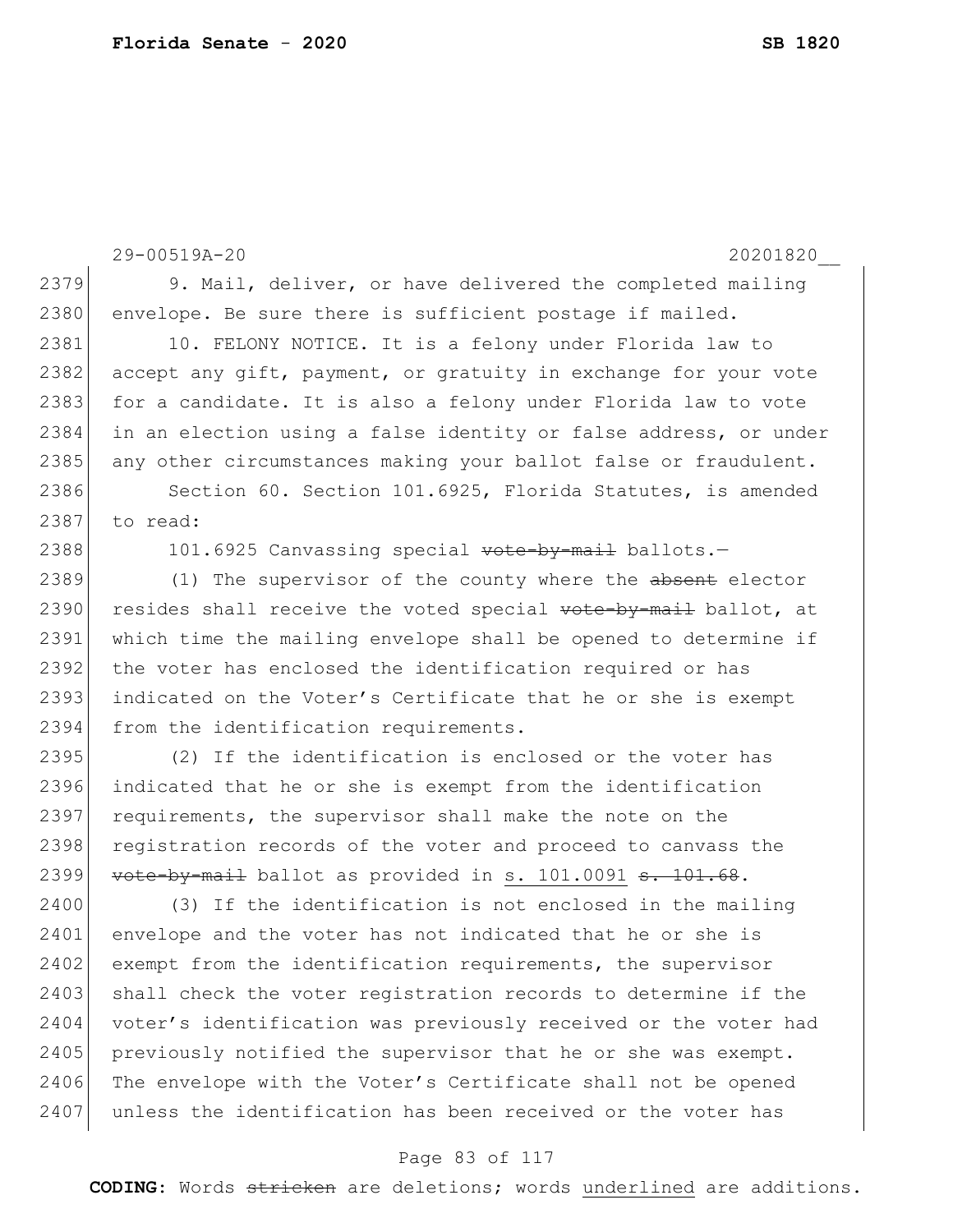|      | 29-00519A-20<br>20201820                                          |
|------|-------------------------------------------------------------------|
| 2408 | indicated that he or she is exempt. The ballot shall be treated   |
| 2409 | as a provisional ballot until 7 p.m. on election day and shall    |
| 2410 | not be canvassed unless the supervisor has received the required  |
| 2411 | identification or written indication of exemption by 7 p.m. on    |
| 2412 | election day.                                                     |
| 2413 | Section 61. Section 101.694, Florida Statutes, is amended         |
| 2414 | to read:                                                          |
| 2415 | 101.694 Mailing of ballots upon receipt of federal postcard       |
| 2416 | application.-                                                     |
| 2417 | (1) Upon receipt of a federal postcard application for a          |
| 2418 | vote-by-mail ballot executed by a person whose registration is    |
| 2419 | in order or whose application is sufficient to register or        |
| 2420 | update the registration of that person, the supervisor shall      |
| 2421 | send the ballot in accordance with s. $101.003(1)$ (b) $\theta$ . |
| 2422 | $101.62(4)$ .                                                     |
| 2423 | (2) Upon receipt of a federal postcard application for a          |
| 2424 | vote-by-mail ballot executed by a person whose registration is    |
| 2425 | not in order and whose application is insufficient to register    |
| 2426 | or update the registration of that person, the supervisor shall   |
| 2427 | follow the procedure set forth in s. 97.073.                      |
| 2428 | (3) Ballot Vote-by-mail envelopes printed for voters              |
| 2429 | entitled to vote by mail under the Uniformed and Overseas         |
| 2430 | Citizens Absentee Voting Act shall meet the specifications as     |
| 2431 | determined by the Federal Voting Assistance Program of the        |
| 2432 | United States Department of Defense and the United States Postal  |
| 2433 | Service.                                                          |
| 2434 | (4) Cognizance shall be taken of the fact that vote-by-mail       |
| 2435 | ballots and other materials such as instructions and envelopes    |
| 2436 | are to be carried via air mail, and, to the maximum extent        |

# Page 84 of 117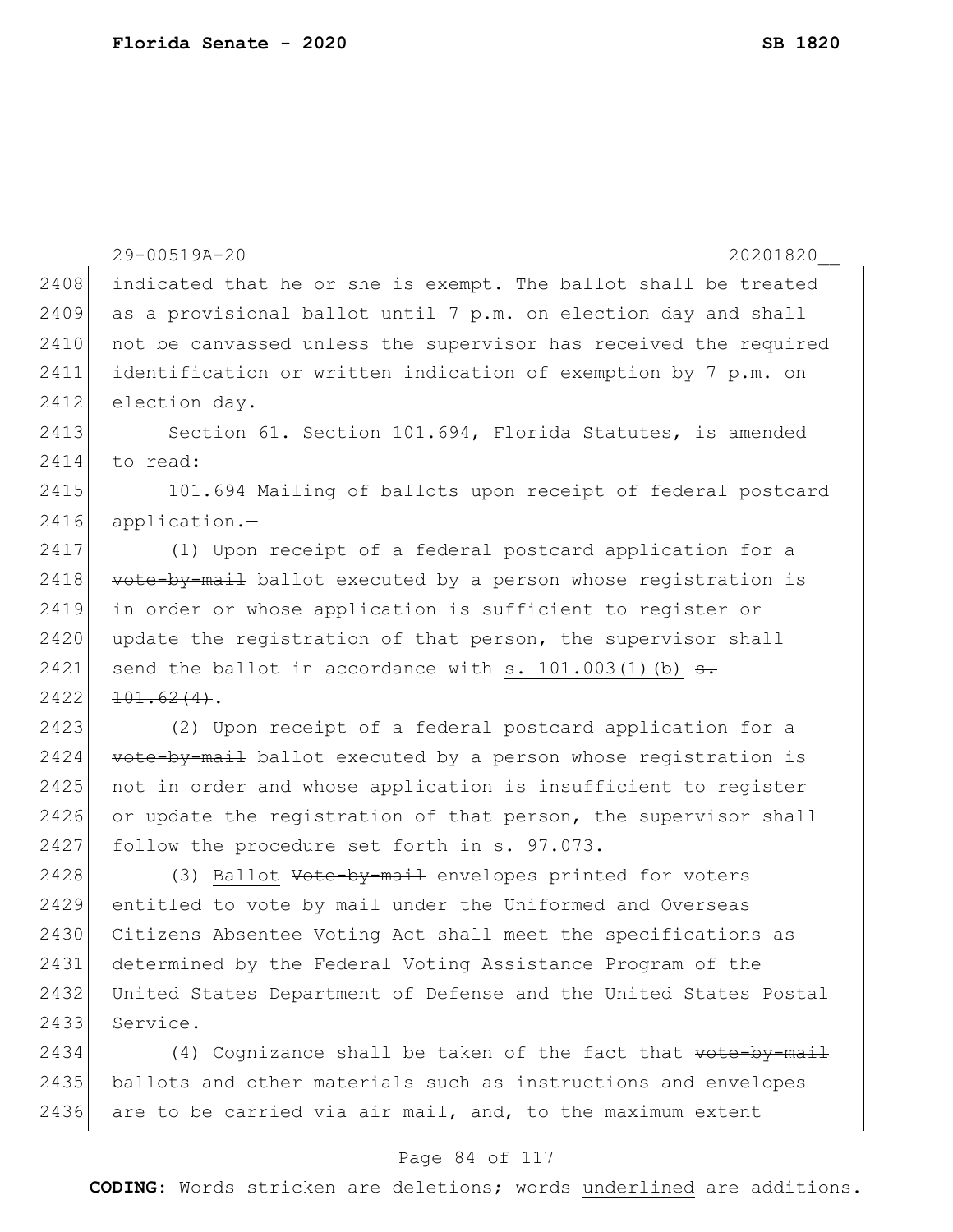|      | 29-00519A-20<br>20201820                                         |
|------|------------------------------------------------------------------|
| 2437 | possible, such ballots and materials shall be reduced in size    |
| 2438 | and weight of paper. The same ballot shall be used, however, as  |
| 2439 | is used by other mail vote-by-mail voters.                       |
| 2440 | Section 62. Section 101.6951, Florida Statutes, is amended       |
| 2441 | to read:                                                         |
| 2442 | 101.6951 State write-in vote-by-mail ballot.-                    |
| 2443 | (1) An overseas voter may request, not earlier than 180          |
| 2444 | days before a general election, a state write-in vote-by-mail    |
| 2445 | ballot from the supervisor of elections in the county of         |
| 2446 | registration. In order to receive a state write-in ballot, the   |
| 2447 | voter shall state that due to military or other contingencies    |
| 2448 | that preclude normal mail delivery, the voter cannot vote a      |
| 2449 | regular vote-by-mail ballot during the normal vote-by-mail       |
| 2450 | voting period. State write-in vote by mail ballots shall be made |
| 2451 | available to voters 90 to 180 days prior to a general election.  |
| 2452 | The Department of State shall prescribe by rule the form of the  |
| 2453 | state write-in vote-by-mail ballot.                              |
| 2454 | (2) In completing the ballot, the overseas voter may             |
| 2455 | designate his or her choice by writing in the name of the        |
| 2456 | candidate or by writing in the name of a political party, in     |
| 2457 | which case the ballot must be counted for the candidate of that  |
| 2458 | political party, if there is such a party candidate on the       |
| 2459 | ballot.                                                          |
| 2460 | (3) Any abbreviation, misspelling, or other minor variation      |
| 2461 | in the form of the name of a candidate or a political party must |
| 2462 | be disregarded in determining the validity of the ballot if      |

 $2463$  there is a clear indication on the ballot that the voter has 2464 made a definite choice.

2465 (4) The state write-in  $\text{vote-by-mail}$  ballot shall contain

### Page 85 of 117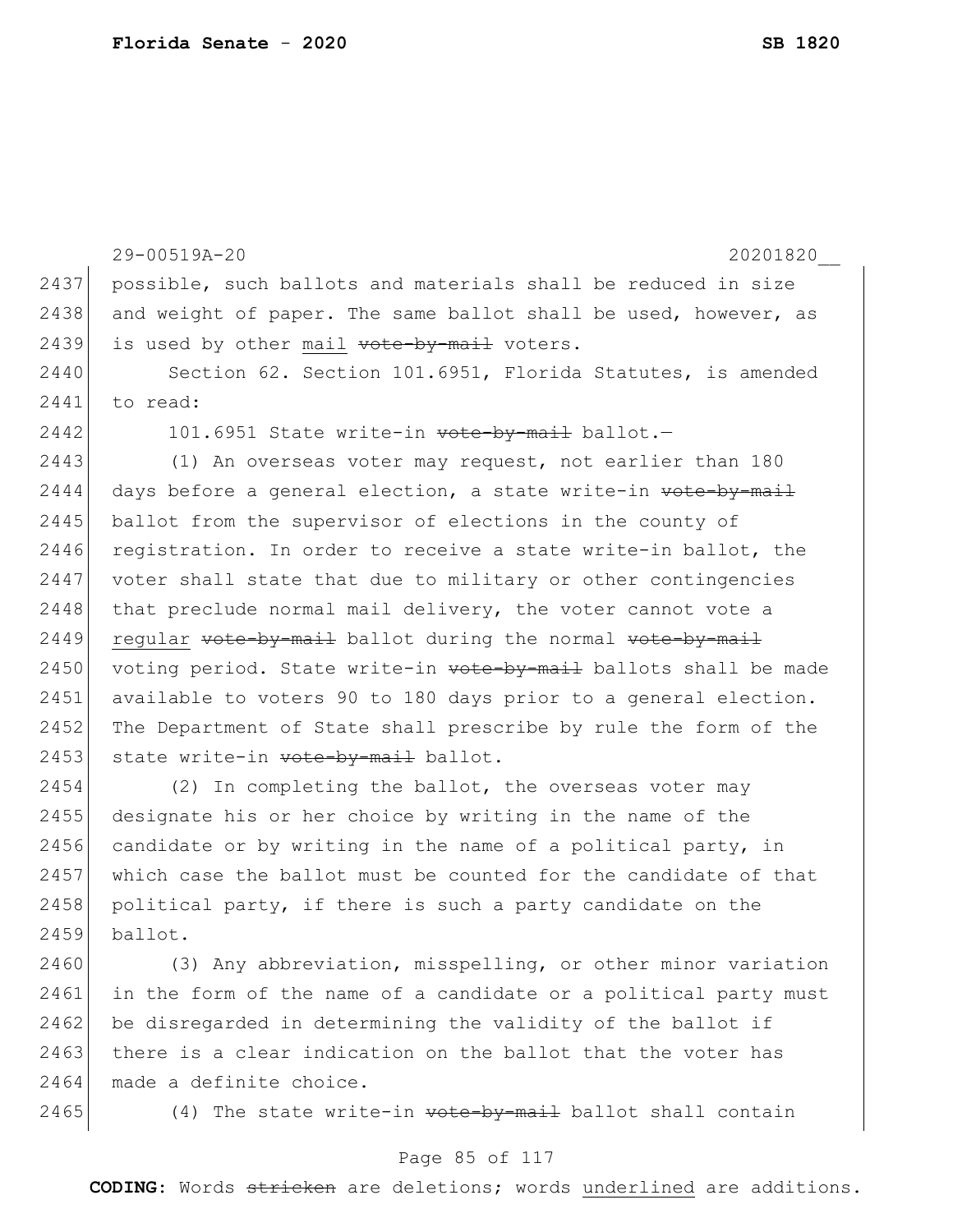|      | 29-00519A-20<br>20201820                                               |
|------|------------------------------------------------------------------------|
| 2466 | all offices, federal, state, and local, for which the voter            |
| 2467 | would otherwise be entitled to vote.                                   |
| 2468 | Section 63. Section 101.6952, Florida Statutes, is amended             |
| 2469 | to read:                                                               |
| 2470 | 101.6952 <del>Vote-by-mail</del> Ballots for absent uniformed services |
| 2471 | and overseas voters.-                                                  |
| 2472 | (1) If an absent uniformed services voter voter's or an                |
| 2473 | overseas voter provides voter's request for an official vote-by-       |
| 2474 | mail ballot pursuant to s. 101.62 includes an e-mail address to        |
| 2475 | the supervisor of elections, the supervisor of elections shall:        |
| 2476 | (a) Record the voter's e-mail address in the vote-by-mail              |
| 2477 | ballot record;                                                         |
| 2478 | (b) Confirm by e-mail that the vote-by-mail ballot request             |
| 2479 | was received and include in that e-mail the estimated date the         |
| 2480 | vote-by-mail ballot will be sent to the voter; and                     |
| 2481 | (c) Notify the voter by e-mail when the voted <del>vote-by-mail</del>  |
| 2482 | ballot is received by the supervisor of elections.                     |
| 2483 | (2) (a) An absent uniformed services voter or an overseas              |
| 2484 | voter who makes timely application for but does not receive an         |
| 2485 | official vote-by-mail ballot may use the federal write-in              |
| 2486 | absentee ballot to vote in any federal, state, or local                |
| 2487 | election.                                                              |
| 2488 | (b) 1. In an election for federal office, an elector may               |
| 2489 | designate a candidate by writing the name of a candidate on the        |
| 2490 | ballot. Except for a primary or special primary election, the          |
| 2491 | elector may alternatively designate a candidate by writing the         |
| 2492 | name of a political party on the ballot. A written designation         |
| 2493 | of the political party shall be counted as a vote for the              |
| 2494 | candidate of that party if there is such a party candidate in          |
|      |                                                                        |

# Page 86 of 117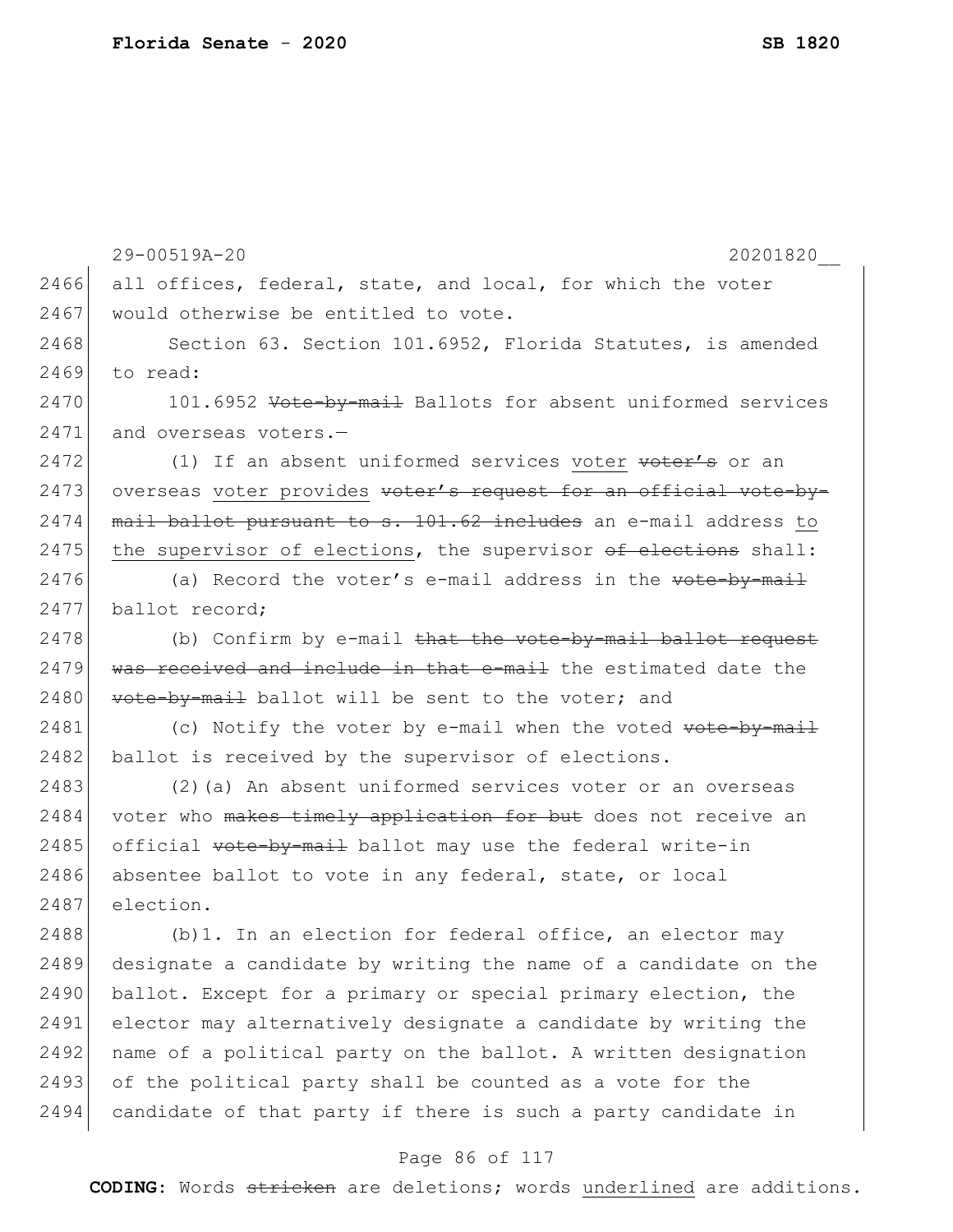29-00519A-20 20201820\_\_

 $2495$  the race.

2496 2. In a state or local election, an elector may vote in the

2497 section of the federal write-in absentee ballot designated for 2498 | nonfederal races by writing on the ballot the title of each 2499 office and by writing on the ballot the name of the candidate 2500 for whom the elector is voting. Except for a primary, special 2501 primary, or nonpartisan election, the elector may alternatively 2502 designate a candidate by writing the name of a political party  $2503$  on the ballot. A written designation of the political party 2504 shall be counted as a vote for the candidate of that party if 2505 there is such a party candidate in the race. In addition, the 2506 elector may vote on any ballot measure presented in such 2507 election by identifying the ballot measure on which he or she 2508 desires to vote and specifying his or her vote on the measure. 2509 For purposes of this section, a vote cast in a judicial merit 2510 retention election shall be treated in the same manner as a 2511 ballot measure in which the only allowable responses are "Yes" 2512 or "No."

2513 (c) In the case of a joint candidacy, such as for the 2514 offices of President/Vice President or Governor/Lieutenant 2515 Governor, a valid vote for one or both qualified candidates on 2516 the same ticket shall constitute a vote for the joint candidacy.

 (d) For purposes of this subsection and except when the 2518 context clearly indicates otherwise, such as when a candidate in the election is affiliated with a political party whose name includes the word "Independent," "Independence," or a similar term, a voter designation of "No Party Affiliation" or "Independent," or any minor variation, misspelling, or abbreviation thereof, shall be considered a designation for the

### Page 87 of 117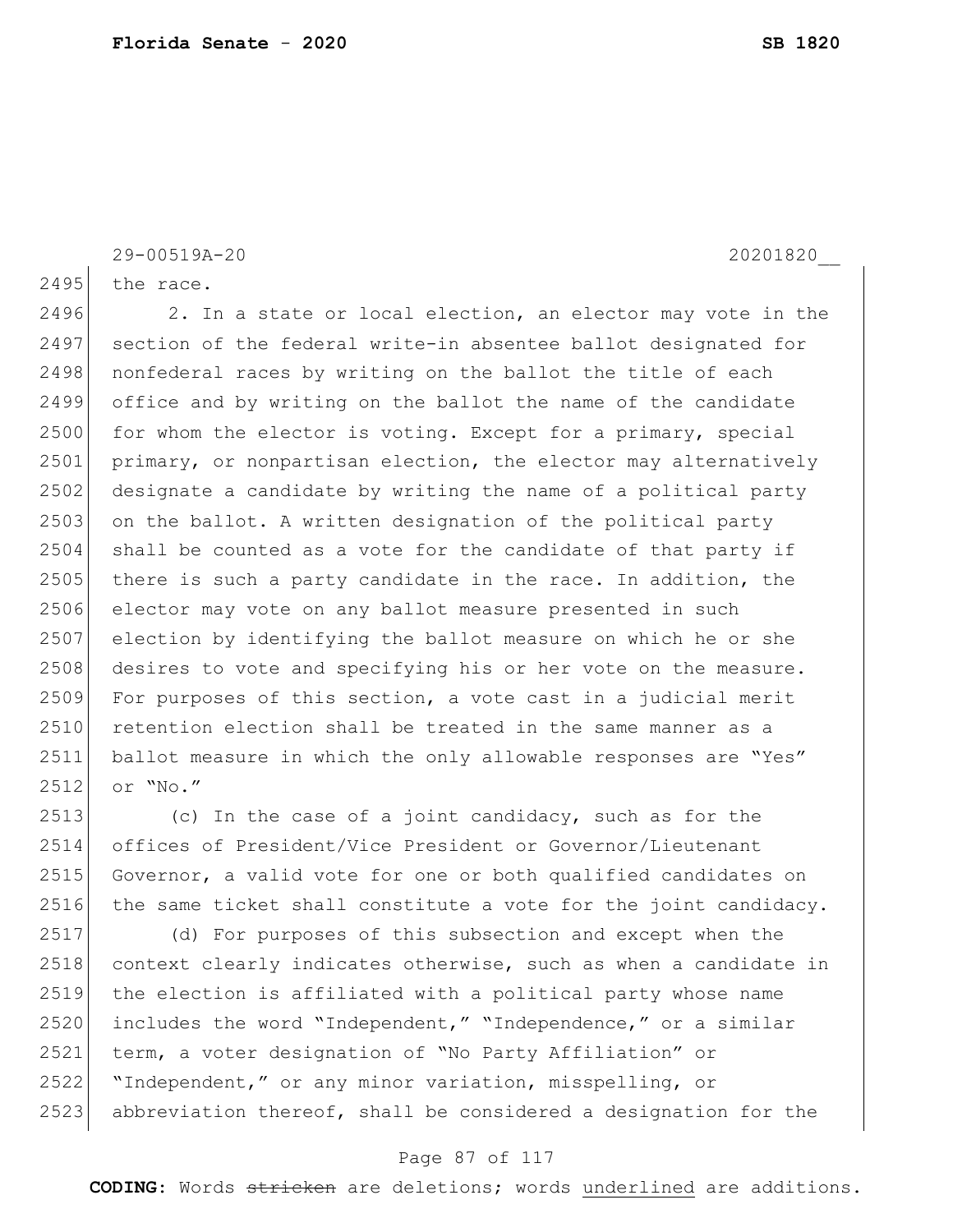29-00519A-20 20201820\_\_ 2524 candidate, other than a write-in candidate, who qualified to run 2525 in the race with no party affiliation. If more than one 2526 candidate qualifies to run as a candidate with no party 2527 affiliation, the designation may not count for any candidate 2528 unless there is a valid, additional designation of the 2529 candidate's name. 2530 (e) Any abbreviation, misspelling, or other minor variation 2531 in the form of the name of an office, the name of a candidate, 2532 the ballot measure, or the name of a political party must be 2533 disregarded in determining the validity of the ballot. 2534 (3)(a) An absent uniformed services voter or an overseas 2535 voter who submits a federal write-in absentee ballot and later 2536 receives a regular mail an official vote-by-mail ballot may 2537 submit the mail  $\theta$  of ficial vote-by-mail ballot. An elector who 2538 submits a federal write-in absentee ballot and later receives 2539 and submits a regular mail an official vote-by-mail ballot 2540 should make every reasonable effort to inform the appropriate 2541 supervisor of elections that the elector has submitted more than 2542 one ballot. 2543 (b) A federal write-in absentee ballot may not be canvassed 2544 until 7 p.m. on the day of the election. A federal write-in 2545 absentee ballot from an overseas voter in a presidential 2546 preference primary or general election may not be canvassed 2547 until the conclusion of the 10-day period specified in 2548 subsection (5). Each federal write-in absentee ballot received 2549 by 7 p.m. on the day of the election shall be canvassed pursuant 2550 to ss. 101.0091 and 101.5614(4) <del>ss. 101.5614(4) and 101.68</del>, 2551 unless the elector's regular mail official vote-by-mail ballot 2552 is received by 7 p.m. on election day. Each federal write-in

#### Page 88 of 117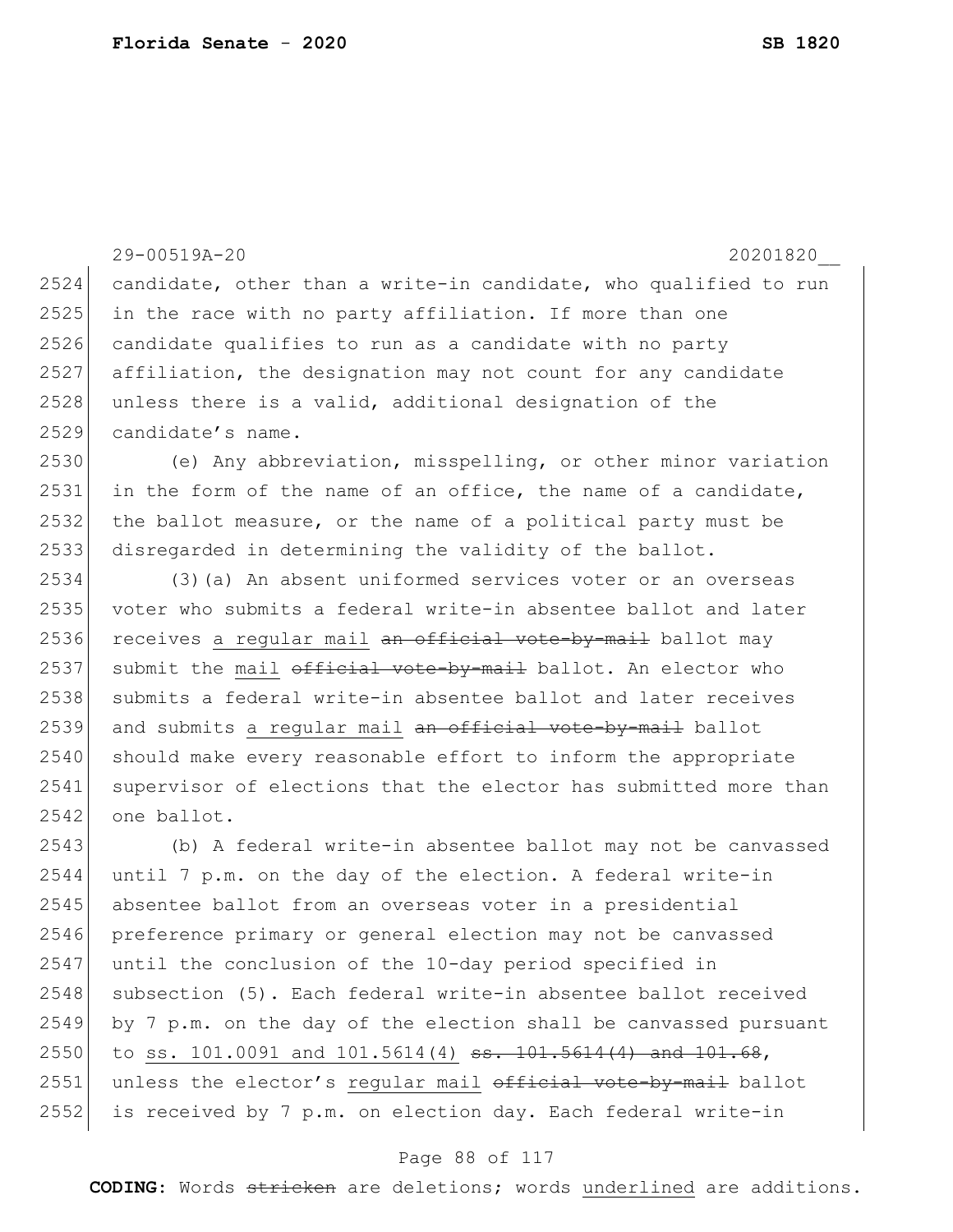29-00519A-20 20201820\_\_ 2553 absentee ballot from an overseas voter in a presidential 2554 preference primary or general election received by 10 days after 2555 the date of the election shall be canvassed pursuant to ss. 2556 101.0091 and 101.5614(4) ss. 101.5614(4) and 101.68, unless the 2557 overseas voter's regular mail official vote-by-mail ballot is 2558 received by 10 days after the date of the election. If the 2559 elector's regular mail official vote-by-mail ballot is received 2560 by 7 p.m. on election day, or, for an overseas voter in a 2561 presidential preference primary or general election, no later  $2562$  than 10 days after the date of the election, the federal write-2563 in absentee ballot is invalid and the regular mail official  $2564$  vote-by-mail ballot shall be canvassed. The time shall be 2565 regulated by the customary time in standard use in the county 2566 seat of the locality. 2567 (4) For vote-by-mail ballots received from absent uniformed

2568 services voters or overseas voters, there is a presumption that 2569 the envelope was mailed on the date stated on the outside of the 2570 return envelope, regardless of the absence of a postmark on the 2571 mailed envelope or the existence of a postmark date that is 2572 later than the date of the election.

2573 (5) A regular mail vote by mail ballot from an overseas voter in any presidential preference primary or general election which is postmarked or dated no later than the date of the election and is received by the supervisor of elections of the county in which the overseas voter is registered no later than 10 days after the date of the election shall be counted as long 2579 as the  $\text{vote-by-mail}$  ballot is otherwise proper.

2580 Section 64. Section 101.697, Florida Statutes, is amended 2581 to read:

### Page 89 of 117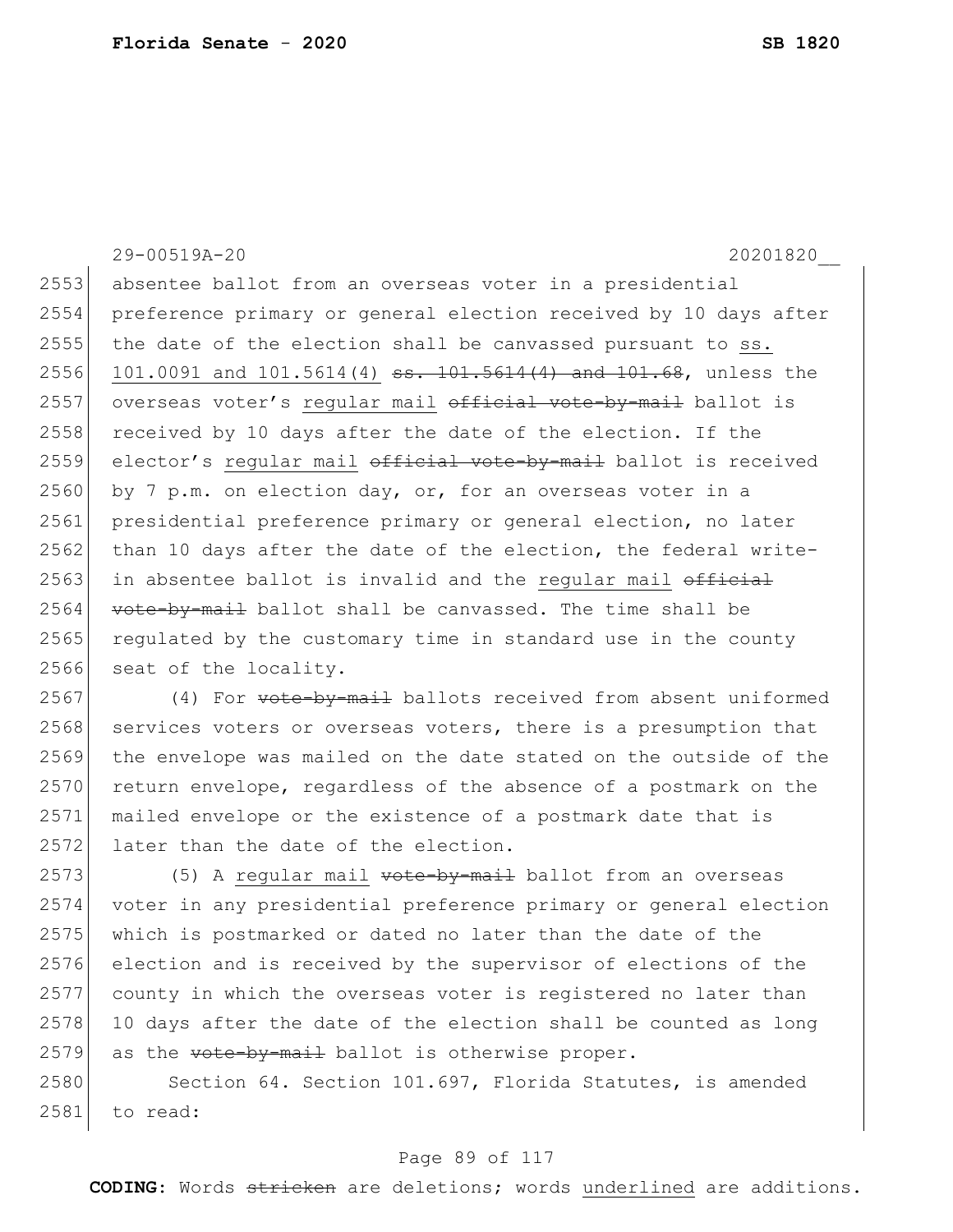29-00519A-20 20201820\_\_ 2582 101.697 Electronic transmission of election materials.—The 2583 Department of State shall determine whether secure electronic 2584 means can be established for receiving ballots from overseas 2585 voters. If such security can be established, the department 2586 shall adopt rules to authorize a supervisor of elections to  $2587$  accept from an overseas voter a request for a vote-by-mail  $2588$  ballot or a voted vote-by-mail ballot by secure facsimile 2589 machine transmission or other secure electronic means. The rules 2590 must provide that in order to accept a voted ballot, the 2591 verification of the voter must be established, the security of 2592 the transmission must be established, and each ballot received 2593 must be recorded. 2594 Section 65. Section 101.71, Florida Statutes, is repealed. 2595 Section 66. Section 101.715, Florida Statutes, is 2596 transferred, renumbered as section 101.0121, Florida Statutes, 2597 and amended to read: 2598 101.0121 <del>101.715</del> Accessibility of voter services centers 2599 polling places for people having a disability. $-$ 2600 (1) All voter services centers polling places must be 2601 accessible and usable by people with disabilities, as provided 2602 in this section. 2603 (2) Only those voter services centers polling places 2604 complying with the Florida Americans With Disabilities 2605 Accessibility Implementation Act, ss. 553.501-553.513, for all 2606 portions of the voter services center polling place or the

2607 structure in which it is located that voters traverse going to 2608 and from the voter services center polling place and during the 2609 voting process, regardless of the age or function of the 2610 building, shall be used for federal, state, and local elections.

#### Page 90 of 117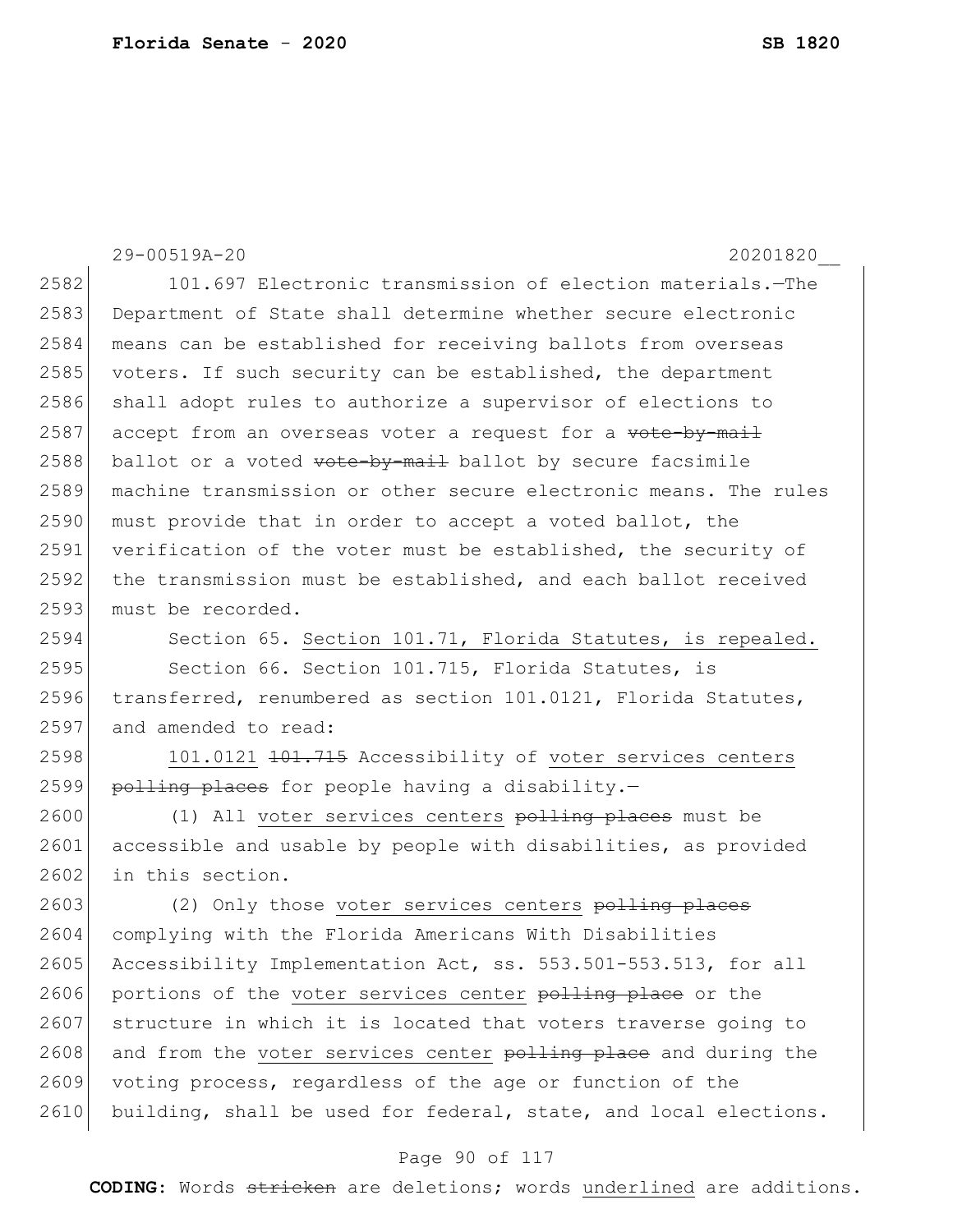|      | 29-00519A-20<br>20201820                                         |
|------|------------------------------------------------------------------|
| 2611 | (3) The selection of a voter services center polling site        |
| 2612 | must ensure accessibility with respect to the following          |
| 2613 | accessible elements, spaces, scope, and technical requirements:  |
| 2614 | accessible route, space allowance and reach ranges, protruding   |
| 2615 |                                                                  |
| 2616 | objects, ground and floor surfaces, parking and passenger        |
| 2617 | loading zones, curb ramps, ramps, stairs, elevators, platform    |
|      | lifts, doors, entrances, path of egress, controls and operating  |
| 2618 | mechanisms, signage, and all other minimum requirements.         |
| 2619 | (4) Standards required at each voter services center             |
| 2620 | polling place, regardless of the age of the building or function |
| 2621 | of the building, include:                                        |
| 2622 | (a) For voter services centers polling places that provide       |
| 2623 | parking spaces for voters, one or more signed accessible parking |
| 2624 | spaces for disabled persons.                                     |
| 2625 | (b) Signage identifying an accessible path of travel to the      |
| 2626 | voter services center polling place if it differs from the       |
| 2627 | primary route or entrance.                                       |
| 2628 | (c) An unobstructed path of travel to the voter services         |
| 2629 | center polling place.                                            |
| 2630 | (d) Level, firm, stable, and slip-resistant surfaces.            |
| 2631 | (e) An unobstructed area for voting.                             |
| 2632 | (f) Sufficient lighting along the accessible path of travel      |
| 2633 | and within the voter services center polling place.              |
| 2634 | (5) The department of State may adopt any rules in               |
| 2635 | accordance with s. 120.54 which are necessary to administer this |
| 2636 | section.                                                         |
| 2637 | Section 67. Subsection (3) of section 101.733, Florida           |
| 2638 | Statutes, is amended to read:                                    |
| 2639 | 101.733 Election emergency; purpose; elections emergency         |
|      | Page 91 of 117                                                   |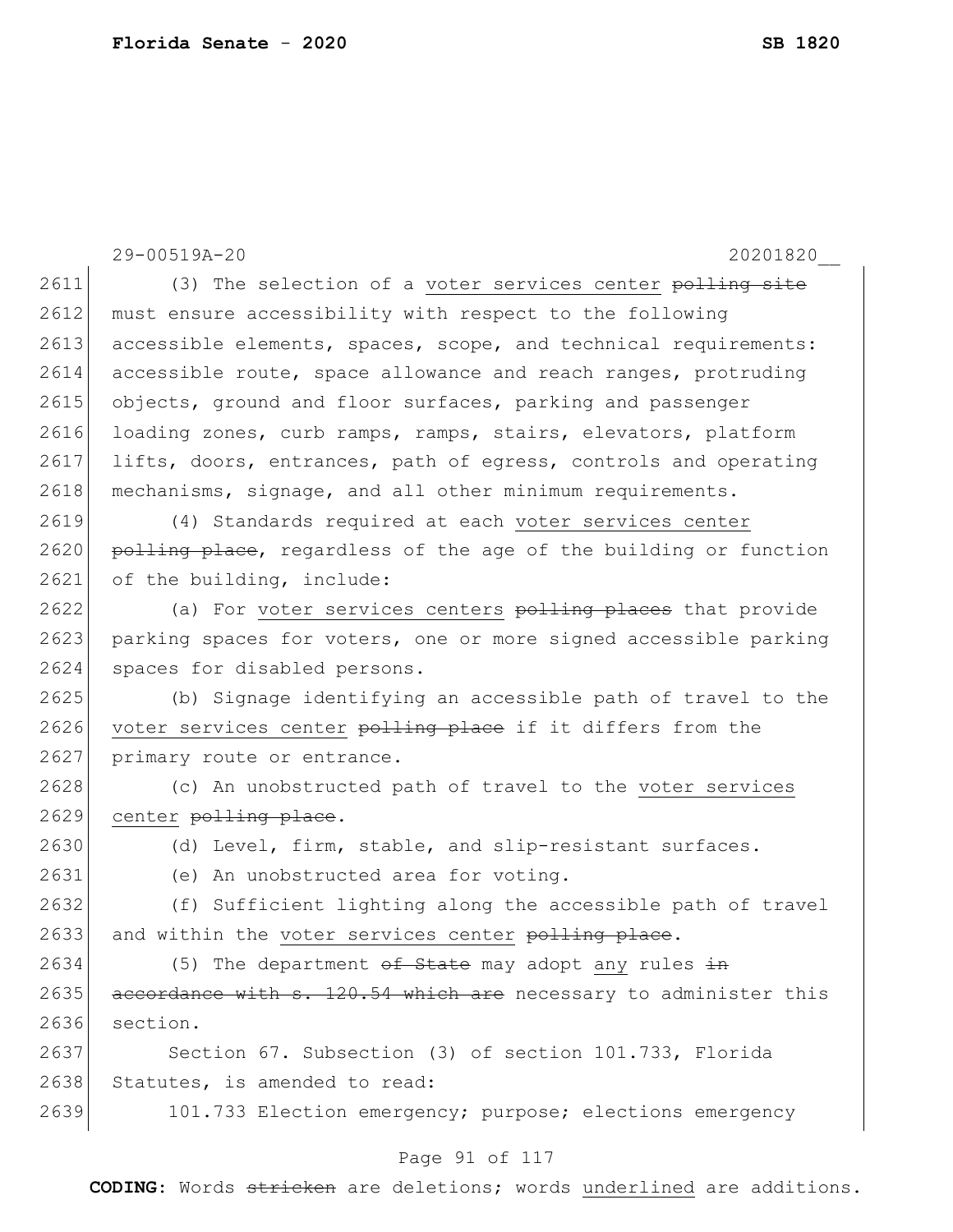### 29-00519A-20 20201820\_\_

2640 contingency plan.—Because of the existing and continuing 2641 possibility of an emergency or common disaster occurring before 2642 or during a regularly scheduled or special election, and in 2643 order to ensure maximum citizen participation in the electoral 2644 process and provide a safe and orderly procedure for persons  $2645$  seeking to exercise their right to vote, generally to minimize 2646 to whatever degree possible a person's exposure to danger during 2647 declared states of emergency, and to protect the integrity of 2648 the electoral process, it is hereby found and declared to be 2649 necessary to designate a procedure for the emergency suspension 2650 or delay and rescheduling of elections.

2651 (3) The division of Elections of the Department of State 2652 shall adopt, by rule, an elections emergency contingency plan, 2653 which must  $\frac{1}{2}$  contain goals and policies that give specific 2654 direction to state and local elections officials when an 2655 election has been suspended or delayed due to an emergency. The 2656 contingency plan must  $shaH$  be statewide in scope and must  $shaH$ 2657 address, but is not be limited to, the following concerns:

2658 (a) Providing a procedure for state and local elections 2659 officials to follow when an election has been suspended or 2660 delayed to ensure notice of the suspension or delay to the 2661 proper authorities, the electorate, the communications media, 2662 election poll workers, and the custodians of voting locations 2663 <del>polling places</del>.

2664 (b) Providing a procedure for the orderly conduct of a 2665 rescheduled election, whether municipal, county, district, or 2666 statewide in scope; coordinating those efforts with the 2667 appropriate elections official, and the members of the governing  $2668$  body holding such election, if appropriate; and working with the

#### Page 92 of 117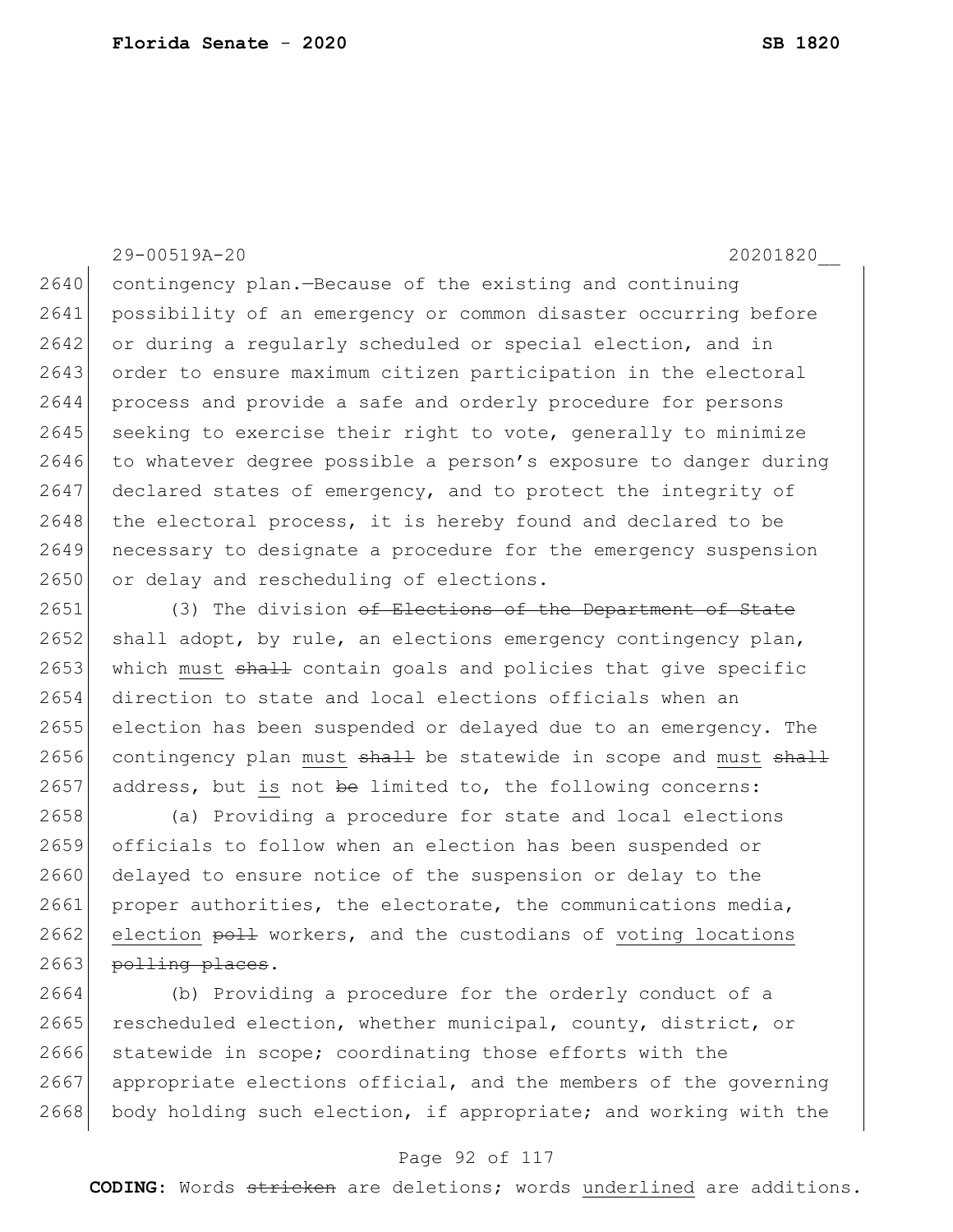29-00519A-20 20201820\_\_ 2669 appropriate emergency management officials in determining the 2670 safety of existing voter services centers and drop box locations 2671 polling places or designating additional centers or locations 2672 polling places. 2673 (c) Providing a procedure for the release and certification 2674 of election returns to the department for elections suspended or 2675 delayed and subsequently rescheduled under the provisions of ss. 2676 101.731-101.74. 2677 Section 68. Section 101.74, Florida Statutes, is amended to 2678 read: 2679 101.74 Temporary change of voter services center or drop 2680 box location  $\frac{\text{p}-\text{p}}{\text{p}-\text{p}}$  box location  $\frac{\text{p}-\text{p}}{\text{p}-\text{p}}$  box location  $\frac{\text{p}-\text{p}}{\text{p}-\text{p}}$ 2681 emergency existing in any precinct at the time of the holding of 2682 any election, the supervisor of elections may establish, at any 2683 safe and convenient point outside such precinct, an additional 2684 voter services center or drop box location to allow any 2685 affected, qualified elector to either vote or drop off a ballot 2686 polling place for the electors of that precinct, in which place 2687 the qualified electors may vote. The registration books of the  $2688$  affected precinct shall be applicable to, and shall be used at, 2689 the polling place so established. 2690 Section 69. Section 102.012, Florida Statutes, is amended 2691 to read: 2692 102.012 Inspectors and clerks to conduct elections.-

2693 (1) $\left(4\right)$  The supervisor of elections of each county, at least 2694 20 days prior to the holding of any election, shall appoint an 2695 election board comprised of election poll workers who serve as 2696 clerks or inspectors for each voter services center precinct in 2697 the county. The clerk shall be in charge of, and responsible

#### Page 93 of 117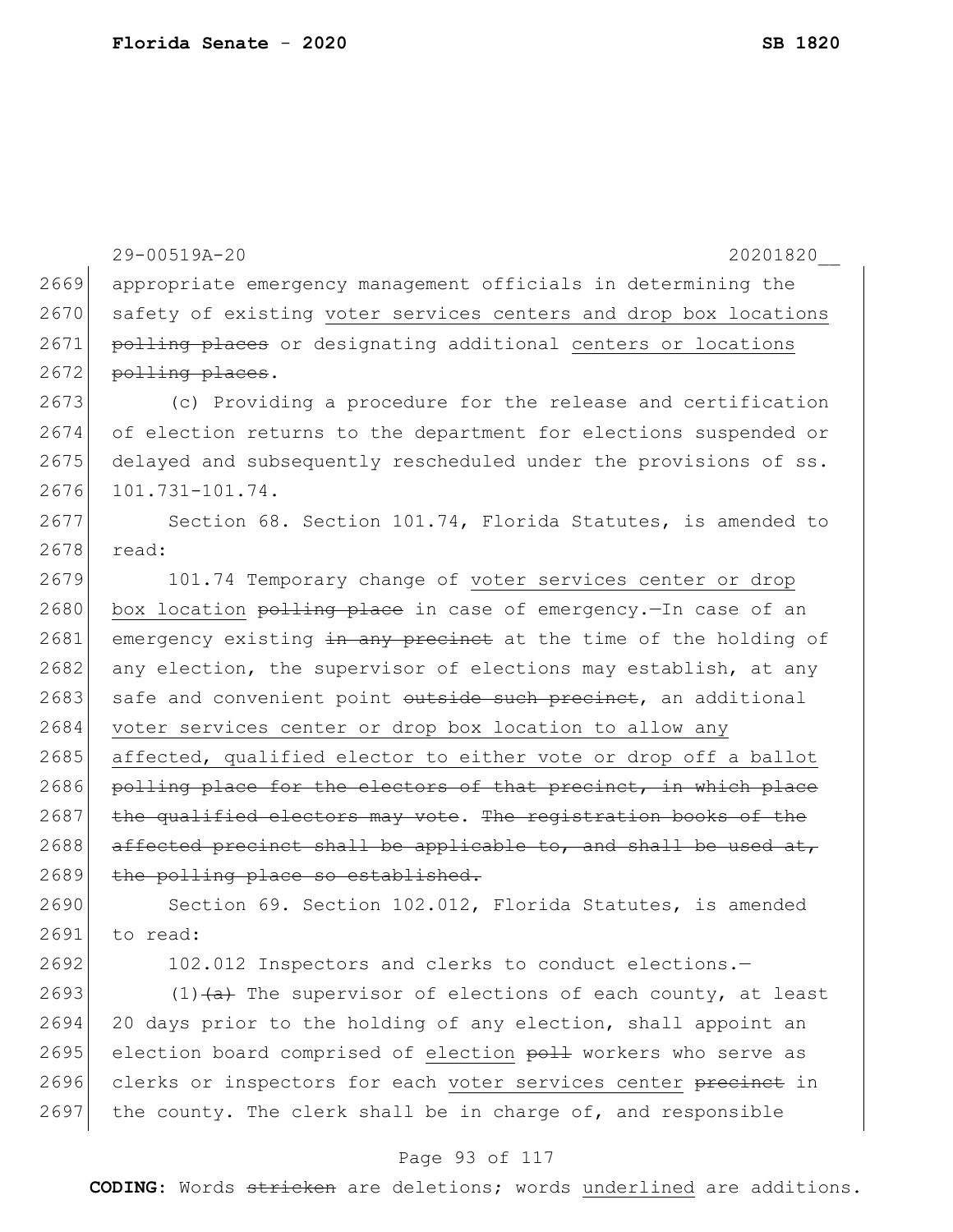29-00519A-20 20201820\_\_

2698 for, seeing that the election board carries out its duties and 2699 responsibilities. Each inspector and each clerk shall take and 2700 subscribe to an oath or affirmation, which shall be written or 2701 printed, to the effect that he or she will perform the duties of 2702 inspector or clerk of election, respectively, according to law 2703 and will endeavor to prevent all fraud, deceit, or abuse in 2704 conducting the election. The oath may be taken before an officer 2705 authorized to administer oaths or before any of the persons who 2706 are to act as inspectors, one of them to swear the others, and 2707 one of the others sworn thus, in turn, to administer the oath to 2708 the one who has not been sworn. The oaths shall be returned with 2709 the poll list and the returns of the election to the supervisor. 2710 In all questions that may arise before the members of an 2711 election board, the decision of a majority of them shall decide 2712 the question. The supervisor of elections of each county shall 2713 be responsible for the attendance and diligent performance of 2714 his or her duties by each clerk and inspector.

2715  $\left\{\n \begin{array}{ccc}\n \text{+b} & \text{If two or more precinets share the same building and}\n \end{array}\n \right\}$ 2716 voting place, the supervisor of elections may appoint one 2717 election board for the collocated precincts. The supervisor 2718 shall provide that a sufficient number of poll workers are 2719 appointed to adequately handle the processing of the voters in 2720 the collocated precincts.

2721 (2) Each member of the election board shall be able to read 2722 and write the English language and shall be a registered 2723 qualified elector of the county in which the member is appointed 2724 or a person who has preregistered to vote, pursuant to s. 2725 97.041(1)(b), in the county in which the member is appointed. No 2726 election board shall be composed solely of members of one

#### Page 94 of 117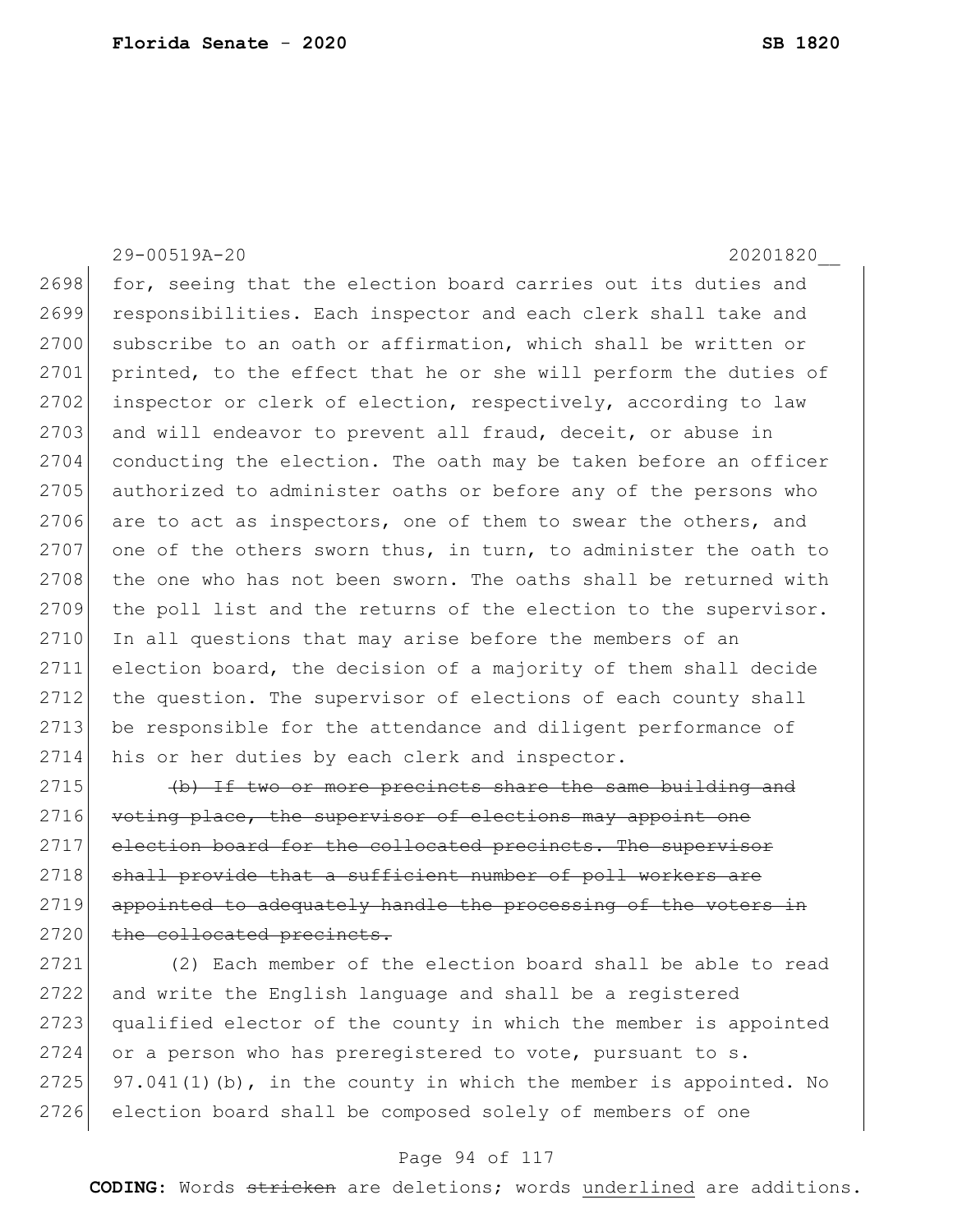```
29-00519A-20 20201820__
2727 political party; however, in any primary in which only one party
2728 has candidates appearing on the ballot, all clerks and
2729 inspectors may be of that party. Any person whose name appears 
2730 as an opposed candidate for any office is shall not be eligible
2731 to serve on an election board.
2732 (3) The supervisor shall furnish inspectors of election for 
2733 each voter services center precinct with the list of registered
2734 voters for that county precinct. The supervisor shall also
2735 furnish to the inspectors of election at the polling place at
2736 each precinct in the supervisor's county a sufficient number of
2737 forms and blanks for use on election day.
2738 (4) The election board of each precinct shall attend
2739 polling place by 6 a.m. of the day of the election and shall
2740 arrange the furniture, stationery, and voting equipment. The
2741 election board shall conduct the voting, beginning and closing
2742 at the time set forth in s. 100.011.
2743 Section 70. Section 102.014, Florida Statutes, is amended
2744 to read:
2745 102.014 Election Poll worker recruitment and training.-
2746 (1) The supervisor of elections shall conduct training for 
2747 inspectors, clerks, and deputy sheriffs prior to each primary, 
2748 general, and special election for the purpose of instructing
2749 such persons in their duties and responsibilities as election
2750 officials. The division \theta Elections shall develop a statewide
2751 uniform training curriculum for election poll workers, and each
2752 supervisor shall use such curriculum in training election poll
2753 workers. A certificate may be issued by the supervisor of
2754 elections to each person completing such training. No person
```
#### Page 95 of 117

2755 shall serve as an inspector, clerk, or deputy sheriff for an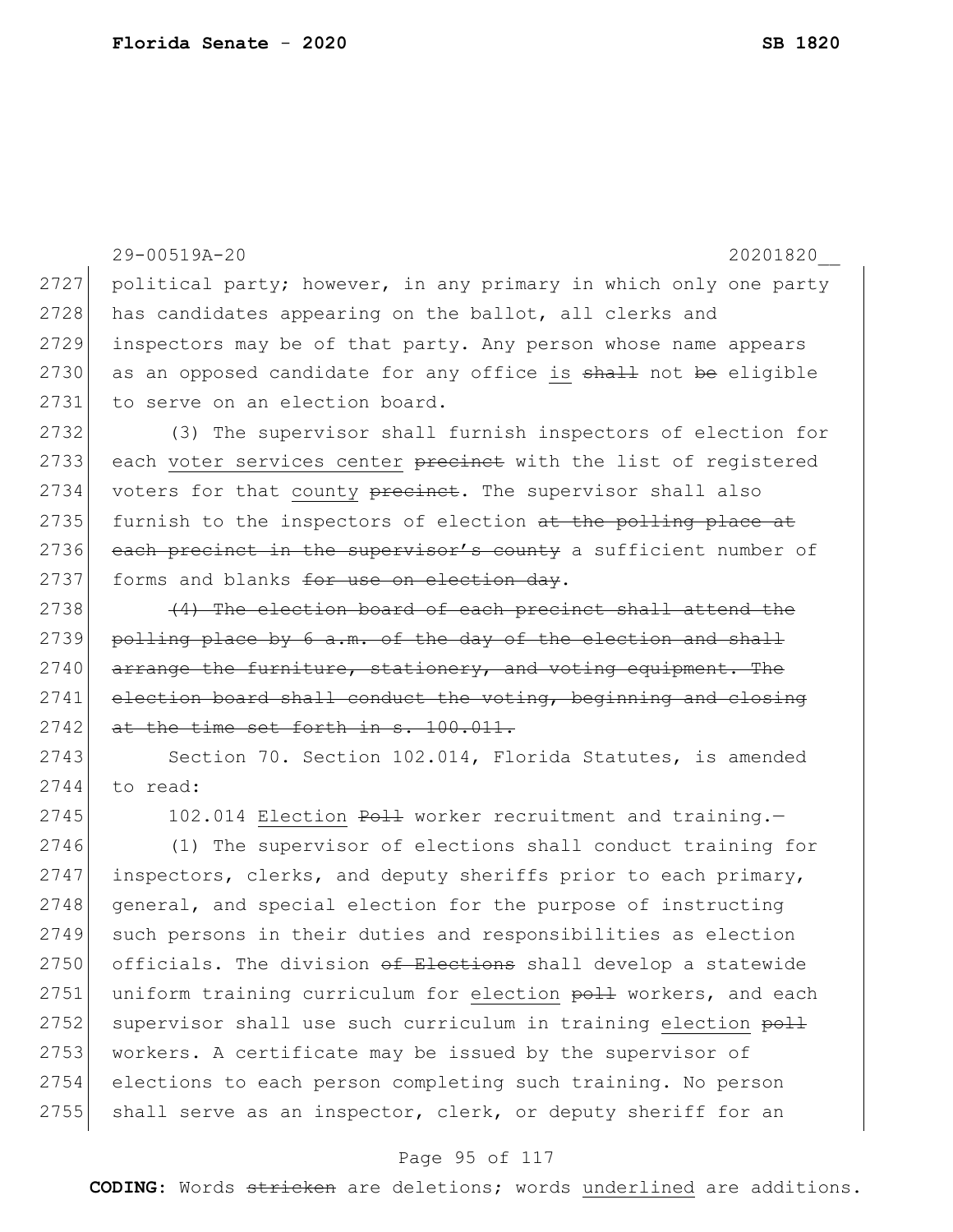### 29-00519A-20 20201820\_\_

2756 election unless such person has completed the training as 2757 required. A clerk may not work in an election at the polls 2758 unless he or she demonstrates a working knowledge of the laws 2759 and procedures relating to voter registration, voting system 2760 operation, balloting and voter services center polling place 2761 procedures, and problem-solving and conflict-resolution skills.

2762 (2) A person who has attended previous training conducted 2763 within 2 years before the election may be appointed by the 2764 supervisor to fill a vacancy on an election board. If no person 2765 with prior training is available to fill such vacancy, the 2766 supervisor of elections may fill such vacancy in accordance with 2767 the provisions of subsection (3) from among persons who have not 2768 received the training required by this section.

2769 (3) In the case of absence or refusal to act on the part of 2770 any inspector or clerk, the supervisor shall appoint a 2771 replacement who meets the qualifications prescribed in s.  $2772$  102.012(2). The inspector or clerk so appointed shall be a 2773 member of the same political party as the clerk or inspector 2774 whom he or she replaces.

2775 (4) Each supervisor of elections is shall be responsible  $2776$  for training inspectors and clerks, subject to the following 2777 | minimum requirements:

 $2778$  (a) No clerk shall be entitled to work in an election  $a\pm$ 2779  $\overline{the$  polls unless he or she has had a minimum of 3 hours of 2780 training prior to each election.

2781 (b) No inspector shall work in an election at the polls 2782 unless he or she has had a minimum of 2 hours of training prior 2783 to each election.

2784 (5) The department of State shall create a uniform voter

### Page 96 of 117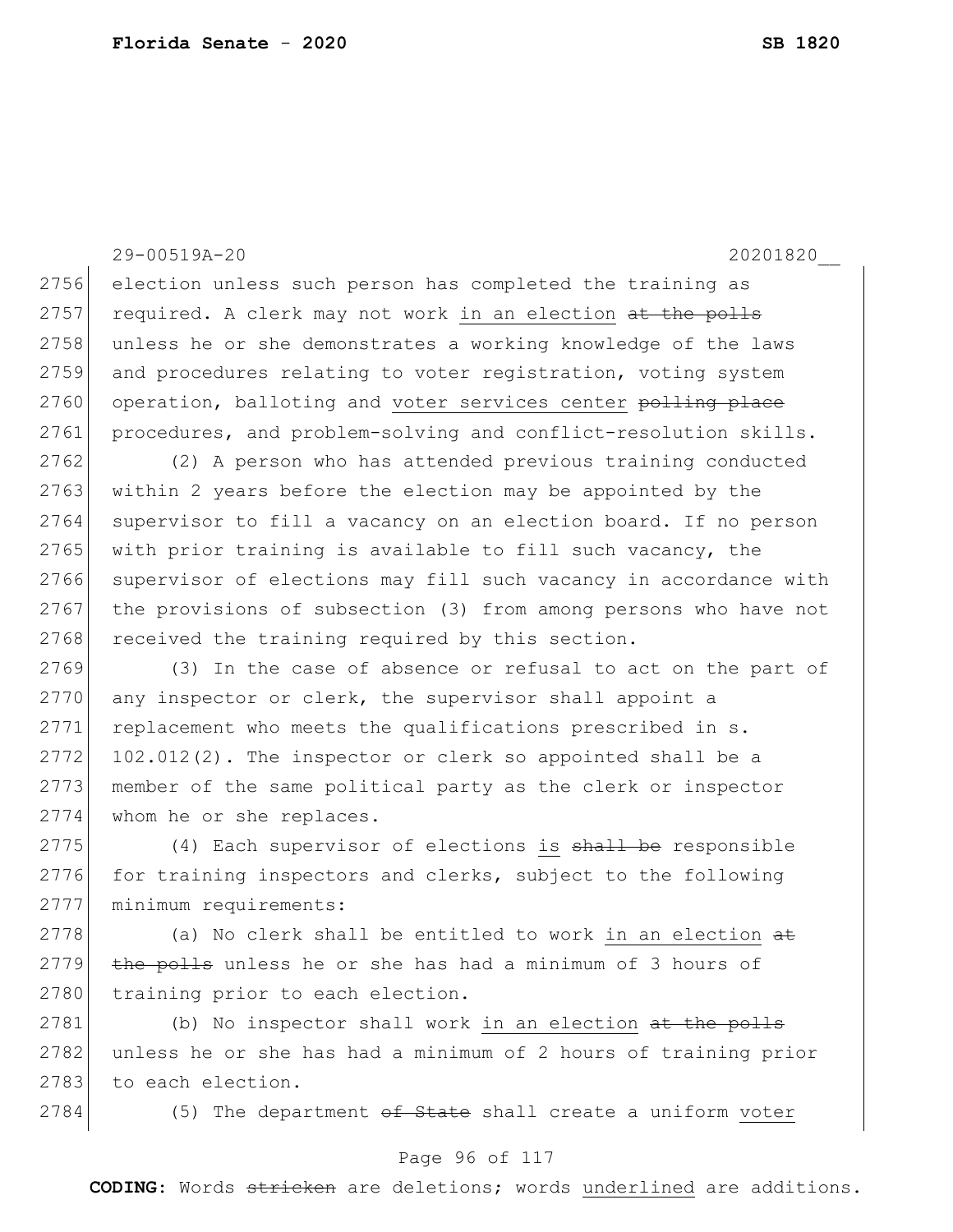|      | 29-00519A-20<br>20201820                                         |
|------|------------------------------------------------------------------|
| 2785 | services center polling place procedures manual and adopt the    |
| 2786 | manual by rule. Each supervisor of elections shall ensure that   |
| 2787 | the manual is available in hard copy or electronic form in every |
| 2788 | voter services center polling place. The manual shall guide      |
| 2789 | inspectors, clerks, and deputy sheriffs in the proper            |
| 2790 | implementation of election procedures and laws. The manual shall |
| 2791 | be indexed by subject, and written in plain, clear, unambiguous  |
| 2792 | language. The manual shall provide specific examples of common   |
| 2793 | problems encountered at centers the polls and detail specific    |
| 2794 | procedures for resolving those problems. The manual shall        |
| 2795 | include, without limitation:                                     |
| 2796 | (a) Regulations governing solicitation by individuals and        |
| 2797 | groups at the voter services center polling place;               |
| 2798 | (b) Procedures to be followed with respect to voters whose       |
| 2799 | names are not in the registration books on the precinct          |
| 2800 | register;                                                        |
| 2801 | (c) Proper operation of the voting system;                       |
| 2802 | Ballot handling procedures;<br>(d)                               |
| 2803 | Procedures governing spoiled ballots;<br>(e)                     |
| 2804 | (f) Procedures to be followed after voting hours end the         |
| 2805 | polls close;                                                     |
| 2806 | (g) Rights of voters at the polls;                               |
| 2807 | (h)<br>Procedures for handling emergency situations;             |
| 2808 | Procedures for dealing with irate voters;<br>(i)                 |
| 2809 | The handling and processing of provisional ballots; and<br>(j)   |
| 2810 | Security procedures.<br>(k)                                      |
| 2811 |                                                                  |
| 2812 | The department of State shall revise the manual as necessary to  |
| 2813 | address new procedures in law or problems encountered by voters  |

# Page 97 of 117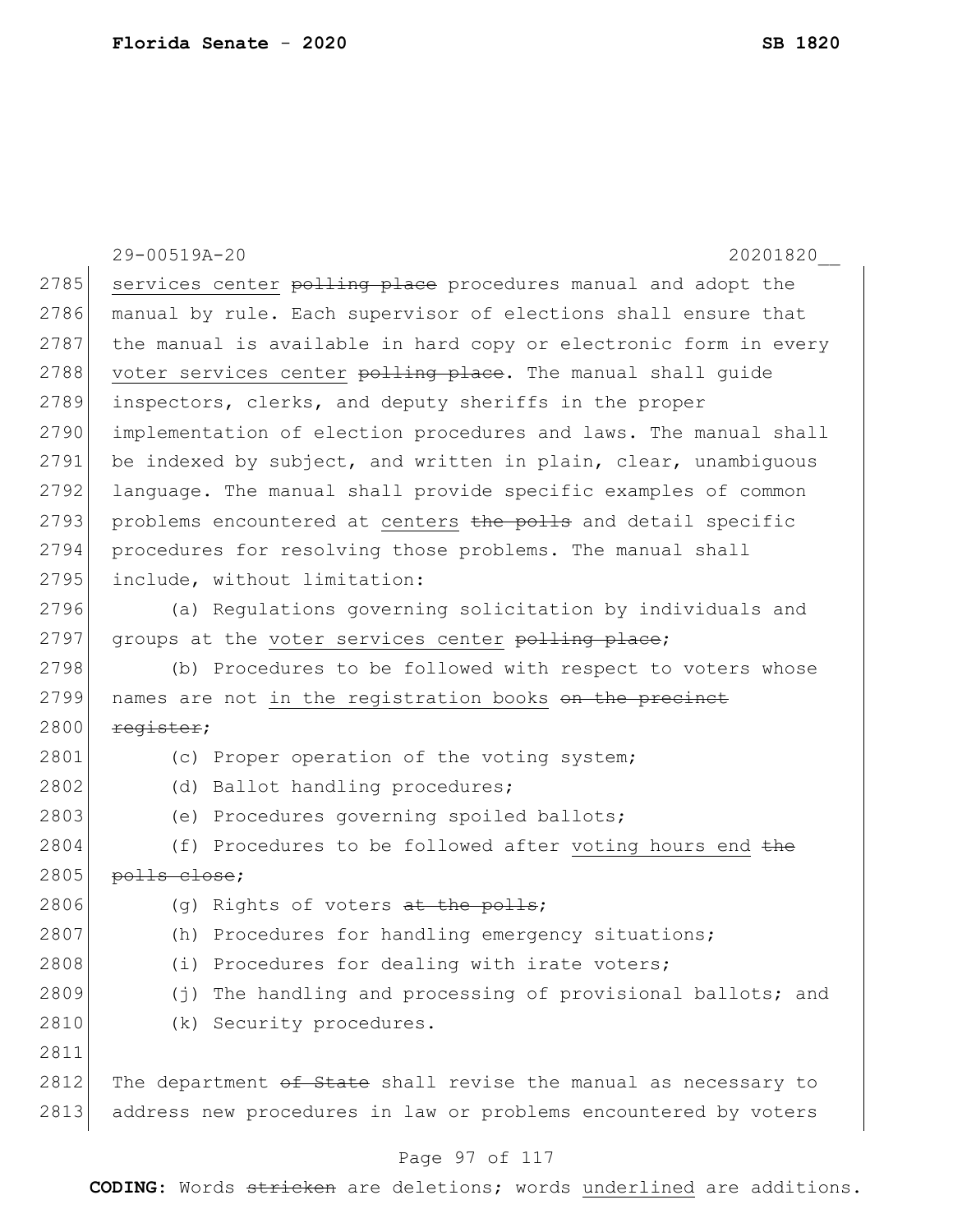29-00519A-20 20201820\_\_

 $2814$  and election  $p$ oll workers at the precincts.

2815 (6) Supervisors of elections shall work with the business 2816 and local community to develop public-private programs to ensure 2817 the recruitment of skilled inspectors and clerks.

2818  $(7)$  The department <del>of State</del> shall develop a mandatory, 2819 statewide, and uniform program for training election  $p_0$ . 2820 workers on issues of etiquette and sensitivity with respect to 2821 voters having a disability. The program must be conducted 2822 locally by each supervisor of elections, and each election  $p_0$ 2823 worker must complete the program before working during the 2824 current election cycle. The supervisor of elections shall 2825 contract with a recognized disability-related organization, such 2826 as a center for independent living, family network on 2827 disabilities, deaf service bureau, or other such organization, 2828 to develop and assist with training the trainers in the 2829 disability sensitivity programs. The program must include actual 2830 demonstrations of obstacles confronted by disabled persons 2831 during the voting process, including obtaining access to the 2832 voter services center polling place, traveling through the 2833 polling area, and using the voting system.

2834 Section 71. Subsection (2) of section 102.021, Florida 2835 Statutes, is amended to read:

2836 102.021 Compensation of inspectors, clerks, and deputy  $2837$  sheriffs.

2838 (2) Inspectors and clerks of election and deputy sheriffs 2839 serving at voter services centers or secure drop box locations 2840 the precincts may receive compensation and travel expenses, as 2841 provided in s. 112.061, for attending the election  $p=$  worker 2842 training required by s. 102.014.

#### Page 98 of 117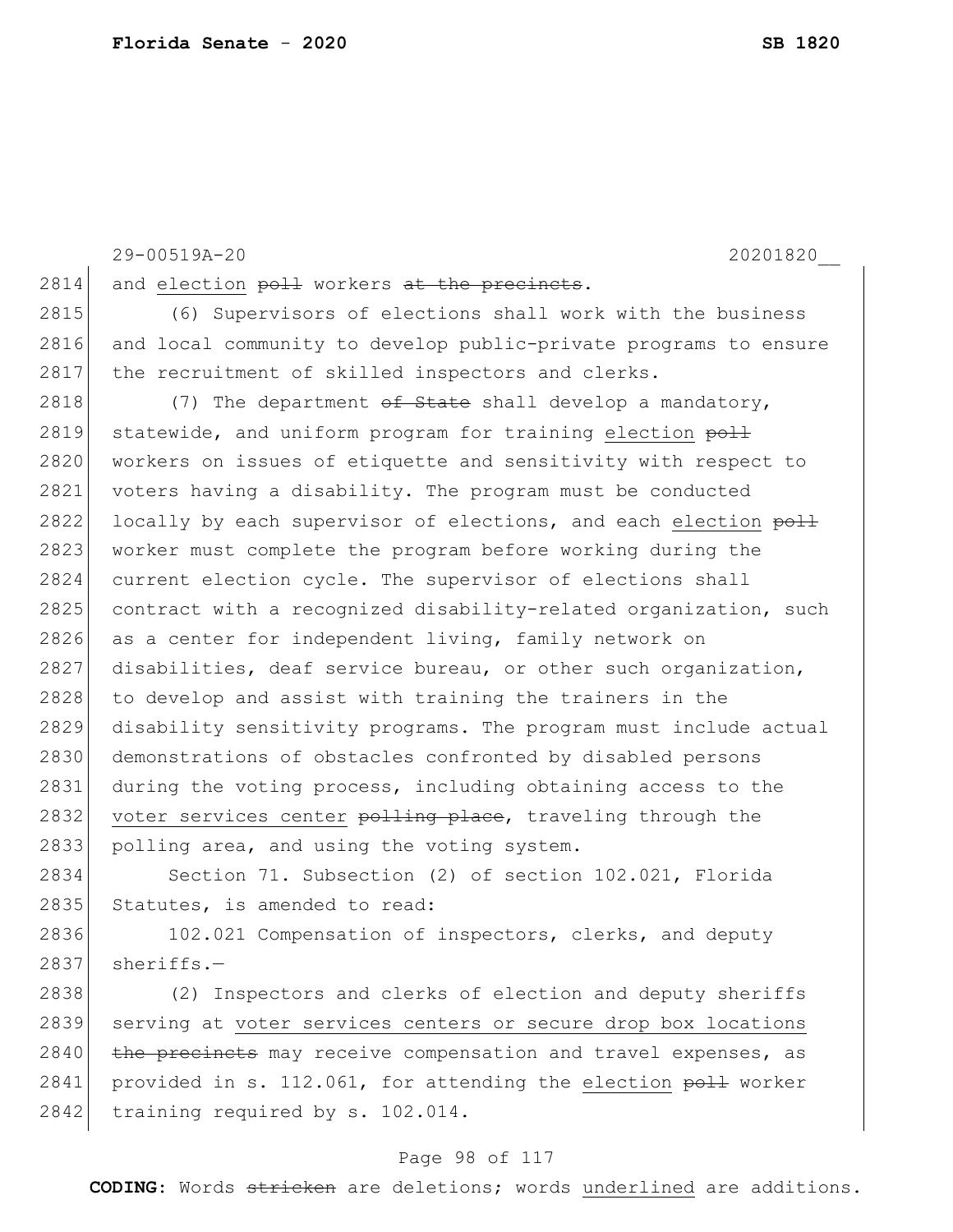|      | 29-00519A-20<br>20201820                                        |
|------|-----------------------------------------------------------------|
| 2843 | Section 72. Section 102.031, Florida Statutes, is amended       |
| 2844 | to read:                                                        |
| 2845 | 102.031 Maintenance of good order at polls; authorities;        |
| 2846 | persons allowed in polling rooms and early voting areas;        |
| 2847 | unlawful solicitation of voters.-                               |
| 2848 | (1) Each election board shall possess full authority to         |
| 2849 | maintain order at the polls and enforce obedience to its lawful |
| 2850 | commands during an election and the canvass of the votes.       |
| 2851 | (2) The sheriff shall deputize a deputy sheriff for each        |
| 2852 | voter services center polling place and each early voting site  |
| 2853 | who shall be present during the time the center polls or early  |
| 2854 | voting sites are open and until the election is completed, who  |
| 2855 | shall be subject to all lawful commands of the clerk or         |
| 2856 | inspectors, and who shall maintain good order. The deputy may   |
| 2857 | summon assistance from among bystanders to aid him or her when  |
| 2858 | necessary to maintain peace and order at the center polls or    |
| 2859 | early voting sites.                                             |
| 2860 | (3) (a) No person may enter any polling room or polling         |
| 2861 | place where the polling place is also a polling room, or any    |
| 2862 | early voting area during voting hours except the following:     |
| 2863 | 1. Official poll watchers;                                      |
| 2864 | 2. Inspectors;                                                  |
| 2865 | 3. Election clerks;                                             |
| 2866 | 4. The supervisor of elections or his or her deputy;            |
| 2867 | 5. Persons there to vote, persons in the care of a voter,       |
| 2868 | or persons caring for such voter;                               |
| 2869 | 6. Law enforcement officers or emergency service personnel      |
| 2870 | there with permission of the clerk or a majority of the         |
| 2871 | inspectors; or                                                  |
|      |                                                                 |

# Page 99 of 117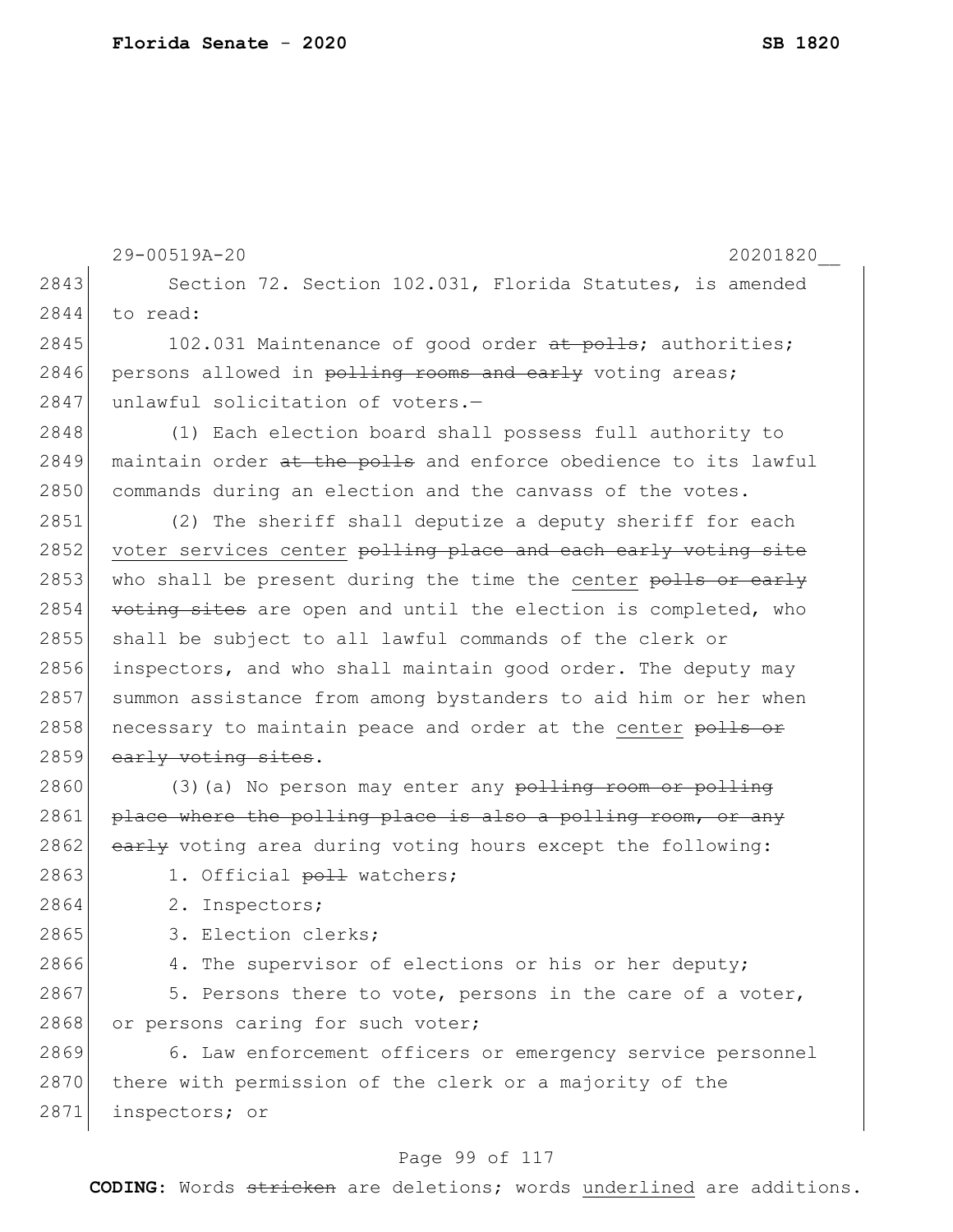```
29-00519A-20 20201820__
2872 7. A person, whether or not a registered voter, who is
2873 assisting with or participating in a simulated election for
2874 minors, as approved by the supervisor of elections.
2875 (b) The restriction in this subsection does not apply where 
2876 the voting area \frac{1+i}{2} room is in an area commonly traversed by
2877 the public in order to gain access to businesses or homes or in 
2878 an area traditionally utilized as a public area for discussion.
2879 (4) (a) No person, political committee, or other group or
2880 organization may solicit voters inside the voter services center
2881 polling place or within 150 feet of a secure drop box location
2882 or the entrance to any voter services center polling place, a
2883 polling room where the polling place is also a polling room, an
2884 early voting site, or an office of the supervisor where vote-by-
2885 mail ballots are requested and printed on demand for the
2886 convenience of electors who appear in person to request them.
2887 Before the opening of a voter services center or secure drop box
2888 location the polling place or early voting site, the clerk or
2889 supervisor shall designate the no-solicitation zone and mark the
2890 boundaries.
2891 (b) For the purpose of this subsection, the terms "solicit" 
2892 or "solicitation" shall include, but not be limited to, seeking
2893 or attempting to seek any vote, fact, opinion, or contribution;
2894 distributing or attempting to distribute any political or 
2895 campaign material, leaflet, or handout; conducting a poll except
```
2897 signature on any petition; and selling or attempting to sell any 2898 item. The terms "solicit" or "solicitation" may not be construed 2899 to prohibit exit polling.

2896 as specified in this paragraph; seeking or attempting to seek a

2900 (c) Each supervisor of elections shall inform the clerk of

#### Page 100 of 117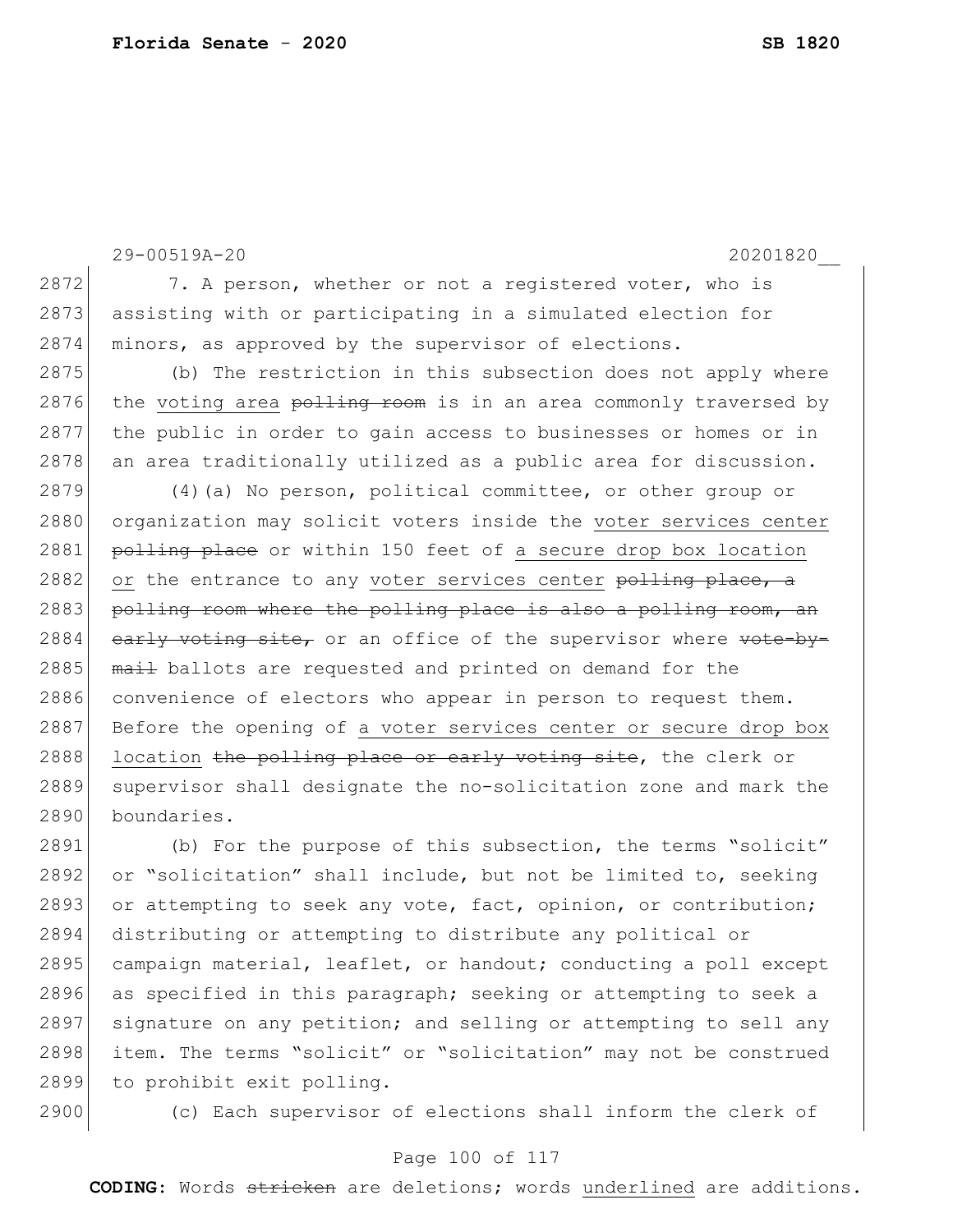|      | 29-00519A-20<br>20201820                                         |
|------|------------------------------------------------------------------|
| 2901 | the area within which soliciting is unlawful, based on the       |
| 2902 | particular characteristics of that site polling place. The       |
| 2903 | supervisor or the clerk may take any reasonable action necessary |
| 2904 | to ensure order at the polling places, including, but not        |
| 2905 | limited to, having disruptive and unruly persons removed by law  |
| 2906 | enforcement officers from the voting area polling room or place  |
| 2907 | or from the 150-foot no-solicitation zone surrounding the        |
| 2908 | polling place.                                                   |
| 2909 | (d) Except as provided in paragraph (a), the supervisor may      |
| 2910 | not designate a no-solicitation zone or otherwise restrict       |
| 2911 | access to any person, political committee, candidate, or other   |
| 2912 | group or organization for the purposes of soliciting voters.     |
| 2913 | This paragraph applies to any public or private property used as |
| 2914 | a voter services center or any other site used for conducting an |
|      |                                                                  |
| 2915 | election polling place or early voting site.                     |
| 2916 | (e) The owner, operator, or lessee of the property on which      |
| 2917 | a voter services center or secure drop box location polling      |
| 2918 | place or an early voting site is located, or an agent or         |
| 2919 | employee thereof, may not prohibit the solicitation of voters    |
| 2920 | outside of the no-solicitation zone during polling hours of      |
| 2921 | operation.                                                       |
| 2922 | (5) No photography is permitted in the voter services            |
| 2923 | center polling room or early voting area, except an elector may  |
| 2924 | photograph his or her own ballot.                                |
| 2925 | Section 73. Section 102.101, Florida Statutes, is amended        |
| 2926 | to read:                                                         |
| 2927 | 102.101 Sheriff and other officers not allowed in voter          |
| 2928 | services center polling place. No sheriff, deputy sheriff,       |

# Page 101 of 117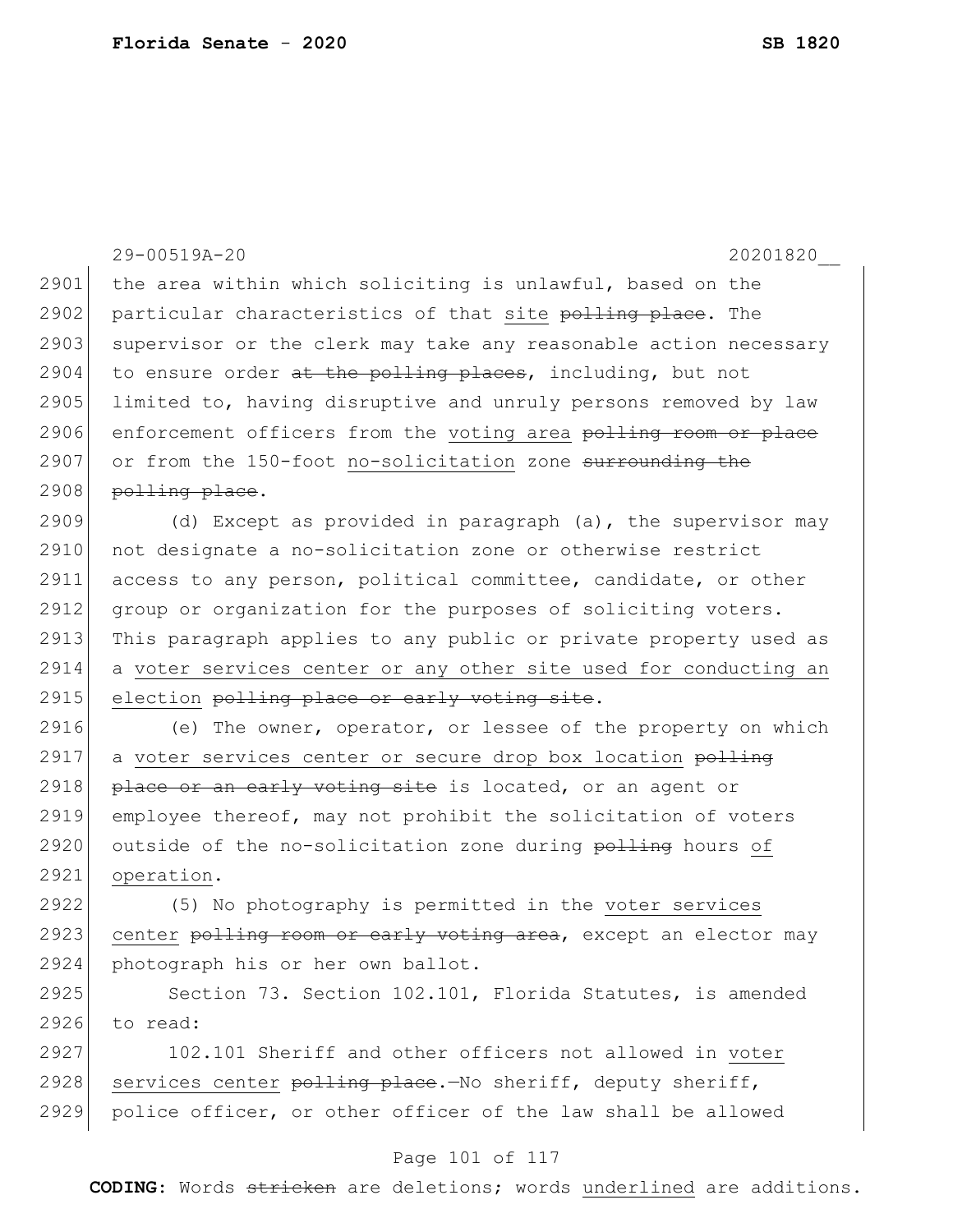|      | 20201820<br>29-00519A-20                                                   |
|------|----------------------------------------------------------------------------|
| 2930 | within the voter services center polling place without                     |
| 2931 | permission from the clerk or a majority of the inspectors,                 |
| 2932 | except to cast his or her ballot. Upon the failure of any of               |
| 2933 | said officers to comply with this provision, the clerk or the              |
| 2934 | inspectors or any one of them shall make an affidavit against              |
| 2935 | such officer for his or her arrest.                                        |
| 2936 | Section 74. Present subsections (5) through (11) of section                |
| 2937 | 102.141, Florida Statutes, are renumbered as subsections (4)               |
| 2938 | through $(10)$ , respectively, and subsections $(2)$ , $(3)$ , and $(4)$   |
| 2939 | and paragraph (a) of present subsection (10) of that section are           |
| 2940 | amended, to read:                                                          |
| 2941 | 102.141 County canvassing board; duties.-                                  |
| 2942 | (2) (a) The county canvassing board shall meet in a building               |
| 2943 | accessible to the public in the county where the election                  |
| 2944 | occurred at a time and place to be designated by the supervisor            |
| 2945 | to publicly canvass the absent electors' ballots as provided for           |
| 2946 | in s. 101.0091 <del>s. 101.68</del> and provisional ballots as provided by |
| 2947 | ss. 101.048, 101.049, and 101.6925. Provisional ballots cast               |
| 2948 | pursuant to s. 101.049 shall be canvassed in a manner that votes           |
| 2949 | for candidates and issues on those ballots can be segregated               |
| 2950 | from other votes. As soon as mail the absent electors' ballots             |
| 2951 | and the provisional ballots are canvassed, the board shall                 |
| 2952 | proceed to publicly canvass the vote given each candidate,                 |
| 2953 | nominee, constitutional amendment, or other measure submitted to           |
| 2954 | the electorate of the county, as shown by the returns then on              |
| 2955 | file in the office of the supervisor.                                      |
| 2956 | (b) Public notice of the time and place at which the county                |

2957 canvassing board shall meet to canvass the absent electors' ballots and provisional ballots must be given at least 48 hours

### Page 102 of 117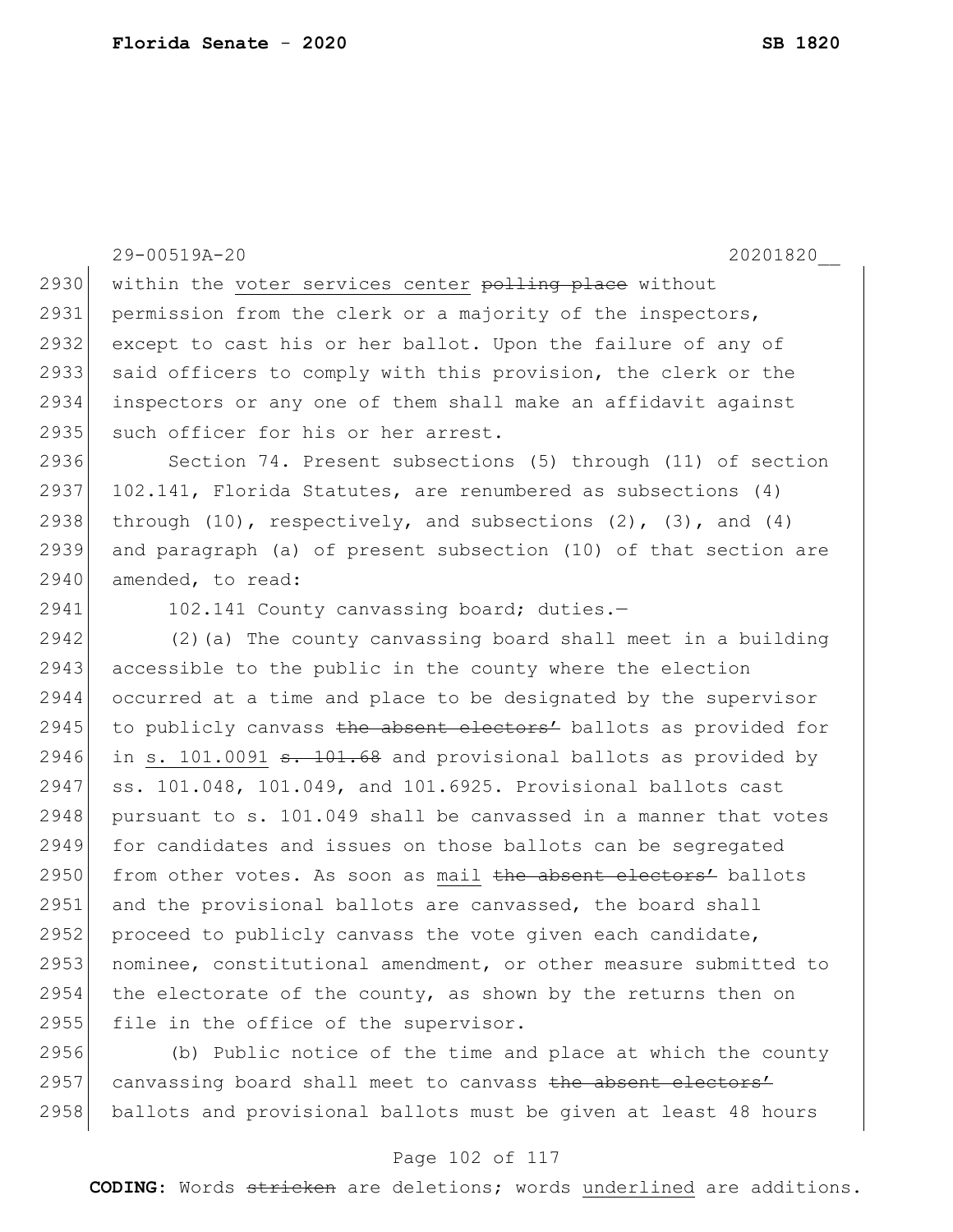29-00519A-20 20201820\_\_ 2959 prior thereto by publication on the supervisor's website and 2960 published in one or more newspapers of general circulation in 2961 the county or, if there is no newspaper of general circulation  $2962$  in the county, by posting such notice in at least four 2963 conspicuous places in the county. The time given in the notice 2964 as to the convening of the meeting of the county canvassing 2965 board must be specific and may not be a time period during which 2966 the board may meet.

2967 (c) If the county canvassing board suspends or recesses a 2968 meeting publicly noticed pursuant to paragraph (b) for a period 2969 lasting more than 60 minutes, the board must post on the 2970 supervisor's website the anticipated time at which the board 2971 expects to reconvene. If the county canvassing board does not 2972 reconvene at the specified time, the board must provide at least 2973 2 hours' notice, which must be posted on the supervisor's 2974 website, before reconvening.

2975 (d) During any meeting of the county canvassing board, a 2976 physical notice must be placed in a conspicuous area near the 2977 public entrance to the building in which the meeting is taking 2978 place. The physical notice must include the names of the 2979 individuals officially serving as the county canvassing board, 2980 the names of any alternate members, the time of the meeting, and 2981 a brief statement as to the anticipated activities of the county 2982 canvassing board.

 $2983$  (3) The canvass, except the canvass of absent electors' 2984 returns and the canvass of provisional ballots, shall be made 2985 from the returns and certificates of the inspectors as signed 2986 and filed by them with the supervisor, and the county canvassing  $2987$  board shall not change the number of votes cast for a candidate,

#### Page 103 of 117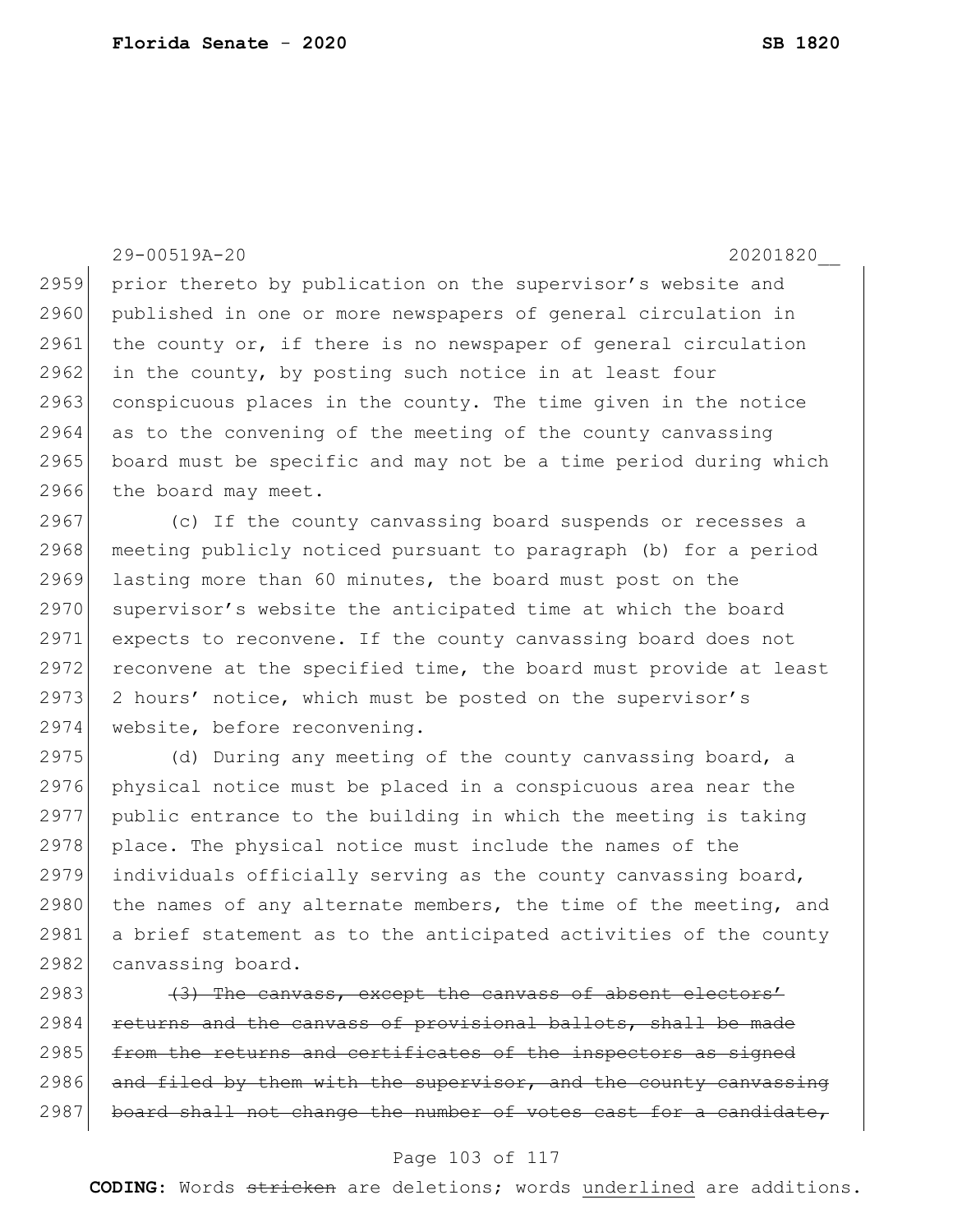29-00519A-20 20201820\_\_ 2988 nominee, constitutional amendment, or other measure submitted to  $2989$  the electorate of the county, respectively, in any polling  $2990$  place, as shown by the returns. All returns shall be made to the 2991 board on or before 2  $a.m.$  of the day following any primary, 2992 general, or other election. If the returns from any precinct are  $2993$  missing, if there are any omissions on the returns from any 2994 precinct, or if there is an obvious error on any such returns, 2995 the canvassing board shall order a retabulation of the returns 2996 from such precinct. Before canvassing such returns, the 2997 canvassing board shall examine the tabulation of the ballots 2998 cast in such precinct and determine whether the returns 2999 correctly reflect the votes cast. If there is a discrepancy 3000 between the returns and the tabulation of the ballots cast, the 3001 tabulation of the ballots cast shall be presumed correct and  $3002$  such votes shall be canvassed accordingly. 3003 (3)(a) $(4)$   $(a)$  The supervisor of elections shall upload into

 $3004$  the county's election management system by 7 p.m. on the day 3005 before the election the results of all  $\frac{1}{2}$  voting and vote-by-3006 mail ballots that have been canvassed and tabulated through the 3007 2nd day before the election  $by$  the end of the early voting 3008 period. Pursuant to ss. 101.0091(2) and 101.5614(8), 101.657, 3009 and  $101.68(2)$ , the tabulation of votes cast or the results of 3010 such uploads may not be made public before 7 p.m. the close of 3011 the polls on election day.

3012 (b) The canvassing board shall report all early voting and 3013 all tabulated vote-by-mail results to the Department of State  $3014$  within 30 minutes after 7 p.m. on election day the polls close. 3015 Thereafter, the canvassing board shall report, with the 3016 exception of provisional ballot results, updated precinct

#### Page 104 of 117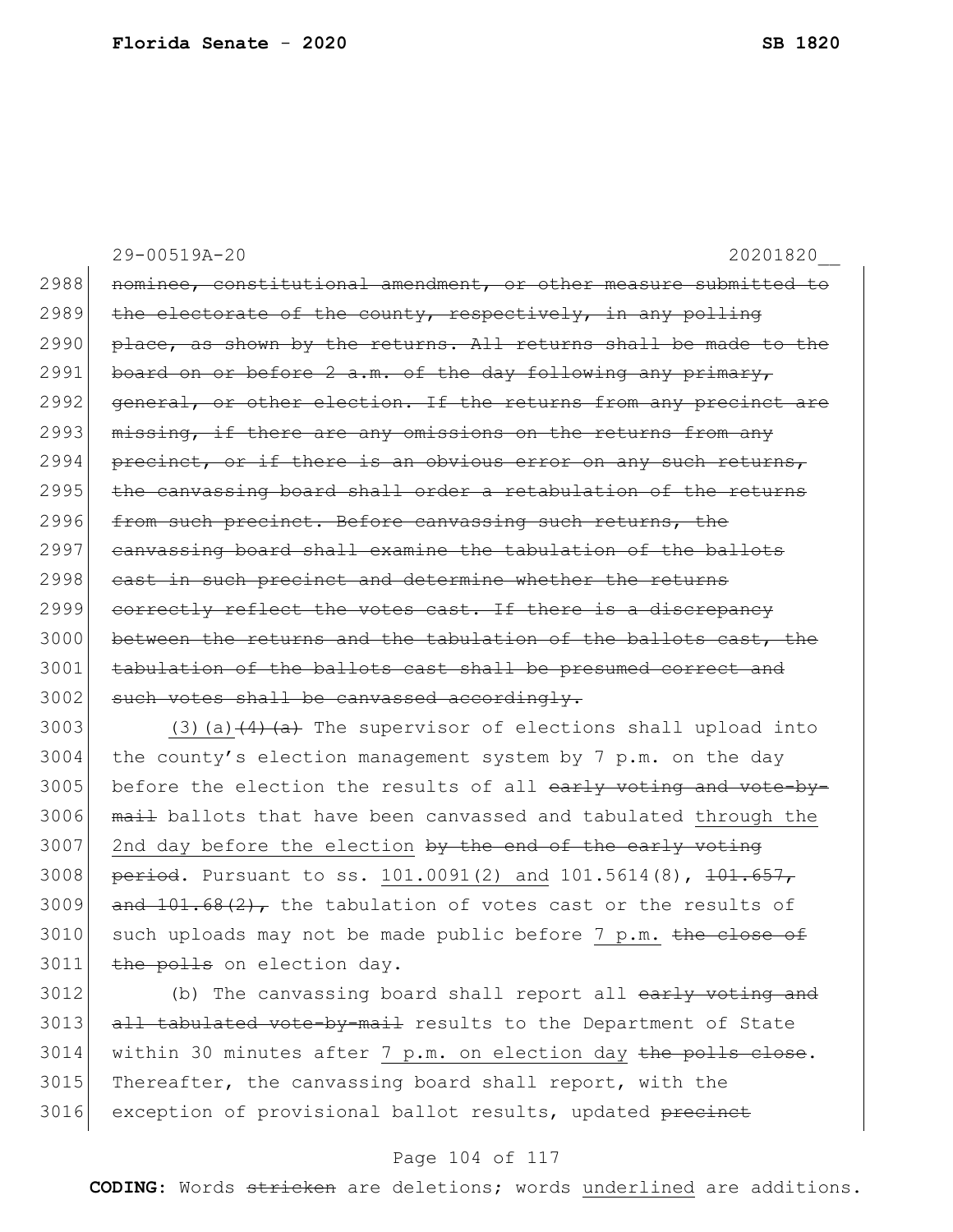29-00519A-20 20201820\_\_ 3017 election results to the department at least every 45 minutes 3018 until all results are completely reported. The supervisor of 3019 elections shall notify the department immediately of any 3020 circumstances that do not permit periodic updates as required. 3021 Results shall be submitted in a format prescribed by the 3022 department. 3023 (9)(a) $(10)(a)$  a) At the same time that the official results of  $3024$  an election are certified to the department of State, the county 3025 canvassing board shall file a report with the division  $\theta$ 3026 Elections on the conduct of the election. The report must 3027 describe: 3028 1. All equipment or software malfunctions at the precinct  $3029$  <del>level,</del> at a counting location, or within computer and 3030 telecommunications networks supporting a county location, and 3031 the steps that were taken to address the malfunctions; 3032 2. All election definition errors that were discovered 3033 after the logic and accuracy test, and the steps that were taken 3034 to address the errors; 3035 3. All ballot printing errors or ballot supply problems, 3036 and the steps that were taken to address the errors or problems; 3037 4. All staffing shortages or procedural violations by 3038 employees or precinct workers which were addressed by the 3039 supervisor of elections or the county canvassing board during 3040 the conduct of the election, and the steps that were taken to 3041 correct such issues;

3042 5. All instances where needs for staffing or equipment were 3043 insufficient to meet the needs of the voters; and

3044 6. Any additional information regarding material issues or 3045 problems associated with the conduct of the election.

### Page 105 of 117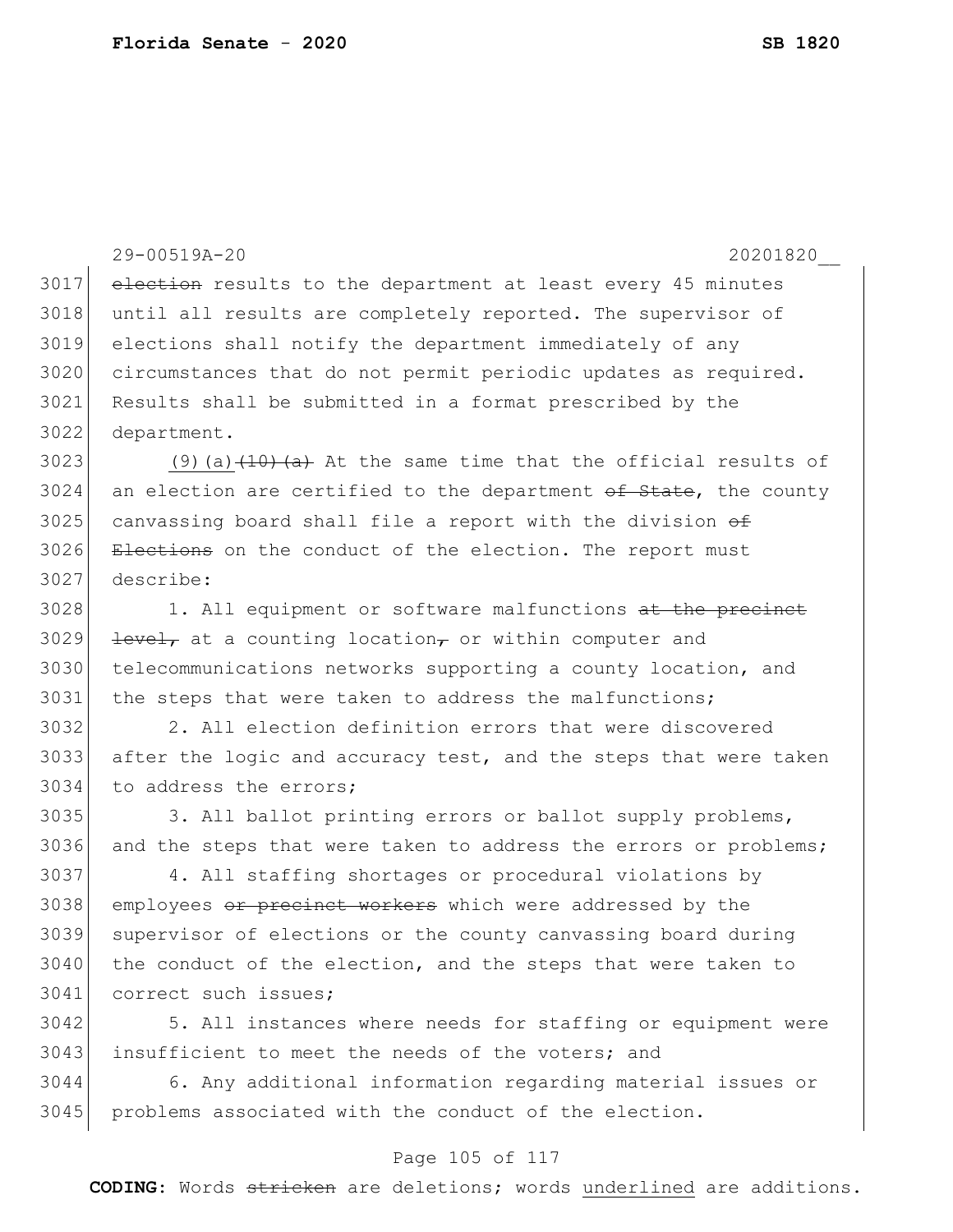29-00519A-20 20201820\_\_ 3046 Section 75. Paragraph (b) of subsection (5) of section 3047 102.166, Florida Statutes, is amended to read: 3048 102.166 Manual recounts of overvotes and undervotes. -3049 (5) Procedures for a manual recount are as follows: 3050 (b) Each duplicate ballot prepared pursuant to s. 3051 101.5614(4) or s. 102.141(6) must <del>s. 102.141(7) shall</del> be 3052 compared with the original ballot to ensure the correctness of 3053 the duplicate. 3054 Section 76. Subsection (8) of section 102.168, Florida 3055 Statutes, is amended to read: 3056 102.168 Contest of election.— 3057 (8) In any contest that requires a review of the canvassing 3058 board's decision on the legality of a mail or provisional  $\theta$ 3059 vote-by-mail ballot pursuant to s. 101.0091 or s. 101.048 or s.  $3060$  101.68 based upon a comparison of the signature of the elector 3061 in the registration records with the signature on the 3062 provisional or vote-by-mail voter's certificate or the 3063 provisional or vote-by-mail cure affidavit, the circuit court 3064 may not review or consider any evidence other than the signature 3065 of the elector in the registration records, the signature on the 3066 respective voter's certificate or cure affidavit, and any 3067 supporting identification that the elector submitted with the 3068 cure affidavit. The court's review of such issue shall be to 3069 determine only if the canvassing board abused its discretion in 3070 making its decision. 3071 Section 77. Section 104.047, Florida Statutes, is amended  $3072$  to read: 3073 104.047 Vote-by-mail Ballots and voting; violations.

3074 (1) Except as provided in s.  $101.014(3)$   $\overline{s}$ .  $101.62$  or s.

#### Page 106 of 117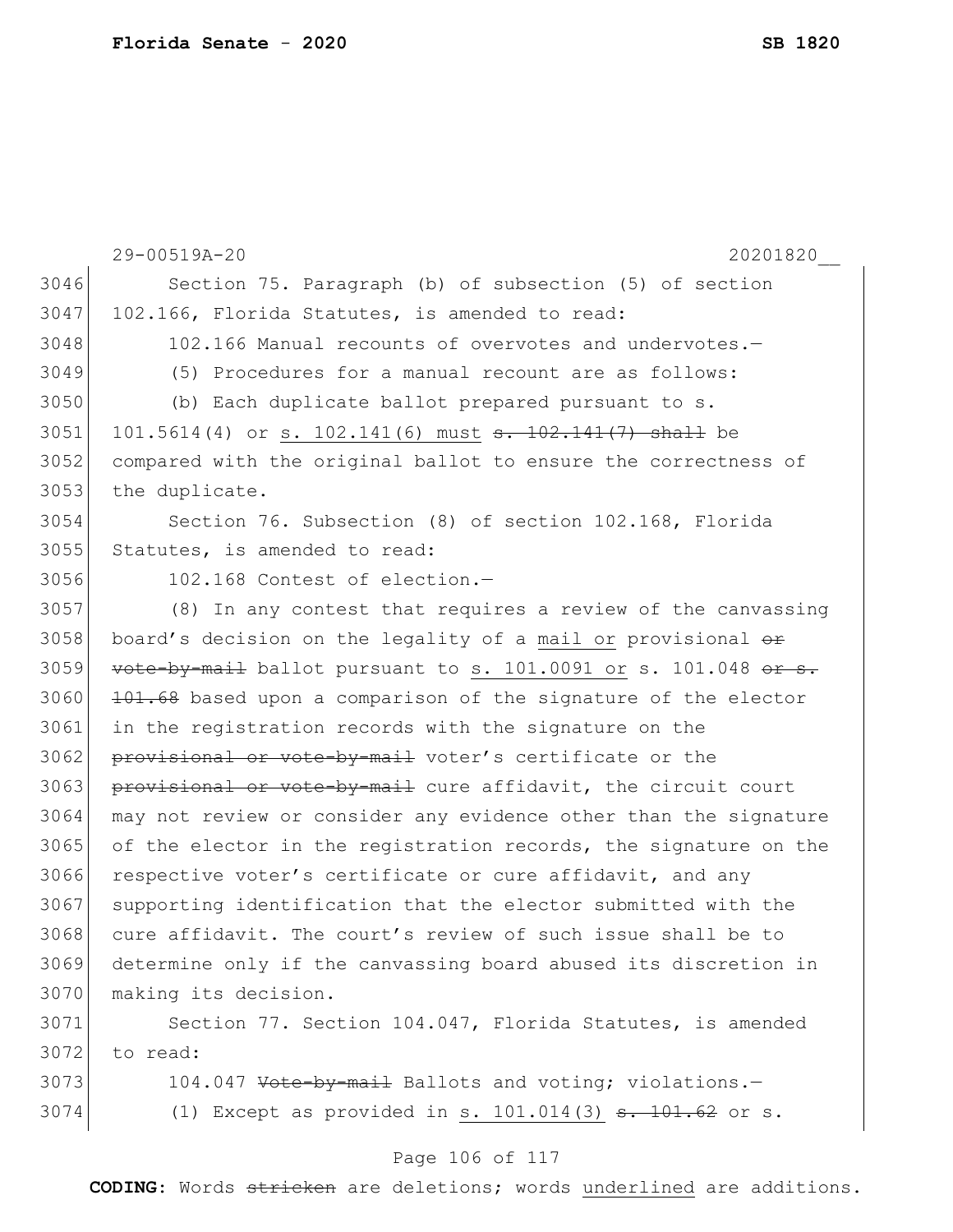29-00519A-20 20201820\_\_ 3075 101.655, any person who requests a  $v$ ote-by-mail ballot on behalf 3076 of an elector commits is quilty of a felony of the third degree, 3077 punishable as provided in s. 775.082, s. 775.083, or s. 775.084. 3078 (2) Any person who marks or designates a choice on the 3079 ballot of another person, except as provided in s. 101.006, s. 3080 101.051, or s. 101.655, or s. 101.661, commits is guilty of a 3081 felony of the third degree, punishable as provided in s. 3082 775.082, s. 775.083, or s. 775.084. 3083 Section 78. Paragraph (b) of subsection (2) of section 3084 104.0515, Florida Statutes, is amended to read: 3085 104.0515 Voting rights; deprivation of, or interference 3086 with, prohibited; penalty.— 3087 (2) No person acting under color of law shall: 3088 (a) In determining whether any individual is qualified 3089 under law to vote in any election, apply any standard, practice, 3090 or procedure different from the standards, practices, or 3091 procedures applied under law to other individuals within the 3092 same political subdivision who have been found to be qualified 3093 to vote; or 3094 (b) Deny the right of any individual to vote in any 3095 election because of an error or omission on any record or paper 3096 relating to any application, registration, or other act  $3097$  requisite to voting, if such error or omission is not material 3098 in determining whether such individual is qualified under law to 3099 vote in such election. This paragraph shall apply to vote-by-3100 mail ballots only if there is a pattern or history of 3101 discrimination on the basis of race, color, or previous 3102 condition of servitude in regard to vote-by-mail ballots. 3103 Section 79. Paragraph (d) of subsection (2) and paragraph

### Page 107 of 117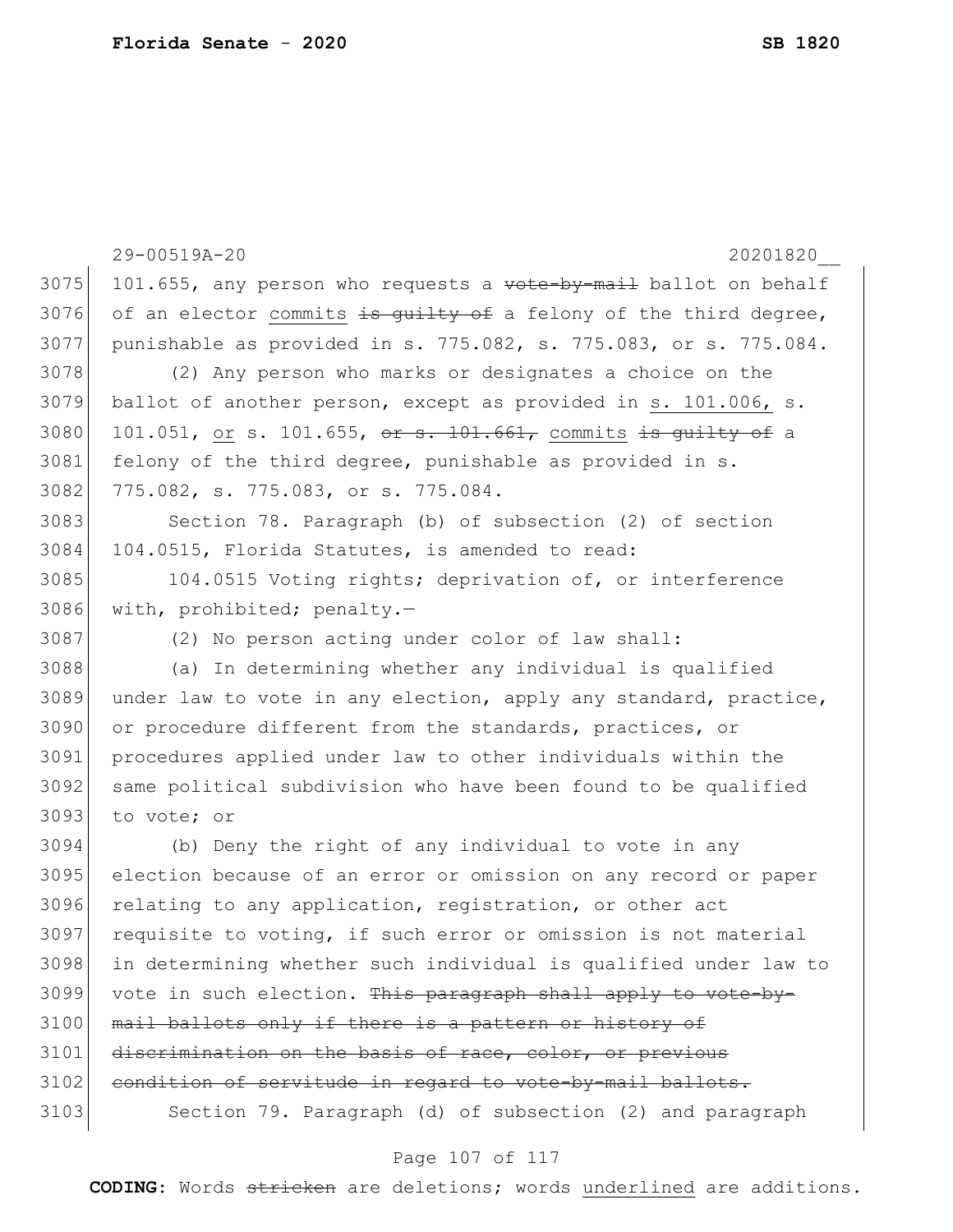29-00519A-20 20201820\_\_ 3104 (c) of subsection (3) of section 104.0615, Florida Statutes, are 3105 amended to read: 3106 104.0615 Voter intimidation or suppression prohibited; 3107 criminal penalties.-3108 (2) A person may not directly or indirectly use or threaten 3109 to use force, violence, or intimidation or any tactic of 3110 coercion or intimidation to induce or compel an individual to: 3111 (d) Refrain from acting as a legally authorized election 3112 official or poll watcher. 3113 (3) A person may not knowingly use false information to: 3114 (c) Induce or attempt to induce an individual to refrain  $3115$  from acting as a legally authorized election official or  $p_{\text{odd}}$ 3116 watcher. 3117 Section 80. Section 104.0616, Florida Statutes, is amended  $3118$  to read: 3119 104.0616 Vote-by-mail Ballots and voting; violations.-3120 (1) For purposes of this section, the term "immediate 3121 family" means a person's spouse or the parent, child, 3122 grandparent, or sibling of the person or the person's spouse. 3123 (2) Any person who provides or offers to provide, and any 3124 person who accepts, a pecuniary or other benefit in exchange for 3125 distributing, ordering, requesting, collecting, delivering, or 3126 otherwise physically possessing more than two vote-by-mail 3127 ballots per election in addition to his or her own ballot or a 3128 ballot belonging to an immediate family member, except as 3129 provided in ss. 101.6105-101.694, commits a misdemeanor of the 3130 first degree, punishable as provided in s. 775.082, s. 775.083, 3131 or s. 775.084. 3132 Section 81. Section 104.17, Florida Statutes, is amended to

### Page 108 of 117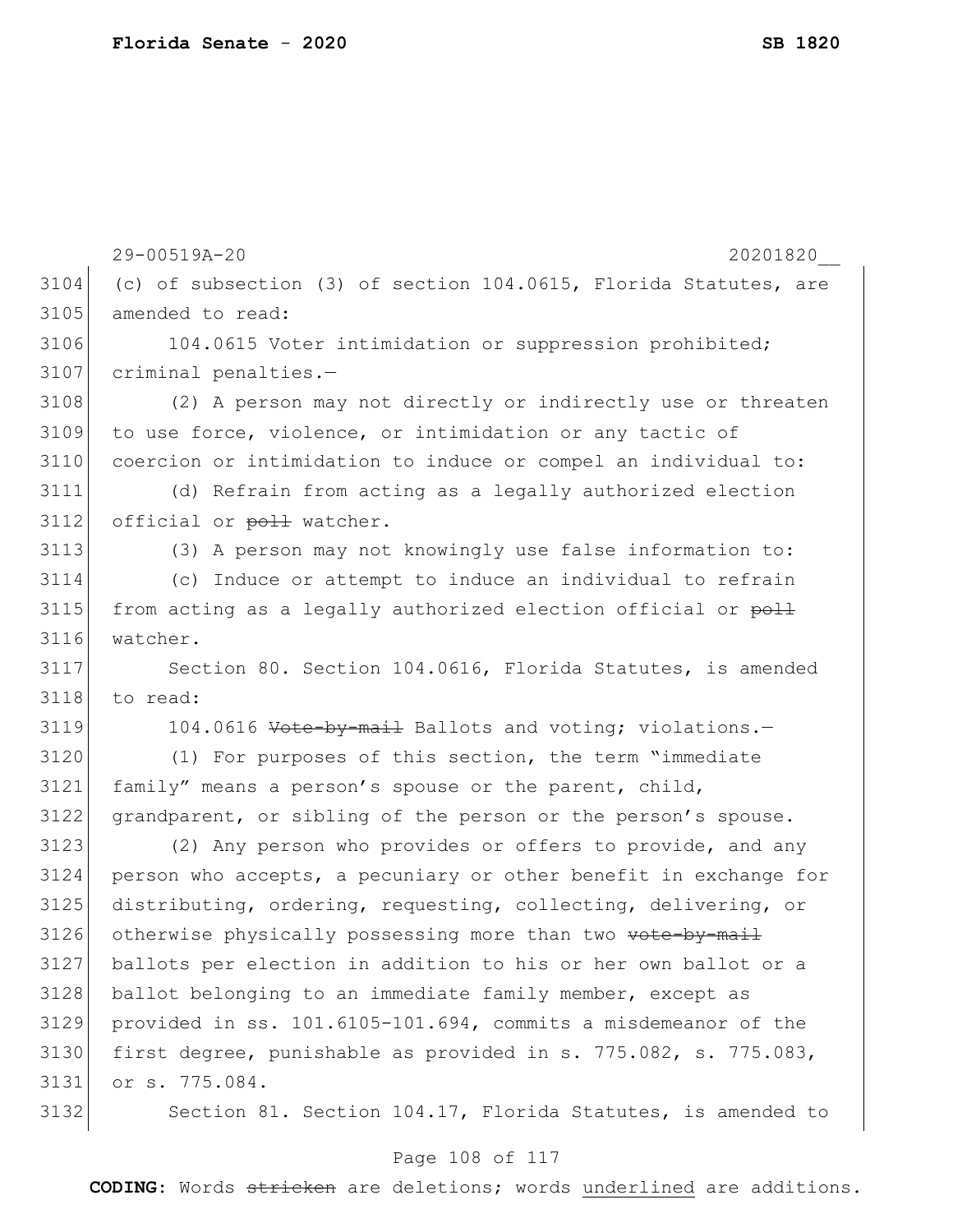|      | 20201820<br>29-00519A-20                                         |
|------|------------------------------------------------------------------|
| 3133 | read:                                                            |
| 3134 | 104.17 Voting in person after casting mail vote-by-mail          |
| 3135 | ballot. Any person who willfully votes or attempts to vote both  |
| 3136 | in person and by mail vote-by-mail ballot at any election        |
| 3137 | commits is quilty of a felony of the third degree, punishable as |
| 3138 | provided in s. 775.082, s. 775.083, or s. 775.084.               |
| 3139 | Section 82. Section 104.20, Florida Statutes, is amended to      |
| 3140 | read:                                                            |
| 3141 | 104.20 Ballot not to be seen, and other offenses. - Any          |
| 3142 | elector who, except as provided by law, allows his or her ballot |
| 3143 | to be seen by any person; takes or removes, or attempts to take  |
| 3144 | or remove, any ballot from the voter services center polling     |
| 3145 | place before the close of the polls; places any mark on his or   |
| 3146 | her ballot by which it may be identified; endeavors to induce    |
| 3147 | any elector to show how he or she voted; aids or attempts to aid |
| 3148 | any elector unlawfully; or prints or procures to be printed, or  |
| 3149 | has in his or her possession, any copies of any ballot prepared  |
| 3150 | to be voted commits is quilty of a misdemeanor of the first      |
| 3151 | degree, punishable as provided in s. 775.082 or s. 775.083.      |
| 3152 | Section 83. Section 104.29, Florida Statutes, is amended to      |
| 3153 | read:                                                            |
| 3154 | 104.29 Inspectors refusing to allow watchers while ballots       |
| 3155 | are counted. The inspectors or other election officials at the   |
| 3156 | voter services center polling place shall, after the polls       |
| 3157 | close, allow as many as three persons near to them to see        |
| 3158 | whether the ballots are being reconciled correctly. Any official |
| 3159 | who denies this privilege or interferes therewith commits a      |
| 3160 | misdemeanor of the first degree, punishable as provided in s.    |
| 3161 | 775.082 or s. 775.083.                                           |
|      |                                                                  |

# Page 109 of 117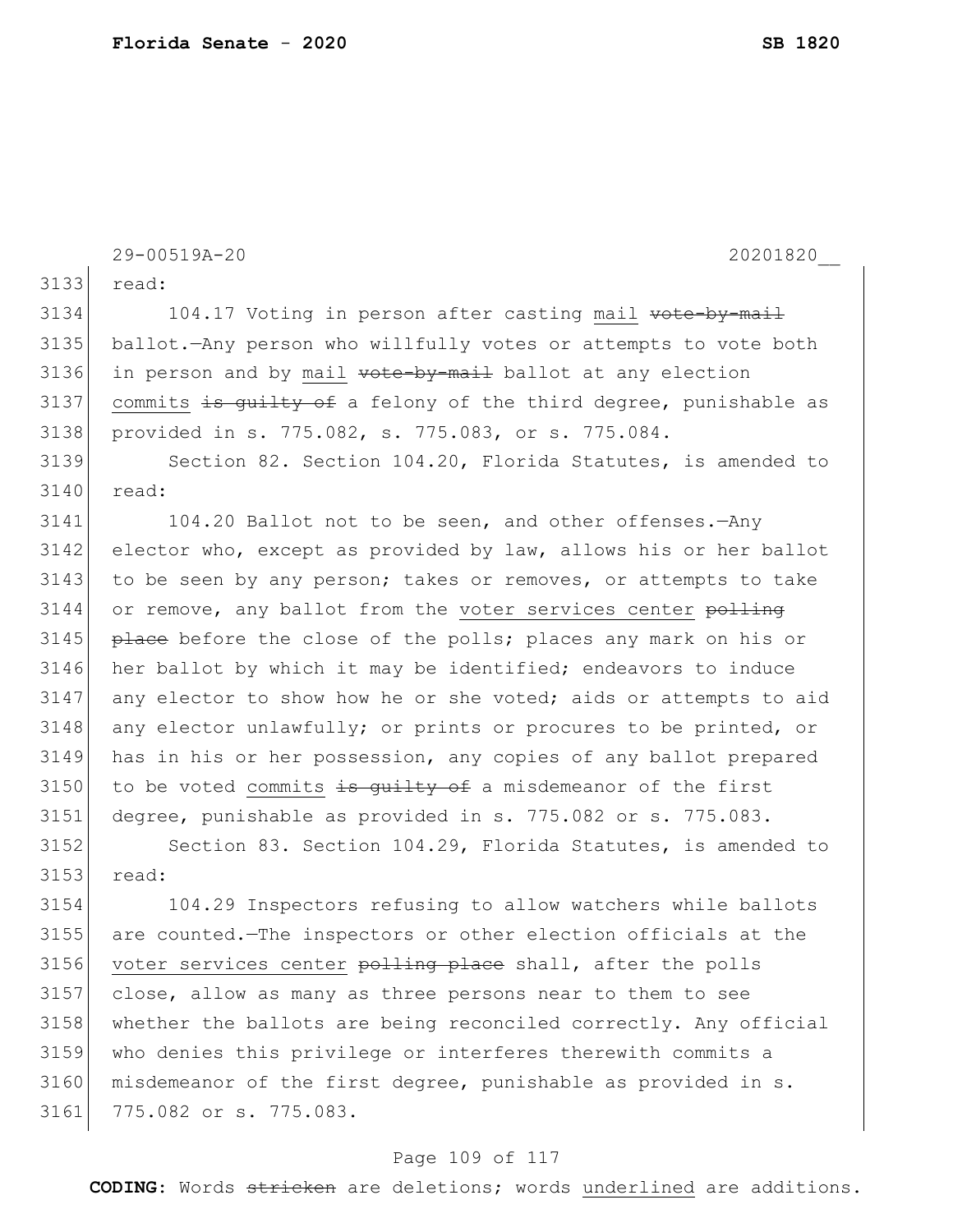|      | 29-00519A-20<br>20201820                                         |
|------|------------------------------------------------------------------|
| 3162 | Section 84. Subsection (2) of section 117.05, Florida            |
| 3163 | Statutes, is amended to read:                                    |
| 3164 | 117.05 Use of notary commission; unlawful use; notary fee;       |
| 3165 | seal; duties; employer liability; name change; advertising;      |
| 3166 | photocopies; penalties.-                                         |
| 3167 | $(2)$ $(a)$ The fee of a notary public may not exceed \$10 for   |
| 3168 | any one notarial act, except as provided in s. 117.045 or s.     |
| 3169 | 117.275.                                                         |
| 3170 | (b) A notary public may not charge a fee for witnessing a        |
| 3171 | vote-by-mail ballot in an election, and must witness such a      |
| 3172 | ballot upon the request of an elector, provided the notarial act |
| 3173 | is in accordance with the provisions of this chapter.            |
| 3174 | Section 85. Paragraph (c) of subsection (3) of section           |
| 3175 | 153.53, Florida Statutes, is amended to read:                    |
| 3176 | 153.53 Establishment of districts in unincorporated areas.-      |
| 3177 | (3)                                                              |
| 3178 | (c) The ballot to be used at said election shall be in           |
| 3179 | substantially the following form:                                |
| 3180 |                                                                  |
| 3181 | OFFICIAL BALLOT                                                  |
| 3182 |                                                                  |
| 3183 | WATER AND SEWER DISTRICT                                         |
| 3184 | COUNTY, FLORIDA                                                  |
| 3185 |                                                                  |
| 3186 | SPECIAL ELECTION  (Insert date)                                  |
| 3187 |                                                                  |
| 3188 | 1. Shall  Water and Sewer District  County, Florida, be          |
| 3189 | created?                                                         |
| 3190 | $\ldots$ Yes                                                     |

# Page 110 of 117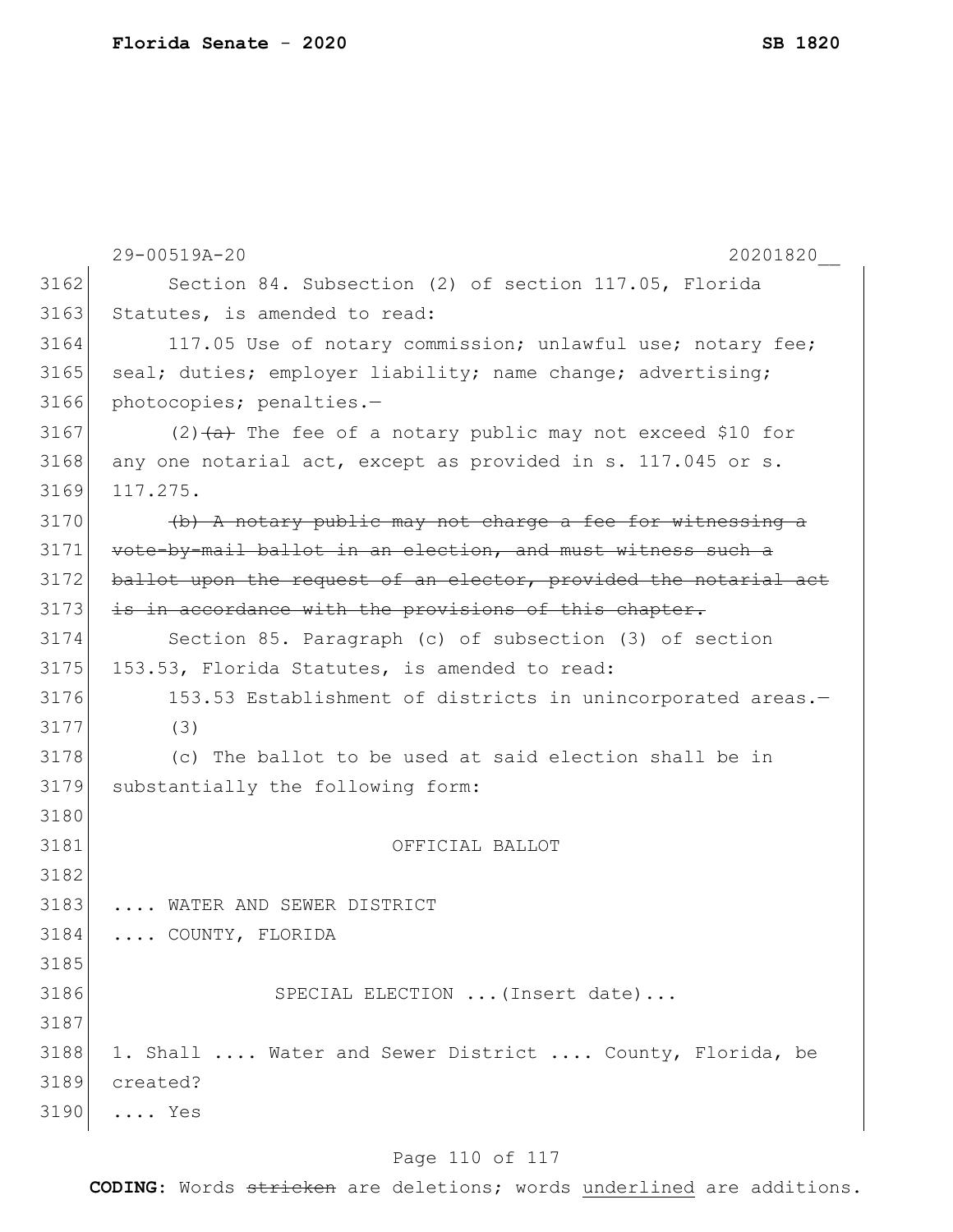|      | 29-00519A-20<br>20201820                                         |
|------|------------------------------------------------------------------|
| 3191 | $\ldots$ No                                                      |
| 3192 | 2. Make a cross mark (x) before the names of the candidates of   |
| 3193 | your choice.                                                     |
| 3194 | FOR COMMISSIONERS OF                                             |
| 3195 | WATER AND SEWER DISTRICT                                         |
| 3196 | VOTE FOR THREE<br>WRITE-IN                                       |
| 3197 | VOTES                                                            |
| 3198 |                                                                  |
| 3199 |                                                                  |
| 3200 |                                                                  |
| 3201 |                                                                  |
| 3202 |                                                                  |
| 3203 |                                                                  |
| 3204 |                                                                  |
| 3205 |                                                                  |
| 3206 |                                                                  |
| 3207 | Blank lines shall be placed on the ballot so that the name of    |
| 3208 | any person who did not file a petition and who is otherwise      |
| 3209 | qualified may be written in, in the form of an irregular or      |
| 3210 | write-in vote. The inspectors and clerks for said election shall |
| 3211 | be appointed by the board of county commissioners. The ballots   |
| 3212 | shall be furnished by the board of county commissioners. The     |
| 3213 | board of county commissioners shall designate an appropriate     |
| 3214 | voter services center polling place or voter services centers to |
| 3215 | supplement mail balloting polling places where said election     |
| 3216 | shall be held. The inspectors and clerks shall make returns to   |
| 3217 | the board of county commissioners and said board of county       |
| 3218 | commissioners shall canvass said election returns and declare    |
| 3219 | the results thereof at a meeting to be held as soon as practical |

# Page 111 of 117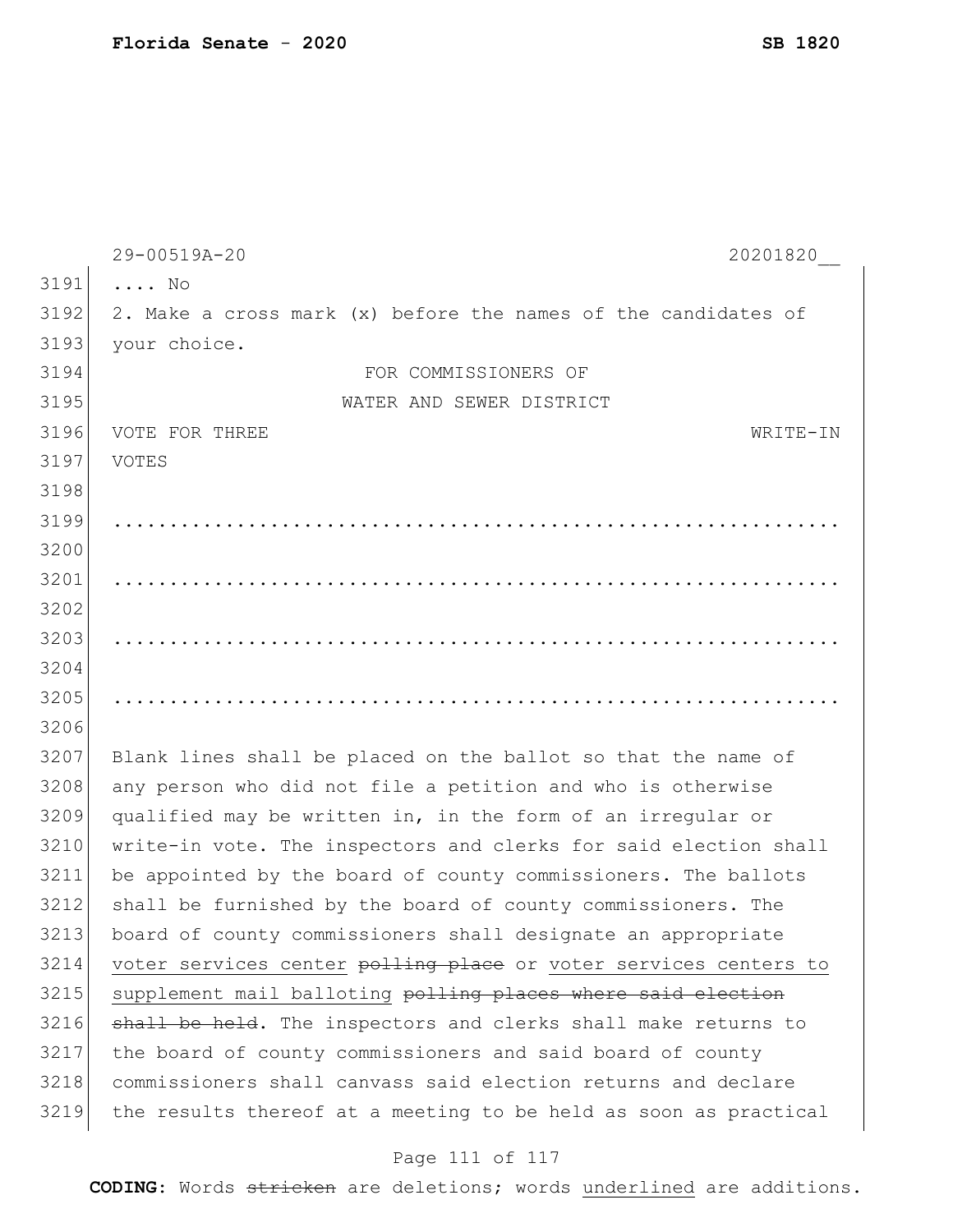| 29-00519A-20<br>20201820                                         |
|------------------------------------------------------------------|
| after said election.                                             |
| Section 86. Subsection (1) of section 155.04, Florida            |
| Statutes, is amended to read:                                    |
| 155.04 County hospitals; petition; election;                     |
| $establishment.$ -                                               |
| (1) Whenever the board of county commissioners of any            |
| county in the state shall be presented with a petition signed by |
| 5 percent of the resident freeholders of such county, asking     |
| that an annual tax may be levied for the establishment and       |
| maintenance of a public hospital at a place in the county named  |
| therein, and shall specify in said petition the maximum amount   |
| of money proposed to be expended in purchasing or building said  |
| hospital, such board of county commissioners shall submit the    |
| question to the qualified electors of the county who are         |
| freeholders at the next general election to be held in the       |
| county, or at a special election called for that purpose, first  |
| giving 30 days' notice thereof in one or more newspapers         |
| published in the county, if any be published therein, or posting |
| written or printed notices at each voter services center in each |
| precinct of the county, which notice shall include the text of   |
| the petition and state the amount of the tax to be levied upon   |
| the assessed property of the said county which tax shall not     |
| exceed 5 mills on the dollar, and be for the issue of the county |
| bonds, to provide funds for the purchase of the site, or sites,  |
| and the erection thereon of a public hospital and hospital       |
| buildings, and for the support of same, which bonds shall be     |
| payable within 30 years, which said election shall be held at    |
| the usual places in such county for voting upon county officers, |
| and shall be canvassed in the same manner as the vote for the    |
|                                                                  |

# Page 112 of 117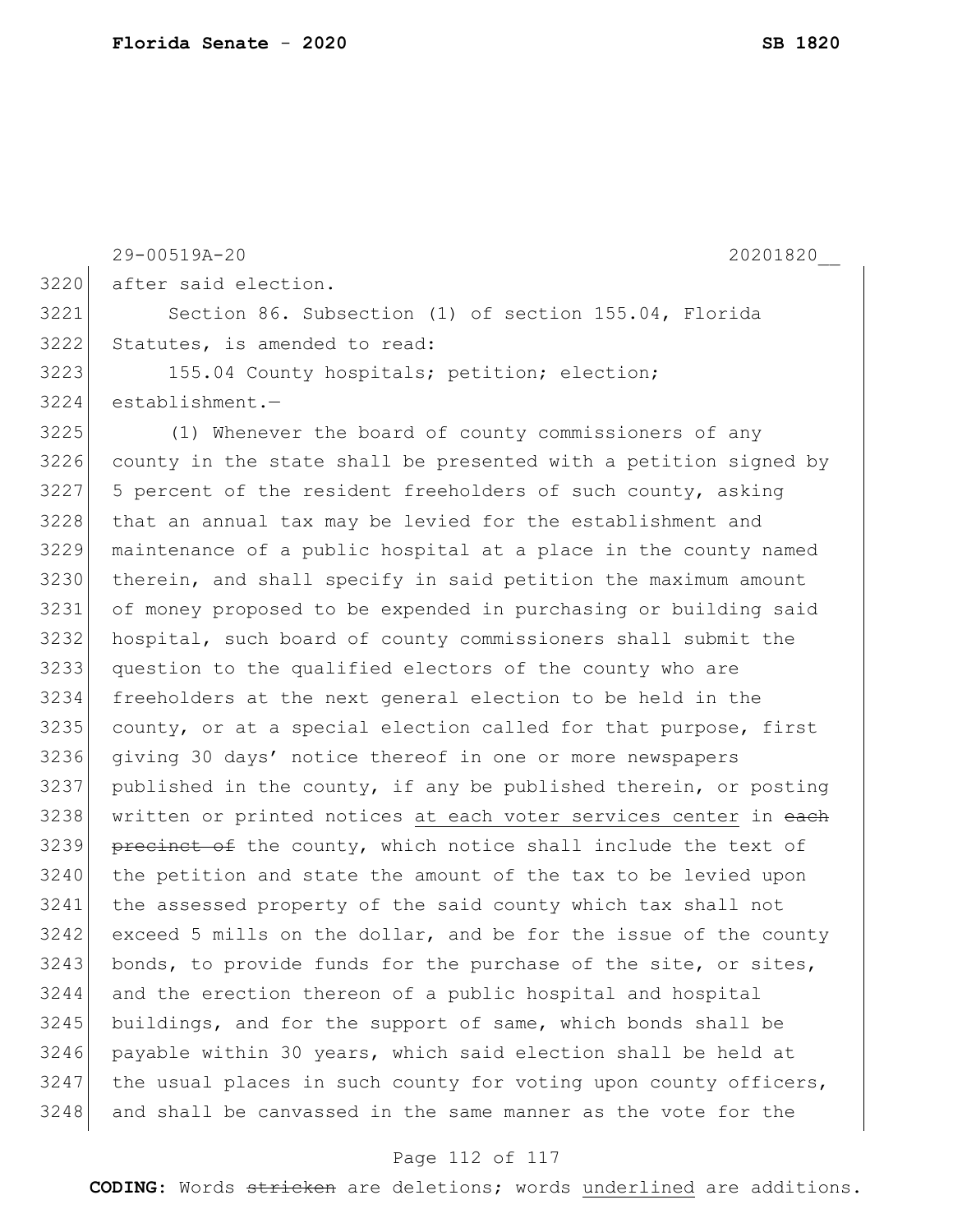|      | 29-00519A-20<br>20201820                                         |
|------|------------------------------------------------------------------|
| 3249 | county officers is canvassed. The ballots to be used in any      |
| 3250 | election at which such hospital question is submitted, shall be  |
| 3251 | printed with a statement substantially as follows:               |
| 3252 |                                                                  |
| 3253 | For a  mill tax for a bond issue for a public hospital,          |
| 3254 | and for maintenance of same:                                     |
| 3255 | YES                                                              |
| 3256 | $NO \ldots$                                                      |
| 3257 |                                                                  |
| 3258 | Section 87. Paragraph (a) of subsection (16) of section          |
| 3259 | 163.514, Florida Statutes, is amended to read:                   |
| 3260 | 163.514 Powers of neighborhood improvement districts.-           |
| 3261 | Unless prohibited by ordinance, the board of any district shall  |
| 3262 | be empowered to:                                                 |
| 3263 | (16) (a) Subject to referendum approval, make and collect        |
| 3264 | special assessments pursuant to ss. 197.3632 and 197.3635 to pay |
| 3265 | for improvements to the district and for reasonable expenses of  |
| 3266 | operating the district, including the payment of expenses        |
| 3267 | included in the district's budget, subject to an affirmative     |
| 3268 | vote by a majority of the registered voters residing in the      |
| 3269 | district. Such assessments shall not exceed \$500 for each       |
| 3270 | individual parcel of land per year. Notwithstanding the          |
| 3271 | provisions of s. 101.6102, the referendum to approve the special |
| 3272 | assessment shall be by mail ballot.                              |
| 3273 | Section 88. Paragraph (c) of subsection (2) of section           |
| 3274 | 171.0413, Florida Statutes, is amended to read:                  |
| 3275 | 171.0413 Annexation procedures. - Any municipality may annex     |
| 3276 | contiguous, compact, unincorporated territory in the following   |
| 3277 | manner:                                                          |
|      |                                                                  |

# Page 113 of 117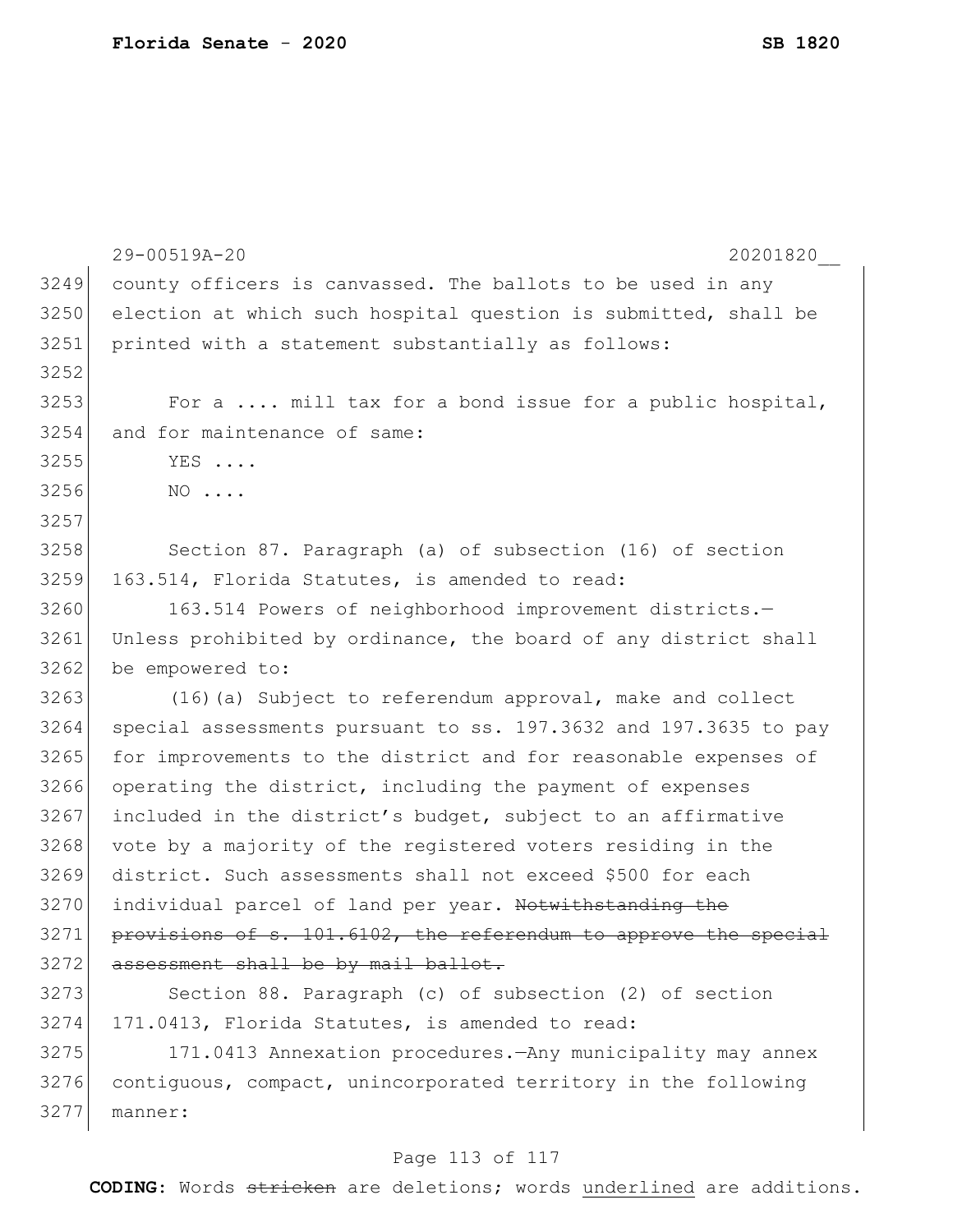29-00519A-20 20201820\_\_ 3278 (2) Following the final adoption of the ordinance of  $3279$  annexation by the governing body of the annexing municipality, 3280 the ordinance shall be submitted to a vote of the registered 3281 electors of the area proposed to be annexed. The governing body 3282 of the annexing municipality may also choose to submit the 3283 ordinance of annexation to a separate vote of the registered 3284 electors of the annexing municipality. The referendum on 3285 annexation shall be called and conducted and the expense thereof 3286 paid by the governing body of the annexing municipality. 3287 (c) On the day of the referendum on annexation, there shall 3288 be prominently displayed at each voter services center polling 3289 place a copy of the ordinance of annexation and a description of 3290 the property proposed to be annexed. The description shall be by 3291 metes and bounds and shall include a map clearly showing such 3292 area. 3293 Section 89. Section 256.011, Florida Statutes, is amended 3294 to read: 3295 256.011 Display of flag at voter services center on  $3296$  election day.-3297 (1) The supervisor of elections of each county in this 3298 state shall provide a flag of the United States for each voter 3299 services center polling place in the county. The flag shall be 3300 displayed properly and prominently at all designated voter 3301 services centers polling places on all days when an election is 3302 being held. 3303 (2) The supervisor of elections of each county in the state 3304 shall make the flags available to each municipality or

3305 governmental body holding an election within such county for 3306 each election held for any such municipality or governmental

### Page 114 of 117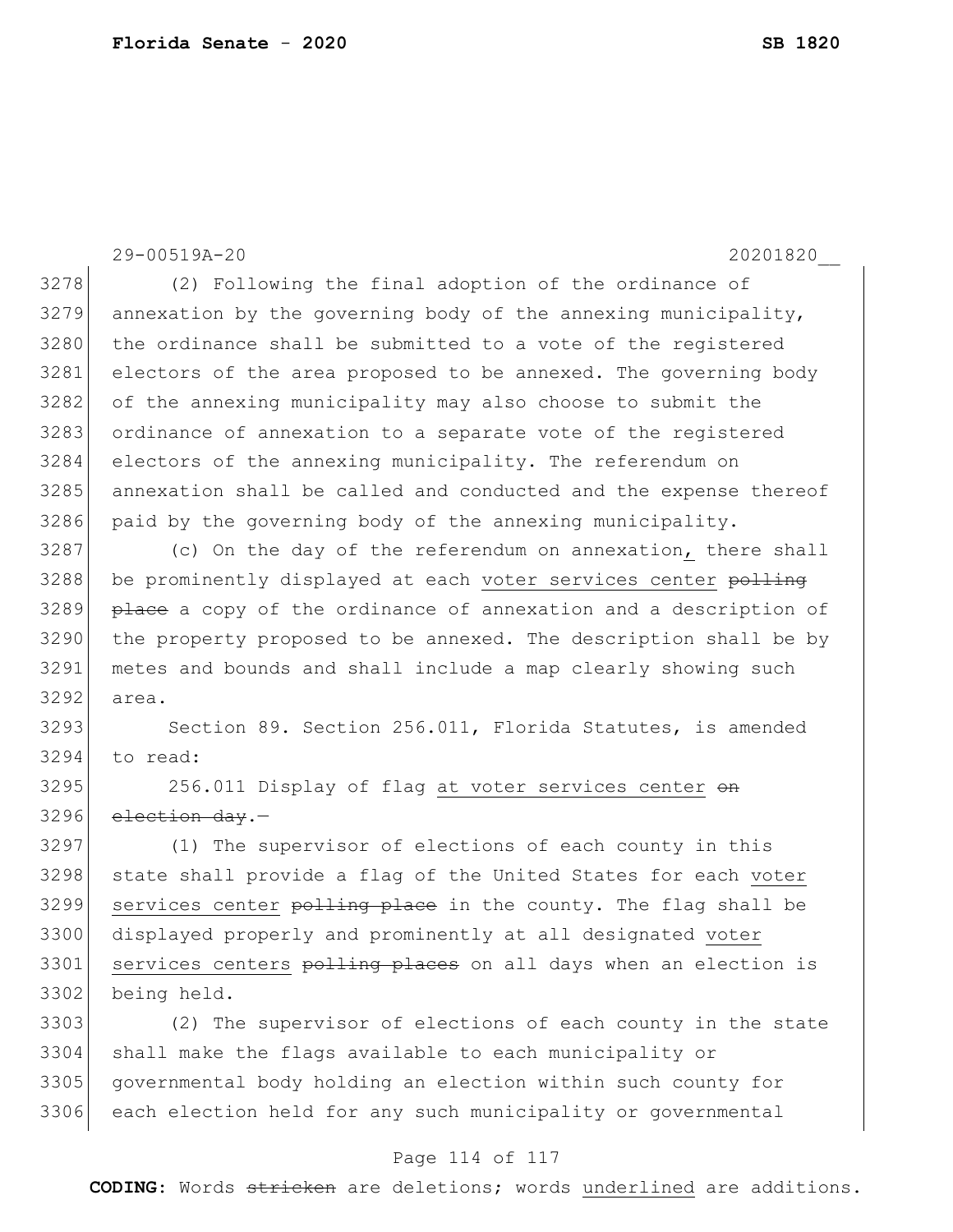|      | 29-00519A-20<br>20201820                                         |
|------|------------------------------------------------------------------|
| 3307 | body within such county. The municipality or governmental body   |
| 3308 | shall have the responsibility of properly and prominently        |
| 3309 |                                                                  |
|      | displaying the flag at each such voter services center polling   |
| 3310 | place on all days when an election is being held and shall bear  |
| 3311 | the expense of displaying the flag of the United States.         |
| 3312 | (3) Each supervisor of elections is authorized to purchase       |
| 3313 | a sufficient number of flags to carry out the purpose of this    |
| 3314 | act out of the general revenue fund of each such county.         |
| 3315 | (4) In lieu of a flag of the United States, a picture or         |
| 3316 | representation of the flag may be displayed at the voter         |
| 3317 | services center polling place, provided such picture or          |
| 3318 | representation measures, at a minimum, 1 square foot in size.    |
| 3319 | Section 90. Subsection (7) of section 394.459, Florida           |
| 3320 | Statutes, is amended to read:                                    |
| 3321 | 394.459 Rights of patients.-                                     |
| 3322 | (7) VOTING IN PUBLIC ELECTIONS. - A patient who is eligible      |
| 3323 | to vote according to the laws of the state has the right to vote |
| 3324 | in the primary and general elections. The department shall       |
| 3325 | establish rules to enable patients to obtain voter registration  |
| 3326 | forms, applications for vote-by-mail ballots, and vote-by-mail   |
| 3327 | ballots.                                                         |
| 3328 | Section 91. Section 741.406, Florida Statutes, is amended        |
| 3329 | to read:                                                         |
| 3330 | 741.406 Voting by program participant; use of designated         |
| 3331 | address by supervisor of elections. A program participant who is |
| 3332 | otherwise qualified to vote may request a vote-by-mail ballot    |
| 3333 | pursuant to s. 101.62. The program participant shall             |
| 3334 | automatically receive vote-by-mail ballots for all elections in  |
| 3335 | the jurisdictions in which that individual resides in the same   |
|      | Page 115 of 117                                                  |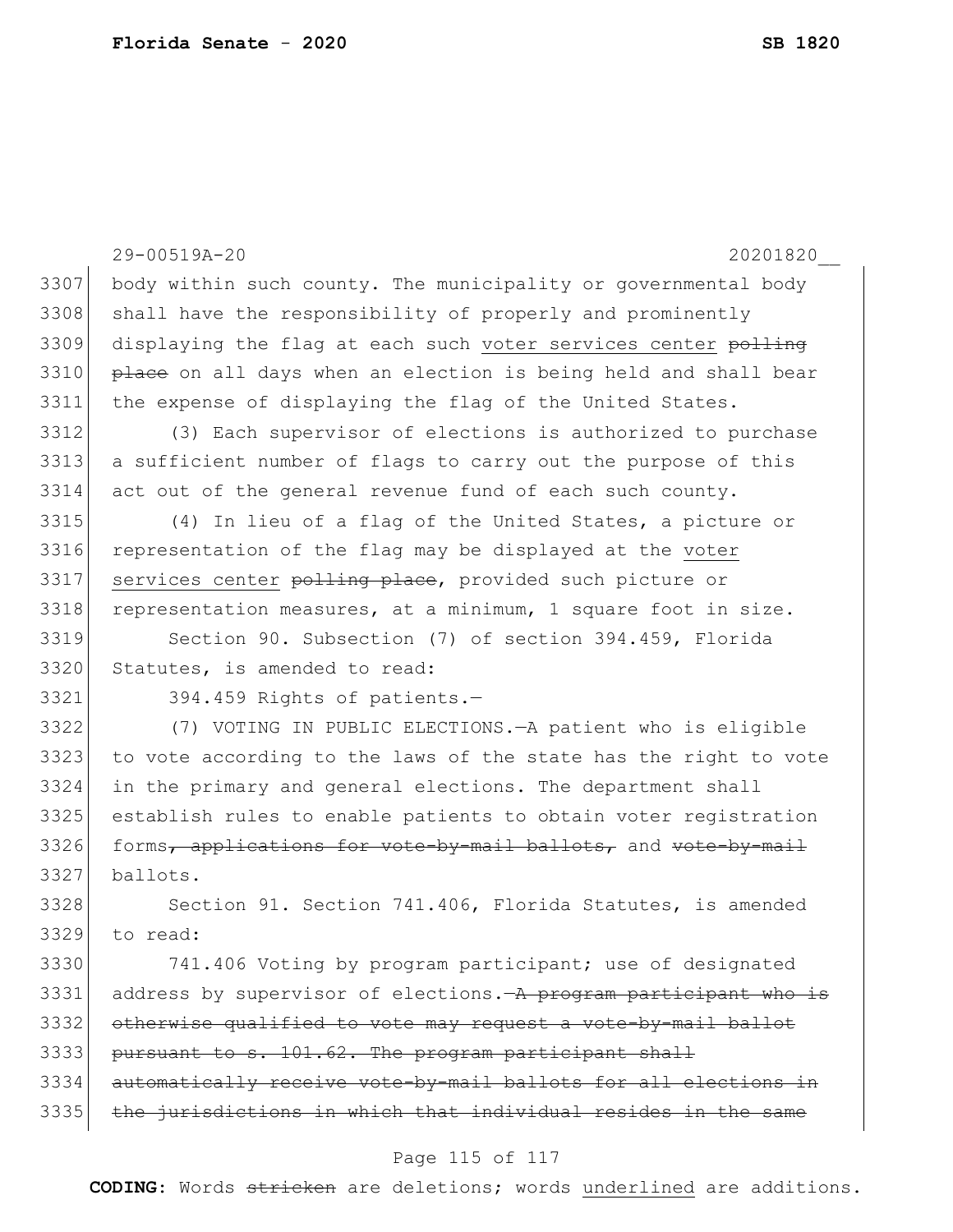|      | 29-00519A-20<br>20201820                                         |
|------|------------------------------------------------------------------|
| 3336 | manner as vote-by-mail voters. The supervisor of elections shall |
| 3337 | transmit a the vote-by-mail ballot to the program participant at |
| 3338 | the address designated by the participant in his or her voter    |
| 3339 | registration record in the same manner as other voters           |
| 3340 | application as a vote-by-mail voter. However, the name, address, |
| 3341 | and telephone number of a program participant may not be         |
| 3342 | included in any list of registered voters available to the       |
| 3343 | public.                                                          |
| 3344 | Section 92. Paragraph (a) of subsection (12) of section          |
| 3345 | 790.06, Florida Statutes, is amended to read:                    |
| 3346 | 790.06 License to carry concealed weapon or firearm.-            |
| 3347 | (12) (a) A license issued under this section does not            |
| 3348 | authorize any person to openly carry a handgun or carry a        |
| 3349 | concealed weapon or firearm into:                                |
| 3350 | 1. Any place of nuisance as defined in s. 823.05;                |
| 3351 | 2. Any police, sheriff, or highway patrol station;               |
| 3352 | 3. Any detention facility, prison, or jail;                      |
| 3353 | 4. Any courthouse;                                               |
| 3354 | 5. Any courtroom, except that nothing in this section would      |
| 3355 | preclude a judge from carrying a concealed weapon or determining |
| 3356 | who will carry a concealed weapon in his or her courtroom;       |
| 3357 | 6. Any voter services center polling place;                      |
| 3358 | 7. Any meeting of the governing body of a county, public         |
| 3359 | school district, municipality, or special district;              |
| 3360 | 8. Any meeting of the Legislature or a committee thereof;        |
| 3361 | 9. Any school, college, or professional athletic event not       |
| 3362 | related to firearms;                                             |
| 3363 | 10. Any elementary or secondary school facility or               |
| 3364 | administration building;                                         |

# Page 116 of 117